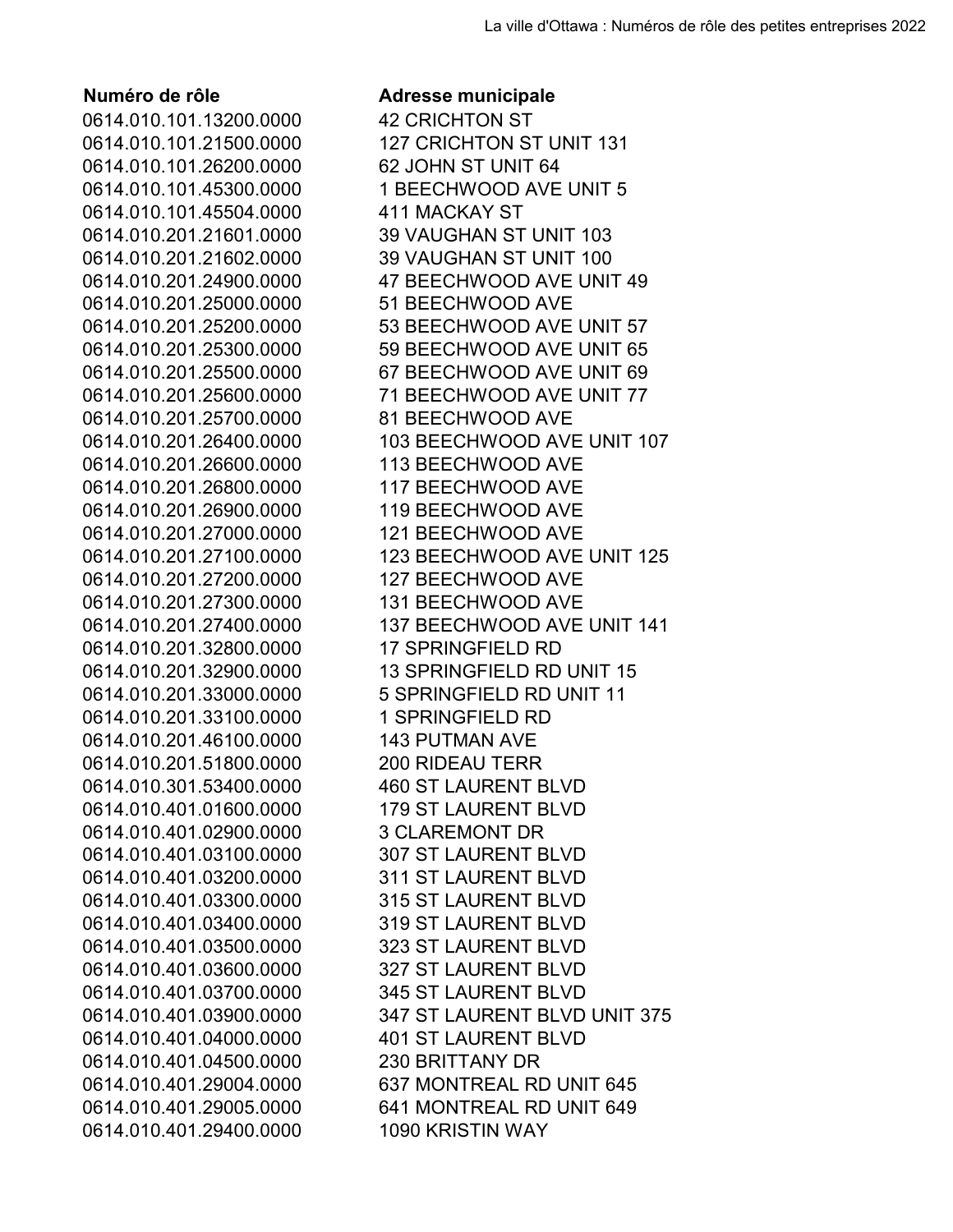0614.010.401.31100.0000 631 MONTREAL RD 0614.010.401.31400.0000 651 MONTREAL RD 0614.010.401.32200.0000 665 MONTREAL RD 0614.010.401.33100.0000 550 LANG'S RD 0614.010.401.33710.0000 791 MONTREAL RD 0614.010.401.35200.0000 865 MONTREAL RD 0614.010.401.35900.0000 971 MONTREAL RD 0614.010.401.36000.0000 973 MONTREAL RD 0614.010.401.42200.0000 895 MONTREAL RD 0614.010.401.42901.0000 919 MONTREAL RD 0614.010.501.00200.0000 398 MONTREAL RD 0614.010.501.36501.0000 401 MCARTHUR AVE 0614.010.501.36600.0000 407 MCARTHUR AVE 0614.010.501.36601.0000 411 MCARTHUR AVE 0614.010.501.36900.0000 415 MCARTHUR AVE 0614.010.501.37100.0000 419 MCARTHUR AVE 0614.010.501.37300.0000 425 MCARTHUR AVE UNIT 427 0614.010.501.37600.0000 431 MCARTHUR AVE 0614.010.501.38400.0000 449 MCARTHUR AVE 0614.010.501.38800.0000 457 MCARTHUR AVE 0614.010.501.38950.0000 459 MCARTHUR AVE 0614.010.501.39000.0000 461 MCARTHUR AVE 0614.010.501.39100.0000 569 MCARTHUR AVE UNIT 573 0614.010.501.39200.0000 575 MCARTHUR AVE 0614.010.501.39400.0000 616 ST. LAURENT BLVD 0614.010.502.00700.0000 548 MONTREAL RD UNIT 550 0614.010.502.00900.0000 598 MONTREAL RD 0614.010.502.01300.0000 622 MONTREAL RD 0614.010.502.01700.0000 654 MONTREAL RD 0614.010.502.01800.0000 660 MONTREAL RD 0614.010.502.02600.0000 876 MONTREAL RD 0614.010.502.03000.0000 940 MONTREAL RD 0614.010.502.03300.0000 641 BATHGATE DR 0614.010.502.04700.0000 617 ST LAURENT BLVD UNIT 619 0614.010.502.06100.0000 865 ST LAURENT BLVD 0614.010.502.06600.0000 921 ST LAURENT BLVD 0614.010.502.26900.0000 605 CENTER ST 0614.010.502.27000.0000 609 CENTER ST 0614.010.502.27100.0000 615 CENTER ST UNIT 629 0614.010.502.58900.0000 916 MONTREAL RD UNIT 928 0614.020.601.01700.0000 149 RIDEAU ST UNIT 153 0614.020.601.01800.0000 155 RIDEAU ST 0614.020.601.02900.0000 217 RIDEAU ST UNIT 219 0614.020.601.03000.0000 221 RIDEAU ST UNIT 223 0614.020.601.04200.0000 303 RIDEAU ST UNIT 307 0614.020.601.04400.0000 323 RIDEAU ST UNIT 327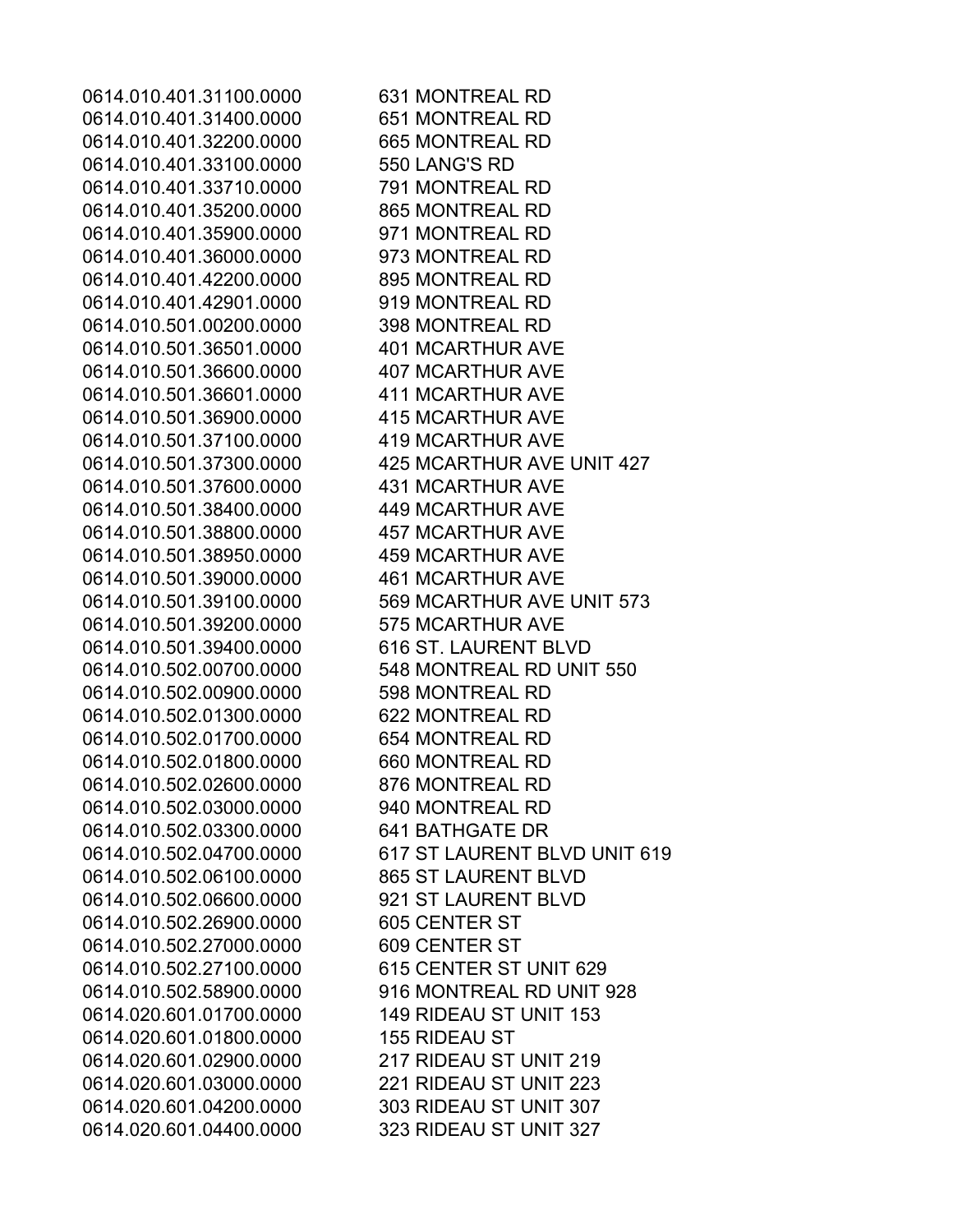0614.020.601.04500.0000 333 RIDEAU ST 0614.020.601.05700.0000 160 CHAPEL ST UNIT 162 0614.020.601.06600.0000 487 RIDEAU ST UNIT 497 0614.020.601.06700.0000 501 RIDEAU ST 0614.020.601.06801.0000 503 RIDEAU ST 0614.020.601.06802.0000 505 RIDEAU ST 0614.020.601.06804.0000 507 RIDEAU ST 0614.020.601.07001.0000 517 RIDEAU ST 0614.020.601.07002.0000 519 RIDEAU ST 0614.020.601.07003.0000 521 RIDEAU ST 0614.020.601.09400.0000 64 GEORGE ST UNIT 66 0614.020.601.09500.0000 70 GEORGE ST 0614.020.601.09600.0000 62 WILLIAM ST 0614.020.601.09700.0000 74 GEORGE ST 0614.020.601.10617.0000 160 GEORGE ST UNIT 200 0614.020.601.10619.0000 160 GEORGE ST UNIT 101 0614.020.601.10620.0000 160 GEORGE ST UNIT 102 0614.020.601.10621.0000 160 GEORGE ST UNIT 103 0614.020.601.10625.0000 160 GEORGE ST UNIT 200 0614.020.601.10626.0000 160 GEORGE ST UNIT 200 0614.020.601.10627.0000 160 GEORGE ST UNIT 200 0614.020.601.10628.0000 160 GEORGE ST UNIT 200 0614.020.601.10629.0000 160 GEORGE ST UNIT 200 0614.020.601.10630.0000 160 GEORGE ST UNIT 200 0614.020.601.10631.0000 160 GEORGE ST UNIT 200 0614.020.601.10632.0000 160 GEORGE ST UNIT 200 0614.020.601.10633.0000 160 GEORGE ST UNIT 200 0614.020.601.10634.0000 160 GEORGE ST UNIT 200 0614.020.601.10635.0000 160 GEORGE ST UNIT 200 0614.020.601.10636.0000 160 GEORGE ST UNIT 200 0614.020.601.10637.0000 160 GEORGE ST UNIT 200 0614.020.601.10638.0000 160 GEORGE ST UNIT 200 0614.020.601.10639.0000 160 GEORGE ST UNIT 200 0614.020.601.10640.0000 160 GEORGE ST UNIT 200 0614.020.601.10641.0000 160 GEORGE ST UNIT 200 0614.020.601.10642.0000 160 GEORGE ST UNIT 200 0614.020.601.10643.0000 160 GEORGE ST UNIT 200 0614.020.601.10644.0000 160 GEORGE ST UNIT 200 0614.020.601.10645.0000 160 GEORGE ST UNIT 200 0614.020.601.10646.0000 160 GEORGE ST UNIT 200 0614.020.601.10647.0000 160 GEORGE ST UNIT 200 0614.020.601.10648.0000 160 GEORGE ST UNIT 200 0614.020.601.10649.0000 160 GEORGE ST UNIT 200 0614.020.601.10650.0000 160 GEORGE ST UNIT 200 0614.020.601.10651.0000 160 GEORGE ST UNIT 200 0614.020.601.10652.0000 160 GEORGE ST UNIT 200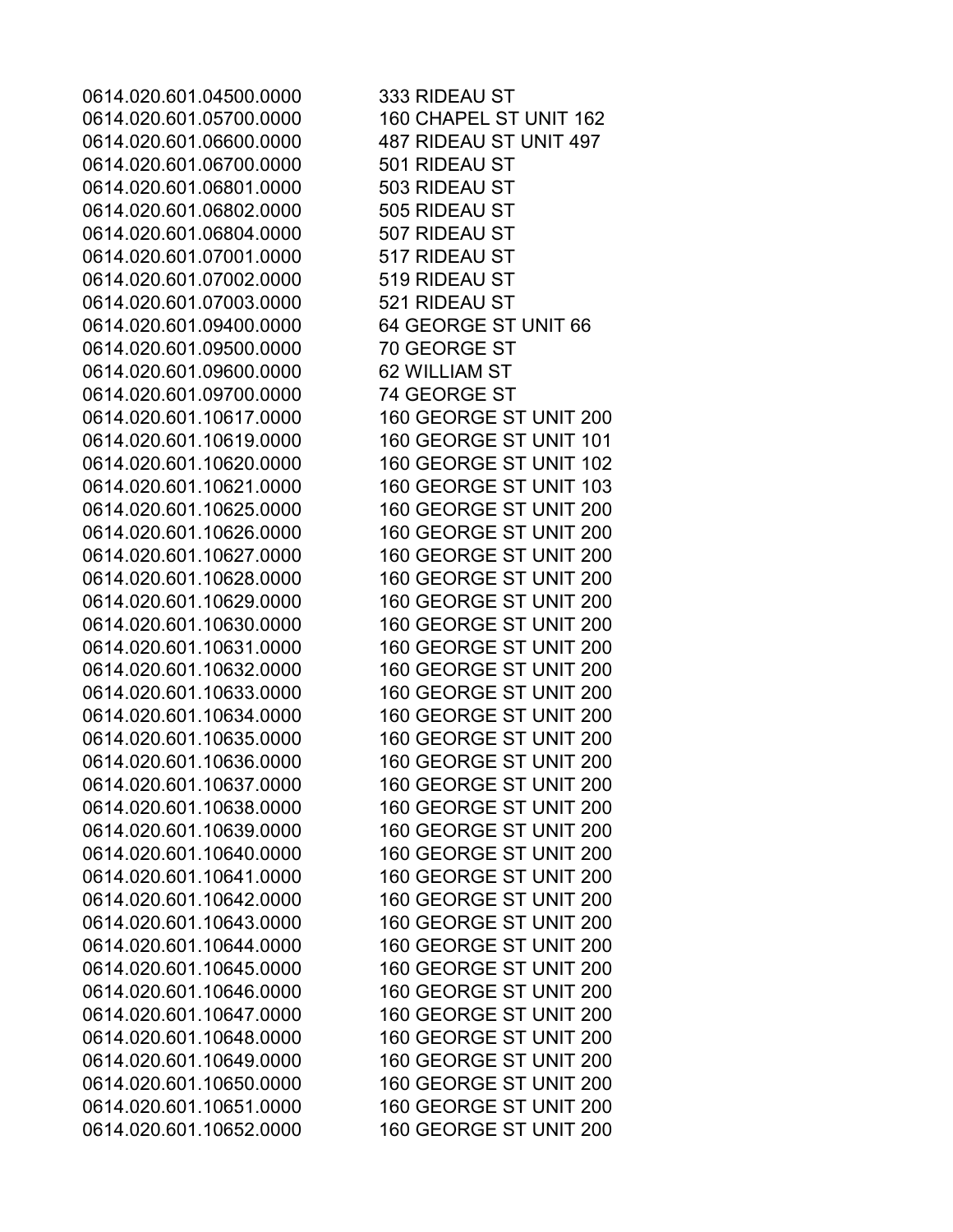0614.020.601.10653.0000 160 GEORGE ST UNIT 200 0614.020.601.10654.0000 160 GEORGE ST UNIT 200 0614.020.601.10655.0000 160 GEORGE ST UNIT 200 0614.020.601.10656.0000 160 GEORGE ST UNIT 200 0614.020.601.10657.0000 160 GEORGE ST UNIT 200 0614.020.601.10658.0000 160 GEORGE ST UNIT 200 0614.020.601.10659.0000 160 GEORGE ST UNIT 200 0614.020.601.10660.0000 160 GEORGE ST UNIT 200 0614.020.601.10661.0000 160 GEORGE ST UNIT 200 0614.020.601.10662.0000 160 GEORGE ST UNIT 200 0614.020.601.10663.0000 160 GEORGE ST UNIT 200 0614.020.601.10664.0000 160 GEORGE ST UNIT 200 0614.020.601.10665.0000 160 GEORGE ST UNIT 101 0614.020.601.10666.0000 160 GEORGE ST UNIT 101 0614.020.601.10667.0000 160 GEORGE ST UNIT 101 0614.020.601.10668.0000 160 GEORGE ST UNIT 101 0614.020.601.10669.0000 160 GEORGE ST UNIT 101 0614.020.601.10670.0000 160 GEORGE ST UNIT 101 0614.020.601.10671.0000 160 GEORGE ST UNIT 102 0614.020.601.10672.0000 160 GEORGE ST UNIT 102 0614.020.601.10673.0000 160 GEORGE ST UNIT 102 0614.020.601.10674.0000 160 GEORGE ST UNIT 102 0614.020.601.10675.0000 160 GEORGE ST UNIT 102 0614.020.601.10676.0000 160 GEORGE ST UNIT 103 0614.020.601.10677.0000 160 GEORGE ST UNIT 103 0614.020.601.10678.0000 160 GEORGE ST UNIT 103 0614.020.601.10679.0000 160 GEORGE ST UNIT 103 0614.020.601.10680.0000 160 GEORGE ST UNIT 103 0614.020.601.10681.0000 160 GEORGE ST UNIT 103 0614.020.601.10682.0000 160 GEORGE ST UNIT 103 0614.020.601.10683.0000 160 GEORGE ST UNIT 103 0614.020.601.10684.0000 160 GEORGE ST UNIT 103 0614.020.601.10685.0000 160 GEORGE ST UNIT 103 0614.020.601.11500.0000 55 BY WARD MARKET SQ 0614.020.601.13300.0000 54 YORK ST UNIT 60 0614.020.601.13400.0000 62 YORK ST UNIT 66 0614.020.601.13700.0000 110 YORK ST 0614.020.601.16000.0000 21 YORK ST UNIT 23 0614.020.601.16100.0000 25 YORK ST 0614.020.601.16300.0000 31 YORK ST UNIT 33 0614.020.601.16400.0000 35 YORK ST UNIT 37 0614.020.601.16500.0000 41 YORK ST 0614.020.601.16800.0000 51 YORK ST UNIT 59 0614.020.601.17100.0000 71 YORK ST UNIT 73 0614.020.601.17200.0000 75 YORK ST 0614.020.601.17600.0000 101 YORK ST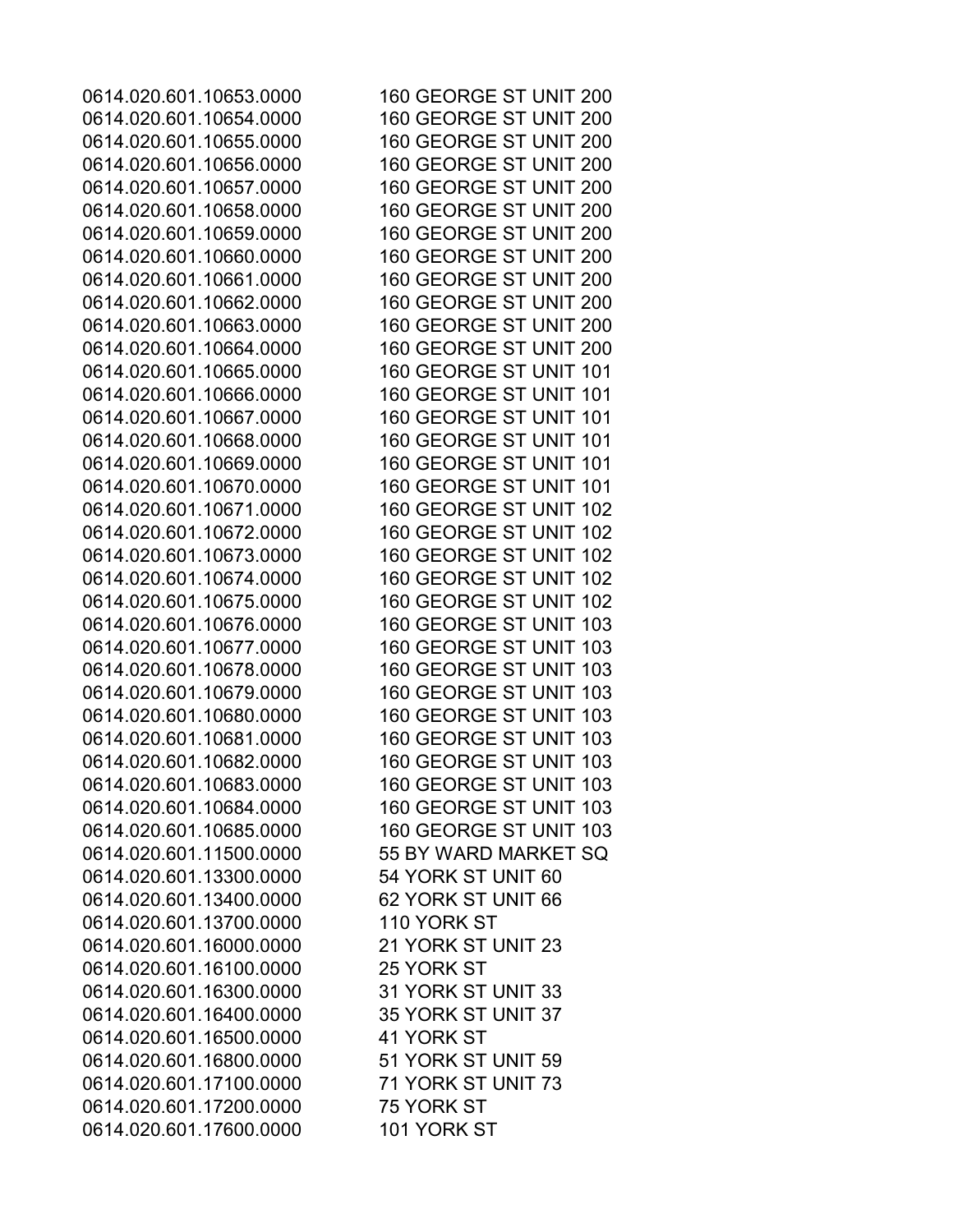0614.020.601.17800.0000 111 YORK ST 0614.020.601.18100.0000 119 YORK ST 0614.020.601.18300.0000 127 YORK ST 0614.020.601.18400.0000 129 YORK ST 0614.020.601.18700.0000 135 YORK ST UNIT 145 0614.020.601.19100.0000 167 YORK ST UNIT 169 0614.020.601.19800.0000 203 YORK ST 0614.020.601.20100.0000 211 YORK ST UNIT 213 0614.020.601.20600.0000 253 YORK ST UNIT 259 0614.020.601.25000.0000 34 CLARENCE ST 0614.020.601.25300.0000 104 CLARENCE ST 0614.020.601.34801.0000 527 SUSSEX DR UNIT 539 0614.020.601.34804.0000 20 YORK ST UNIT 24 0614.020.601.34807.0000 25 GEORGE ST 0614.020.601.34809.0000 519 SUSSEX DR UNIT 521 0614.020.601.34901.0000 1 YORK ST 0614.020.601.34905.0000 14 CLARENCE ST UNIT 18 0614.020.601.35100.0000 60 BY WARD MARKET SQ 0614.020.601.35200.0000 56 BY WARD MARKET SQ 0614.020.601.35700.0000 2 BY WARD MARKET SQ UNIT 12 0614.020.601.35800.0000 71 WILLIAM ST UNIT 73 0614.020.601.36000.0000 61 WILLIAM ST 0614.020.601.36100.0000 59 WILLIAM ST 0614.020.601.36200.0000 57 WILLIAM ST 0614.020.601.36300.0000 55 WILLIAM ST 0614.020.601.36400.0000 55 WILLIAM ST 0614.020.601.36500.0000 53 WILLIAM ST 0614.020.601.36600.0000 51 WILLIAM ST 0614.020.601.36700.0000 49 WILLIAM ST 0614.020.601.36800.0000 47 WILLIAM ST 0614.020.601.36900.0000 45 WILLIAM ST 0614.020.601.37000.0000 43 WILLIAM ST 0614.020.601.37100.0000 41 WILLIAM ST 0614.020.601.37600.0000 374 DALHOUSIE ST UNIT 378 0614.020.601.38000.0000 339 DALHOUSIE ST UNIT 349 0614.020.601.38200.0000 313 DALHOUSIE ST UNIT 311 0614.020.601.38300.0000 307 DALHOUSIE ST UNIT 309 0614.020.601.38600.0000 380 CUMBERLAND ST 0614.020.601.39100.0000 332 CUMBERLAND ST UNIT 336 0614.020.601.39300.0000 180 YORK ST UNIT 101 0614.020.601.39301.0000 180 YORK ST UNIT 102 0614.020.601.39302.0000 180 YORK ST UNIT 103 0614.020.601.39303.0000 180 YORK ST UNIT 104 0614.020.601.39600.0000 179 GEORGE ST UNIT 101 0614.020.601.39601.0000 179 GEORGE ST UNIT 102 0614.020.601.40000.0000 333 CUMBERLAND ST UNIT 335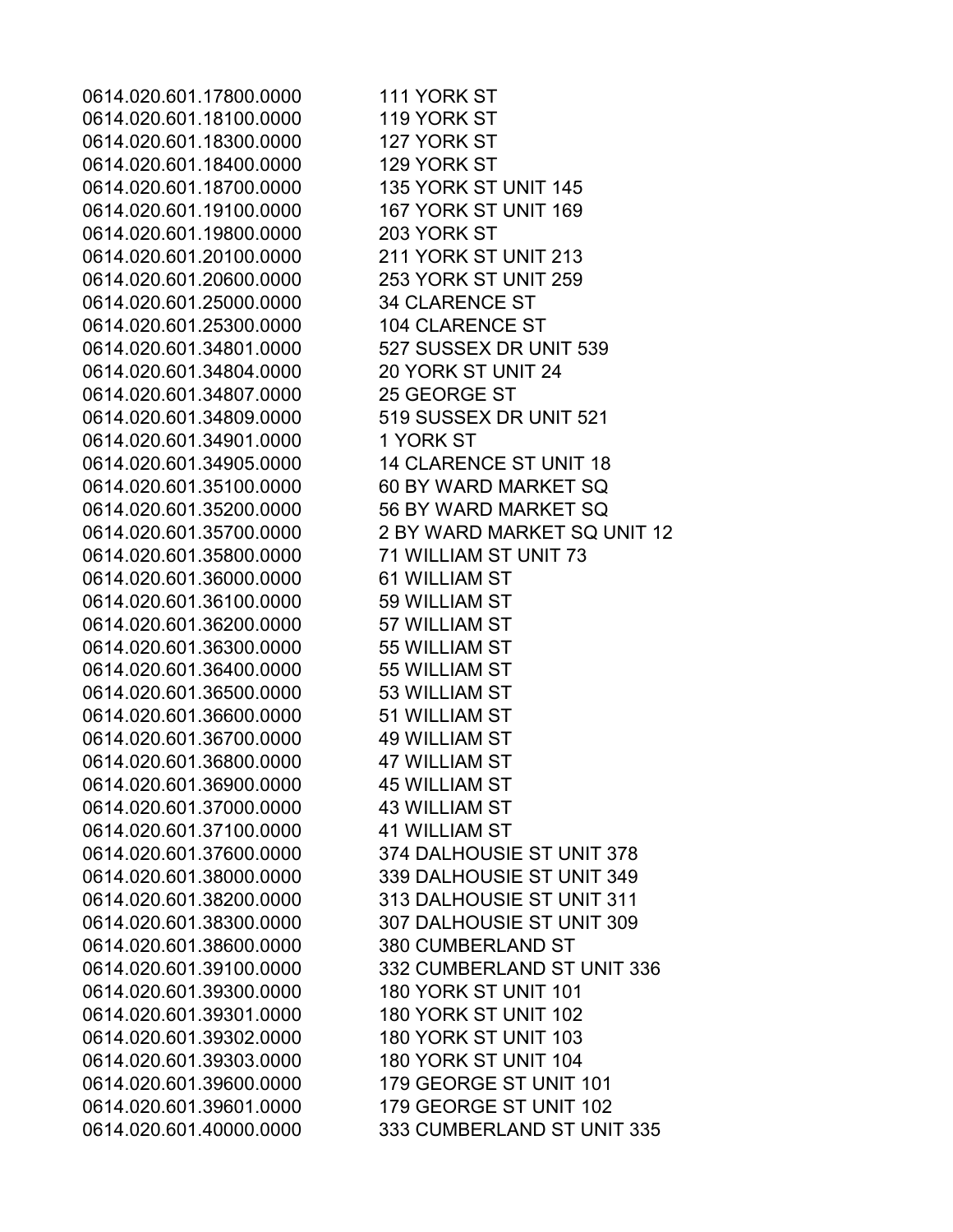0614.020.601.42400.0000 152 NELSON ST 0614.020.601.42800.0000 134 NELSON ST 0614.020.601.43001.0000 112 NELSON ST UNIT 1 0614.020.601.43002.0000 112 NELSON ST UNIT 2 0614.020.601.43003.0000 112 NELSON ST UNIT 3 0614.020.601.43004.0000 112 NELSON ST UNIT 4 0614.020.601.43005.0000 112 NELSON ST UNIT 5 0614.020.601.43006.0000 112 NELSON ST UNIT 6 0614.020.601.43007.0000 112 NELSON ST UNIT 7 0614.020.601.43008.0000 112 NELSON ST UNIT 8 0614.020.601.43009.0000 112 NELSON ST UNIT 9 0614.020.601.43010.0000 112 NELSON ST UNIT 10 0614.020.601.43011.0000 112 NELSON ST UNIT 11 0614.020.601.43012.0000 112 NELSON ST UNIT 12 0614.020.601.43013.0000 112 NELSON ST UNIT 13 0614.020.601.43014.0000 112 NELSON ST UNIT 14 0614.020.601.43015.0000 112 NELSON ST UNIT 15 0614.020.601.43016.0000 112 NELSON ST UNIT 16 0614.020.601.43017.0000 112 NELSON ST UNIT 17 0614.020.601.43018.0000 112 NELSON ST UNIT 18 0614.020.601.43019.0000 112 NELSON ST UNIT 101A 0614.020.601.43020.0000 112 NELSON ST UNIT 101B 0614.020.601.43021.0000 112 NELSON ST UNIT 101C 0614.020.601.43022.0000 112 NELSON ST UNIT 101D 0614.020.601.43023.0000 112 NELSON ST UNIT 102 0614.020.601.43024.0000 112 NELSON ST UNIT 103 0614.020.601.43025.0000 112 NELSON ST UNIT 104 0614.020.601.43026.0000 112 NELSON ST UNIT 105 0614.020.601.43027.0000 112 NELSON ST UNIT 106 0614.020.601.43028.0000 112 NELSON ST UNIT 107 0614.020.601.43029.0000 112 NELSON ST UNIT 201 0614.020.601.43030.0000 112 NELSON ST UNIT 202 0614.020.601.43031.0000 112 NELSON ST UNIT 203 0614.020.601.43032.0000 112 NELSON ST UNIT 204 0614.020.601.43033.0000 112 NELSON ST UNIT 205 0614.020.601.43500.0000 96 NELSON ST 0614.020.601.47000.0000 154 BEAUSOLEIL DR 0614.020.601.55900.0000 72 COBOURG ST UNIT 74 0614.020.701.00200.0000 13 CLARENCE ST UNIT 15 0614.020.701.00300.0000 18 MURRAY ST UNIT 28 0614.020.701.00500.0000 33 CLARENCE ST UNIT 39 0614.020.701.00800.0000 67 CLARENCE ST UNIT 71 0614.020.701.00900.0000 73 CLARENCE ST UNIT 75 0614.020.701.01000.0000 77 CLARENCE ST 0614.020.701.01100.0000 81 CLARENCE ST 0614.020.701.01200.0000 81 CLARENCE ST UNIT 85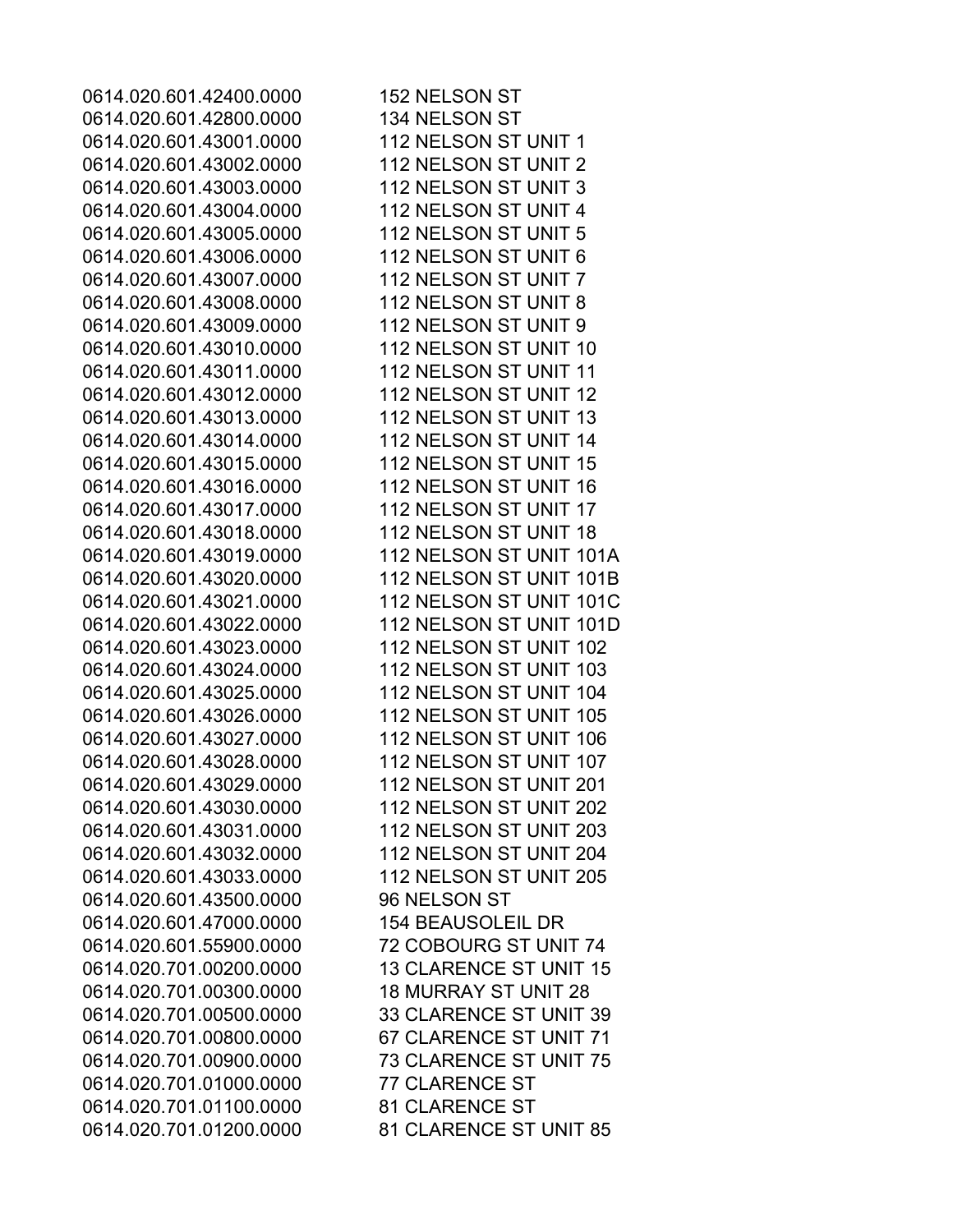0614.020.701.01300.0000 87 CLARENCE ST 0614.020.701.01400.0000 89 CLARENCE ST 0614.020.701.01500.0000 95 CLARENCE ST UNIT 99 0614.020.701.01600.0000 101 CLARENCE ST UNIT 103 0614.020.701.01700.0000 105 CLARENCE ST 0614.020.701.02000.0000 290 DALHOUSIE ST UNIT 296 0614.020.701.04600.0000 48 NELSON ST 0614.020.701.10000.0000 5 MYRAND AVE 0614.020.701.11100.0000 34 MURRAY ST 0614.020.701.11300.0000 76 MURRAY ST 0614.020.701.11400.0000 78 MURRAY ST UNIT 80 0614.020.701.11700.0000 86 MURRAY ST UNIT 88 0614.020.701.12200.0000 108 MURRAY ST 0614.020.701.12300.0000 110 MURRAY ST UNIT 112 0614.020.701.12500.0000 272 DALHOUSIE ST 0614.020.701.16301.0000 9 MURRAY ST 0614.020.701.16307.0000 11 MURRAY ST UNIT 7 0614.020.701.16308.0000 13 MURRAY ST 0614.020.701.16309.0000 21 MURRAY ST 0614.020.701.16310.0000 23 MURRAY ST 0614.020.701.16311.0000 25 MURRAY ST 0614.020.701.16312.0000 27 MURRAY ST 0614.020.701.16313.0000 29 MURRAY ST 0614.020.701.16314.0000 31 MURRAY ST 0614.020.701.17000.0000 89 MURRAY ST UNIT 91 0614.020.701.17001.0000 202 ST PATRICK ST 0614.020.701.17002.0000 202 ST PATRICK ST 0614.020.701.17003.0000 202 ST PATRICK ST 0614.020.701.17004.0000 202 ST PATRICK ST 0614.020.701.17005.0000 202 ST PATRICK ST 0614.020.701.17006.0000 202 ST PATRICK ST 0614.020.701.17007.0000 202 ST PATRICK ST 0614.020.701.17008.0000 202 ST PATRICK ST 0614.020.701.17009.0000 202 ST PATRICK ST 0614.020.701.17010.0000 202 ST PATRICK ST 0614.020.701.17011.0000 202 ST PATRICK ST 0614.020.701.17012.0000 202 ST PATRICK ST 0614.020.701.17013.0000 202 ST PATRICK ST 0614.020.701.17014.0000 202 ST PATRICK ST 0614.020.701.17015.0000 202 ST PATRICK ST 0614.020.701.17016.0000 202 ST PATRICK ST 0614.020.701.17017.0000 202 ST PATRICK ST 0614.020.701.17018.0000 202 ST PATRICK ST 0614.020.701.17019.0000 202 ST PATRICK ST 0614.020.701.17020.0000 202 ST PATRICK ST 0614.020.701.17021.0000 202 ST PATRICK ST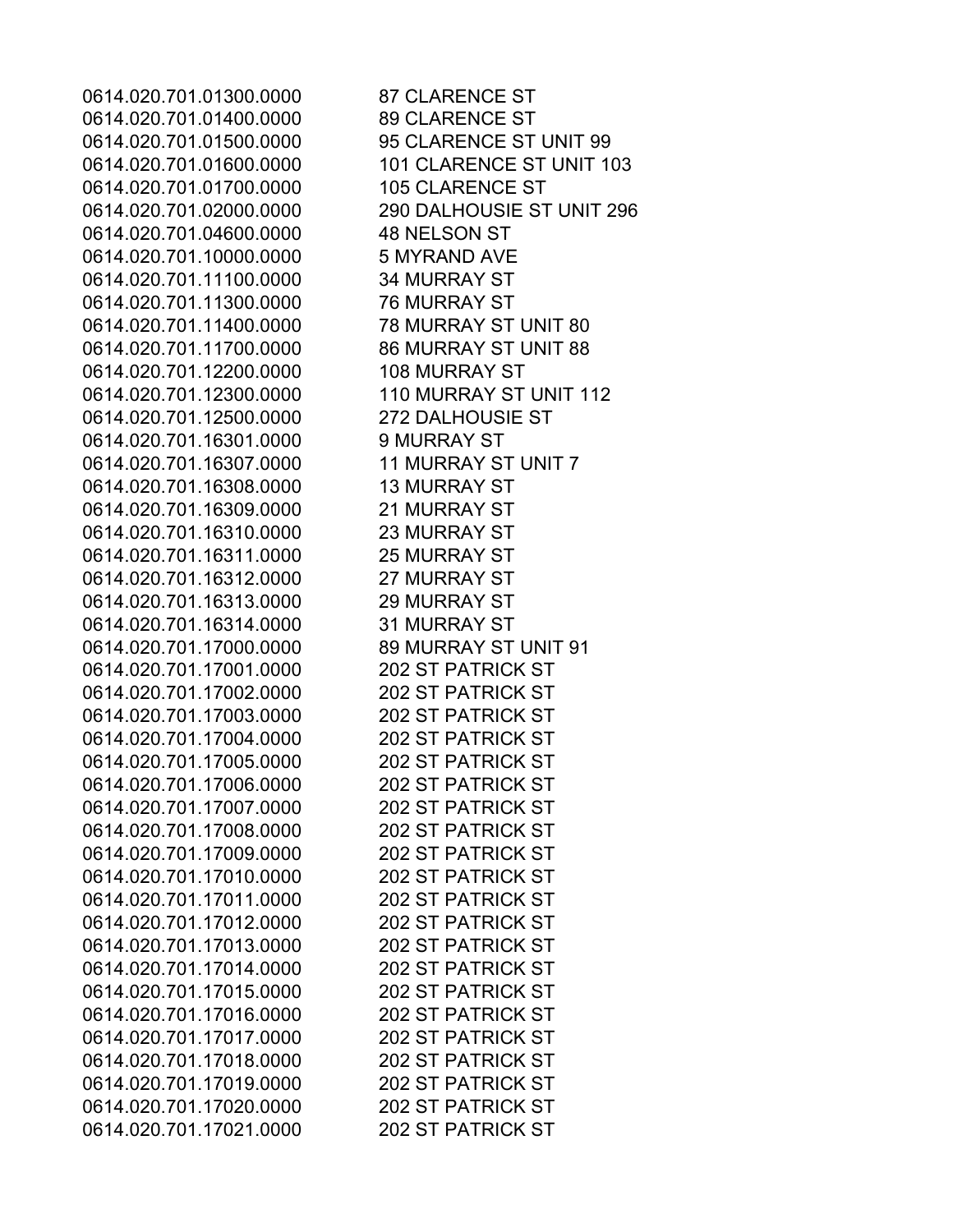0614.020.701.17022.0000 202 ST PATRICK ST 0614.020.701.17023.0000 202 ST PATRICK ST 0614.020.701.17024.0000 202 ST PATRICK ST 0614.020.701.17025.0000 202 ST PATRICK ST 0614.020.701.17026.0000 202 ST PATRICK ST 0614.020.701.17027.0000 202 ST PATRICK ST 0614.020.701.17028.0000 202 ST PATRICK ST 0614.020.701.17029.0000 202 ST PATRICK ST 0614.020.701.17030.0000 202 ST PATRICK ST 0614.020.701.17031.0000 202 ST PATRICK ST 0614.020.701.17032.0000 202 ST PATRICK ST 0614.020.701.17033.0000 202 ST PATRICK ST 0614.020.701.17034.0000 202 ST PATRICK ST 0614.020.701.17035.0000 202 ST PATRICK ST 0614.020.701.17036.0000 202 ST PATRICK ST 0614.020.701.17037.0000 202 ST PATRICK ST 0614.020.701.17038.0000 202 ST PATRICK ST 0614.020.701.17039.0000 202 ST PATRICK ST 0614.020.701.17040.0000 202 ST PATRICK ST 0614.020.701.17041.0000 202 ST PATRICK ST 0614.020.701.17042.0000 202 ST PATRICK ST 0614.020.701.17065.0000 202 ST PATRICK ST 0614.020.701.17066.0000 202 ST PATRICK ST 0614.020.701.17100.0000 93 MURRAY ST UNIT 95 0614.020.701.17200.0000 101 MURRAY ST UNIT 105 0614.020.701.17400.0000 113 MURRAY ST 0614.020.701.17500.0000 117 MURRAY ST UNIT 101 0614.020.701.17501.0000 117 MURRAY ST UNIT 201 0614.020.701.17502.0000 117 MURRAY ST UNIT 202 0614.020.701.17503.0000 117 MURRAY ST UNIT 301 0614.020.701.17504.0000 117 MURRAY ST UNIT 302 0614.020.701.17600.0000 260 DALHOUSIE ST UNIT 268 0614.020.701.17700.0000 135 MURRAY ST 0614.020.701.23300.0000 150 ST PATRICK ST 0614.020.701.24900.0000 232 ST PATRICK ST 0614.020.701.25701.0000 292 ST PATRICK ST 0614.020.701.26000.0000 300 ST PATRICK ST UNIT 302 0614.020.701.27000.0000 360 ST PATRICK ST 0614.020.701.31200.0000 546 OLD ST PATRICK ST UNIT 550 0614.020.701.32700.0000 457 SUSSEX DR UNIT 459 0614.020.701.32800.0000 461 SUSSEX DR UNIT 465 0614.020.701.32900.0000 449 SUSSEX DR UNIT 453 0614.020.701.33200.0000 419 SUSSEX DR UNIT 431 0614.020.701.33400.0000 110 PARENT AVE UNIT 110 0614.020.701.33700.0000 282 DALHOUSIE ST UNIT 288 0614.020.701.33800.0000 274 DALHOUSIE ST UNIT 278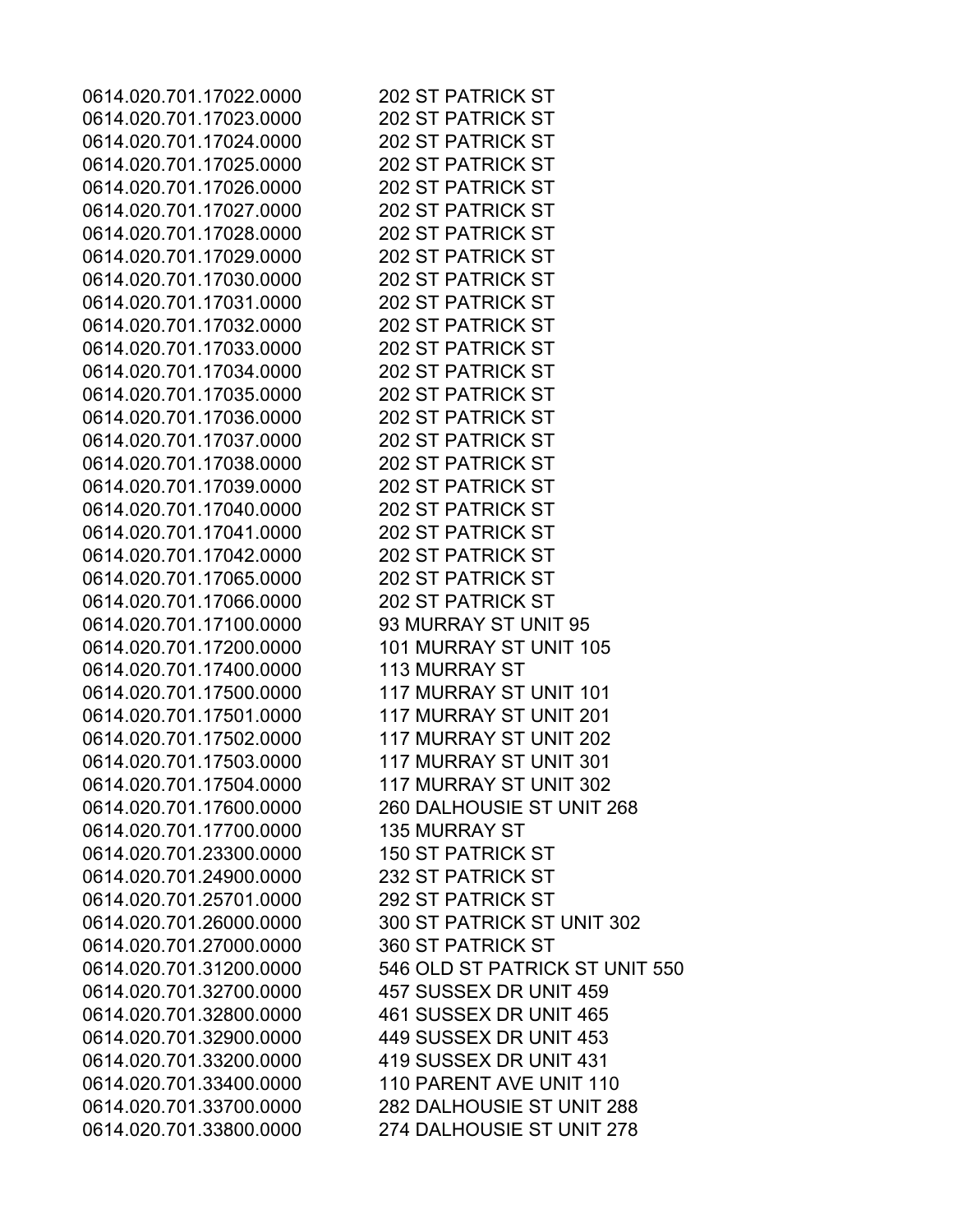0614.020.701.33900.0000 297 DALHOUSIE ST 0614.020.701.34700.0000 305 CUMBERLAND ST 0614.020.701.38800.0000 380 MURRAY ST 0614.020.701.39300.0000 8 PATRO ST UNIT 10 0614.020.801.02500.0000 261 ST PATRICK ST 0614.020.801.03300.0000 303 ST PATRICK ST 0614.020.801.04300.0000 355 ST PATRICK ST 0614.020.801.13900.0000 223 DALHOUSIE ST 0614.020.801.42500.0000 176 DALHOUSIE ST 0614.020.801.50504.0000 122 GUIGUES AVE 0614.020.801.50508.0000 228 DALHOUSIE ST 0614.020.801.50512.0000 230 DALHOUSIE ST 0614.020.801.50601.0000 122 GUIGUES AVE 0614.020.801.50901.0000 210 DALHOUSIE ST 0614.020.801.51000.0000 204 DALHOUSIE ST 0614.020.801.51100.0000 190 DALHOUSIE ST 0614.020.801.53400.0000 227 CUMBERLAND ST 0614.020.901.04800.0000 146 DALHOUSIE ST 0614.020.901.04801.0000 148 DALHOUSIE ST 0614.020.901.28300.0000 158 DALHOUSIE ST 0614.021.001.02700.0000 150 RIDEAU ST UNIT 152 0614.021.001.03100.0000 168 RIDEAU ST UNIT 170 0614.021.001.03200.0000 172 RIDEAU ST UNIT 174 0614.021.001.03300.0000 176 RIDEAU ST UNIT 178 0614.021.001.03400.0000 180 RIDEAU ST UNIT 182 0614.021.001.03700.0000 14 WALLER ST 0614.021.001.04700.0000 306 RIDEAU ST 0614.021.001.05400.0000 336 RIDEAU ST 0614.021.001.05600.0000 354 RIDEAU ST UNIT 358

0614.020.701.34000.0000 291 DALHOUSIE ST UNIT 297 0614.020.701.34100.0000 279 DALHOUSIE ST UNIT 283 0614.020.701.34200.0000 271 DALHOUSIE ST UNIT 277 0614.020.701.34300.0000 261 DALHOUSIE ST UNIT 267 0614.020.801.02300.0000 251 DALHOUSIE ST UNIT 253 0614.020.801.20600.0000 207 GUIGUES AVE UNIT 209 0614.020.801.36200.0000 239 ST ANDREW ST UNIT 241 0614.020.801.42600.0000 171 DALHOUSIE ST UNIT 173 0614.020.801.50000.0000 234 DALHOUSIE ST UNIT 246 0614.020.801.50600.0000 218 DALHOUSIE ST UNIT 222 0614.020.801.50900.0000 214 DALHOUSIE ST UNIT 216 0614.020.801.51600.0000 211 DALHOUSIE ST UNIT 217 0614.020.801.51800.0000 193 DALHOUSIE ST UNIT 209 0614.020.801.54800.0000 193 KING EDWARD AVE UNIT 195 0614.020.901.00900.0000 168 DALHOUSIE ST UNIT 170 0614.020.901.28800.0000 165 DALHOUSIE ST UNIT 167 0614.020.901.29103.0000 157 CATHCART ST UNIT 159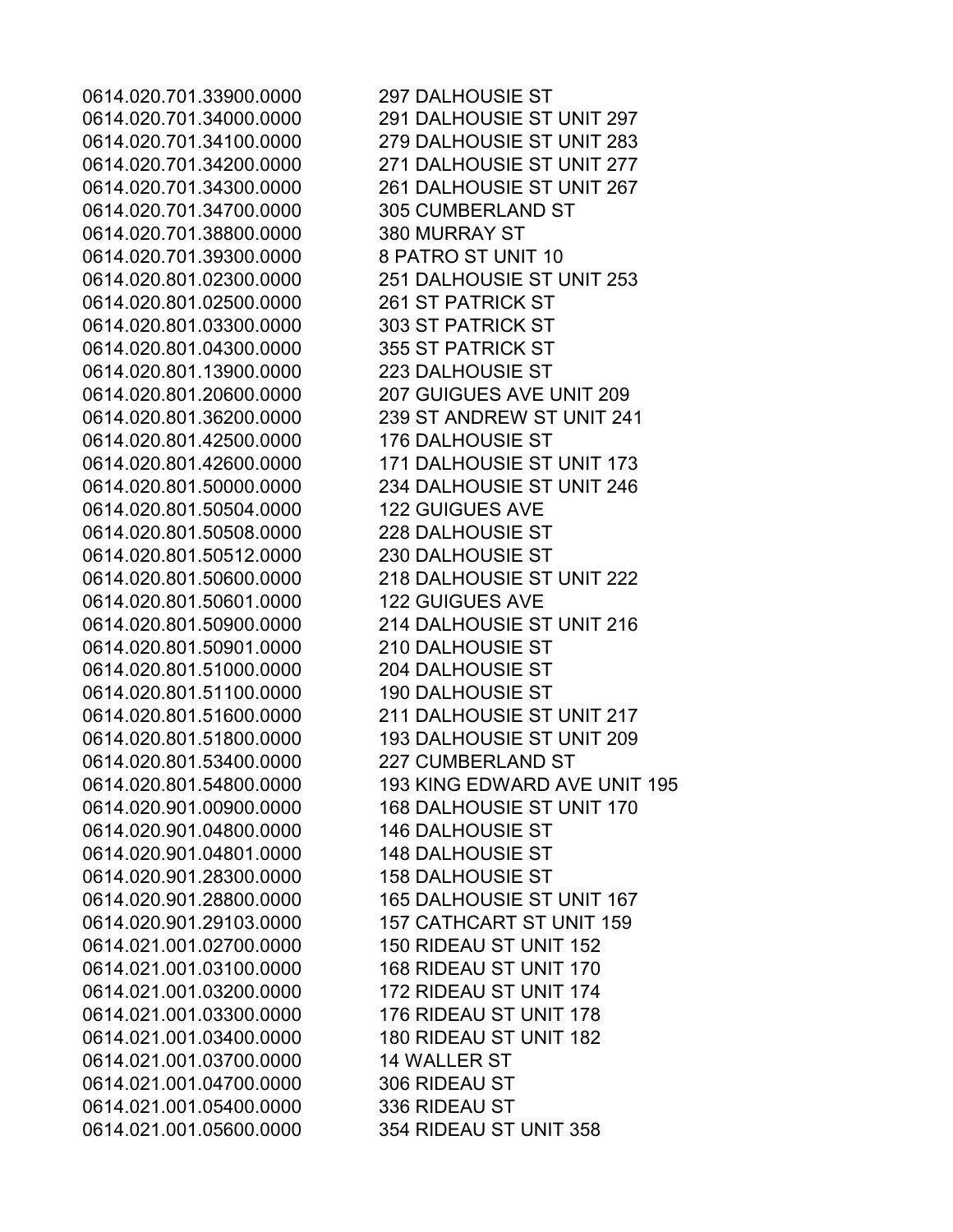0614.021.001.05700.0000 362 RIDEAU ST 0614.021.001.05800.0000 364 RIDEAU ST 0614.021.001.05900.0000 366 RIDEAU ST UNIT 368 0614.021.001.06100.0000 372 RIDEAU ST UNIT 382 0614.021.001.06200.0000 384 RIDEAU ST 0614.021.001.06300.0000 390 RIDEAU ST 0614.021.001.06700.0000 418 RIDEAU ST 0614.021.001.06800.0000 420 RIDEAU ST UNIT 436 0614.021.001.06900.0000 450 RIDEAU ST 0614.021.001.06905.0000 450 RIDEAU ST 0614.021.001.06906.0000 450 RIDEAU ST 0614.021.001.07100.0000 456 RIDEAU ST UNIT 458 0614.021.001.07200.0000 460 RIDEAU ST UNIT 464 0614.021.001.07300.0000 470 RIDEAU ST UNIT 472 0614.021.001.07400.0000 478 RIDEAU ST UNIT 484 0614.021.001.07500.0000 490 RIDEAU ST 0614.021.001.07700.0000 506 RIDEAU ST 0614.021.001.07800.0000 508 RIDEAU ST 0614.021.001.08000.0000 512 RIDEAU ST 0614.021.001.08100.0000 514 RIDEAU ST UNIT 516 0614.021.001.08200.0000 530 RIDEAU ST 0614.021.001.09700.0000 596 RIDEAU ST UNIT 610 0614.021.001.12200.0000 143 BESSERER ST UNIT 145 0614.021.001.12504.0000 421 CUMBERLAND ST UNIT 425 0614.021.001.12601.0000 242 RIDEAU ST UNIT 101 0614.021.001.14700.0000 333 BESSERER ST 0614.021.001.16501.0000 200 RIDEAU ST 0614.021.001.20300.0000 447 CUMBERLAND ST 0614.021.001.26506.0000 238 BESSERER ST 0614.021.001.26507.0000 238 BESSERER ST 0614.021.001.26508.0000 238 BESSERER ST 0614.021.001.26509.0000 238 BESSERER ST 0614.021.001.26510.0000 238 BESSERER ST 0614.021.001.26511.0000 238 BESSERER ST 0614.021.001.29200.0000 185 DALY AVE 0614.021.001.33600.0000 451 DALY AVE 0614.021.001.35000.0000 455 CUMBERLAND ST 0614.021.001.35800.0000 278 FRIEL ST UNIT 280 0614.021.001.37500.0000 174 COBOURG ST 0614.021.101.00200.0000 46 DALY AVE UNIT 48 0614.021.101.07500.0000 485 CUMBERLAND ST UNIT 487 0614.021.101.19500.0000 400 STEWART ST 0614.021.101.23000.0000 315 WILBROD ST UNIT 317 0614.021.101.28300.0000 304 WILBROD ST 0614.021.101.28500.0000 330 WILBROD ST UNIT 332 0614.021.101.32400.0000 161 LAURIER AVE E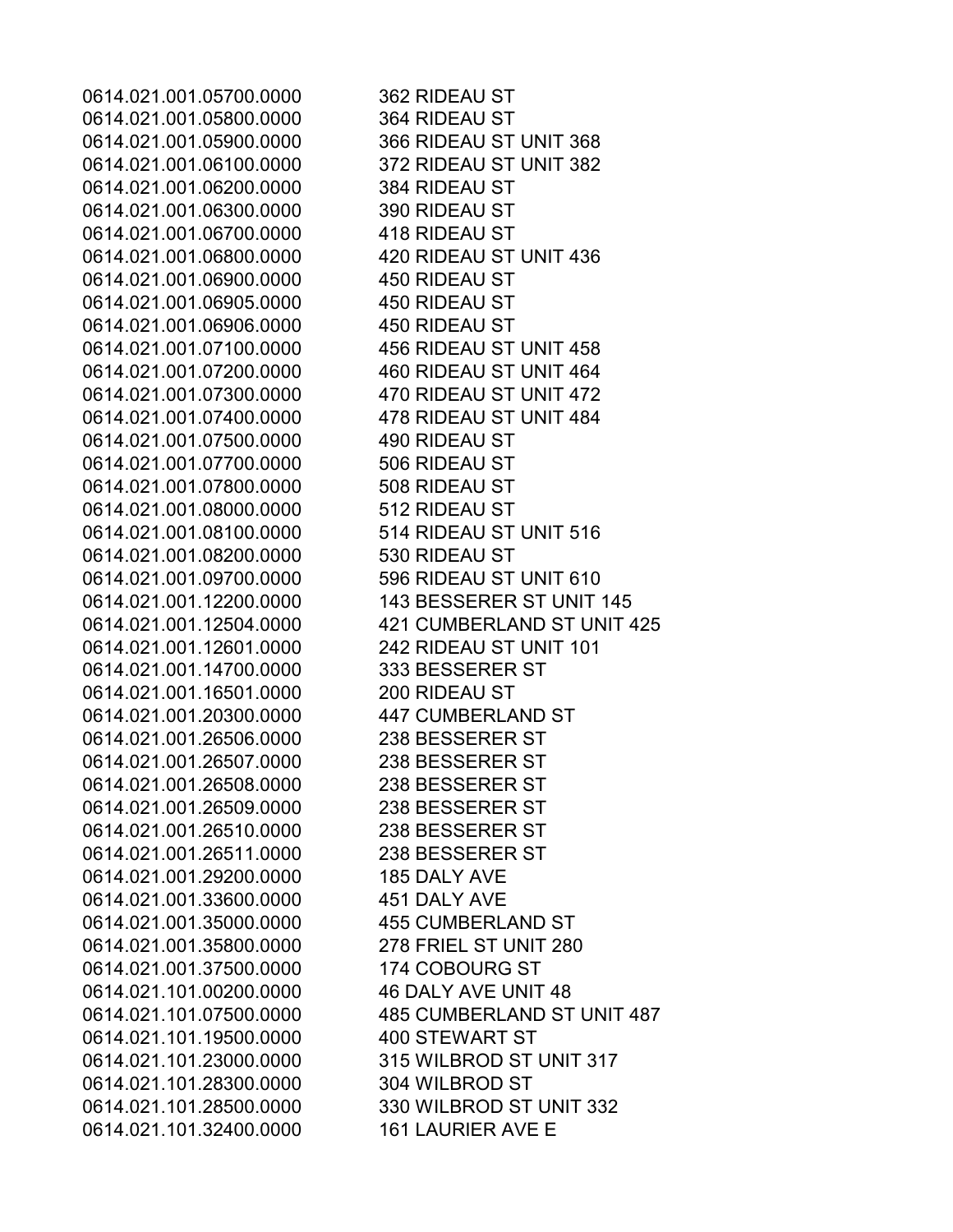0614.021.101.34000.0000 265 LAURIER AVE E 0614.021.101.36200.0000 453 LAURIER AVE E 0614.021.101.39200.0000 484 KING EDWARD AVE 0614.031.201.32300.0000 551 DUNBRACK ST 0614.031.201.39100.0000 351 DONALD ST 0614.031.201.40600.0000 425 DONALD ST UNIT 431 0614.031.201.45100.0000 416 MCARTHUR AVE 0614.031.201.45200.0000 420 MCARTHUR AVE 0614.031.201.45300.0000 422 MCARTHUR AVE 0614.031.201.46100.0000 456 MCARTHUR AVE 0614.031.201.46300.0000 460 MCARTHUR AVE 0614.031.201.46500.0000 904 ST. LAURENT BLVD 0614.031.201.46900.0000 932 ST LAURENT BLVD 0614.031.201.47000.0000 938 ST LAURENT BLVD 0614.031.201.47600.0000 968 ST LAURENT BLVD 0614.031.202.07600.0000 336 DONALD ST 0614.031.202.07800.0000 344 DONALD ST 0614.031.202.13600.0000 610 DONALD ST 0614.031.202.43300.0000 6 QUILL ST 0614.031.202.66700.0000 1060 ST. LAURENT BLVD 0614.031.202.66800.0000 1064 ST LAURENT BLVD 0614.031.202.66900.0000 1076 ST LAURENT BLVD 0614.031.202.67300.0000 963 ST LAURENT BLVD 0614.031.202.67400.0000 967 ST LAURENT BLVD 0614.031.202.67902.0000 997 ST LAURENT BLVD 0614.031.202.68300.0000 1099 ST LAURENT BLVD 0614.031.301.15300.0000 1030 LOLA ST UNIT 1034 0614.031.301.15400.0000 295 QUEEN MARY ST 0614.031.301.65252.0000 1150 LOLA ST 0614.031.301.72300.0000 453 COVENTRY RD UNIT 455 0614.031.401.02100.0000 210 LAURIER AVE E UNIT 234 0614.031.401.02300.0000 238 LAURIER AVE E 0614.031.401.02500.0000 244 LAURIER AVE E UNIT 246 0614.031.401.02600.0000 250 LAURIER AVE E 0614.031.401.02700.0000 252 LAURIER AVE E 0614.031.401.04000.0000 5 BLACKBURN AVE 0614.031.401.07500.0000 150 WALLER ST UNIT 178 0614.031.401.25500.0000 323 CHAPEL ST 0614.031.401.32710.0000 85 RANGE RD

0614.021.101.33300.0000 223 LAURIER AVE E UNIT 231 0614.031.201.46700.0000 908 ST LAURENT BLVD UNIT 912 0614.031.202.65800.0000 1012 ST LAURENT BLVD UNIT 1048 0614.031.202.66600.0000 1052 ST. LAURENT BLVD UNIT 1056 0614.031.301.15200.0000 283 QUEEN MARY ST UNIT 293 0614.031.301.74700.0000 1127 ST LAURENT BLVD UNIT 1133 0614.031.301.75500.0000 1177 ST LAURENT BLVD UNIT 1205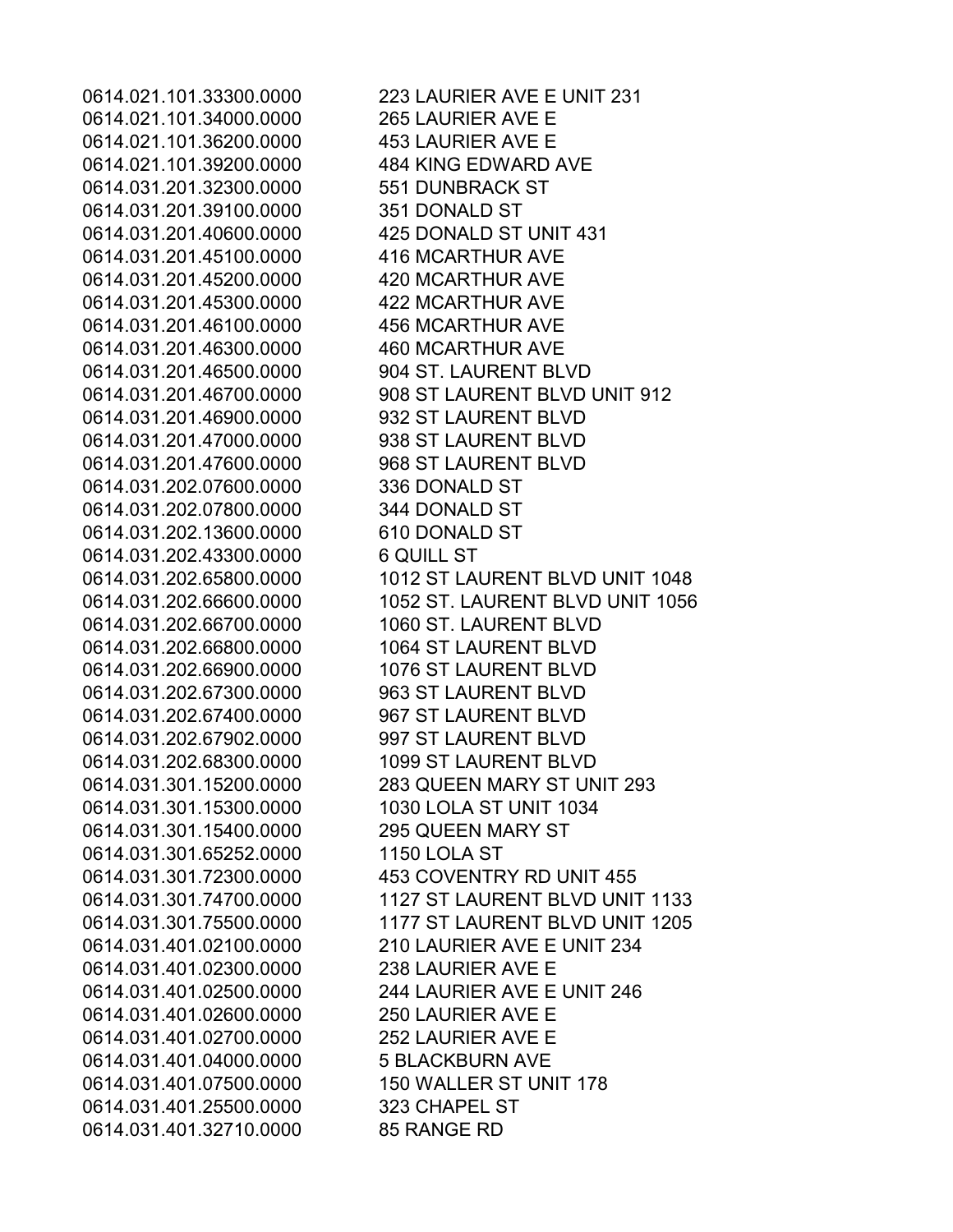0614.031.501.02200.0000 112 OSGOODE ST 0614.031.501.02300.0000 112 OSGOODE ST 0614.031.501.02400.0000 114 OSGOODE ST 0614.031.501.02500.0000 120 OSGOODE ST 0614.031.501.02600.0000 122 OSGOODE ST 0614.031.501.02700.0000 124 OSGOODE ST UNIT 126 0614.031.501.07500.0000 323 SOMERSET ST E 0614.031.501.10500.0000 308 SOMERSET ST E UNIT 312 0614.031.501.10900.0000 322 SOMERSET ST E 0614.031.501.27400.0000 673 KING EDWARD AVE UNIT 675 0614.031.501.27500.0000 196 SOMERSET ST E 0614.031.501.35300.0000 65 TEMPLETON ST 0614.031.501.45500.0000 287 SOMERSET ST E 0614.031.501.66200.0000 322 BLACKBURN AVE 0614.031.501.66300.0000 43 BLACKBURN AVE 0614.031.501.67700.0000 77 BLACKBURN AVE UNIT 79 0614.031.601.00302.0000 50 SPRINGHURST AVE 0614.031.601.00303.0000 135 MAIN ST 0614.031.601.00304.0000 137 MAIN ST 0614.031.601.00307.0000 143 MAIN ST 0614.031.601.00308.0000 145 MAIN ST 0614.031.601.00309.0000 5 OBLATS AVE 0614.031.601.00310.0000 7 OBLATS AVE 0614.031.601.00311.0000 7 OBLATS AVE 0614.031.601.33100.0000 170 LEES AVE 0614.031.601.33200.0000 180 LEES AVE 0614.031.601.33310.0000 190 LEES AVE UNIT 101 0614.031.601.59600.0000 19 MAIN ST 0614.031.601.59700.0000 29 MAIN ST UNIT 26 0614.031.601.59800.0000 43 MAIN ST 0614.031.601.60400.0000 88 MAIN ST UNIT 95 0614.031.601.60600.0000 97 MAIN ST 0614.031.601.60700.0000 99 MAIN ST UNIT 101 0614.031.601.61200.0000 123 MAIN ST 0614.041.701.05300.0000 67 SPARKS ST 0614.041.701.05400.0000 69 SPARKS ST UNIT 71 0614.041.701.08200.0000 62 SPARKS ST 0614.041.701.14500.0000 199 QUEEN ST UNIT 201 0614.041.701.20000.0000 222 ALBERT ST UNIT 230 0614.041.701.21200.0000 119 SLATER ST UNIT 121 0614.041.701.23500.0000 82 O'CONNOR ST UNIT 84 0614.041.701.23900.0000 113 BANK ST UNIT 117 0614.041.801.01900.0000 208 SLATER ST UNIT 212 0614.041.801.06400.0000 162 LAURIER AVE W 0614.041.801.06500.0000 164 LAURIER AVE W UNIT 166 0614.041.801.08900.0000 440 LAURIER AVE W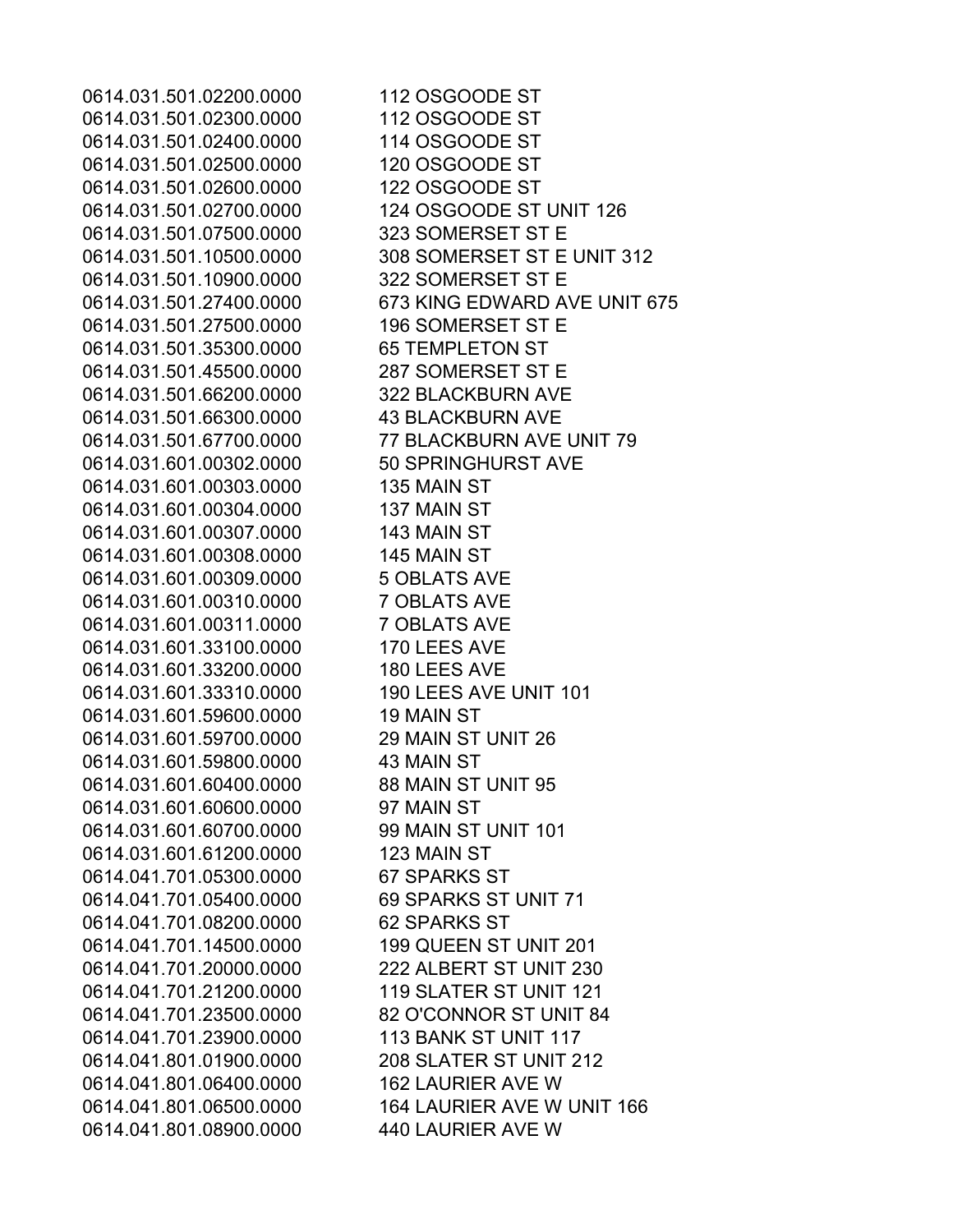0614.041.801.08901.0000 440 LAURIER AVE W 0614.041.801.08902.0000 440 LAURIER AVE W 0614.041.801.08903.0000 440 LAURIER AVE W 0614.041.801.12900.0000 114 GLOUCESTER ST 0614.041.801.13300.0000 152 GLOUCESTER ST 0614.041.801.13900.0000 230 GLOUCESTER ST 0614.041.801.15500.0000 239 NEPEAN ST 0614.041.801.18600.0000 215 BANK ST UNIT 217 0614.041.801.18800.0000 226 NEPEAN ST 0614.041.801.19400.0000 260 NEPEAN ST UNIT 262 0614.041.801.20800.0000 175 LISGAR ST 0614.041.801.21200.0000 231 LISGAR ST 0614.041.801.21500.0000 257 LISGAR ST 0614.041.801.21600.0000 281 LISGAR ST 0614.041.801.22400.0000 315 LISGAR ST 0614.041.801.26910.0000 0 NEPEAN ST 0614.041.801.27200.0000 160 METCALFE ST 0614.041.801.27300.0000 162 METCALFE ST UNIT 164 0614.041.801.27400.0000 170 METCALFE ST 0614.041.801.28800.0000 154 OCONNOR ST 0614.041.801.28900.0000 168 O'CONNOR ST 0614.041.801.29300.0000 129 BANK ST UNIT 131 0614.041.801.29400.0000 133 BANK ST 0614.041.801.29500.0000 135 BANK ST 0614.041.801.29600.0000 137 BANK ST 0614.041.801.29700.0000 139 BANK ST 0614.041.801.29800.0000 147 BANK ST 0614.041.801.29900.0000 149 BANK ST 0614.041.801.30000.0000 155 BANK ST 0614.041.801.30100.0000 157 BANK ST 0614.041.801.30600.0000 195 BANK ST UNIT 201 0614.041.801.30900.0000 219 BANK ST 0614.041.801.31000.0000 223 BANK ST UNIT 231 0614.041.801.31500.0000 152 BANK ST UNIT 160 0614.041.801.32300.0000 196 BANK ST UNIT 202 0614.041.801.32400.0000 204 BANK ST UNIT 210 0614.041.801.32500.0000 212 BANK ST UNIT 232 0614.041.801.32504.0000 195 KENT ST UNIT 201 0614.041.801.32795.0000 209 KENT ST 0614.041.801.33400.0000 248 KENT ST 0614.041.901.00500.0000 66 LISGAR ST 0614.041.901.00600.0000 78 LISGAR ST 0614.041.901.00801.0000 112 LISGAR ST 0614.041.901.00805.0000 108 LISGAR ST UNIT 103 0614.041.901.01400.0000 182 LISGAR ST UNIT 184 0614.041.901.01600.0000 190 LISGAR ST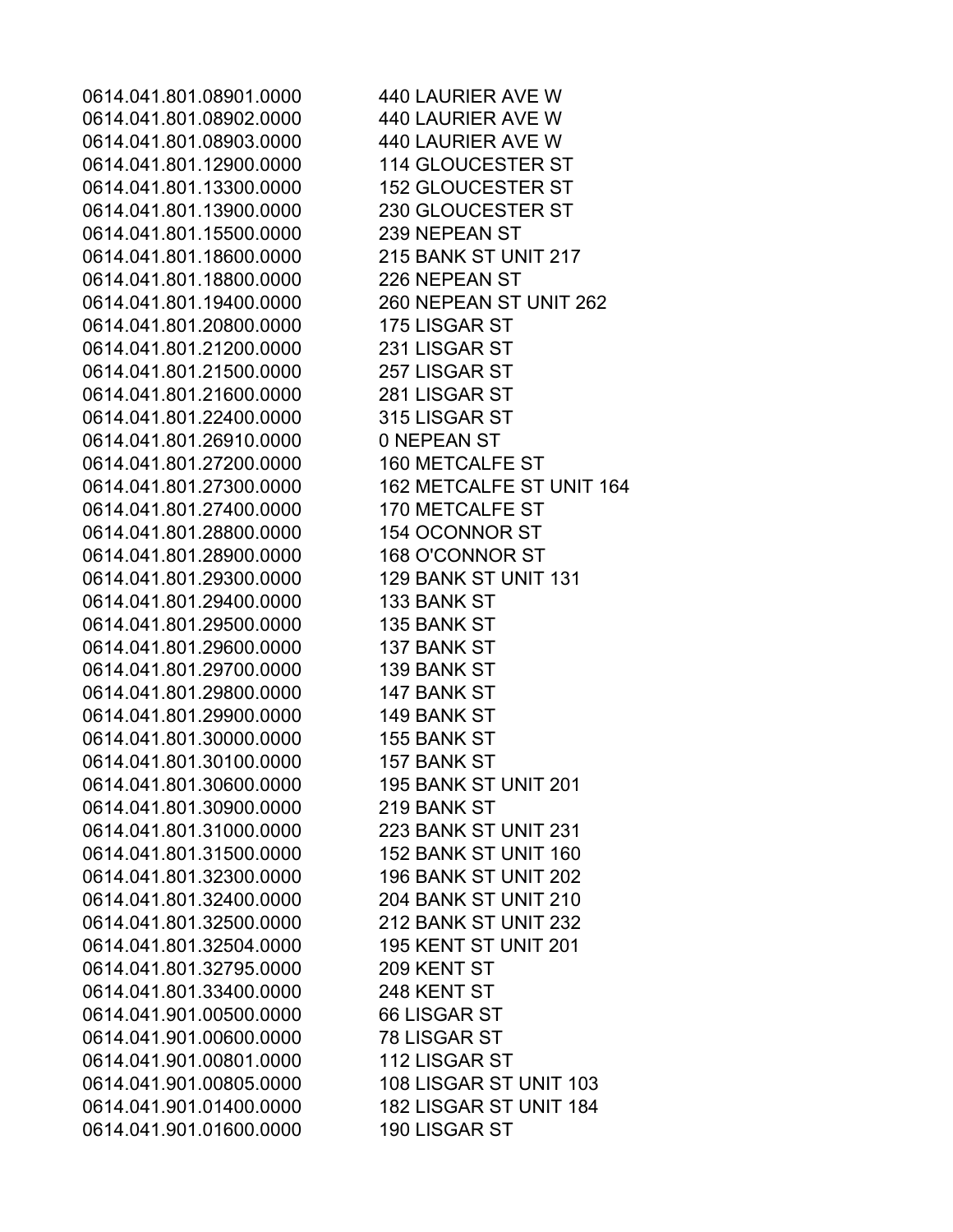0614.041.901.02300.0000 258 LISGAR ST 0614.041.901.03199.0000 300 LISGAR ST 0614.041.901.03200.0000 300 LISGAR ST 0614.041.901.03201.0000 300 LISGAR ST 0614.041.901.06000.0000 173 COOPER ST 0614.041.901.06300.0000 228 ELGIN ST 0614.041.901.06700.0000 261 COOPER ST 0614.041.901.08800.0000 437 COOPER ST 0614.041.901.11400.0000 200 COOPER ST UNIT 204 0614.041.901.15600.0000 33 SOMERSET ST W 0614.041.901.16900.0000 125 SOMERSET ST W 0614.041.901.18500.0000 315 SOMERSET ST W 0614.041.901.18600.0000 323 SOMERSET ST W 0614.041.901.18601.0000 327 SOMERSET ST W 0614.041.901.18800.0000 331 SOMERSET ST W 0614.041.901.18900.0000 337 SOMERSET ST W 0614.041.901.19000.0000 343 SOMERSET ST W 0614.041.901.20000.0000 443 SOMERSET ST W 0614.041.901.20900.0000 479 SOMERSET ST W 0614.041.901.21100.0000 491 SOMERSET ST W 0614.041.901.21200.0000 495 SOMERSET ST W 0614.041.901.21300.0000 497 SOMERSET ST W 0614.041.901.22100.0000 231 ELGIN ST UNIT 239 0614.041.901.22400.0000 220 ELGIN ST UNIT 226 0614.041.901.22500.0000 244 ELGIN ST UNIT 256 0614.041.901.23100.0000 200 METCALFE ST 0614.041.901.24300.0000 243 BANK ST UNIT 249 0614.041.901.25000.0000 242 BANK ST 0614.041.901.25100.0000 248 BANK ST 0614.041.901.25200.0000 250 BANK ST UNIT 258 0614.041.901.25700.0000 290 BANK ST 0614.041.901.25900.0000 281 KENT ST 0614.041.901.26200.0000 258 KENT ST 0614.041.901.26500.0000 282 KENT ST 0614.041.901.26600.0000 286 KENT ST 0614.041.901.26700.0000 288 KENT ST UNIT 290 0614.041.901.26800.0000 292 KENT ST 0614.042.001.01700.0000 130 SOMERSET ST W 0614.042.001.01900.0000 192 SOMERSET ST W 0614.042.001.02100.0000 210 SOMERSET ST W 0614.042.001.02301.0000 222 SOMERSET ST W 0614.042.001.02302.0000 222 SOMERSET ST W 0614.042.001.02303.0000 222 SOMERSET ST W 0614.042.001.02304.0000 222 SOMERSET ST W 0614.042.001.02305.0000 222 SOMERSET ST W 0614.042.001.02306.0000 222 SOMERSET ST W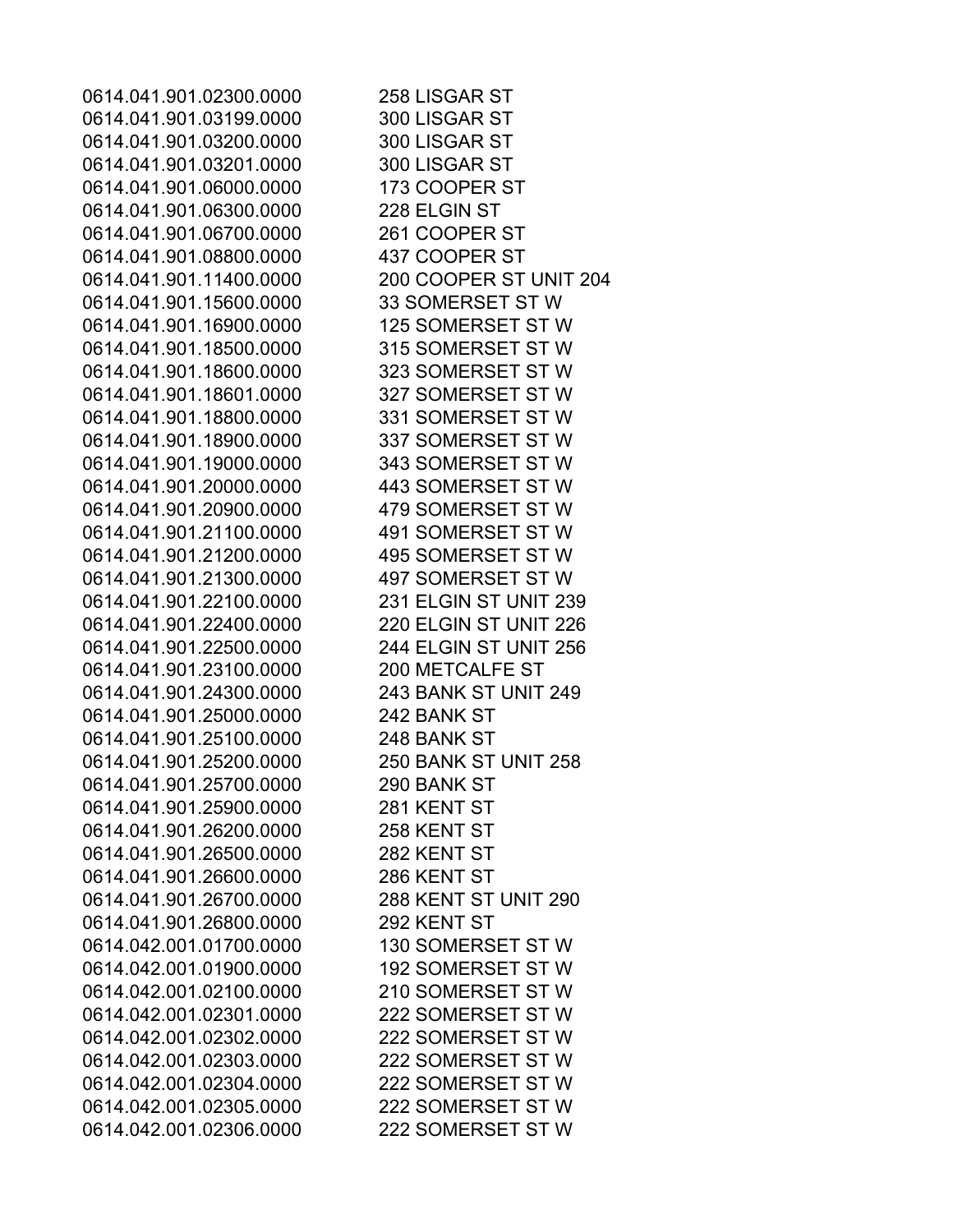0614.042.001.02307.0000 222 SOMERSET ST W 0614.042.001.02308.0000 222 SOMERSET ST W 0614.042.001.02309.0000 222 SOMERSET ST W 0614.042.001.02310.0000 222 SOMERSET ST W 0614.042.001.02311.0000 222 SOMERSET ST W 0614.042.001.02312.0000 222 SOMERSET ST W 0614.042.001.02313.0000 222 SOMERSET ST W 0614.042.001.02314.0000 222 SOMERSET ST W 0614.042.001.02315.0000 222 SOMERSET ST W 0614.042.001.02316.0000 222 SOMERSET ST W 0614.042.001.02317.0000 222 SOMERSET ST W 0614.042.001.02318.0000 222 SOMERSET ST W 0614.042.001.02319.0000 222 SOMERSET ST W 0614.042.001.02320.0000 222 SOMERSET ST W 0614.042.001.02321.0000 222 SOMERSET ST W 0614.042.001.02322.0000 222 SOMERSET ST W 0614.042.001.02323.0000 222 SOMERSET ST W 0614.042.001.02324.0000 222 SOMERSET ST W 0614.042.001.02325.0000 222 SOMERSET ST W 0614.042.001.02326.0000 222 SOMERSET ST W 0614.042.001.02327.0000 222 SOMERSET ST W 0614.042.001.02328.0000 222 SOMERSET ST W UNIT 500 0614.042.001.02329.0000 222 SOMERSET ST W 0614.042.001.02330.0000 222 SOMERSET ST W 0614.042.001.02331.0000 222 SOMERSET ST W 0614.042.001.02332.0000 222 SOMERSET ST W 0614.042.001.02333.0000 222 SOMERSET ST W 0614.042.001.02334.0000 222 SOMERSET ST W 0614.042.001.02335.0000 222 SOMERSET ST W 0614.042.001.02336.0000 222 SOMERSET ST W 0614.042.001.02337.0000 222 SOMERSET ST W 0614.042.001.02338.0000 222 SOMERSET ST W 0614.042.001.02339.0000 222 SOMERSET ST W 0614.042.001.02340.0000 222 SOMERSET ST W UNIT 702 0614.042.001.02600.0000 282 SOMERSET ST W 0614.042.001.02700.0000 292 SOMERSET ST W 0614.042.001.02900.0000 300 SOMERSET ST W 0614.042.001.03000.0000 324 SOMERSET ST W 0614.042.001.03100.0000 326 SOMERSET ST W UNIT 328 0614.042.001.03300.0000 338 SOMERSET ST W 0614.042.001.03400.0000 340 SOMERSET ST W 0614.042.001.03500.0000 346 SOMERSET ST W 0614.042.001.04700.0000 464 SOMERSET ST W 0614.042.001.04800.0000 470 SOMERSET ST W 0614.042.001.05000.0000 474 SOMERSET ST W 0614.042.001.05100.0000 480 SOMERSET ST W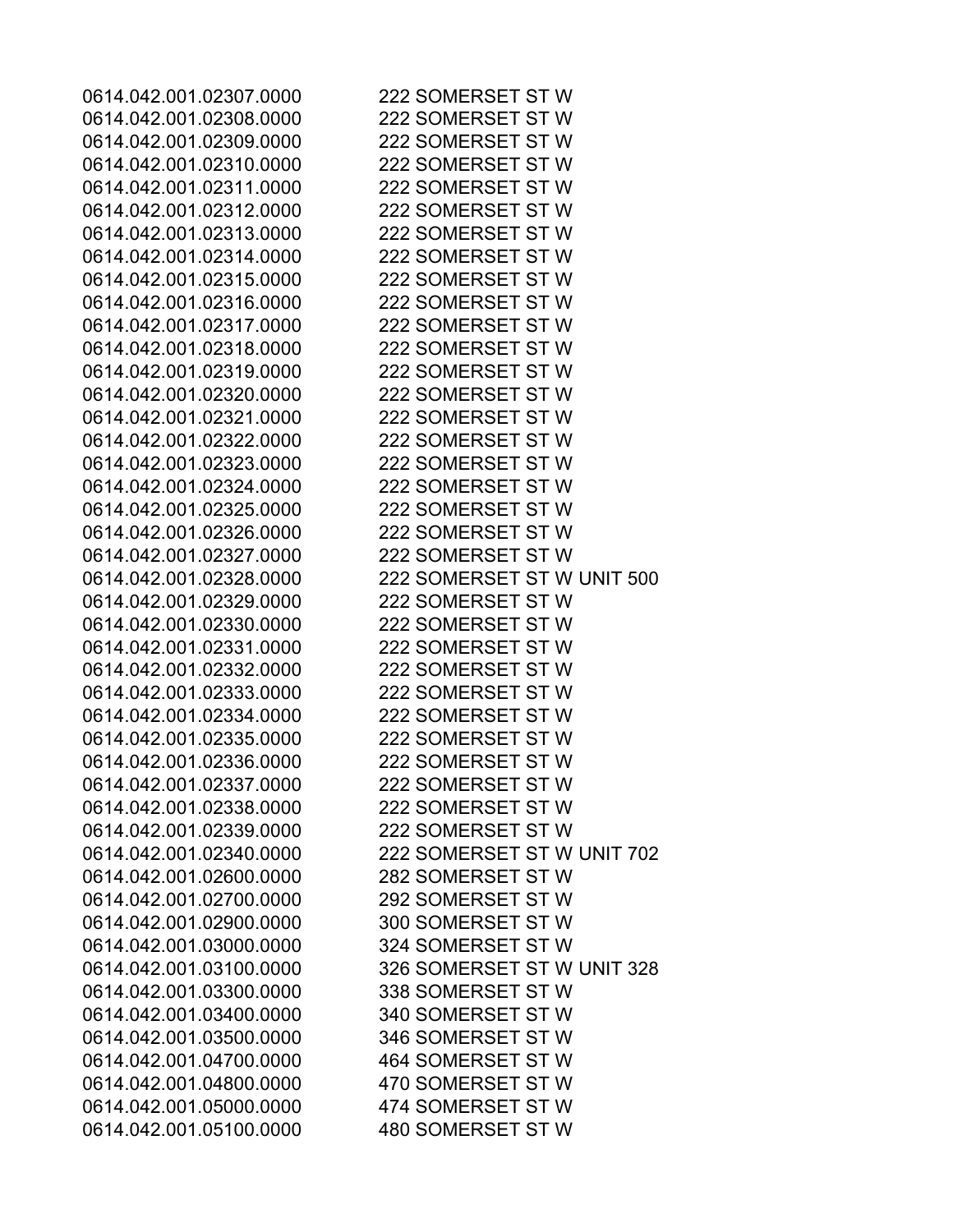0614.042.001.06500.0000 77 MACLAREN ST 0614.042.001.07400.0000 163 MACLAREN ST 0614.042.001.07700.0000 203 MACLAREN ST 0614.042.001.08200.0000 263 MACLAREN ST 0614.042.001.08300.0000 275 MACLAREN ST 0614.042.001.08400.0000 283 MACLAREN ST UNIT 285 0614.042.001.08600.0000 293 MACLAREN ST 0614.042.001.10000.0000 429 MACLAREN ST 0614.042.001.13000.0000 150 MACLAREN ST UNIT 162 0614.042.001.13400.0000 200 MACLAREN ST 0614.042.001.13700.0000 226 MACLAREN ST 0614.042.001.14100.0000 270 MACLAREN ST 0614.042.001.14300.0000 334 MACLAREN ST 0614.042.001.14400.0000 336 MACLAREN ST 0614.042.001.14501.0000 342 MACLAREN ST 0614.042.001.14502.0000 342 MACLAREN ST UNIT 340 0614.042.001.14503.0000 342 MACLAREN ST 0614.042.001.14504.0000 342 MACLAREN ST 0614.042.001.14505.0000 342 MACLAREN ST 0614.042.001.14800.0000 356 MACLAREN ST 0614.042.001.15500.0000 412 MACLAREN ST 0614.042.001.15800.0000 436 MACLAREN ST 0614.042.001.15900.0000 444 MACLAREN ST 0614.042.001.20700.0000 157 GILMOUR ST 0614.042.001.20701.0000 159 GILMOUR ST 0614.042.001.20900.0000 169 GILMOUR ST 0614.042.001.21500.0000 307 GILMOUR ST 0614.042.001.22500.0000 421 GILMOUR ST 0614.042.001.22600.0000 427 GILMOUR ST 0614.042.001.26100.0000 277 ELGIN ST UNIT 283 0614.042.001.26400.0000 280 ELGIN ST 0614.042.001.26500.0000 286 ELGIN ST 0614.042.001.26600.0000 292 ELGIN ST 0614.042.001.27100.0000 236 METCALFE ST 0614.042.001.28700.0000 301 BANK ST UNIT 303 0614.042.001.28800.0000 305 BANK ST UNIT 309 0614.042.001.29000.0000 311 BANK ST UNIT 315 0614.042.001.29200.0000 323 BANK ST UNIT 329 0614.042.001.29300.0000 363 BANK ST 0614.042.001.29800.0000 312 BANK ST UNIT 318 0614.042.001.30019.0000 415 GILMOUR ST 0614.042.001.30020.0000 415 GILMOUR ST 0614.042.001.30025.0000 320 BANK ST UNIT 332 0614.042.001.30026.0000 320 BANK ST UNIT 332 0614.042.001.30027.0000 320 BANK ST UNIT 332 0614.042.001.30028.0000 320 BANK ST UNIT 332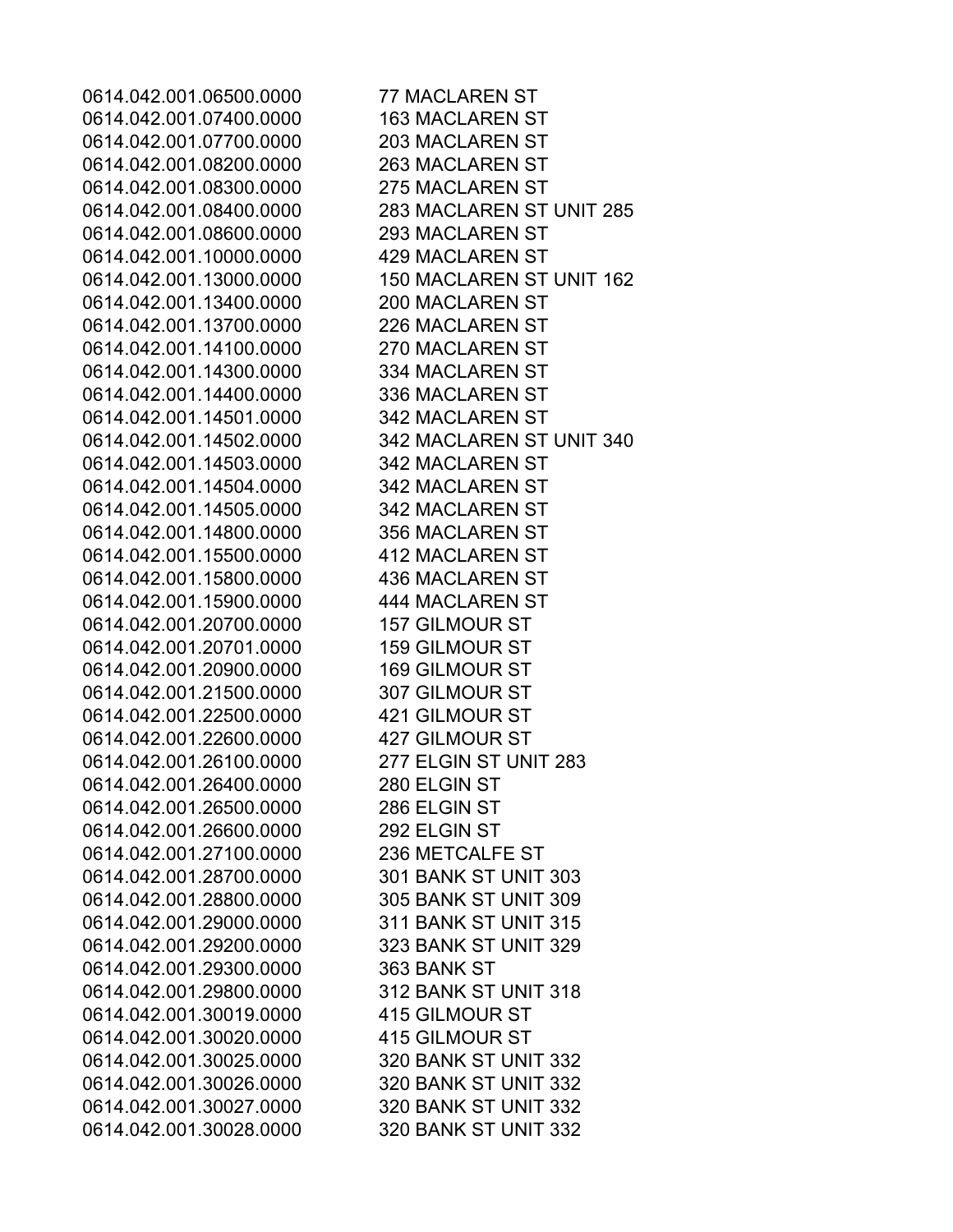0614.042.001.30029.0000 320 BANK ST UNIT 332 0614.042.001.30030.0000 320 BANK ST UNIT 332 0614.042.001.30031.0000 320 BANK ST UNIT 332 0614.042.001.30075.0000 320 BANK ST UNIT 326 0614.042.101.02400.0000 340 GILMOUR ST 0614.042.101.03300.0000 428 GILMOUR ST 0614.042.101.03500.0000 436 GILMOUR ST 0614.042.101.03600.0000 442 GILMOUR ST 0614.042.101.08900.0000 130 LEWIS ST 0614.042.101.09000.0000 136 LEWIS ST 0614.042.101.10200.0000 329 WAVERLEY ST W 0614.042.101.10201.0000 420 LEWIS ST UNIT 102 0614.042.101.12400.0000 71 JAMES ST 0614.042.101.22800.0000 303 WAVERLEY ST W 0614.042.101.23600.0000 355 WAVERLEY ST W 0614.042.101.23700.0000 357 WAVERLEY ST W 0614.042.101.23701.0000 359 WAVERLEY ST W UNIT 363 0614.042.101.27500.0000 350 ELGIN ST UNIT 352 0614.042.101.28900.0000 302 WAVERLEY ST W 0614.042.101.29300.0000 322 WAVERLEY ST W 0614.042.101.29500.0000 328 WAVERLEY ST W 0614.042.101.29700.0000 346 WAVERLEY ST W 0614.042.101.32600.0000 24 FLORENCE ST 0614.042.101.33900.0000 80 FLORENCE ST UNIT 82 0614.042.101.38500.0000 177 FRANK ST 0614.042.101.40300.0000 325 FRANK ST 0614.042.101.45100.0000 328 FRANK ST 0614.042.101.45200.0000 343 O'CONNOR ST UNIT 345 0614.042.101.45500.0000 344 FRANK ST 0614.042.101.45600.0000 346 FRANK ST 0614.042.101.46900.0000 387 GLADSTONE AVE 0614.042.101.47000.0000 389 GLADSTONE AVE 0614.042.101.47100.0000 391 GLADSTONE AVE 0614.042.101.47200.0000 395 GLADSTONE AVE 0614.042.101.47700.0000 417 GLADSTONE AVE 0614.042.101.48200.0000 449 GLADSTONE AVE 0614.042.101.48400.0000 457 GLADSTONE AVE UNIT 461 0614.042.101.48600.0000 465 GLADSTONE AVE 0614.042.101.48900.0000 477 GLADSTONE AVE 0614.042.101.49200.0000 483 GLADSTONE AVE 0614.042.101.58400.0000 325 ELGIN ST 0614.042.101.58500.0000 327 ELGIN ST UNIT 333 0614.042.101.58700.0000 335 ELGIN ST UNIT 339 0614.042.101.58800.0000 341 ELGIN ST UNIT 361 0614.042.101.58900.0000 399 ELGIN ST 0614.042.101.59100.0000 326 ELGIN ST UNIT 348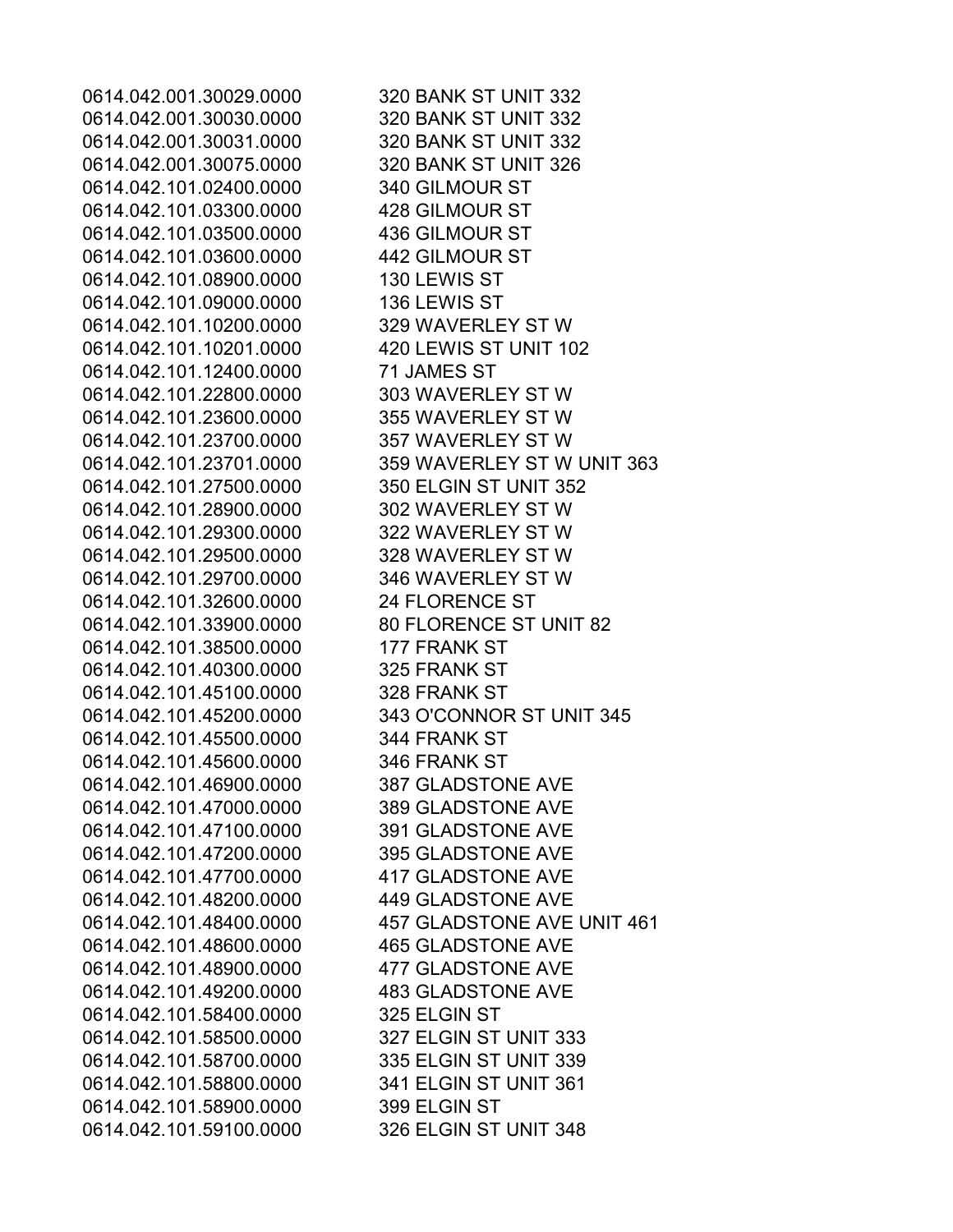0614.042.101.59700.0000 356 ELGIN ST UNIT 364 0614.042.101.59900.0000 370 ELGIN ST 0614.042.101.60000.0000 372 ELGIN ST UNIT 376 0614.042.101.60100.0000 378 ELGIN ST UNIT 384 0614.042.101.60400.0000 301 METCALFE ST 0614.042.101.61200.0000 296 METCALFE ST 0614.042.101.67401.0000 310 O'CONNOR ST 0614.042.101.67700.0000 316 O'CONNOR ST 0614.042.101.67800.0000 344 O'CONNOR ST 0614.042.101.67900.0000 365 BANK ST UNIT 369 0614.042.101.68000.0000 371 BANK ST UNIT 375 0614.042.101.68002.0000 487 LEWIS ST 0614.042.101.68200.0000 391 BANK ST 0614.042.101.68300.0000 393 BANK ST UNIT 395 0614.042.101.68350.0000 399 BANK ST 0614.042.101.68600.0000 417 BANK ST UNIT 421 0614.042.101.68800.0000 425 BANK ST UNIT 427 0614.042.101.68900.0000 429 BANK ST 0614.042.101.69000.0000 431 BANK ST 0614.042.101.69100.0000 433 BANK ST 0614.042.101.69200.0000 366 BANK ST UNIT 370 0614.042.101.69600.0000 390 BANK ST 0614.042.101.69900.0000 19 FLORENCE ST 0614.042.101.70100.0000 422 BANK ST UNIT 428 0614.042.101.70200.0000 430 BANK ST UNIT 434 0614.042.101.70800.0000 428 KENT ST 0614.042.201.01600.0000 370 METCALFE ST 0614.042.201.02200.0000 344 GLADSTONE AVE 0614.042.201.02504.0000 455 BANK ST 0614.042.201.02700.0000 390 GLADSTONE AVE 0614.042.201.02800.0000 406 GLADSTONE AVE 0614.042.201.03100.0000 426 GLADSTONE AVE 0614.042.201.03200.0000 430 GLADSTONE AVE 0614.042.201.04000.0000 474 GLADSTONE AVE 0614.042.201.04100.0000 480 GLADSTONE AVE 0614.042.201.04200.0000 484 GLADSTONE AVE 0614.042.201.04405.0000 486 GLADSTONE AVE 0614.042.201.04600.0000 488 GLADSTONE AVE 0614.042.201.04700.0000 496 GLADSTONE AVE 0614.042.201.08800.0000 201 MCLEOD ST 0614.042.201.09200.0000 223 MCLEOD ST 0614.042.201.09500.0000 249 MCLEOD ST 0614.042.201.10100.0000 283 MCLEOD ST 0614.042.201.10200.0000 285 MCLEOD ST 0614.042.201.10800.0000 323 MCLEOD ST

0614.042.101.59600.0000 354 ELGIN ST UNIT 354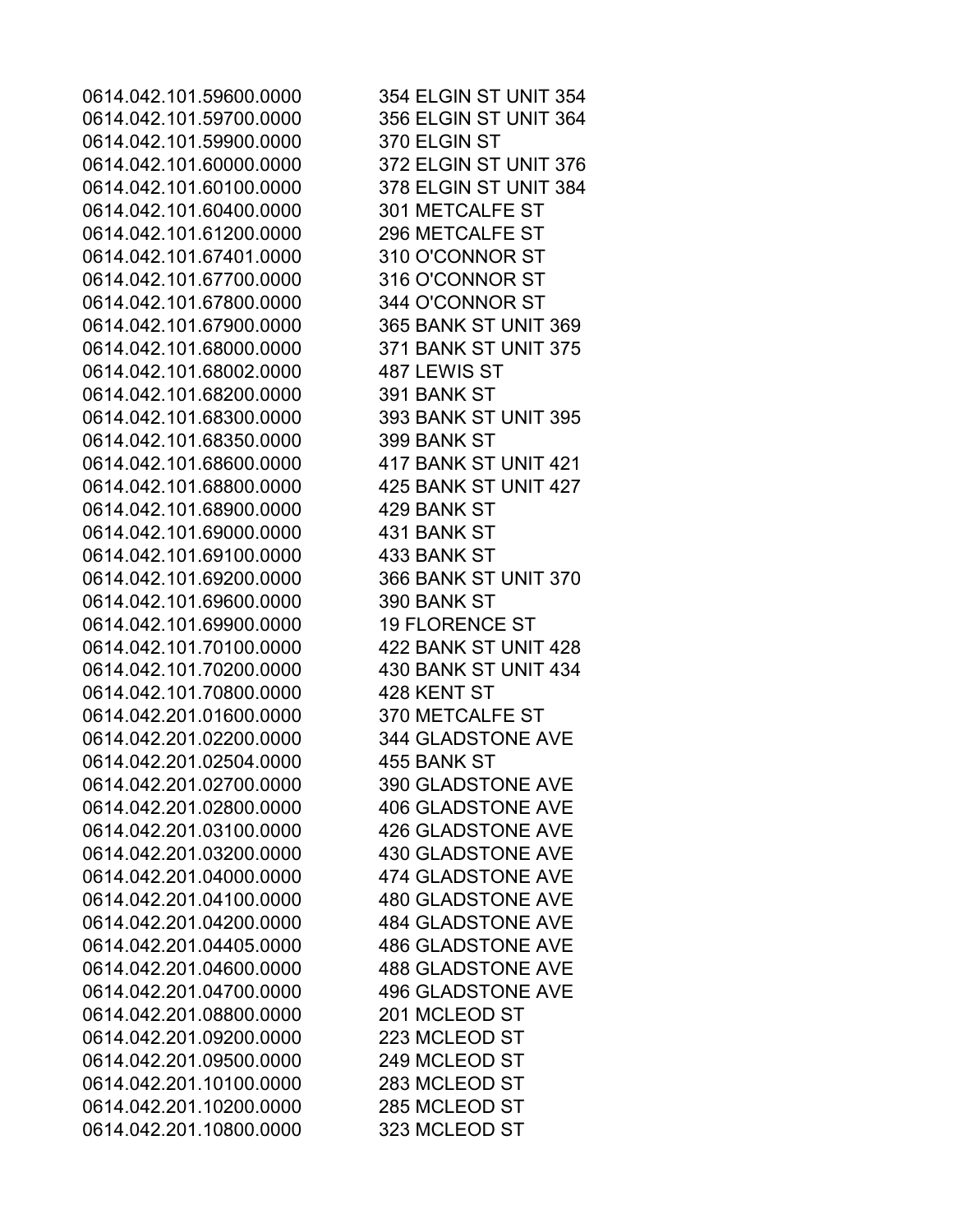0614.042.201.16002.0000 465 BANK ST 0614.042.201.22800.0000 233 ARGYLE AVE 0614.042.201.23000.0000 239 ARGYLE AVE 0614.042.201.23700.0000 114 ARGYLE AVE 0614.042.201.24300.0000 226 ARGYLE AVE 0614.042.201.24400.0000 234 ARGYLE AVE 0614.042.201.24500.0000 238 ARGYLE AVE 0614.042.201.24700.0000 252 ARGYLE AVE 0614.042.201.25000.0000 37 FLORA ST 0614.042.201.25100.0000 43 FLORA ST UNIT 45 0614.042.201.29900.0000 17 ARLINGTON AVE 0614.042.201.37000.0000 280 CATHERINE ST 0614.042.201.37100.0000 288 CATHERINE ST 0614.042.201.40600.0000 475 ELGIN ST 0614.042.201.40800.0000 388 ELGIN ST 0614.042.201.41300.0000 375 METCALFE ST 0614.042.201.41400.0000 377 METCALFE ST 0614.042.201.41701.0000 320 MCLEOD ST 0614.042.201.41702.0000 320 MCLEOD ST 0614.042.201.41703.0000 320 MCLEOD ST 0614.042.201.41704.0000 320 MCLEOD ST 0614.042.201.41705.0000 320 MCLEOD ST 0614.042.201.42010.0000 424 METCALFE ST 0614.042.201.43200.0000 420 O'CONNOR ST 0614.042.201.44300.0000 511 BANK ST 0614.042.201.44500.0000 519 BANK ST UNIT 529 0614.042.201.44900.0000 478 BANK ST UNIT 484 0614.042.201.45200.0000 502 BANK ST UNIT 510 0614.042.201.45300.0000 512 BANK ST UNIT 524 0614.042.201.46700.0000 490 KENT ST 0614.042.201.47000.0000 504 KENT ST 0614.042.201.47001.0000 504 KENT ST 0614.052.301.00200.0000 22 ISABELLA ST 0614.052.301.01100.0000 118 ISABELLA ST 0614.052.301.01200.0000 461 O'CONNOR ST 0614.052.301.02700.0000 555 BANK ST 0614.052.301.06300.0000 107 PRETORIA AVE 0614.052.301.08300.0000 205 PRETORIA AVE 0614.052.301.08400.0000 209 PRETORIA AVE 0614.052.301.08500.0000 211 PRETORIA AVE 0614.052.301.08600.0000 575 BANK ST 0614.052.301.09000.0000 16 PRETORIA AVE UNIT 22 0614.052.301.12700.0000 216 PRETORIA AVE 0614.052.301.25200.0000 222 STRATHCONA AVE 0614.052.301.36200.0000 142 RENFREW AVE UNIT 144 0614.052.301.46403.0000 617 BANK ST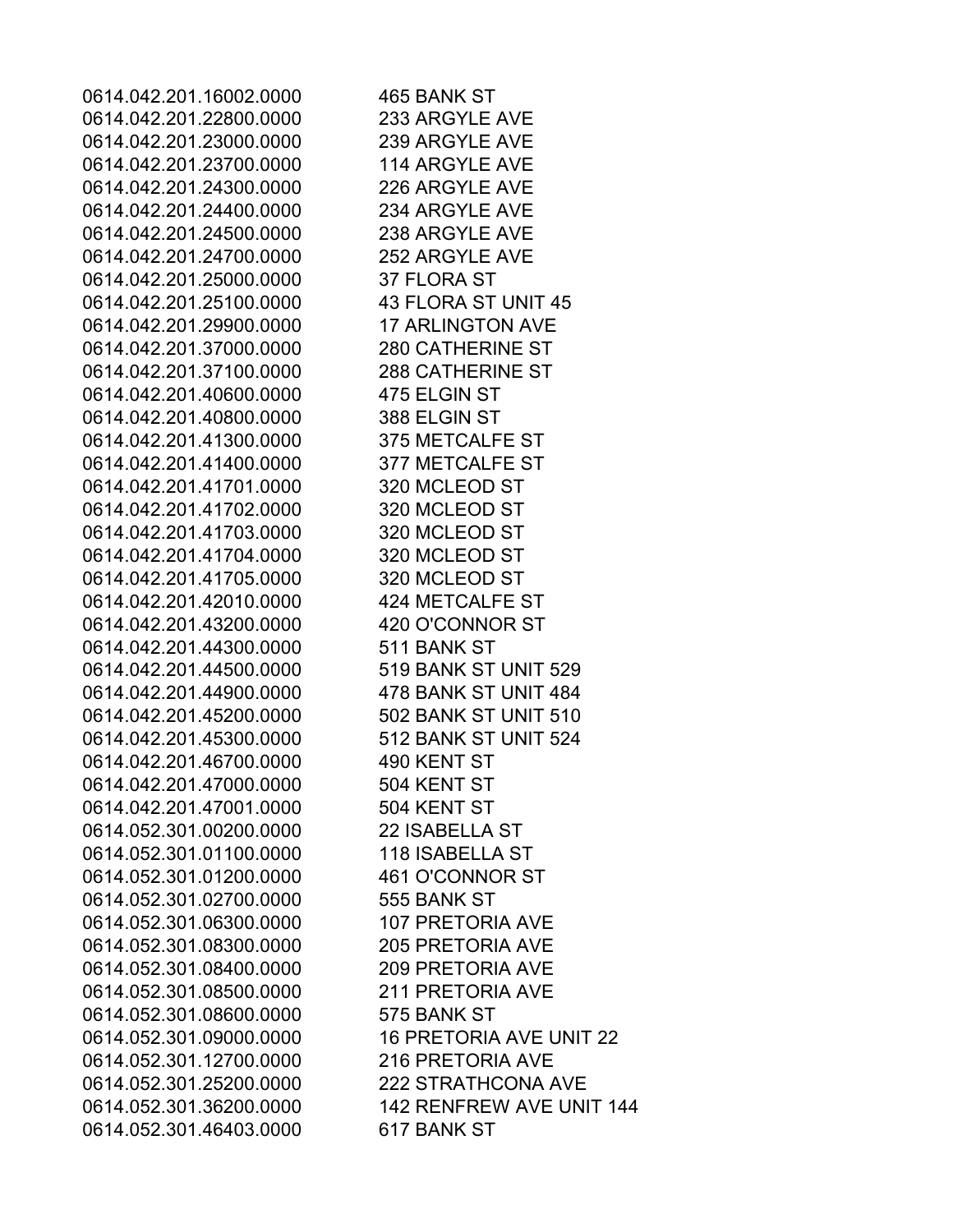0614.052.301.46404.0000 619 BANK ST 0614.052.301.46405.0000 621 BANK ST 0614.052.301.46406.0000 625 BANK ST 0614.052.301.46407.0000 625 BANK ST 0614.052.301.59100.0000 29 CLEMOW AVE 0614.052.301.67000.0000 132 PRETORIA AVE 0614.052.301.70500.0000 581 BANK ST UNIT 591 0614.052.301.70700.0000 593 BANK ST 0614.052.301.70800.0000 595 BANK ST UNIT 597 0614.052.301.71500.0000 578 BANK ST 0614.052.301.71600.0000 580 BANK ST UNIT 584 0614.052.301.71700.0000 1 ROSEBERY AVE 0614.052.301.72001.0000 640 BANK ST 0614.052.301.72900.0000 609 BRONSON AVE 0614.052.301.73100.0000 655 BRONSON AVE UNIT 657 0614.052.301.73200.0000 663 BRONSON AVE UNIT 665 0614.052.301.73300.0000 683 BRONSON AVE 0614.052.401.12400.0000 167 GLEBE AVE 0614.052.401.24001.0000 375 QUEEN ELIZABETH DRWY 0614.052.401.25800.0000 177 FIRST AVE 0614.052.401.33200.0000 174 FIRST AVE 0614.052.401.42700.0000 149 SECOND AVE UNIT 151 0614.052.401.53800.0000 175 THIRD AVE 0614.052.401.59300.0000 586 O'CONNOR ST 0614.052.401.70800.0000 683 BANK ST 0614.052.401.70900.0000 685 BANK ST UNIT 697 0614.052.401.71600.0000 749 BANK ST 0614.052.401.71700.0000 753 BANK ST 0614.052.401.71800.0000 755 BANK ST UNIT 761 0614.052.401.71900.0000 763 BANK ST UNIT 767 0614.052.401.72000.0000 769 BANK ST 0614.052.401.72100.0000 773 BANK ST UNIT 777 0614.052.401.72200.0000 779 BANK ST UNIT 781 0614.052.401.72201.0000 783 BANK ST 0614.052.401.72300.0000 785 BANK ST 0614.052.401.72400.0000 787 BANK ST UNIT 789 0614.052.401.72500.0000 680 BANK ST 0614.052.401.72600.0000 690 BANK ST 0614.052.401.73000.0000 722 BANK ST 0614.052.401.73100.0000 724 BANK ST 0614.052.401.73200.0000 728 BANK ST UNIT 742 0614.052.401.73300.0000 750 BANK ST 0614.052.401.73600.0000 774 BANK ST UNIT 780 0614.052.401.73700.0000 782 BANK ST UNIT 790 0614.052.501.06401.0000 99 FOURTH AVE 0614.052.501.06403.0000 108 THIRD AVE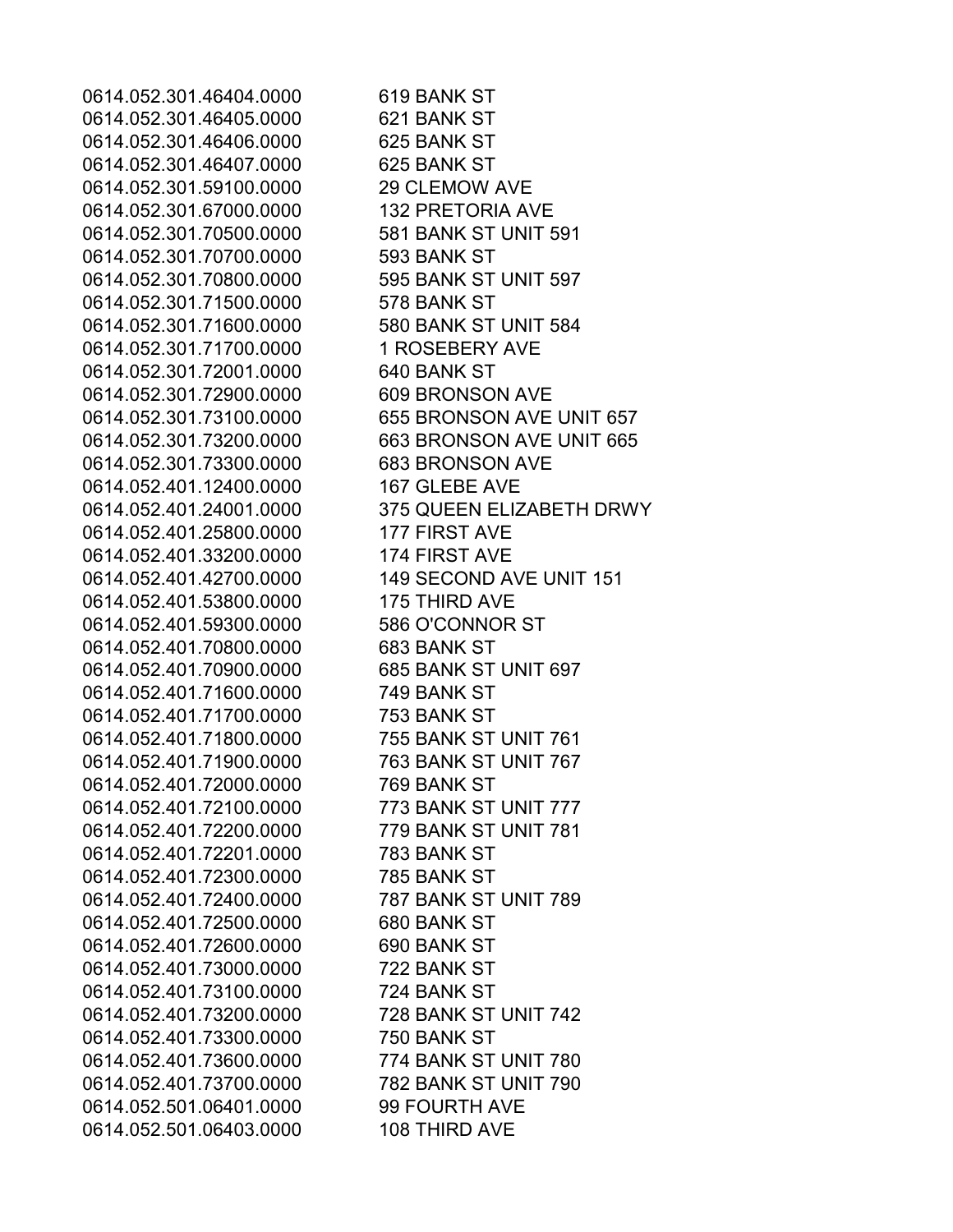0614.052.501.06404.0000 108 THIRD AVE 0614.052.501.06405.0000 108 THIRD AVE 0614.052.501.06406.0000 108 THIRD AVE UNIT 101 0614.052.501.06407.0000 108 THIRD AVE UNIT 102 0614.052.501.06408.0000 108 THIRD AVE UNIT 103 0614.052.501.06500.0000 101 FOURTH AVE 0614.052.501.06501.0000 103 FOURTH AVE 0614.052.501.06502.0000 105 FOURTH AVE 0614.052.501.06503.0000 107 FOURTH AVE 0614.052.501.32200.0000 791 BANK ST UNIT 793 0614.052.501.32300.0000 793 BANK ST UNIT 795 0614.052.501.32400.0000 797 BANK ST UNIT 801 0614.052.501.32500.0000 807 BANK ST UNIT 809 0614.052.501.32600.0000 813 BANK ST UNIT 817 0614.052.501.32800.0000 851 BANK ST UNIT 859 0614.052.501.32900.0000 869 BANK ST UNIT 873 0614.052.501.33000.0000 875 BANK ST 0614.052.501.33100.0000 885 BANK ST UNIT 891 0614.052.501.33300.0000 895 BANK ST 0614.052.501.33400.0000 901 BANK ST UNIT 905 0614.052.501.33600.0000 911 BANK ST UNIT 915 0614.052.501.33800.0000 925 BANK ST 0614.052.501.33900.0000 931 BANK ST UNIT 933 0614.052.502.25600.0000 216 FIFTH AVE UNIT 218 0614.052.502.48400.0000 792 BANK ST UNIT 802 0614.052.502.48900.0000 834 BANK ST UNIT 838 0614.052.502.49000.0000 840 BANK ST UNIT 844 0614.052.502.49100.0000 846 BANK ST UNIT 850 0614.052.502.49200.0000 852 BANK ST UNIT 854 0614.052.502.49600.0000 912 BANK ST 0614.052.601.31706.0000 1018 BANK ST 0614.052.601.31729.0000 1018 BANK ST 0614.052.602.56300.0000 1070 BANK ST UNIT 1076 0614.052.602.69700.0000 42 SENECA ST 0614.052.701.49600.0000 1091 BANK ST UNIT 1095 0614.052.701.49700.0000 1097 BANK ST 0614.052.701.49800.0000 1103 BANK ST UNIT 1105 0614.052.701.49900.0000 1111 BANK ST 0614.052.701.50000.0000 1113 BANK ST UNIT 1115 0614.052.701.50100.0000 1123 BANK ST UNIT 1127 0614.052.701.50400.0000 1147 BANK ST UNIT 1149 0614.052.701.50700.0000 1201 BANK ST UNIT 1227 0614.052.701.50900.0000 1235 BANK ST

0614.052.502.65100.0000 963 BRONSON AVE UNIT 969 0614.052.602.53800.0000 431 SUNNYSIDE AVE UNIT 435 0614.052.701.03600.0000 278 SUNNYSIDE AVE UNIT 280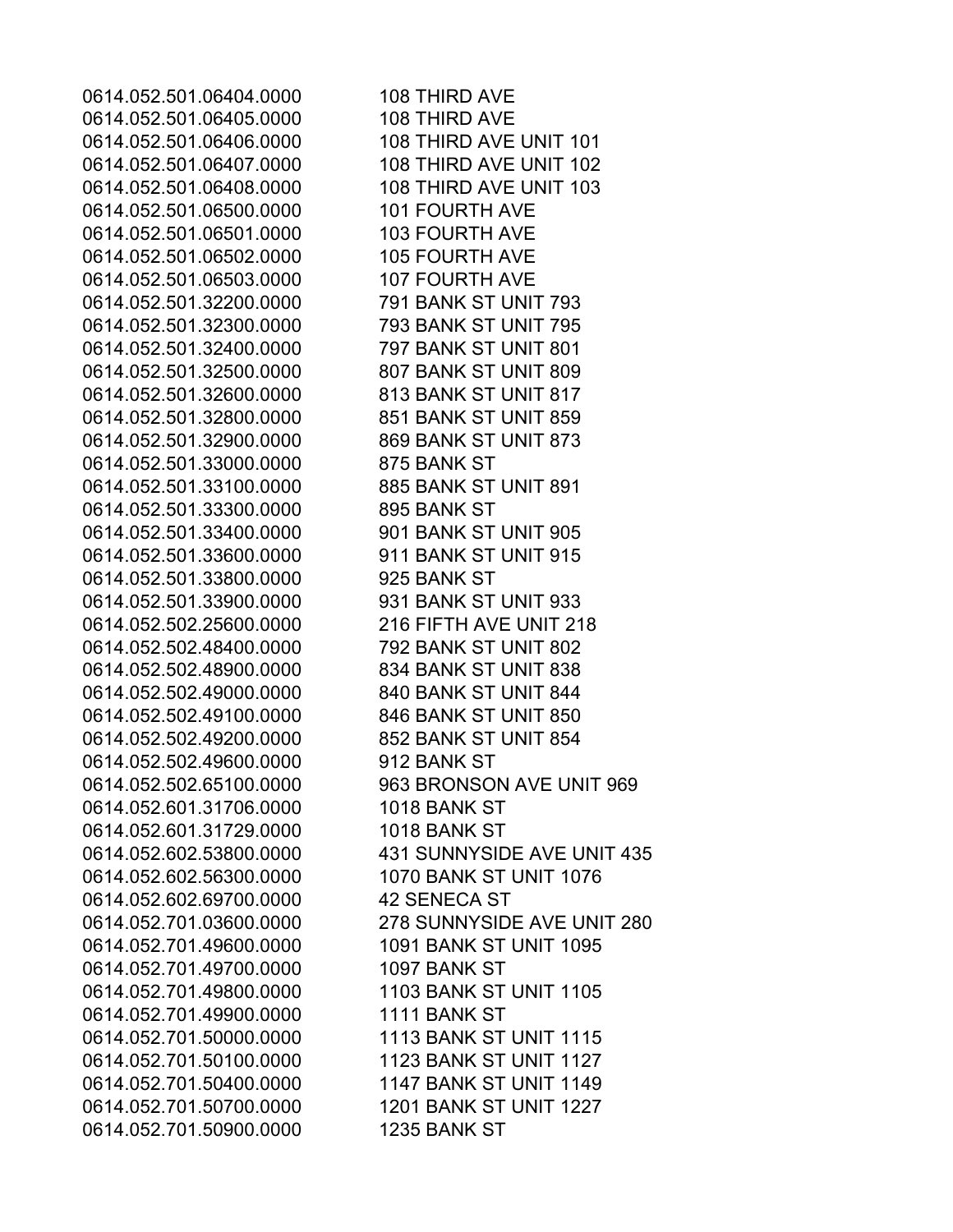0614.052.701.51300.0000 1255 BANK ST 0614.052.701.51500.0000 1263 BANK ST UNIT 1267 0614.052.701.51600.0000 1305 BANK ST 0614.052.702.03900.0000 432 SUNNYSIDE AVE 0614.052.702.49700.0000 1090 BANK ST UNIT 1098 0614.052.702.49900.0000 1124 BANK ST UNIT 1130 0614.052.702.50000.0000 1134 BANK ST UNIT 1136 0614.052.702.50100.0000 1142 BANK ST UNIT 1148 0614.052.702.50200.0000 1150 BANK ST UNIT 1154 0614.052.702.50300.0000 1158 BANK ST 0614.052.702.50400.0000 1160 BANK ST UNIT 1162 0614.052.702.50500.0000 1166 BANK ST 0614.052.702.50800.0000 1180 BANK ST 0614.052.702.50900.0000 1186 BANK ST UNIT 1188 0614.052.702.51000.0000 1192 BANK ST UNIT 1218 0614.052.702.51300.0000 1238 BANK ST UNIT 1240 0614.052.702.51400.0000 1242 BANK ST 0614.052.702.51600.0000 1270 BANK ST UNIT 1272 0614.052.702.51700.0000 1300 BANK ST 0614.052.702.51900.0000 1310 BANK ST 0614.052.702.61900.0000 70 LEONARD AVE 0614.052.702.63000.0000 44 SENECA ST 0614.052.801.00205.0000 62 MAIN ST 0614.052.801.00300.0000 64 MAIN ST 0614.052.801.00301.0000 66 MAIN ST 0614.052.801.01000.0000 178 MAIN ST 0614.052.801.01200.0000 184 MAIN ST 0614.052.801.01500.0000 196 MAIN ST UNIT 206 0614.052.801.07000.0000 15 HAWTHORNE AVE 0614.052.801.07100.0000 25 HAWTHORNE AVE 0614.052.801.07200.0000 27 HAWTHORNE AVE 0614.052.801.08000.0000 34 HAWTHORNE AVE 0614.052.801.08400.0000 52 HAWTHORNE AVE 0614.052.801.08500.0000 56 HAWTHORNE AVE 0614.052.801.80200.0000 221 ECHO DR 0614.052.801.80300.0000 223 ECHO DR 0614.052.801.81205.0000 164 MAIN ST 0614.052.801.89600.0000 1063 BANK ST 0614.052.801.89700.0000 1065 BANK ST UNIT 1069 0614.052.801.89800.0000 1071 BANK ST UNIT 1073 0614.052.801.89900.0000 1075 BANK ST 0614.062.901.00350.0000 133 BOOTH ST 0614.062.901.00400.0000 555 WELLINGTON ST 0614.062.901.08200.0000 406 QUEEN ST

0614.052.801.06700.0000 3 HAWTHORNE AVE UNIT 5 0614.052.801.08600.0000 94 HAWTHORNE AVE UNIT 98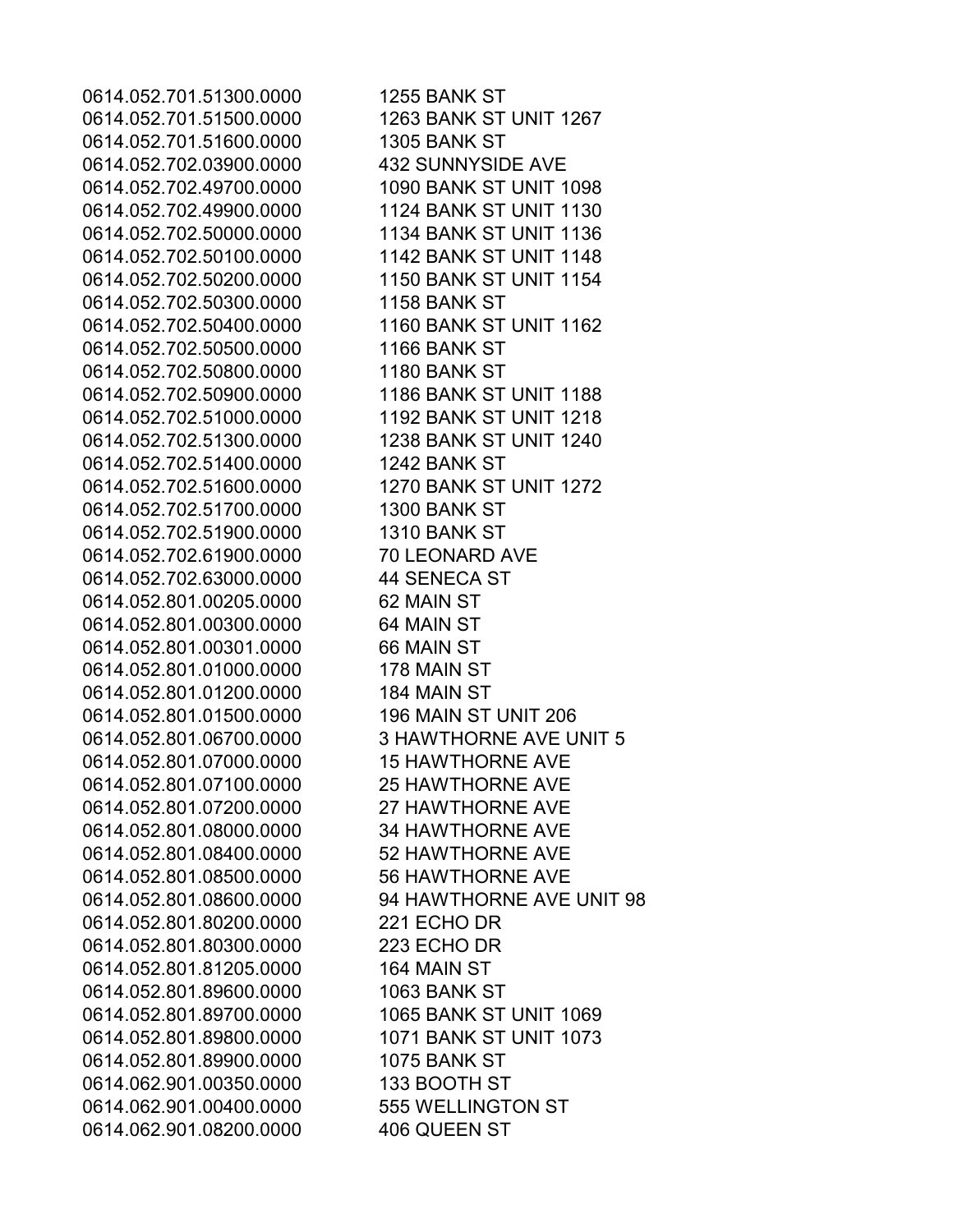0614.062.901.08300.0000 408 QUEEN ST 0614.062.901.08500.0000 424 QUEEN ST 0614.062.901.08801.0000 200 LETT ST 0614.063.001.00400.0000 400 SLATER ST 0614.063.001.01606.0000 445 LAURIER AVE W UNIT 101 0614.063.001.06900.0000 420 GLOUCESTER ST UNIT 440 0614.063.001.15300.0000 515 COOPER ST 0614.063.001.18700.0000 616 COOPER ST 0614.063.001.20200.0000 698 COOPER ST 0614.063.001.21800.0000 543 SOMERSET ST W 0614.063.001.22000.0000 555 SOMERSET ST W UNIT 555 0614.063.001.22200.0000 565 SOMERSET ST W 0614.063.001.22300.0000 571 SOMERSET ST W 0614.063.001.22500.0000 577 SOMERSET ST W 0614.063.001.22800.0000 593 SOMERSET ST W UNIT 597 0614.063.001.23000.0000 603 SOMERSET ST W UNIT 607 0614.063.001.23200.0000 609 SOMERSET ST W UNIT 615 0614.063.001.23400.0000 617 SOMERSET ST W 0614.063.001.23500.0000 621 SOMERSET ST W 0614.063.001.23600.0000 625 SOMERSET ST W 0614.063.001.23700.0000 631 SOMERSET ST W 0614.063.001.23800.0000 637 SOMERSET ST W 0614.063.001.24000.0000 639 SOMERSET ST W UNIT 645 0614.063.001.24300.0000 651 SOMERSET ST W 0614.063.001.24400.0000 653 SOMERSET ST W UNIT 655 0614.063.001.24700.0000 562 SOMERSET ST W 0614.063.001.25400.0000 582 SOMERSET ST W 0614.063.001.25500.0000 584 SOMERSET ST W 0614.063.001.25800.0000 610 SOMERSET ST W 0614.063.001.26100.0000 628 SOMERSET ST W 0614.063.001.26200.0000 634 SOMERSET ST W 0614.063.001.26300.0000 636 SOMERSET ST W 0614.063.001.26400.0000 638 SOMERSET ST W UNIT 640 0614.063.001.26500.0000 642 SOMERSET ST W 0614.063.001.26700.0000 648 SOMERSET ST W UNIT 650 0614.063.001.26800.0000 652 SOMERSET ST W 0614.063.001.30200.0000 222 LYON ST N 0614.063.001.30700.0000 250 LYON ST N 0614.063.001.32400.0000 245 BAY ST 0614.063.001.32800.0000 267 BAY ST 0614.063.001.40900.0000 295 BRONSON AVE UNIT 299 0614.063.101.21100.0000 501 GLADSTONE AVE UNIT 505 0614.063.101.21500.0000 523 GLADSTONE AVE 0614.063.101.21600.0000 527 GLADSTONE AVE 0614.063.101.21900.0000 541 GLADSTONE AVE 0614.063.101.22100.0000 547 GLADSTONE AVE UNIT 549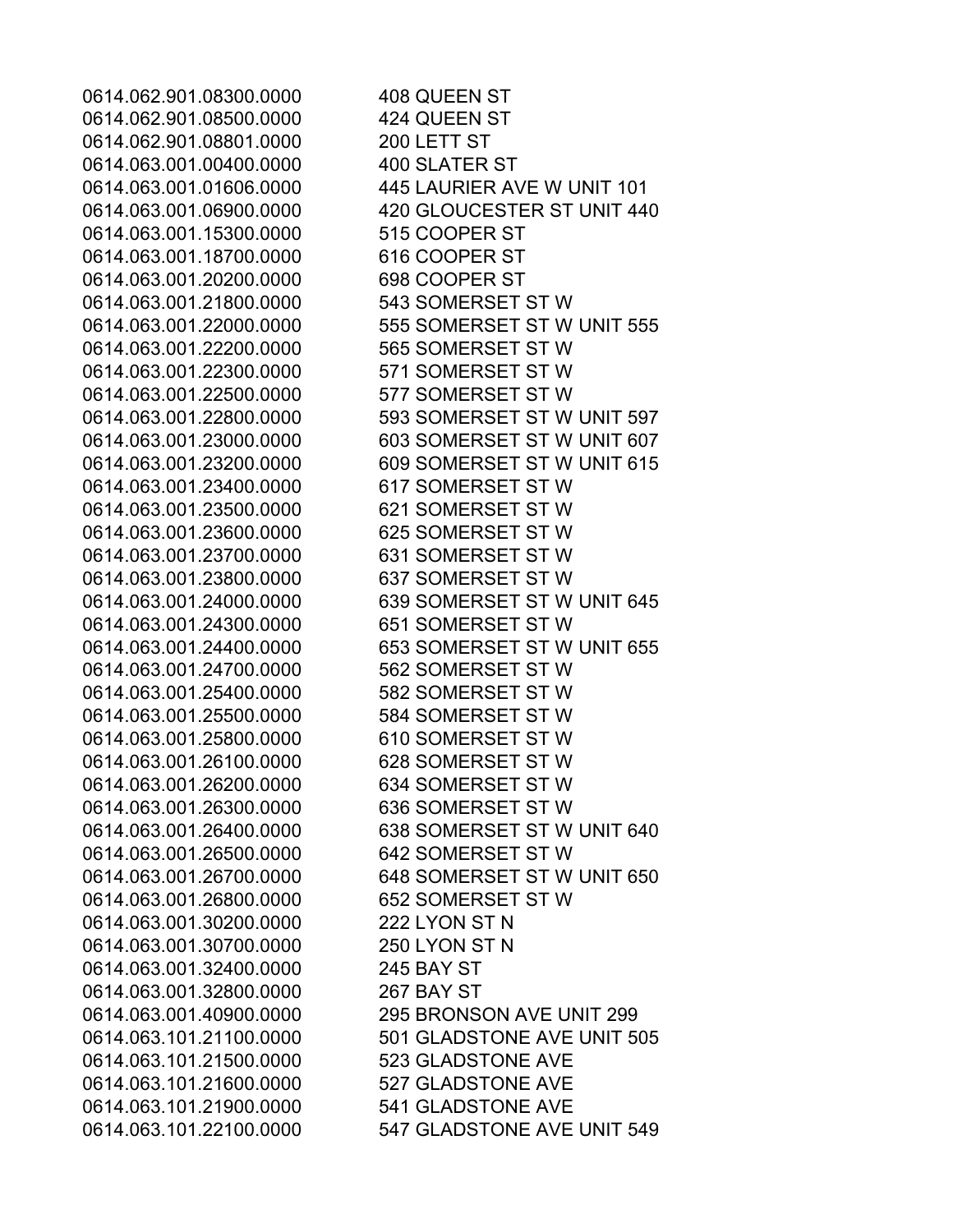0614.063.101.22700.0000 567 GLADSTONE AVE 0614.063.101.22800.0000 569 GLADSTONE AVE 0614.063.101.23000.0000 595 GLADSTONE AVE 0614.063.101.23500.0000 508 GLADSTONE AVE 0614.063.101.24000.0000 546 GLADSTONE AVE 0614.063.101.24800.0000 584 GLADSTONE AVE 0614.063.101.25000.0000 588 GLADSTONE AVE 0614.063.101.25100.0000 590 GLADSTONE AVE 0614.063.101.54000.0000 317 CATHERINE ST 0614.063.101.54100.0000 319 CATHERINE ST 0614.063.101.55300.0000 407 CATHERINE ST 0614.063.101.55400.0000 411 CATHERINE ST 0614.063.101.55500.0000 421 CATHERINE ST 0614.063.101.55800.0000 437 CATHERINE ST 0614.063.101.55900.0000 445 CATHERINE ST 0614.063.101.58200.0000 458 CATHERINE ST 0614.063.101.65700.0000 566 BAY ST 0614.063.101.69800.0000 373 BRONSON AVE 0614.063.101.70100.0000 338 JAMES ST 0614.063.101.70500.0000 423 BRONSON AVE 0614.063.101.70602.0000 473 BRONSON AVE 0614.063.101.71100.0000 507 BRONSON AVE 0614.063.201.00200.0000 176 BRONSON AVE 0614.063.201.00300.0000 190 BRONSON AVE 0614.063.201.02000.0000 673 SOMERSET ST W 0614.063.201.02100.0000 310 BRONSON AVE 0614.063.201.02900.0000 346 BRONSON AVE 0614.063.201.03800.0000 392 BRONSON AVE 0614.063.201.04400.0000 422 BRONSON AVE 0614.063.201.04800.0000 448 BRONSON AVE 0614.063.201.13200.0000 700 SOMERSET ST W

0614.063.101.22200.0000 551 GLADSTONE AVE UNIT 553 0614.063.101.22600.0000 563 GLADSTONE AVE UNIT 565 0614.063.101.22900.0000 575 GLADSTONE AVE UNIT 577 0614.063.101.23300.0000 500 GLADSTONE AVE UNIT 504 0614.063.101.24600.0000 564 GLADSTONE AVE UNIT 566 0614.063.101.54500.0000 333 CATHERINE ST UNIT 339 0614.063.101.54700.0000 379 CATHERINE ST UNIT 383 0614.063.101.55000.0000 391 CATHERINE ST UNIT 399 0614.063.101.56000.0000 447 CATHERINE ST UNIT 449 0614.063.101.70600.0000 475 BRONSON AVE UNIT 479 0614.063.101.71700.0000 565 BRONSON AVE UNIT 567 0614.063.101.72100.0000 569 BRONSON AVE UNIT 571 0614.063.201.03300.0000 368 BRONSON AVE UNIT 370 0614.063.201.04000.0000 396 BRONSON AVE UNIT 396 0614.063.201.05000.0000 460 BRONSON AVE UNIT 462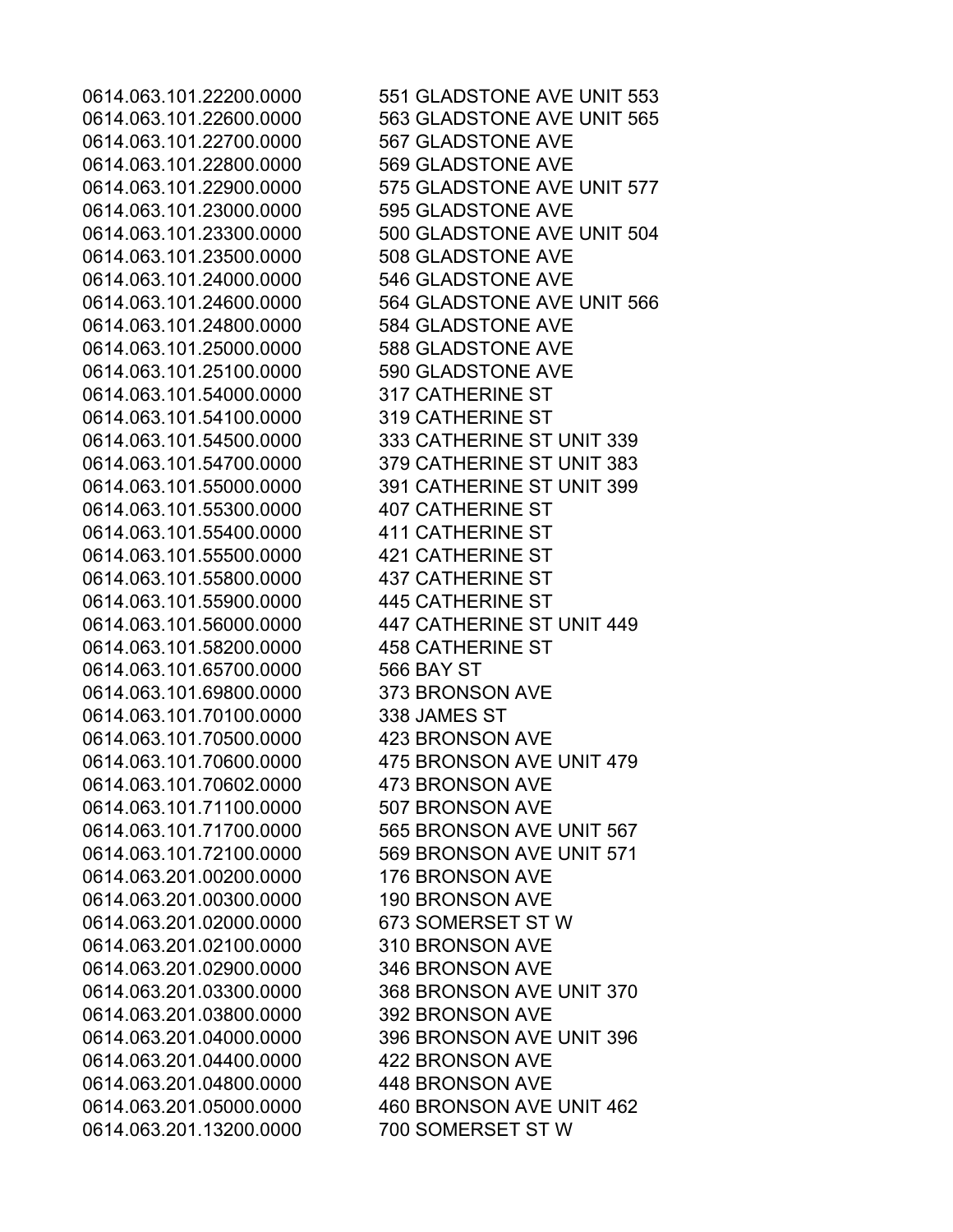0614.063.201.17900.0000 83 ARTHUR ST 0614.063.201.21100.0000 58 ARTHUR ST 0614.063.201.21200.0000 64 ARTHUR ST 0614.063.201.21400.0000 96 ARTHUR ST 0614.063.201.28900.0000 762 SOMERSET ST W 0614.063.201.32400.0000 146 BELL ST N 0614.063.201.34800.0000 779 GLADSTONE AVE 0614.063.201.34900.0000 774 SOMERSET ST W 0614.063.201.35000.0000 12 LEBRETON ST N UNIT 12/ 0614.063.201.36001.0000 60 LEBRETON ST N 0614.063.201.36200.0000 68 LEBRETON ST N 0614.063.201.38550.0000 783 GLADSTONE AVE 0614.063.201.41800.0000 755 SOMERSET ST W 0614.063.201.45300.0000 72 UPPER LORNE PL 0614.063.201.49000.0000 297 BOOTH ST 0614.063.201.50200.0000 341 BOOTH ST UNIT 343 0614.063.201.51000.0000 359 BOOTH ST UNIT 361 0614.063.201.51100.0000 365 BOOTH ST 0614.063.201.51200.0000 367 BOOTH ST 0614.063.201.57000.0000 775 SOMERSET ST W 0614.063.201.57800.0000 752 SOMERSET ST W 0614.063.201.58000.0000 778 SOMERSET ST W 0614.063.201.58100.0000 780 SOMERSET ST W 0614.063.201.58200.0000 784 SOMERSET ST W 0614.063.201.62400.0000 707 GLADSTONE AVE 0614.063.201.62800.0000 775 GLADSTONE AVE 0614.063.201.62900.0000 777 GLADSTONE AVE

0614.063.201.17800.0000 705 SOMERSET ST W UNIT 711 0614.063.201.21300.0000 717 SOMERSET ST W UNIT 719 0614.063.201.34300.0000 117 LEBRETON ST N UNIT 119 0614.063.201.37900.0000 120 LEBRETON ST N UNIT 122 0614.063.201.46400.0000 777 SOMERSET ST W UNIT 785 0614.063.201.56200.0000 675 SOMERSET ST W UNIT 677 0614.063.201.56300.0000 681 SOMERSET ST W UNIT 685 0614.063.201.56500.0000 691 SOMERSET ST W UNIT 701 0614.063.201.56700.0000 725 SOMERSET ST W UNIT 727 0614.063.201.56801.0000 761 SOMERSET ST W UNIT 763 0614.063.201.56900.0000 765 SOMERSET ST W UNIT 767 0614.063.201.57300.0000 787 SOMERSET ST W UNIT 797 0614.063.201.57500.0000 690 SOMERSET ST W UNIT 692 0614.063.201.57600.0000 702 SOMERSET ST W UNIT 704 0614.063.201.57700.0000 726 SOMERSET ST W UNIT 730 0614.063.201.58300.0000 788 SOMERSET ST W UNIT 792 0614.063.201.58400.0000 792 SOMERSET ST W UNIT 800 0614.063.201.62600.0000 735 GLADSTONE AVE UNIT 737 0614.063.201.62700.0000 765 GLADSTONE AVE UNIT 769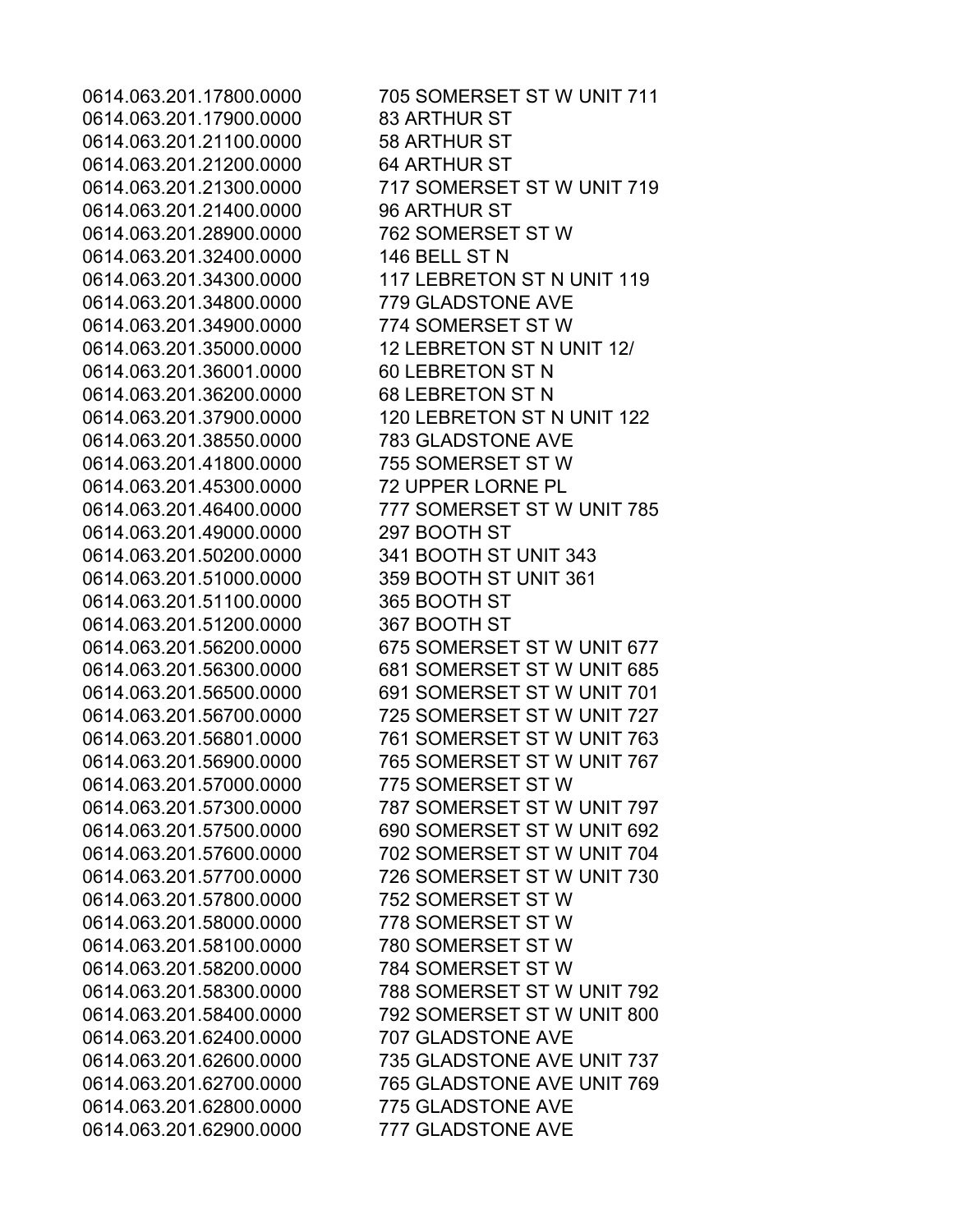0614.063.301.00500.0000 492 BRONSON AVE 0614.063.301.01100.0000 520 BRONSON AVE 0614.063.301.01300.0000 530 BRONSON AVE 0614.063.301.01400.0000 540 BRONSON AVE 0614.063.301.01700.0000 544 BRONSON AVE 0614.063.301.01900.0000 572 BRONSON AVE 0614.063.301.02600.0000 670 BRONSON AVE 0614.063.301.03100.0000 686 BRONSON AVE 0614.063.301.04100.0000 790 BRONSON AVE 0614.063.301.09000.0000 297 CAMBRIDGE ST N 0614.063.301.10500.0000 367 CAMBRIDGE ST N 0614.063.301.17200.0000 163 BELL ST N 0614.063.301.17400.0000 207 BELL ST N 0614.063.301.19600.0000 329 BELL ST S UNIT 329 0614.063.301.24200.0000 344 BELL ST S UNIT 344/ 0614.063.301.30600.0000 204 LEBRETON ST N 0614.063.301.34000.0000 710 GLADSTONE AVE 0614.063.301.34200.0000 714 GLADSTONE AVE 0614.063.301.34400.0000 744 GLADSTONE AVE 0614.063.301.34700.0000 750 GLADSTONE AVE 0614.063.301.34800.0000 758 GLADSTONE AVE 0614.063.301.35400.0000 792 GLADSTONE AVE 0614.063.301.46400.0000 311 POWELL AVE UNIT 315 0614.063.301.49000.0000 270 CARLING AVE 0614.063.401.03800.0000 350 BOOTH ST UNIT 354 0614.063.401.04300.0000 376 BOOTH ST 0614.063.401.04600.0000 384 BOOTH ST 0614.063.401.04714.0000 394 BOOTH ST 0614.063.401.09300.0000 115 ROCHESTER ST 0614.063.401.10100.0000 151 ROCHESTER ST 0614.063.401.11105.0000 838 SOMERSET ST W 0614.063.401.11106.0000 838 SOMERSET ST W

0614.063.201.63000.0000 785 GLADSTONE AVE 0614.063.301.01800.0000 564 BRONSON AVE UNIT 566 0614.063.301.02801.0000 680 BRONSON AVE UNIT 680 0614.063.301.03300.0000 696 BRONSON AVE UNIT 700 0614.063.301.03400.0000 736 BRONSON AVE UNIT 738 0614.063.301.28900.0000 319 LEBRETON ST S UNIT 321 0614.063.301.35300.0000 780 GLADSTONE AVE UNIT 782 0614.063.301.38500.0000 411 ARLINGTON AVE UNIT 413 0614.063.301.50500.0000 1001 QUEEN ELIZABETH DRWY 0614.063.401.11101.0000 838 SOMERSET ST W UNIT 104 0614.063.401.11102.0000 838 SOMERSET ST W UNIT 105 0614.063.401.11103.0000 838 SOMERSET ST W UNIT 20 0614.063.401.11104.0000 838 SOMERSET ST W UNIT 107 0614.063.401.11400.0000 201 ROCHESTER ST UNIT 203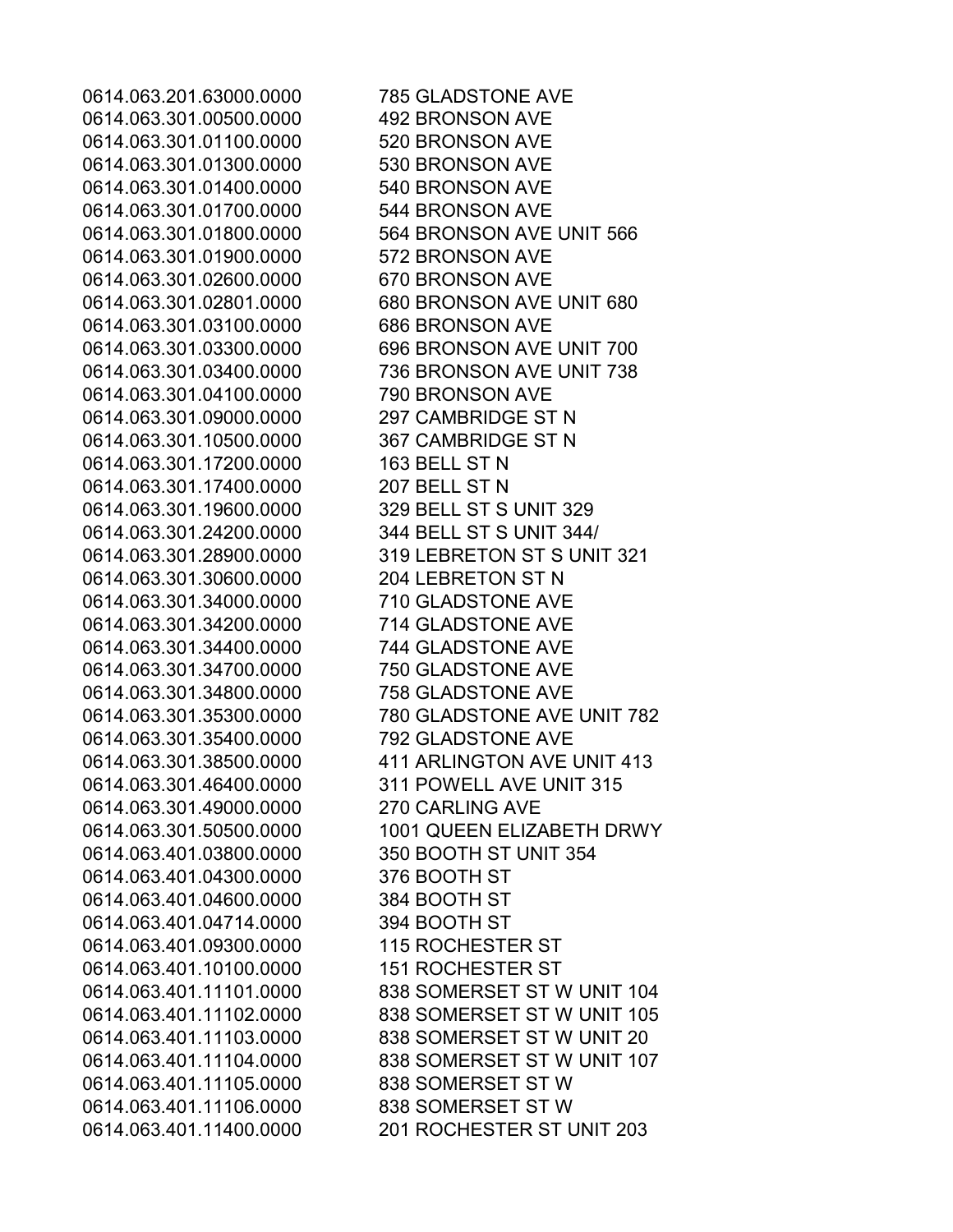0614.063.401.14500.0000 837 SOMERSET ST W 0614.063.401.14700.0000 148 ROCHESTER ST 0614.063.401.16101.0000 208 ROCHESTER ST 0614.063.401.17800.0000 490 ROCHESTER ST 0614.063.401.18000.0000 502 ROCHESTER ST 0614.063.401.19100.0000 538 ROCHESTER ST 0614.063.401.19200.0000 540 ROCHESTER ST 0614.063.401.19800.0000 548 ROCHESTER ST 0614.063.401.22600.0000 71 PRESTON ST UNIT 73 0614.063.401.24100.0000 121 PRESTON ST UNIT 123 0614.063.401.24200.0000 125 PRESTON ST 0614.063.401.24500.0000 139 PRESTON ST 0614.063.401.24900.0000 173 PRESTON ST 0614.063.401.25200.0000 183 PRESTON ST 0614.063.401.25500.0000 191 PRESTON ST UNIT 193 0614.063.401.25700.0000 197 PRESTON ST 0614.063.401.25800.0000 215 PRESTON ST 0614.063.401.25900.0000 225 PRESTON ST 0614.063.401.26700.0000 363 PRESTON ST 0614.063.401.27000.0000 371 PRESTON ST 0614.063.401.27100.0000 379 PRESTON ST 0614.063.401.27200.0000 399 PRESTON ST UNIT 401 0614.063.401.27500.0000 425 PRESTON ST UNIT 427 0614.063.401.27700.0000 439 PRESTON ST 0614.063.401.28000.0000 449 PRESTON ST 0614.063.401.28200.0000 451 PRESTON ST 0614.063.401.28300.0000 485 PRESTON ST 0614.063.401.28500.0000 489 PRESTON ST 0614.063.401.28700.0000 495 PRESTON ST 0614.063.401.30500.0000 170 BOOTH ST 0614.063.401.37200.0000 42 ELM ST UNIT 44 0614.063.401.42700.0000 827 SOMERSET ST W 0614.063.401.43300.0000 857 SOMERSET ST W 0614.063.401.43400.0000 863 SOMERSET ST W 0614.063.401.43600.0000 867 SOMERSET ST W 0614.063.401.43800.0000 873 SOMERSET ST W 0614.063.401.44200.0000 885 SOMERSET ST W 0614.063.401.44500.0000 812 SOMERSET ST W 0614.063.401.44600.0000 814 SOMERSET ST W

0614.063.401.12400.0000 98 WILLOW ST UNIT 102 0614.063.401.17300.0000 254 ROCHESTER ST UNIT 258 0614.063.401.42400.0000 815 SOMERSET ST W UNIT 821 0614.063.401.42800.0000 829 SOMERSET ST W UNIT 831 0614.063.401.42900.0000 833 SOMERSET ST W UNIT 835 0614.063.401.43000.0000 839 SOMERSET ST W UNIT 855 0614.063.401.44400.0000 802 SOMERSET ST W UNIT 808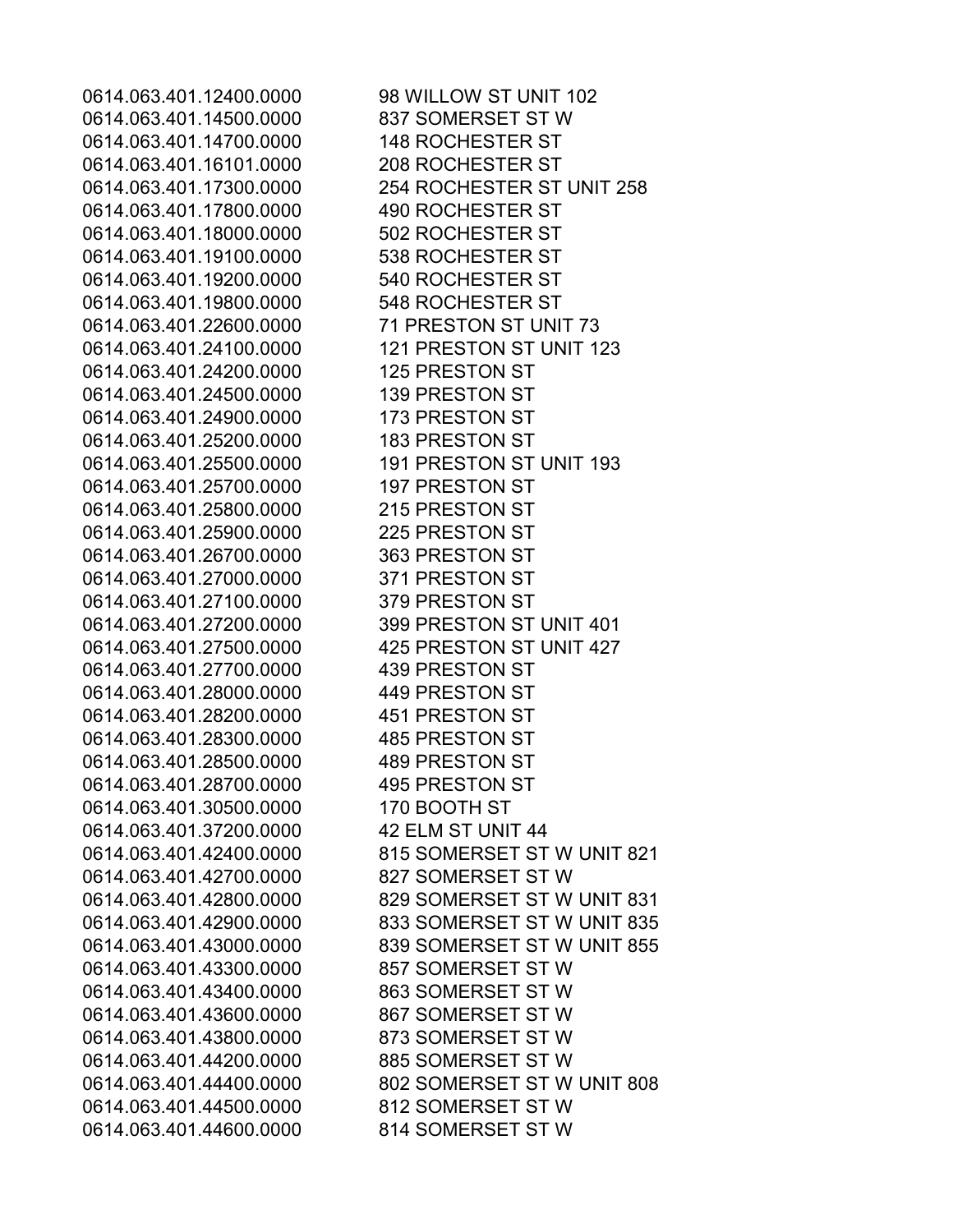0614.063.401.44800.0000 820 SOMERSET ST W 0614.063.401.44900.0000 822 SOMERSET ST W UNIT 824 0614.063.401.45000.0000 826 SOMERSET ST W UNIT 828 0614.063.401.45100.0000 834 SOMERSET ST W UNIT 836 0614.063.401.45101.0000 137 ROCHESTER ST UNIT 139 0614.063.401.45102.0000 832 SOMERSET ST W 0614.063.401.45600.0000 870 SOMERSET ST W 0614.063.401.46200.0000 884 SOMERSET ST W UNIT 888 0614.063.401.46300.0000 890 SOMERSET ST W 0614.063.401.53400.0000 130 ANDERSON ST 0614.063.401.57300.0000 71 WILLOW ST 0614.063.401.61700.0000 865 GLADSTONE AVE 0614.063.401.64000.0000 70 BEECH ST 0614.063.401.65300.0000 54 NORMAN ST 0614.063.401.65500.0000 66 NORMAN ST UNIT 66/ 0614.063.401.65700.0000 70 NORMAN ST UNIT 72 0614.063.401.66900.0000 77 PAMILLA ST 0614.063.401.68500.0000 37 ADELINE ST 0614.063.401.69900.0000 40 ADELINE ST 0614.063.501.00298.0000 170 PRESTON ST UNIT 101 0614.063.501.07700.0000 110 SPRUCE ST 0614.063.501.08000.0000 106 PRESTON ST 0614.063.501.08100.0000 114 PRESTON ST 0614.063.501.08200.0000 116 PRESTON ST UNIT 122 0614.063.501.08500.0000 160 PRESTON ST 0614.063.501.09000.0000 178 PRESTON ST UNIT 182 0614.063.501.09200.0000 184 PRESTON ST UNIT 186 0614.063.501.09700.0000 196 PRESTON ST UNIT 200 0614.063.501.09800.0000 224 PRESTON ST 0614.063.501.09900.0000 226 PRESTON ST 0614.063.501.10000.0000 228 PRESTON ST UNIT 230 0614.063.501.10400.0000 250 PRESTON ST UNIT 254 0614.063.501.10500.0000 256 PRESTON ST UNIT 260 0614.063.501.10600.0000 262 PRESTON ST 0614.063.501.10700.0000 266 PRESTON ST 0614.063.501.10800.0000 268 PRESTON ST 0614.063.501.10900.0000 270 PRESTON ST 0614.063.501.11000.0000 274 PRESTON ST 0614.063.501.11100.0000 276 PRESTON ST 0614.063.501.11500.0000 300 PRESTON ST 0614.063.501.11600.0000 304 PRESTON ST UNIT 308 0614.063.501.11700.0000 330 PRESTON ST 0614.063.501.11800.0000 338 PRESTON ST 0614.063.501.11900.0000 344 PRESTON ST 0614.063.501.12000.0000 348 PRESTON ST 0614.063.501.12100.0000 350 PRESTON ST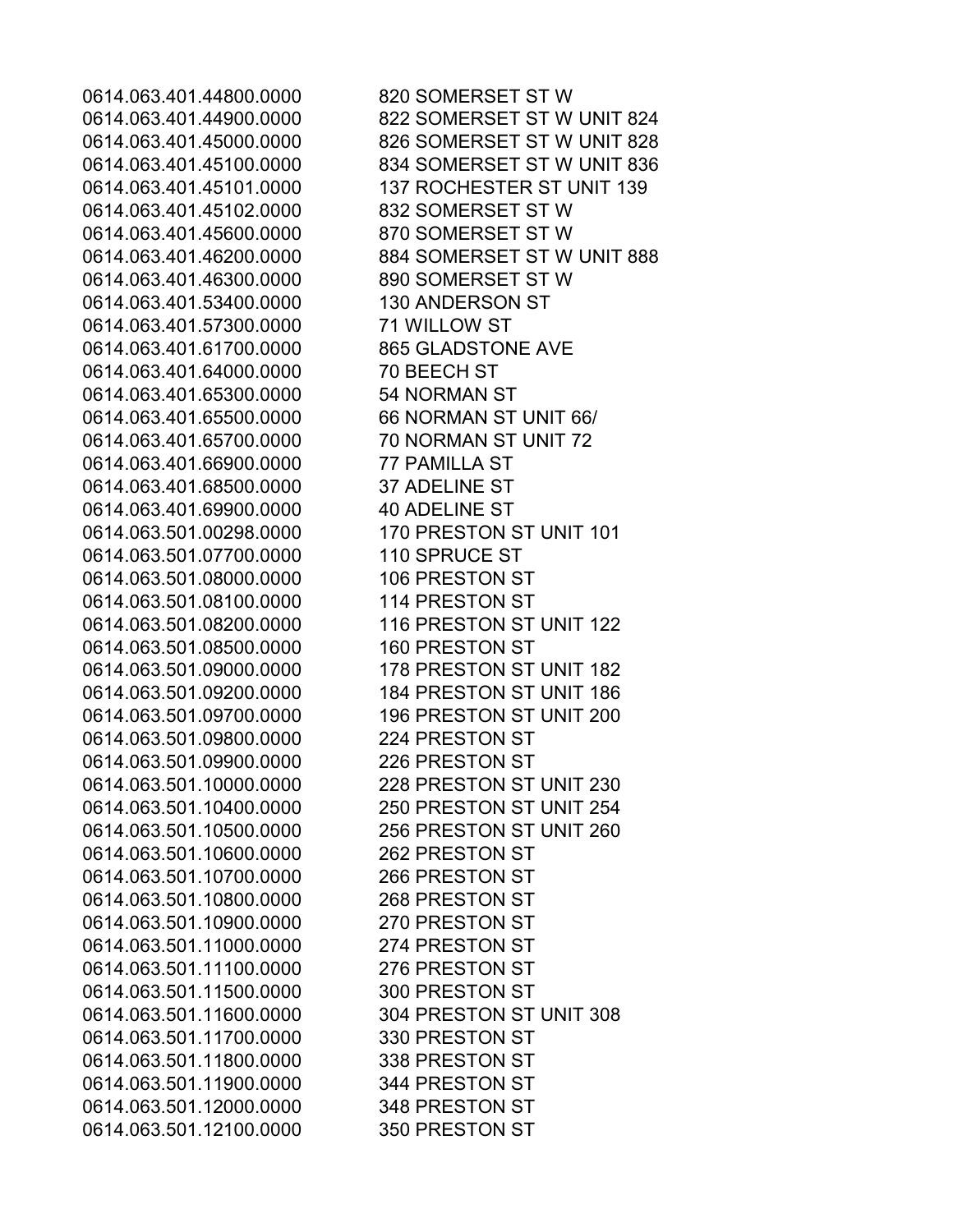0614.063.501.12200.0000 352 PRESTON ST 0614.063.501.12300.0000 354 PRESTON ST 0614.063.501.12400.0000 354 PRESTON ST 0614.063.501.12500.0000 356 PRESTON ST 0614.063.501.12600.0000 358 PRESTON ST 0614.063.501.12700.0000 360 PRESTON ST UNIT 362 0614.063.501.12800.0000 402 PRESTON ST 0614.063.501.13200.0000 412 PRESTON ST 0614.063.501.13400.0000 416 PRESTON ST 0614.063.501.13500.0000 418 PRESTON ST 0614.063.501.13600.0000 420 PRESTON ST 0614.063.501.13700.0000 422 PRESTON ST 0614.063.501.14100.0000 428 PRESTON ST 0614.063.501.14200.0000 430 PRESTON ST 0614.063.501.14500.0000 432 PRESTON ST UNIT / 0614.063.501.14600.0000 434 PRESTON ST 0614.063.501.14700.0000 434 PRESTON ST 0614.063.501.14900.0000 438 PRESTON ST 0614.063.501.15000.0000 438 PRESTON ST 0614.063.501.15100.0000 440 PRESTON ST 0614.063.501.15200.0000 442 PRESTON ST 0614.063.501.15300.0000 444 PRESTON ST 0614.063.501.15400.0000 450 PRESTON ST 0614.063.501.15600.0000 484 PRESTON ST UNIT 484 0614.063.501.17000.0000 129 LORETTA AVE N 0614.063.501.17500.0000 145 LORETTA AVE N 0614.063.501.26200.0000 101 CHAMPAGNE AVE S 0614.063.501.28500.0000 47 HINTONBURG PL 0614.063.501.28501.0000 1040 SOMERSET ST W 0614.063.501.29300.0000 99 BREEZEHILL AVE N 0614.063.501.29400.0000 103 BREEZEHILL AVE N 0614.063.501.29600.0000 111 BREEZEHILL AVE N 0614.063.501.36500.0000 234 BREEZEHILL AVE S 0614.063.501.38601.0000 29 BAYSWATER AVE 0614.063.501.49900.0000 139 SPRUCE ST W 0614.063.501.51800.0000 939 SOMERSET ST W 0614.063.501.52000.0000 947 SOMERSET ST W 0614.063.501.52100.0000 953 SOMERSET ST W UNIT 955 0614.063.501.52300.0000 969 SOMERSET ST W 0614.063.501.52400.0000 160 SPRUCE ST 0614.063.501.52501.0000 1049 SOMERSET ST W 0614.063.501.52600.0000 1053 SOMERSET ST W 0614.063.501.52700.0000 1055 SOMERSET ST W UNIT 1057 0614.063.501.52900.0000 1000 SOMERSET ST W 0614.063.501.57400.0000 15 LARCH ST 0614.063.501.61100.0000 916 GLADSTONE AVE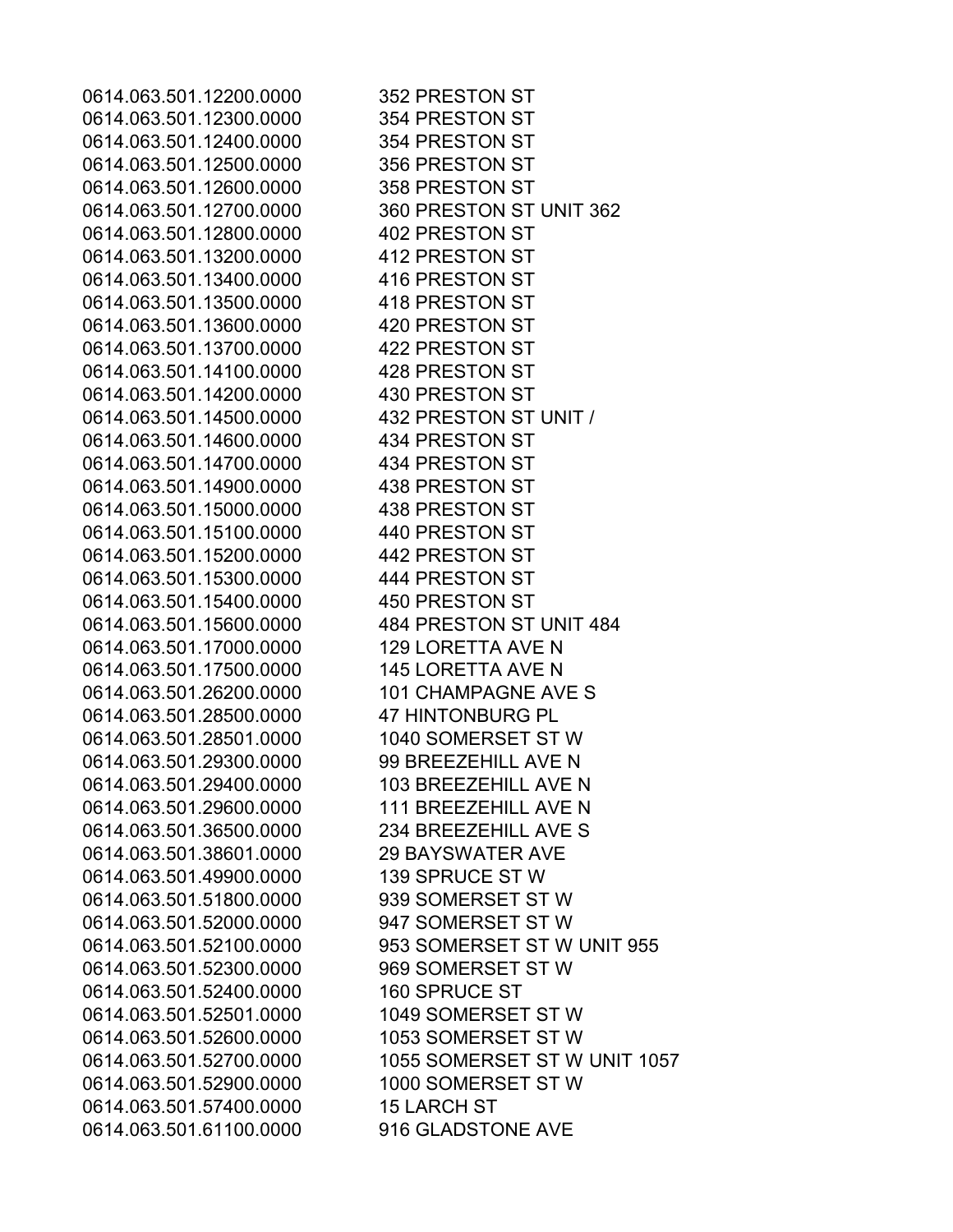0614.063.501.63900.0000 203 LOUISA ST W 0614.063.501.64100.0000 184 LOUISA ST W 0614.063.501.66600.0000 22 YOUNG ST E 0614.063.501.69100.0000 424 GEORGE ST W 0614.063.501.70400.0000 75 ABERDEEN ST 0614.063.501.77200.0000 137 PAMILLA ST 0614.063.501.84900.0000 899 CARLING AVE UNIT 901 0614.063.501.85000.0000 903 CARLING AVE 0614.063.501.85100.0000 911 CARLING AVE UNIT 913 0614.063.501.85300.0000 933 CARLING AVE UNIT 945 0614.063.501.85400.0000 111 SHERWOOD DR 0614.073.601.09500.0000 195 HINCHEY AVE 0614.073.601.13900.0000 140 HINCHEY AVE 0614.073.601.19800.0000 184 FORWARD AVE 0614.073.601.22300.0000 86 FORWARD AVE 0614.073.601.23200.0000 60 LYNDALE AVE 0614.073.602.08800.0000 1255 WELLINGTON ST 0614.073.602.09200.0000 1275 WELLINGTON ST 0614.073.602.09402.0000 1277 WELLINGTON ST 0614.073.602.09403.0000 1279 WELLINGTON ST 0614.073.602.09404.0000 1279 WELLINGTON ST 0614.073.602.09600.0000 1285 WELLINGTON ST W 0614.073.602.09700.0000 1291 WELLINGTON ST 0614.073.602.10100.0000 1317 WELLINGTON ST 0614.073.602.10300.0000 1321 WELLINGTON ST 0614.073.602.10800.0000 1345 WELLINGTON ST 0614.073.602.11000.0000 1355 WELLINGTON ST 0614.073.602.11500.0000 1379 WELLINGTON ST 0614.073.602.11600.0000 1385 WELLINGTON ST W 0614.073.602.11800.0000 1391 WELLINGTON ST 0614.073.602.11900.0000 1395 WELLINGTON ST W 0614.073.602.12401.0000 1433 WELLINGTON ST W 0614.073.602.12402.0000 1433 WELLINGTON ST W

0614.063.501.61400.0000 928 GLADSTONE AVE 0614.063.501.71100.0000 57 CHAMPAGNE AVE SUNIT 59 0614.063.501.85200.0000 335 BREEZEHILL AVE SUNIT 337 0614.073.602.08900.0000 1261 WELLINGTON ST UNIT 1265 0614.073.602.09401.0000 1277 WELLINGTON ST UNIT 1283 0614.073.602.09405.0000 1281 WELLINGTON ST UNIT A 0614.073.602.09406.0000 1281 WELLINGTON ST UNIT B 0614.073.602.09407.0000 1283 WELLINGTON ST UNIT A 0614.073.602.09408.0000 1283 WELLINGTON ST UNIT B 0614.073.602.09800.0000 1293 WELLINGTON ST UNIT 1313 0614.073.602.10400.0000 1323 WELLINGTON ST UNIT 1325 0614.073.602.11100.0000 1363 WELLINGTON ST UNIT 1365 0614.073.602.11200.0000 1367 WELLINGTON ST UNIT 1369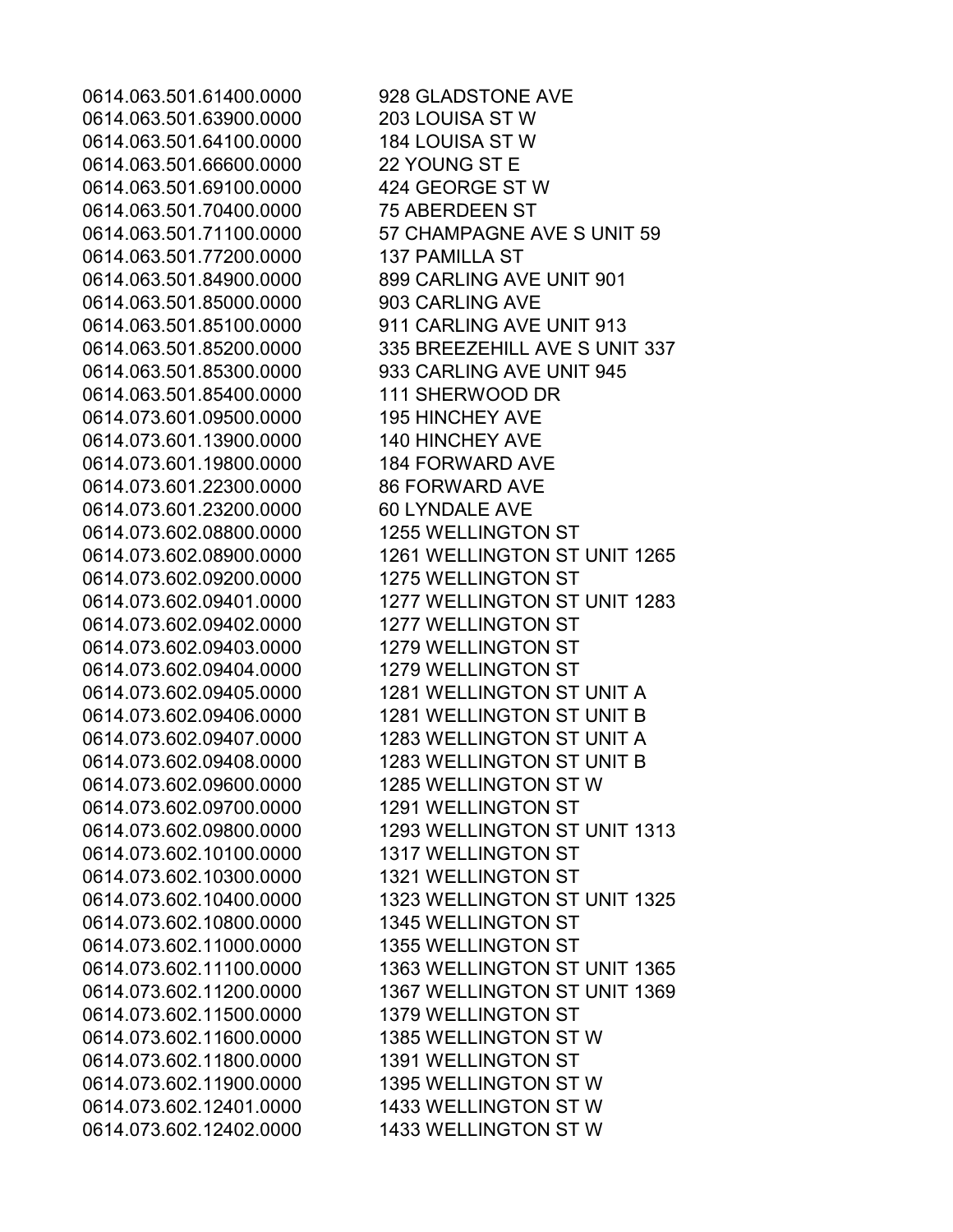0614.073.602.12600.0000 45 RICHMOND RD 0614.073.602.12700.0000 1451 WELLINGTON ST W 0614.073.602.48100.0000 18 WESTERN AVE 0614.073.701.00200.0000 927 WELLINGTON ST 0614.073.701.00800.0000 959 WELLINGTON ST 0614.073.701.01300.0000 969 WELLINGTON ST 0614.073.701.01400.0000 973 WELLINGTON ST 0614.073.701.01500.0000 979 WELLINGTON ST 0614.073.701.01800.0000 989 WELLINGTON ST 0614.073.701.02600.0000 1013 WELLINGTON ST 0614.073.701.02700.0000 1015 WELLINGTON ST 0614.073.701.03000.0000 1023 WELLINGTON ST 0614.073.701.04000.0000 1063 WELLINGTON ST 0614.073.701.04200.0000 1071 WELLINGTON ST 0614.073.701.04300.0000 1073 WELLINGTON ST 0614.073.701.04400.0000 1079 WELLINGTON ST 0614.073.701.04700.0000 1087 WELLINGTON ST 0614.073.701.04800.0000 1091 WELLINGTON ST W 0614.073.701.05300.0000 1119 WELLINGTON ST 0614.073.701.05400.0000 1121 WELLINGTON ST 0614.073.701.06500.0000 1195 WELLINGTON ST W 0614.073.701.07402.0000 1235 WELLINGTON ST 0614.073.701.07404.0000 1235 WELLINGTON ST 0614.073.701.07406.0000 1237 WELLINGTON ST 0614.073.701.07408.0000 1239 WELLINGTON ST 0614.073.701.07410.0000 120 HOLLAND AVE

0614.073.602.12403.0000 1433 WELLINGTON ST W 0614.073.701.02800.0000 1017 WELLINGTON ST UNIT 1019 0614.073.701.03900.0000 1057 WELLINGTON ST UNIT 1059 0614.073.701.04100.0000 1065 WELLINGTON ST UNIT 1069 0614.073.701.04500.0000 1081 WELLINGTON ST UNIT 1083 0614.073.701.04900.0000 1093 WELLINGTON ST UNIT 1095 0614.073.701.05000.0000 1099 WELLINGTON ST UNIT 1101 0614.073.701.05100.0000 1103 WELLINGTON ST UNIT 1109 0614.073.701.05200.0000 1111 WELLINGTON ST UNIT 1115 0614.073.701.05500.0000 1123 WELLINGTON ST UNIT 1131 0614.073.701.05900.0000 1157 WELLINGTON ST UNIT 1163 0614.073.701.06000.0000 1165 WELLINGTON ST UNIT 1173 0614.073.701.06150.0000 1175 WELLINGTON ST UNIT 5 0614.073.701.06151.0000 1175 WELLINGTON ST UNIT 6 0614.073.701.06152.0000 1175 WELLINGTON ST W UNIT 9 0614.073.701.06160.0000 1175 WELLINGTON ST W UNIT 7 0614.073.701.06161.0000 1175 WELLINGTON ST W UNIT 8 0614.073.701.06400.0000 1187 WELLINGTON ST W UNIT 1193 0614.073.701.06700.0000 1197 WELLINGTON ST UNIT 1203 0614.073.701.07100.0000 1217 WELLINGTON ST UNIT 1221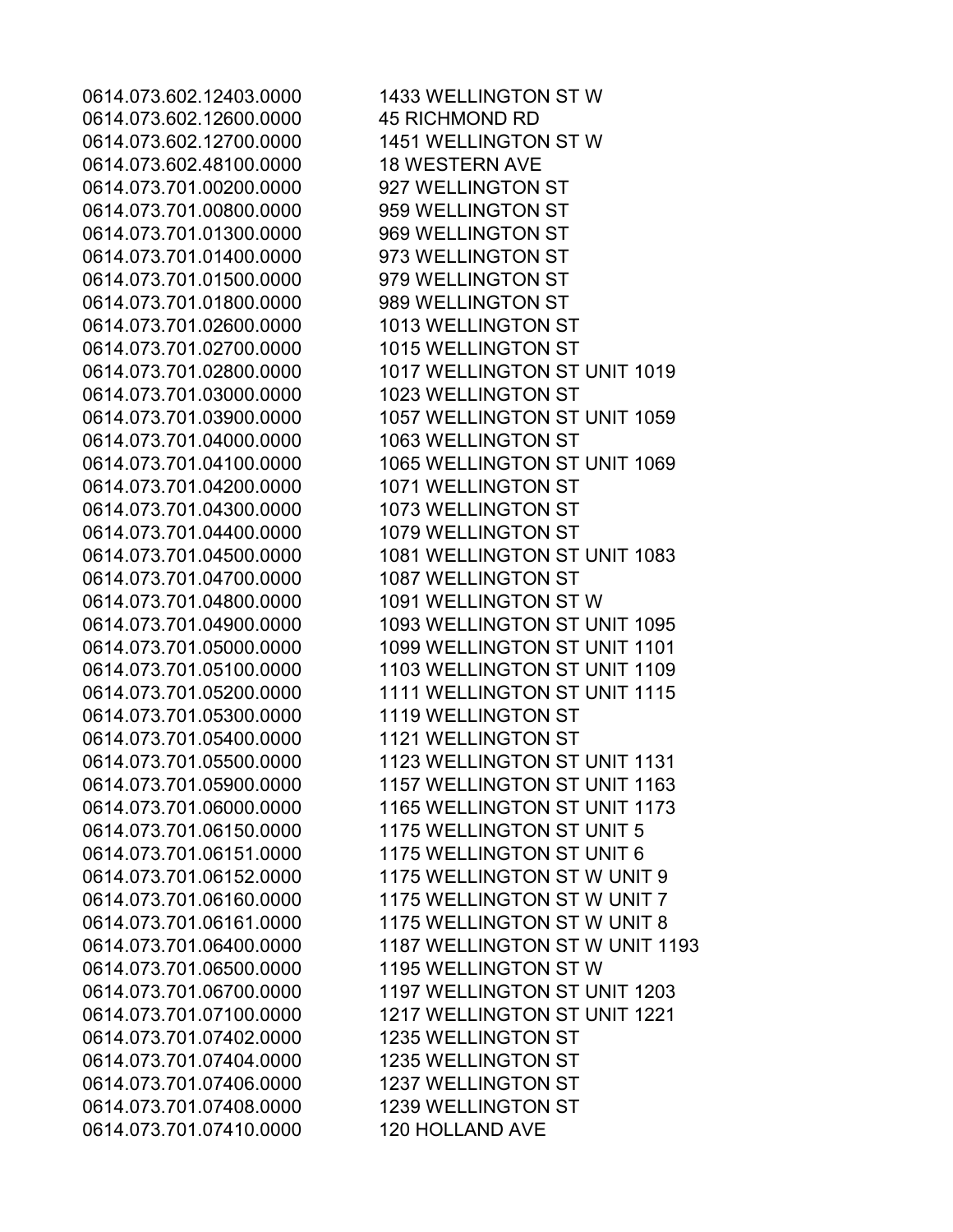0614.073.701.07412.0000 120 HOLLAND AVE 0614.073.701.07414.0000 120 HOLLAND AVE 0614.073.701.07416.0000 120 HOLLAND AVE 0614.073.701.07502.0000 1239 WELLINGTON ST UNIT 1243 0614.073.701.07520.0000 120 HOLLAND AVE 0614.073.701.07522.0000 120 HOLLAND AVE 0614.073.701.07524.0000 120 HOLLAND AVE 0614.073.701.07526.0000 120 HOLLAND AVE 0614.073.701.07528.0000 120 HOLLAND AVE 0614.073.701.07530.0000 120 HOLLAND AVE 0614.073.701.07532.0000 120 HOLLAND AVE 0614.073.701.07534.0000 120 HOLLAND AVE 0614.073.701.08300.0000 1 GRANT ST 0614.073.701.13100.0000 1 MCCORMICK ST 0614.073.701.15500.0000 35 ARMSTRONG ST 0614.073.701.15800.0000 53 ARMSTRONG ST 0614.073.701.18000.0000 177 ARMSTRONG ST 0614.073.701.19600.0000 223 ARMSTRONG ST 0614.073.701.19700.0000 229 ARMSTRONG ST UNIT 231 0614.073.701.21000.0000 28 OXFORD ST 0614.073.701.31400.0000 1480 SCOTT ST 0614.073.701.31500.0000 1484 SCOTT ST 0614.073.701.36200.0000 46 GARLAND ST 0614.073.701.39400.0000 102 MERTON ST 0614.073.701.53601.0000 175 CARRUTHERS AVE UNIT 177 0614.073.701.53900.0000 285 CARRUTHERS AVE 0614.073.701.58100.0000 220 CARRUTHERS AVE UNIT 224 0614.073.701.64000.0000 5 PINEHURST AVE 0614.073.701.68100.0000 72 PINEHURST AVE UNIT 72 0614.073.701.70700.0000 255 PARKDALE AVE 0614.073.701.71101.0000 45 SPENCER ST UNIT 101 0614.073.701.72400.0000 24 HAMILTON AVE N 0614.073.701.72500.0000 22 HAMILTON AVE N 0614.073.701.72900.0000 10 HAMILTON AVE N 0614.073.701.73700.0000 97 HINTON AVE N 0614.073.701.74000.0000 85 HINTON AVE N 0614.073.701.74100.0000 83 HINTON AVE N 0614.073.701.74300.0000 79 HINTON AVE N 0614.073.701.74400.0000 75 HINTON AVE N 0614.073.701.75601.0000 95 HOLLAND AVE 0614.073.701.75603.0000 97 HOLLAND AVE 0614.073.701.75604.0000 99 HOLLAND AVE UNIT 101 0614.073.701.75605.0000 99 HOLLAND AVE UNIT 102 0614.073.701.75606.0000 99 HOLLAND AVE UNIT 103 0614.073.701.75607.0000 99 HOLLAND AVE UNIT 104 0614.073.701.75608.0000 99 HOLLAND AVE UNIT 105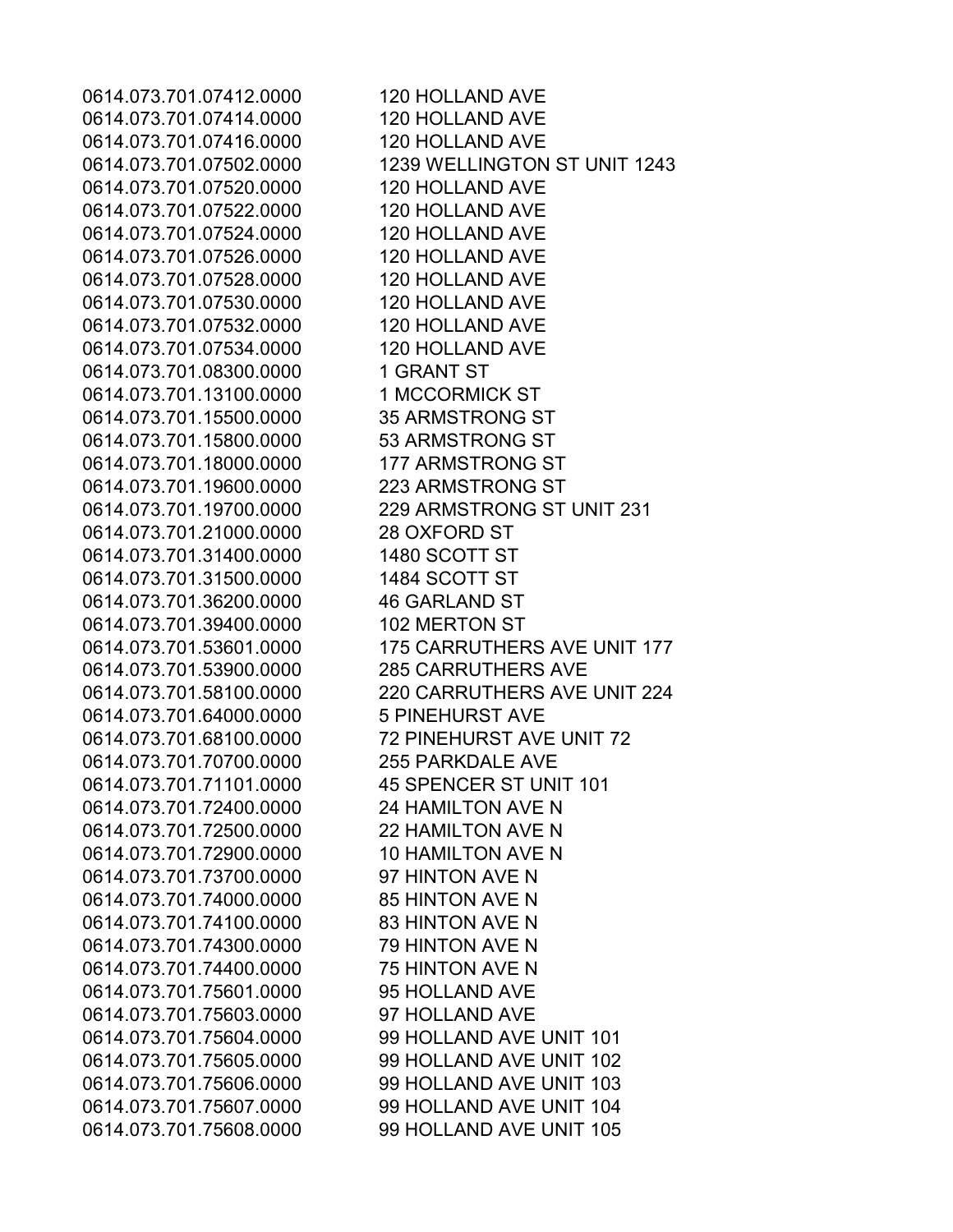0614.073.701.75609.0000 99 HOLLAND AVE UNIT 106 0614.073.701.75646.0000 95 HOLLAND AVE 0614.073.701.75800.0000 93 HOLLAND AVE 0614.073.701.75900.0000 91 HOLLAND AVE 0614.073.701.76000.0000 89 HOLLAND AVE 0614.073.701.76100.0000 85 HOLLAND AVE 0614.073.701.76200.0000 83 HOLLAND AVE 0614.073.701.76300.0000 81 HOLLAND AVE 0614.073.701.76400.0000 79 HOLLAND AVE 0614.073.701.76500.0000 77 HOLLAND AVE 0614.073.701.76700.0000 71 HOLLAND AVE 0614.073.701.76900.0000 65 HOLLAND AVE 0614.073.701.78000.0000 78 HOLLAND AVE 0614.073.701.78100.0000 76 HOLLAND AVE 0614.073.801.00200.0000 10 BAYSWATER AVE UNIT 14 0614.073.801.00300.0000 24 BAYSWATER AVE 0614.073.801.00501.0000 50 BAYSWATER AVE 0614.073.801.00502.0000 52 BAYSWATER AVE UNIT 103 0614.073.801.00503.0000 52 BAYSWATER AVE UNIT 102 0614.073.801.00697.0000 0 BAYSWATER AVE 0614.073.801.07800.0000 87 SPADINA AVE 0614.073.801.13300.0000 86 SPADINA AVE UNIT 88 0614.073.801.14600.0000 124 SPADINA AVE 0614.073.801.16300.0000 3 IRVING AVE 0614.073.801.27000.0000 7 FAIRMONT AVE UNIT 9 0614.073.801.27100.0000 5 FAIRMONT AVE UNIT 11 0614.073.801.31500.0000 102 FAIRMONT AVE UNIT 104 0614.073.801.37000.0000 5 MELROSE AVE 0614.073.801.37100.0000 9 MELROSE AVE 0614.073.801.49900.0000 84 SHERBROOKE AVE 0614.073.801.54700.0000 36 ROSEMOUNT AVE 0614.073.801.59300.0000 465 PARKDALE AVE 0614.073.801.60300.0000 938 WELLINGTON ST 0614.073.801.60703.0000 1000 WELLINGTON ST W UNIT 101 0614.073.801.60704.0000 1000 WELLINGTON ST W UNIT 102 0614.073.801.60705.0000 1000 WELLINGTON ST W UNIT 103 0614.073.801.60706.0000 1000 WELLINGTON ST W UNIT 104 0614.073.801.60800.0000 1004 WELLINGTON ST UNIT 1006 0614.073.801.60900.0000 1008 WELLINGTON ST UNIT 1024 0614.073.801.61400.0000 1068 WELLINGTON ST 0614.073.801.61450.0000 1076 WELLINGTON ST 0614.073.801.61600.0000 1078 WELLINGTON ST 0614.073.801.61700.0000 1082 WELLINGTON ST 0614.073.801.61800.0000 1084 WELLINGTON ST W 0614.073.801.61900.0000 1096 WELLINGTON ST 0614.073.801.62100.0000 1110 WELLINGTON ST UNIT 1116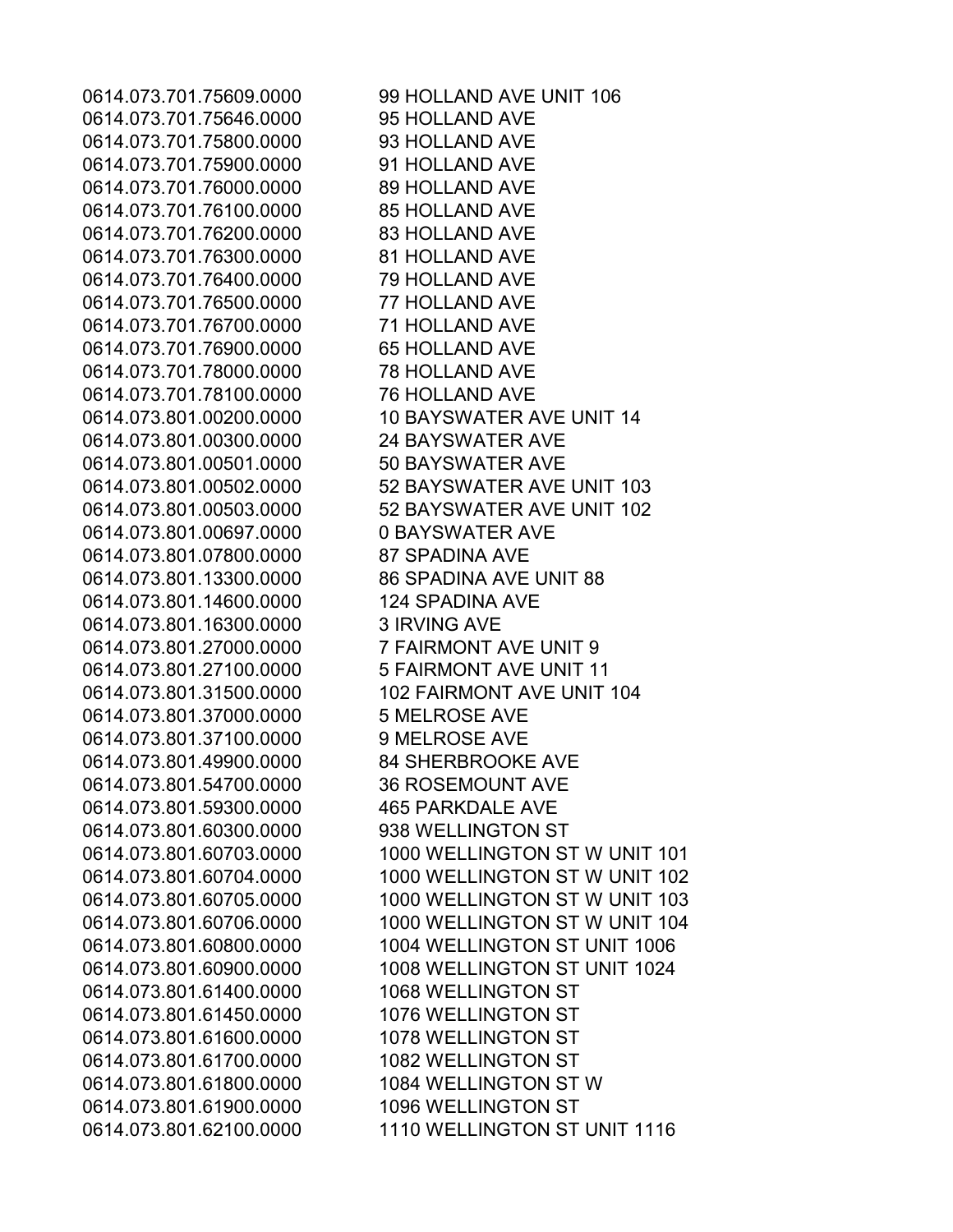0614.073.801.62166.0000 1108 WELLINGTON ST 0614.073.801.62167.0000 1106 WELLINGTON ST 0614.073.801.62168.0000 1104 WELLINGTON ST 0614.073.801.62169.0000 1102 WELLINGTON ST 0614.073.801.62170.0000 1100 WELLINGTON ST 0614.073.801.62171.0000 1100 WELLINGTON ST 0614.073.801.62172.0000 1100 WELLINGTON ST 0614.073.801.62173.0000 1100 WELLINGTON ST 0614.073.801.62200.0000 1122 WELLINGTON ST 0614.073.801.63700.0000 1089 SOMERSET ST W UNIT 1089 0614.073.801.63800.0000 1 SPADINA AVE 0614.073.801.64100.0000 1092 SOMERSET ST W UNIT 1096 0614.073.801.64200.0000 1098 SOMERSET ST W UNIT 1104 0614.073.801.64300.0000 1106 SOMERSET ST W 0614.073.801.65800.0000 1041 GLADSTONE AVE 0614.073.801.69500.0000 1086 GLADSTONE AVE 0614.073.801.69700.0000 1112 GLADSTONE AVE 0614.073.801.69900.0000 1150 GLADSTONE AVE 0614.073.802.00400.0000 424 PARKDALE AVE 0614.073.802.14902.0000 131 HOLLAND AVE 0614.073.802.14903.0000 131 HOLLAND AVE 0614.073.802.15300.0000 139 HOLLAND AVE 0614.073.802.15400.0000 141 HOLLAND AVE 0614.073.802.15600.0000 147 HOLLAND AVE UNIT 149 0614.073.802.15800.0000 151 HOLLAND AVE 0614.073.802.16000.0000 159 HOLLAND AVE 0614.073.802.16100.0000 161 HOLLAND AVE 0614.073.802.16400.0000 175 HOLLAND AVE 0614.073.802.18700.0000 140 HOLLAND AVE 0614.073.802.23500.0000 1188 WELLINGTON ST UNIT 1190 0614.073.802.23700.0000 1198 WELLINGTON ST W UNIT 1206 0614.073.802.23900.0000 1208 WELLINGTON ST 0614.073.802.24000.0000 1218 WELLINGTON ST 0614.073.802.24100.0000 1224 WELLINGTON ST 0614.073.802.24200.0000 1226 WELLINGTON ST W UNIT 1228 0614.073.802.24300.0000 1230 WELLINGTON ST UNIT 1234 0614.073.802.24500.0000 1242 WELLINGTON ST UNIT 1242 0614.073.802.24600.0000 1244 WELLINGTON ST UNIT 1246 0614.073.802.24700.0000 1248 WELLINGTON ST UNIT 1252 0614.073.901.00200.0000 1256 WELLINGTON ST UNIT 1258 0614.073.901.00300.0000 1260 WELLINGTON ST UNIT 1262 0614.073.901.00400.0000 1262 WELLINGTON ST 0614.073.901.00500.0000 1266 WELLINGTON ST UNIT 1268 0614.073.901.00700.0000 1272 WELLINGTON ST W 0614.073.901.00800.0000 1276 WELLINGTON ST W 0614.073.901.00900.0000 1278 WELLINGTON ST UNIT 1282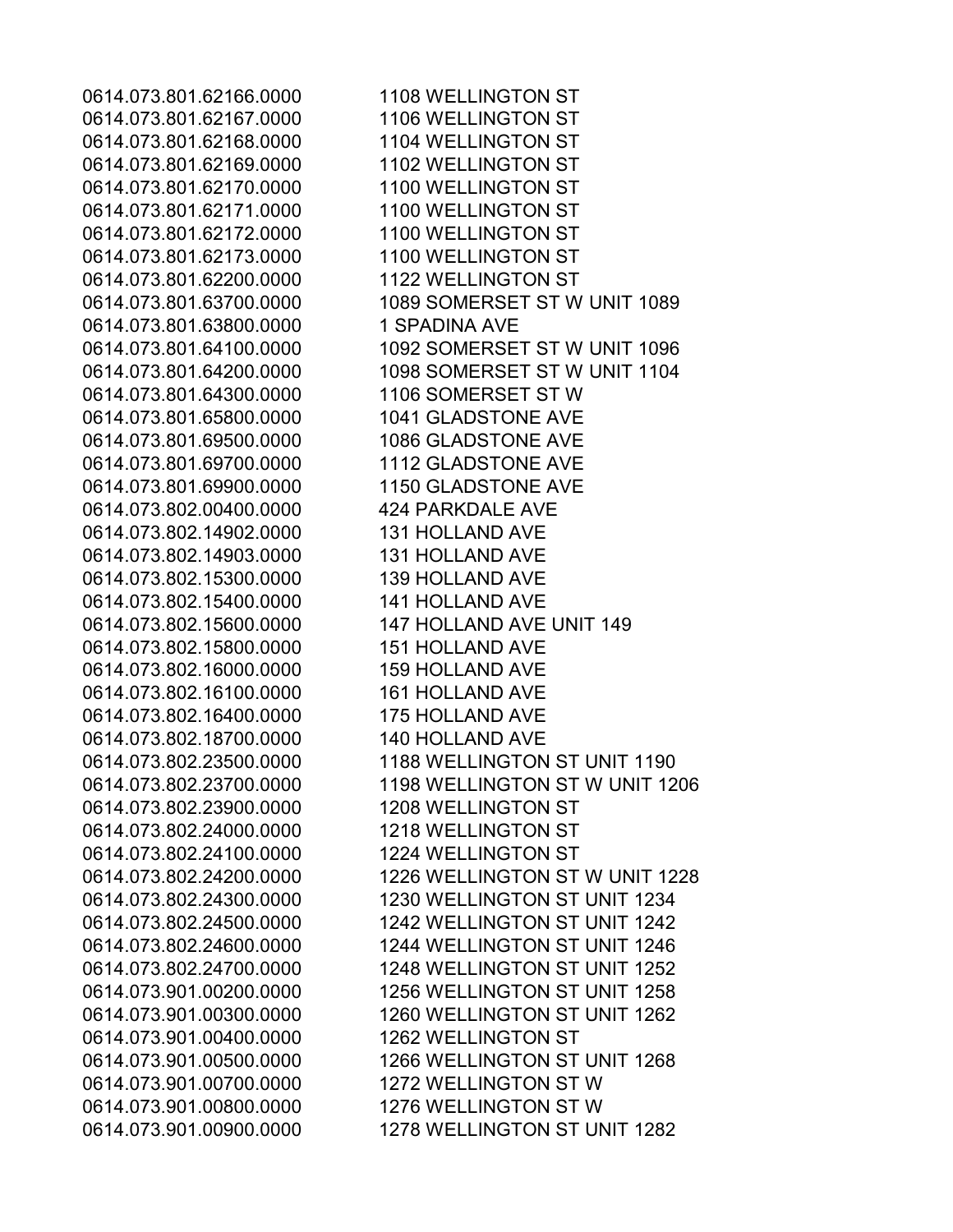0614.073.901.01500.0000 1308 WELLINGTON ST 0614.073.901.01600.0000 1310 WELLINGTON ST 0614.073.901.01700.0000 1314 WELLINGTON ST W 0614.073.901.01900.0000 1338 WELLINGTON ST W 0614.073.901.02000.0000 1340 WELLINGTON ST W 0614.073.901.02300.0000 1350 WELLINGTON ST W 0614.073.901.02400.0000 1354 WELLINGTON ST W 0614.073.901.02500.0000 1356 WELLINGTON ST W 0614.073.901.02600.0000 1380 WELLINGTON ST W 0614.073.901.02700.0000 1400 WELLINGTON ST W 0614.073.901.06500.0000 60 HARMER AVE N 0614.073.901.15201.0000 1432 WELLINGTON ST W 0614.073.901.15202.0000 1428 WELLINGTON ST W 0614.073.901.15203.0000 1416 WELLINGTON ST W 0614.073.901.15204.0000 1412 WELLINGTON ST W 0614.073.901.35600.0000 372 PICCADILLY AVE N 0614.073.901.52500.0000 121 IONA ST 0614.074.001.26705.0000 555 PARKDALE AVE 0614.074.002.48900.0000 476 HOLLAND AVE 0614.074.002.49200.0000 1135 CARLING AVE 0614.074.201.40501.0000 886 DYNES RD UNIT 890 0614.074.201.44001.0000 900 DYNES RD UNIT 101 0614.084.301.20100.0000 310 BEECHGROVE AVE 0614.084.301.27000.0000 329 CHURCHILL AVE N 0614.084.301.27200.0000 337 CHURCHILL AVE N 0614.084.301.27300.0000 339 CHURCHILL AVE N 0614.084.301.27400.0000 347 CHURCHILL AVE N 0614.084.301.27700.0000 355 CHURCHILL AVE N 0614.084.301.27800.0000 361 CHURCHILL AVE N 0614.084.301.27900.0000 363 CHURCHILL AVE N 0614.084.301.28100.0000 375 CHURCHILL AVE N 0614.084.301.28200.0000 377 CHURCHILL AVE N

0614.073.901.01000.0000 1284 WELLINGTON ST W 0614.073.901.01200.0000 1288 WELLINGTON ST UNIT 1292 0614.073.901.01300.0000 1298 WELLINGTON ST W UNIT 1300 0614.073.901.01800.0000 1318 WELLINGTON ST UNIT 1320 0614.073.901.02100.0000 1342 WELLINGTON ST W UNIT 1344 0614.073.901.35500.0000 368 PICCADILLY AVE UNIT 370 0614.074.002.27500.0000 303 HARMER AVE S UNIT 303 0614.074.002.46600.0000 786 ISLAND PARK DR UNIT 788 0614.074.002.49000.0000 1127 CARLING AVE UNIT 1129 0614.074.201.06601.0000 1221 PRINCE OF WALES DR 0614.074.201.08700.0000 1200 PRINCE OF WALES DR 0614.074.202.06000.0000 1448 PRINCE OF WALES DR 0614.074.202.11498.0000 1896 PRINCE OF WALES DR 0614.084.301.09300.0000 185 CLEARVIEW AVE UNIT 195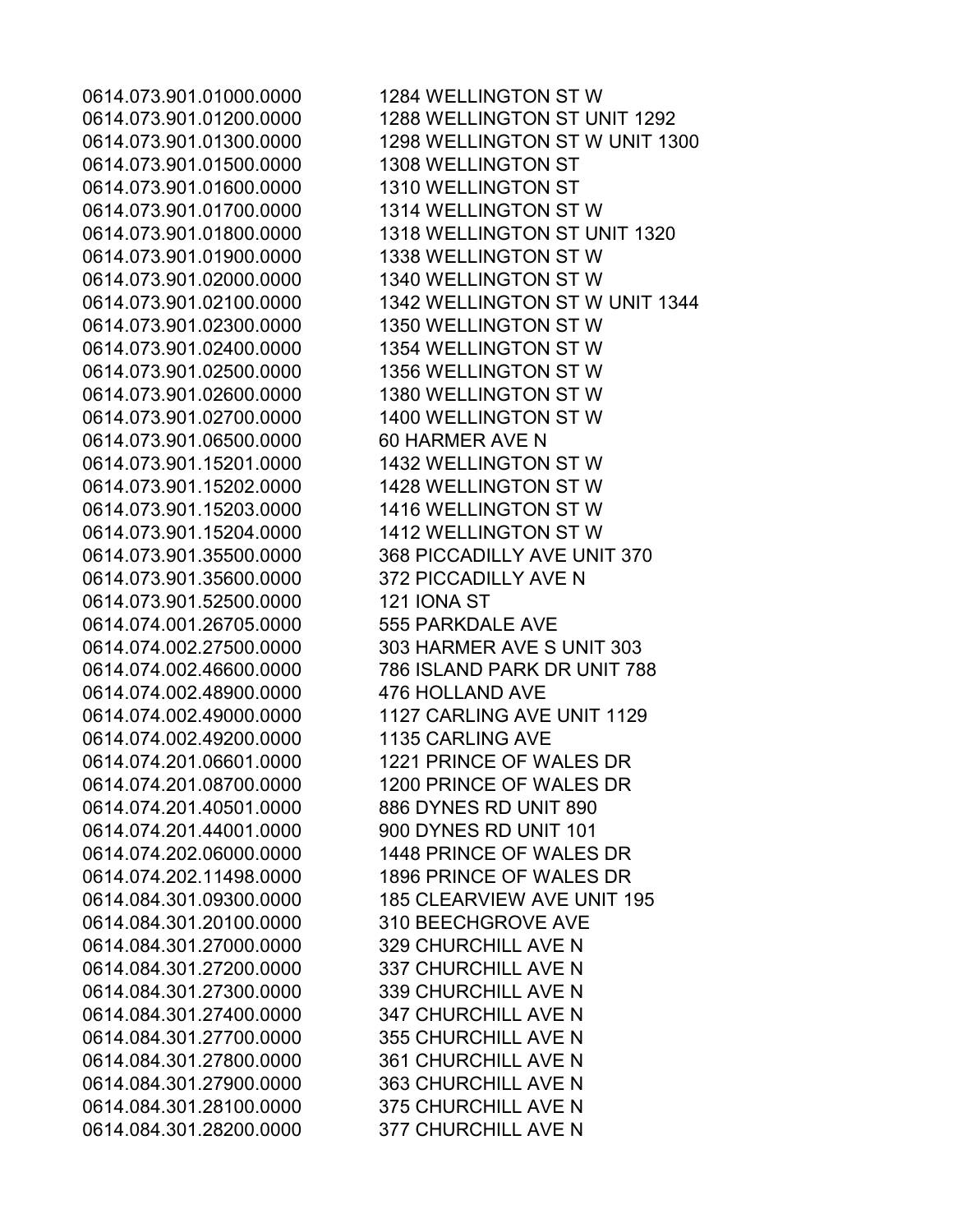0614.084.301.29300.0000 1994 SCOTT ST 0614.084.301.29500.0000 2026 SCOTT ST 0614.084.301.29700.0000 2046 SCOTT ST 0614.084.301.29800.0000 2050 SCOTT ST 0614.084.301.30200.0000 81 RICHMOND RD 0614.084.301.31200.0000 177 RICHMOND RD 0614.084.301.31300.0000 181 RICHMOND RD 0614.084.301.31400.0000 193 RICHMOND RD 0614.084.301.31500.0000 199 RICHMOND RD 0614.084.301.31600.0000 1960 SCOTT ST 0614.084.301.32106.0000 101 RICHMOND RD 0614.084.301.32107.0000 91 RICHMOND RD 0614.084.301.32108.0000 101 RICHMOND RD 0614.084.301.32109.0000 101 RICHMOND RD 0614.084.301.32110.0000 101 RICHMOND RD UNIT 201 0614.084.301.32111.0000 101 RICHMOND RD UNIT 202 0614.084.301.32112.0000 101 RICHMOND RD UNIT 203 0614.084.301.32113.0000 101 RICHMOND RD UNIT 204 0614.084.301.32114.0000 101 RICHMOND RD UNIT 205 0614.084.301.32115.0000 101 RICHMOND RD UNIT 206 0614.084.301.32300.0000 249 RICHMOND RD UNIT 251 0614.084.301.32400.0000 255 RICHMOND RD 0614.084.301.32500.0000 261 RICHMOND RD UNIT 263 0614.084.301.32700.0000 273 RICHMOND RD UNIT 275 0614.084.301.32809.0000 360 PATRICIA AVE UNIT 109 0614.084.301.33600.0000 325 RICHMOND RD UNIT 331 0614.084.301.44400.0000 2006 SCOTT ST 0614.084.301.44500.0000 314 ATHLONE AVE 0614.084.301.46500.0000 381 WINONA AVE 0614.084.302.00200.0000 529 RICHMOND RD 0614.084.302.02600.0000 322 CHURCHILL AVE N 0614.084.302.02800.0000 330 CHURCHILL AVE N 0614.084.302.03000.0000 344 CHURCHILL AVE N 0614.084.302.03400.0000 370 CHURCHILL AVE N 0614.084.302.32300.0000 376 MADISON AVE 0614.084.302.33500.0000 393 WINSTON AVE 0614.084.302.42500.0000 437 RICHMOND RD 0614.084.302.42501.0000 435 RICHMOND RD 0614.084.302.42502.0000 433 RICHMOND RD 0614.084.302.42503.0000 431 RICHMOND RD 0614.084.302.42504.0000 429 RICHMOND RD 0614.084.302.42505.0000 427 RICHMOND RD 0614.084.302.42800.0000 339 RICHMOND RD UNIT 343 0614.084.302.43200.0000 359 RICHMOND RD 0614.084.302.43201.0000 361 RICHMOND RD 0614.084.302.43300.0000 363 RICHMOND RD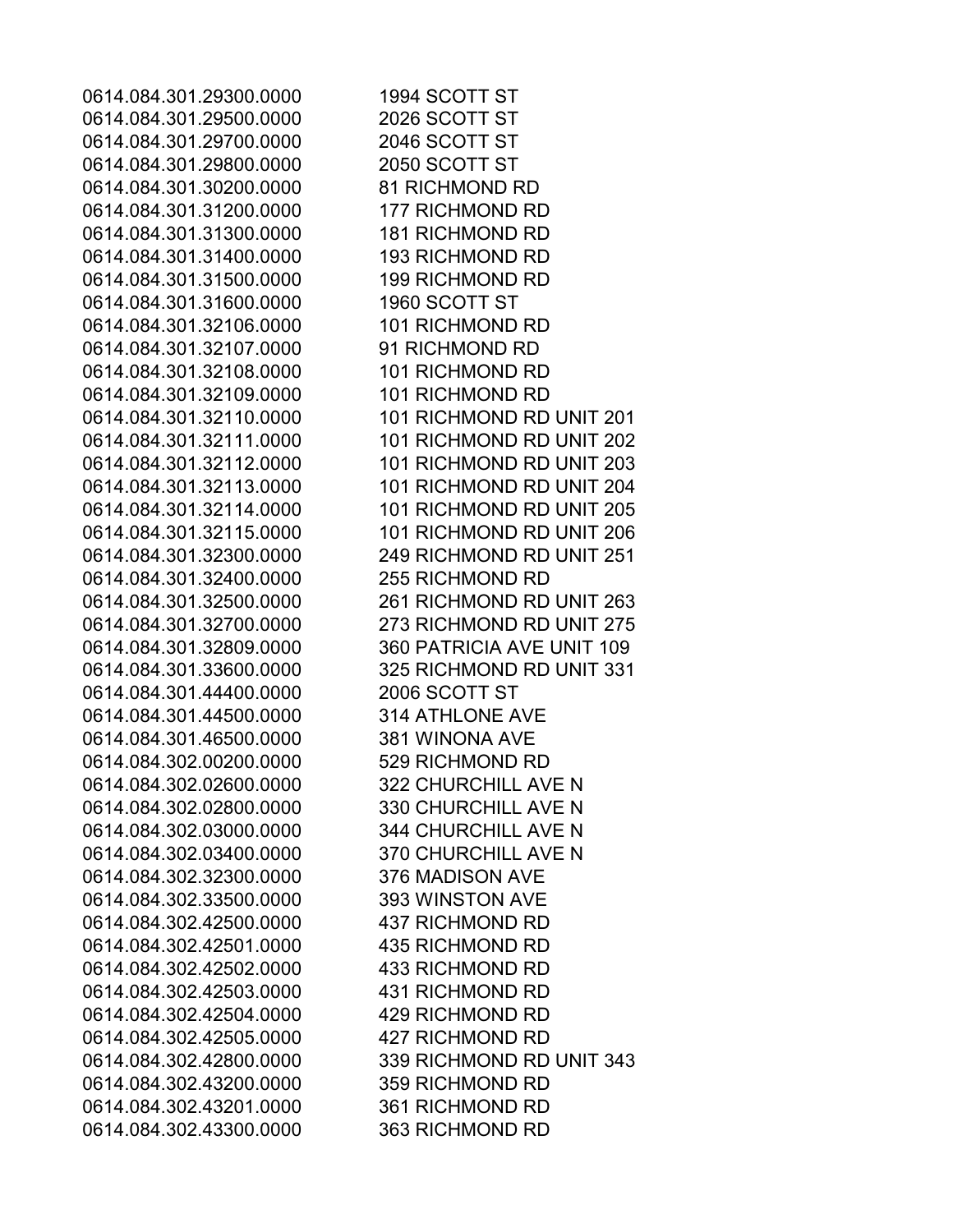0614.084.302.43700.0000 375 RICHMOND RD 0614.084.302.44801.0000 465 RICHMOND RD 0614.084.401.00600.0000 144 RICHMOND RD 0614.084.401.00700.0000 146 RICHMOND RD 0614.084.401.00800.0000 148 RICHMOND RD 0614.084.401.01000.0000 160 RICHMOND RD 0614.084.401.01400.0000 236 RICHMOND RD 0614.084.401.01500.0000 238 RICHMOND RD 0614.084.401.10059.0000 108 RICHMOND RD 0614.084.401.10159.0000 98 RICHMOND RD 0614.084.401.10249.0000 88 RICHMOND RD 0614.084.401.18800.0000 557 KIRKWOOD AVE 0614.084.501.00500.0000 274 RICHMOND RD 0614.084.501.00900.0000 298 RICHMOND RD 0614.084.501.11300.0000 401 ATHLONE AVE 0614.084.501.13900.0000 396 ATHLONE AVE 0614.084.501.30700.0000 413 CHURCHILL AVE N 0614.084.501.31600.0000 455 CHURCHILL AVE N 0614.084.501.31700.0000 461 CHURCHILL AVE N 0614.084.501.35800.0000 725 CHURCHILL AVE N 0614.084.501.35900.0000 727 CHURCHILL AVE N 0614.084.502.00400.0000 356 RICHMOND RD 0614.084.502.00910.0000 380 RICHMOND RD 0614.084.502.01500.0000 392 RICHMOND RD 0614.084.502.03000.0000 387 DANFORTH AVE 0614.084.502.03100.0000 389 DANFORTH AVE 0614.084.502.03400.0000 352 DANFORTH AVE 0614.084.502.04600.0000 424 CHURCHILL AVE N 0614.084.502.10200.0000 724 CHURCHILL AVE N 0614.084.601.00201.0000 599 BYRON AVE

0614.084.302.43800.0000 379 RICHMOND RD UNIT 381 0614.084.302.43900.0000 383 RICHMOND RD UNIT 385 0614.084.302.44100.0000 395 RICHMOND RD UNIT 401 0614.084.302.44300.0000 403 RICHMOND RD UNIT 407 0614.084.401.00900.0000 150 RICHMOND RD UNIT 152 0614.084.501.00600.0000 276 RICHMOND RD UNIT 282 0614.084.501.01100.0000 312 RICHMOND RD UNIT 314 0614.084.501.01200.0000 318 RICHMOND RD UNIT 320 0614.084.501.01300.0000 322 RICHMOND RD UNIT 326 0614.084.501.01400.0000 330 RICHMOND RD UNIT 334 0614.084.501.31100.0000 439 CHURCHILL AVE N UNIT 441 0614.084.501.31300.0000 443 CHURCHILL AVE N UNIT 445 0614.084.502.00500.0000 358 RICHMOND RD UNIT 360 0614.084.502.01100.0000 382 RICHMOND RD UNIT 384 0614.084.502.04500.0000 412 CHURCHILL AVE N UNIT 414 0614.084.502.41100.0000 1675 CARLING AVE UNIT 1679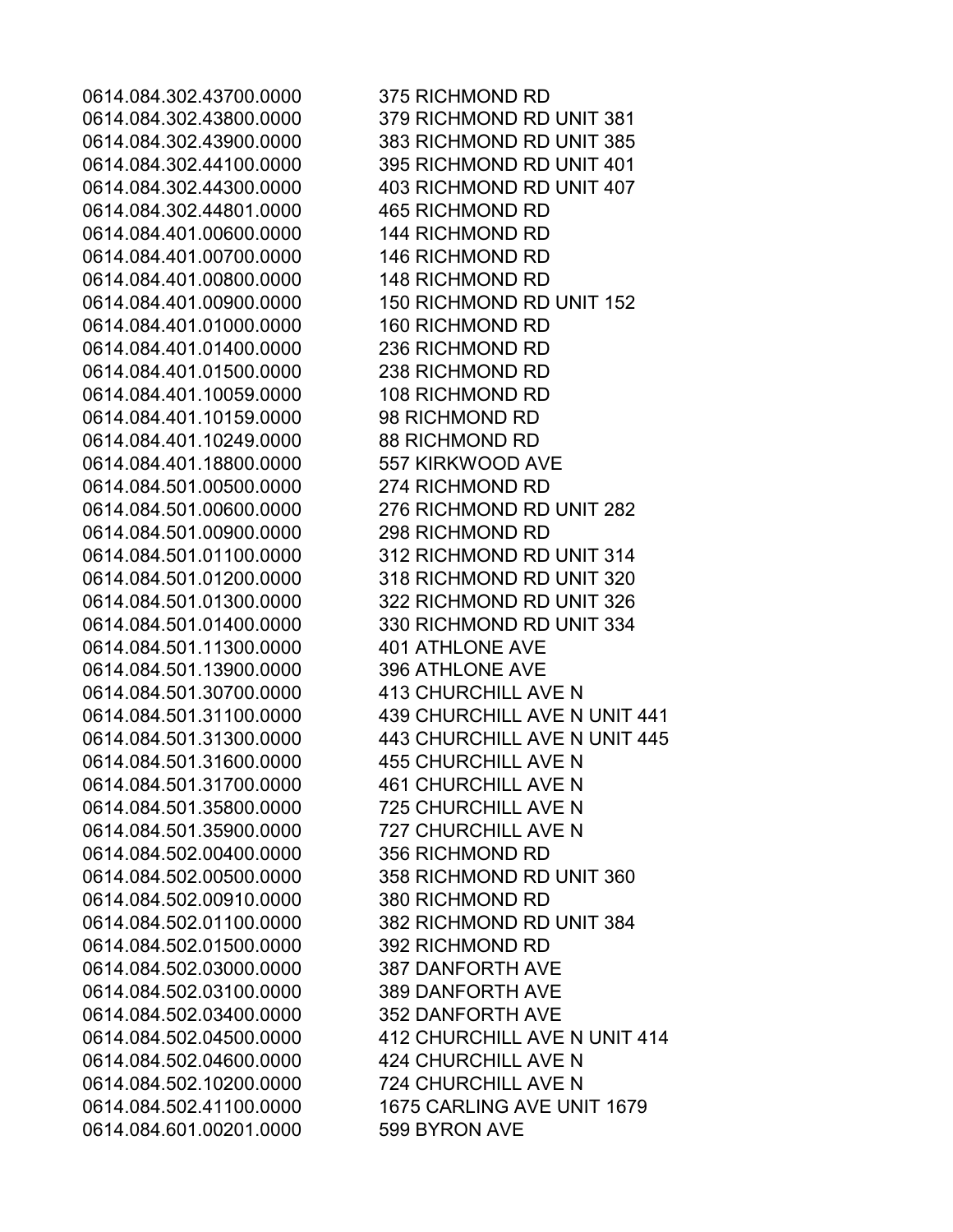0614.084.601.00202.0000 597 BYRON AVE 0614.084.601.00203.0000 595 BYRON AVE 0614.084.601.00204.0000 591 BYRON AVE 0614.084.601.00601.0000 438 RICHMOND RD 0614.084.601.00604.0000 0 RICHMOND RD 0614.084.601.04300.0000 550 ROOSEVELT AVE 0614.084.601.46400.0000 770 HIGHLAND AVE 0614.084.601.72200.0000 497 GOLDEN AVE 0614.084.601.83000.0000 1765 CARLING AVE 0614.084.601.83100.0000 1767 CARLING AVE 0614.084.601.83200.0000 1775 CARLING AVE 0614.084.601.83300.0000 1779 CARLING AVE 0614.084.701.00700.0000 1170 CARLING AVE 0614.084.701.87900.0000 917 MERIVALE RD 0614.084.701.89600.0000 1025 MERIVALE RD 0614.084.701.89700.0000 1049 MERIVALE RD 0614.084.702.31100.0000 1140 FISHER AVE UNIT 1150 0614.084.702.31500.0000 1170 FISHER AVE 0614.084.801.00400.0000 848 MERIVALE RD UNIT 850 0614.084.801.00700.0000 858 MERIVALE RD UNIT 868 0614.084.801.01400.0000 956 MERIVALE RD UNIT 958 0614.084.801.01600.0000 1310 WOODWARD AVE 0614.084.801.01700.0000 984 MERIVALE RD 0614.084.801.01900.0000 1004 MERIVALE RD 0614.084.801.02200.0000 1020 MERIVALE RD 0614.084.801.02300.0000 1034 MERIVALE RD 0614.084.801.02400.0000 1036 MERIVALE RD 0614.084.801.02500.0000 1038 MERIVALE RD 0614.084.801.02901.0000 1076 MERIVALE RD 0614.084.801.03000.0000 1078 MERIVALE RD 0614.084.801.04100.0000 824 MEATH ST 0614.084.801.13900.0000 889 LADY ELLEN PL 0614.084.801.14500.0000 900 LADY ELLEN PL 0614.084.801.14600.0000 904 LADY ELLEN PL 0614.084.801.15500.0000 885 CHURCHILL AVE S 0614.084.801.15600.0000 895 CHURCHILL AVE S 0614.084.801.16200.0000 834 CHURCHILL AVE N 0614.084.801.16800.0000 891 BELLEVUE AVE 0614.084.801.17400.0000 881 BELLEVUE AVE

0614.084.601.82900.0000 1743 CARLING AVE UNIT 1749 0614.084.601.83401.0000 1801 CARLING AVE UNIT 1809 0614.084.701.00300.0000 1142 CARLING AVE UNIT 1144 0614.084.701.55800.0000 1224 SHILLINGTON AVE UNIT 1224 0614.084.701.89400.0000 1005 MERIVALE RD UNIT 1017 0614.084.801.02000.0000 1010 MERIVALE RD UNIT 1018 0614.084.801.02900.0000 1072 MERIVALE RD UNIT 1074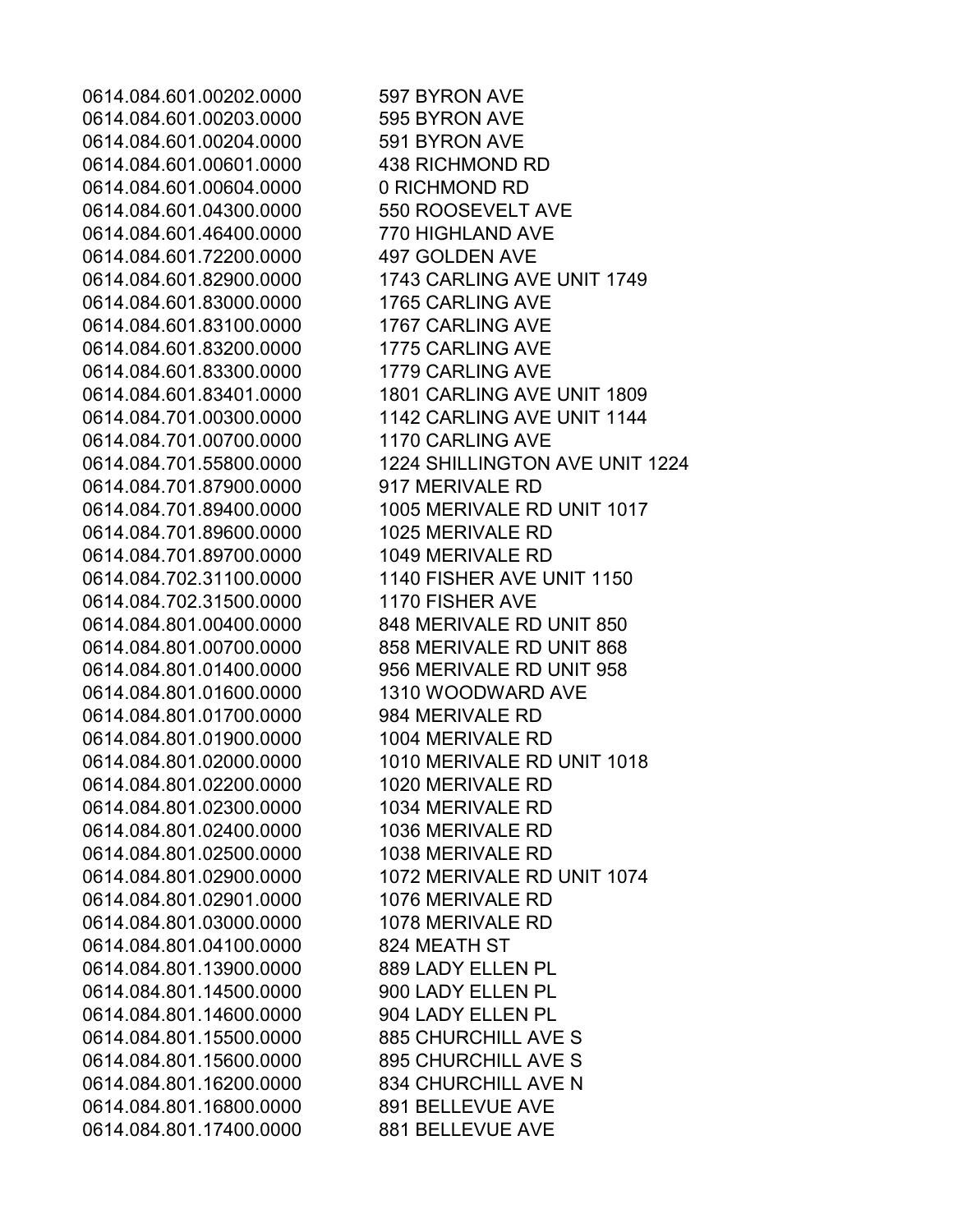0614.084.801.19200.0000 1316 CARLING AVE 0614.084.801.26600.0000 1255 COLDREY AVE 0614.084.801.35000.0000 1479 LAPERRIERE AVE 0614.084.801.35100.0000 1485 LAPERRIERE AVE 0614.084.801.35600.0000 1559 LAPERRIERE AVE 0614.084.801.35800.0000 1573 LAPERRIERE AVE 0614.084.801.35900.0000 1577 LAPERRIERE AVE 0614.084.801.41350.0000 1570 LAPERRIERE AVE 0614.084.801.41450.0000 1594 LAPERRIERE AVE 0614.084.801.41820.0000 1620 LAPERRIERE AVE 0614.084.801.50400.0000 1548 WOODWARD AVE 0614.084.801.63300.0000 1526 RAVEN AVE 0614.084.801.63400.0000 1532 RAVEN AVE 0614.084.801.63500.0000 1540 RAVEN AVE 0614.084.801.63700.0000 1560 RAVEN AVE 0614.084.801.67200.0000 1535 CHATELAIN AVE 0614.084.801.67600.0000 1555 CHATELAIN AVE 0614.084.801.71100.0000 1526 CHATELAIN AVE 0614.084.802.15100.0000 1435 CALDWELL AVE 0614.084.802.15203.0000 1485 CALDWELL AVE 0614.084.802.17910.0000 1232 MERIVALE RD UNIT 1236 0614.084.802.19700.0000 1270 BASELINE RD 0614.084.802.19800.0000 1440 MERIVALE RD 0614.084.802.20800.0000 1292 BASELINE RD 0614.084.802.21000.0000 1300 BASELINE RD 0614.084.802.21600.0000 1374 BASELINE RD 0614.084.802.21800.0000 1384 BASELINE RD 0614.084.804.01000.0000 300 CENTRAL PARK DR 0614.084.804.02707.0000 314 CENTRAL PARK DR UNIT 106 0614.084.804.02708.0000 314 CENTRAL PARK DR UNIT 107 0614.084.804.02709.0000 314 CENTRAL PARK DR UNIT 108 0614.094.901.85100.0000 1867 CARLING AVE 0614.094.902.07600.0000 797 RICHMOND RD 0614.094.902.07700.0000 801 RICHMOND RD 0614.094.902.07900.0000 809 RICHMOND RD 0614.094.902.08000.0000 851 RICHMOND RD 0614.094.902.08200.0000 875 RICHMOND RD 0614.094.902.08400.0000 887 RICHMOND RD 0614.094.902.08500.0000 911 RICHMOND RD 0614.094.902.08800.0000 917 RICHMOND RD 0614.094.902.23500.0000 2151 RICE AVE 0614.094.903.00300.0000 945 RICHMOND RD 0614.094.903.00900.0000 979 RICHMOND RD 0614.094.903.01000.0000 993 RICHMOND RD 0614.094.903.02300.0000 1071 AMBLESIDE DR 0614.094.903.02500.0000 1090 AMBLESIDE DR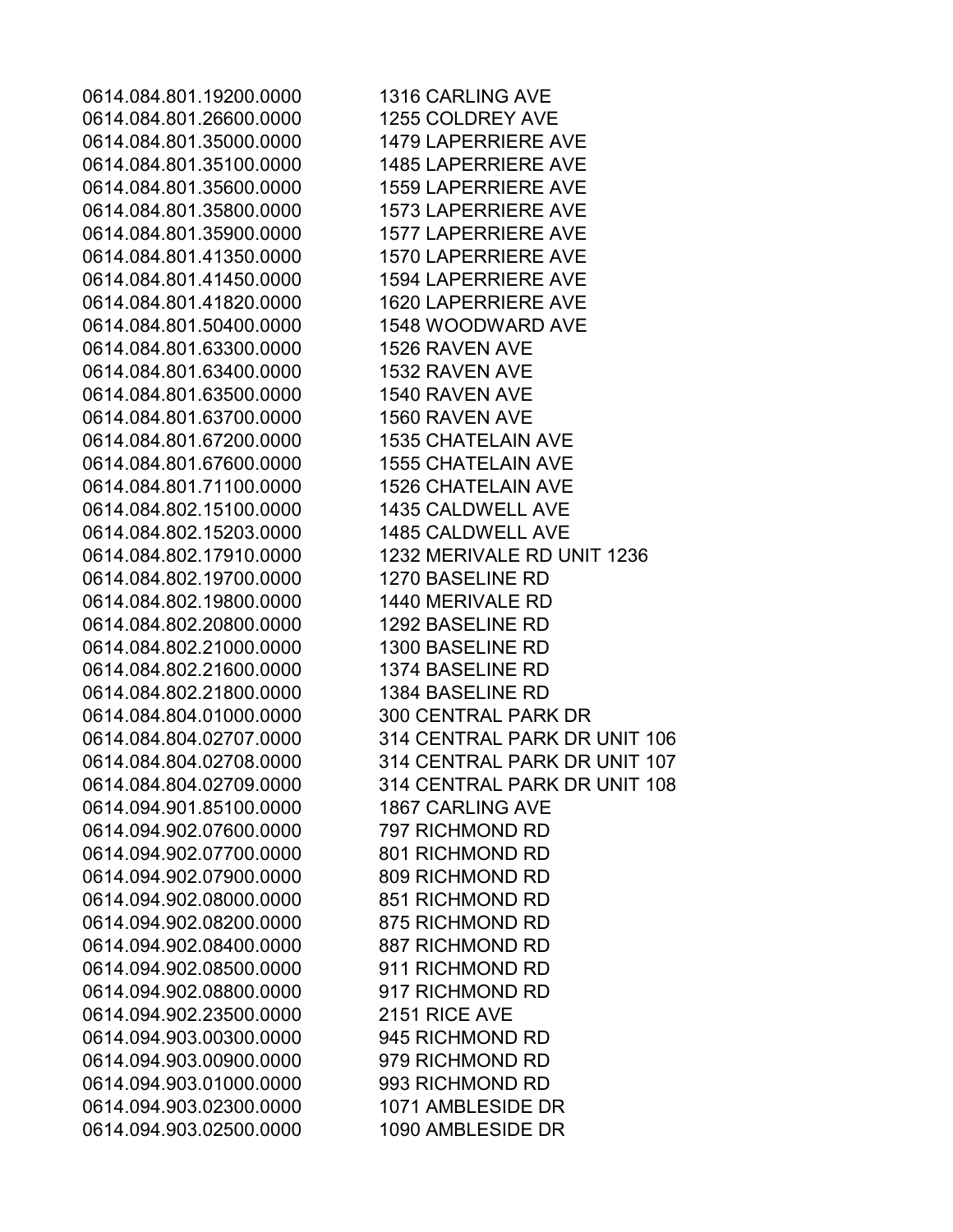0614.095.001.34800.0000 2001 CARLING AVE 0614.095.001.35100.0000 2055 CARLING AVE 0614.095.002.10800.0000 2195 CARLING AVE 0614.095.002.11000.0000 2207 CARLING AVE 0614.095.002.11100.0000 2211 CARLING AVE 0614.095.002.11600.0000 2285 CARLING AVE 0614.095.002.11700.0000 2293 CARLING AVE 0614.095.101.01600.0000 102 MCEWEN AVE 0614.095.101.04901.0000 365 FOREST ST 0614.095.101.05000.0000 370 FOREST ST 0614.095.101.14000.0000 2720 HOWE ST 0614.095.101.38300.0000 1325 RICHMOND RD 0614.095.101.39200.0000 1451 RICHMOND RD 0614.095.101.40000.0000 1386 RICHMOND RD 0614.095.101.40100.0000 1394 RICHMOND RD 0614.095.101.41000.0000 2589 BOND ST UNIT 2595 0614.095.101.41400.0000 2565 CARLING AVE 0614.095.102.03500.0000 244 BRITANNIA RD 0614.095.102.30000.0000 102 BOYCE AVE 0614.095.102.32900.0000 82 BURLAND ST 0614.095.102.34300.0000 69 KEMPSTER AVE 0614.095.102.40700.0000 2728 HOWE ST 0614.095.102.43000.0000 2961 CARLING AVE 0614.095.102.43100.0000 2965 CARLING AVE 0614.095.102.43200.0000 2981 CARLING AVE 0614.095.102.43300.0000 2979 CARLING AVE 0614.095.102.44001.0000 62 WYLIE AVE UNIT 70 0614.095.201.00400.0000 1696 CARLING AVE 0614.095.201.00500.0000 1702 CARLING AVE 0614.095.201.01201.0000 1766 CARLING AVE 0614.095.201.01400.0000 1772 CARLING AVE 0614.095.201.01500.0000 1778 CARLING AVE 0614.095.201.02000.0000 1840 CARLING AVE

0614.095.002.10600.0000 2177 CARLING AVE UNIT 2183 0614.095.002.12400.0000 2353 CARLING AVE UNIT 2367 0614.095.002.45700.0000 506 RICHARDSON AVE UNIT 510 0614.095.101.04900.0000 356 CROYDON AVE UNIT 364 0614.095.101.41500.0000 2571 CARLING AVE UNIT 2579 0614.095.102.24900.0000 2949 CARLING AVE UNIT 2953 0614.095.102.43400.0000 3001 CARLING AVE UNIT 3009 0614.095.102.43900.0000 3033 CARLING AVE UNIT 3049 0614.095.102.44200.0000 3059 CARLING AVE UNIT 3071 0614.095.201.00300.0000 1688 CARLING AVE UNIT 1690 0614.095.201.00900.0000 1740 CARLING AVE UNIT 1744 0614.095.201.01100.0000 1752 CARLING AVE UNIT 1754 0614.095.201.01800.0000 1800 CARLING AVE UNIT 1810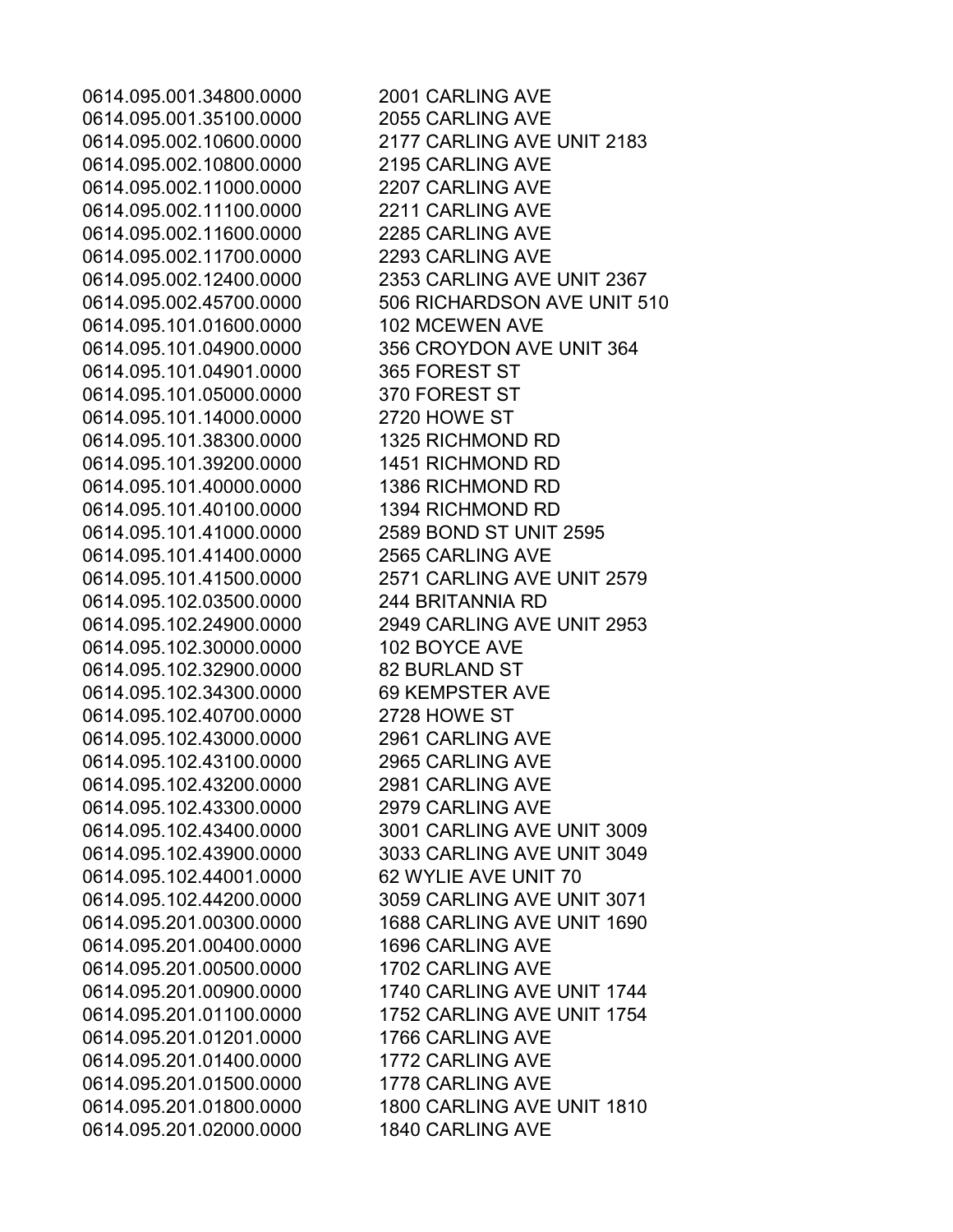0614.095.201.02100.0000 1846 CARLING AVE UNIT 1854 0614.095.201.02400.0000 1880 CARLING AVE 0614.095.201.04500.0000 834 CLYDE AVE 0614.095.201.05000.0000 870 CLYDE AVE 0614.095.201.05100.0000 874 CLYDE AVE 0614.095.201.05300.0000 815 CAMPBELL AVE 0614.095.201.05500.0000 825 CAMPBELL AVE 0614.095.201.05700.0000 831 CAMPBELL AVE 0614.095.201.05900.0000 851 CAMPBELL AVE 0614.095.201.06300.0000 863 CAMPBELL AVE UNIT 865 0614.095.201.06400.0000 873 CAMPBELL AVE 0614.095.201.07100.0000 858 CAMPBELL AVE UNIT 870 0614.095.201.07205.0000 10 DOBBIE ST 0614.095.201.07300.0000 1722 CARLING AVE 0614.095.201.07703.0000 849 BOYD AVE 0614.095.201.07801.0000 861 BOYD AVE 0614.095.201.07900.0000 877 BOYD AVE 0614.095.201.08100.0000 814 BOYD AVE 0614.095.201.08200.0000 818 BOYD AVE 0614.095.201.08400.0000 836 BOYD AVE 0614.095.201.08500.0000 840 BOYD AVE 0614.095.201.08700.0000 850 BOYD AVE 0614.095.201.08800.0000 854 BOYD AVE 0614.095.201.09100.0000 874 BOYD AVE 0614.095.201.09200.0000 878 BOYD AVE 0614.095.201.09400.0000 890 BOYD AVE 0614.095.201.09600.0000 900 BOYD AVE 0614.095.202.01500.0000 2194 CARLING AVE 0614.095.202.01600.0000 2200 CARLING AVE UNIT 2214 0614.095.202.01700.0000 2222 CARLING AVE 0614.095.301.00700.0000 2280 CARLING AVE 0614.095.302.53000.0000 1037 PINECREST RD 0614.095.302.54050.0000 2725 QUEENSVIEW DR UNIT 100 0614.095.302.54051.0000 2725 QUEENSVIEW DR UNIT 200 0614.095.302.54052.0000 2725 QUEENSVIEW DR UNIT 300 0614.095.302.54053.0000 2725 QUEENSVIEW DR UNIT 400 0614.095.302.54054.0000 2725 QUEENSVIEW DR UNIT 500 0614.095.302.54055.0000 2725 QUEENSVIEW DR UNIT 600 0614.095.302.55010.0000 0 QUEENSVIEW DR 0614.095.303.01300.0000 2910 CARLING AVE UNIT 2914 0614.095.303.01400.0000 2920 CARLING AVE 0614.095.303.01500.0000 2924 CARLING AVE 0614.095.303.01700.0000 2934 CARLING AVE UNIT 2942 0614.095.303.02000.0000 2970 CARLING AVE 0614.095.303.09100.0000 2851 DUMAURIER AVE UNIT 2865 0614.095.303.09200.0000 2831 DUMAURIER AVE UNIT 2845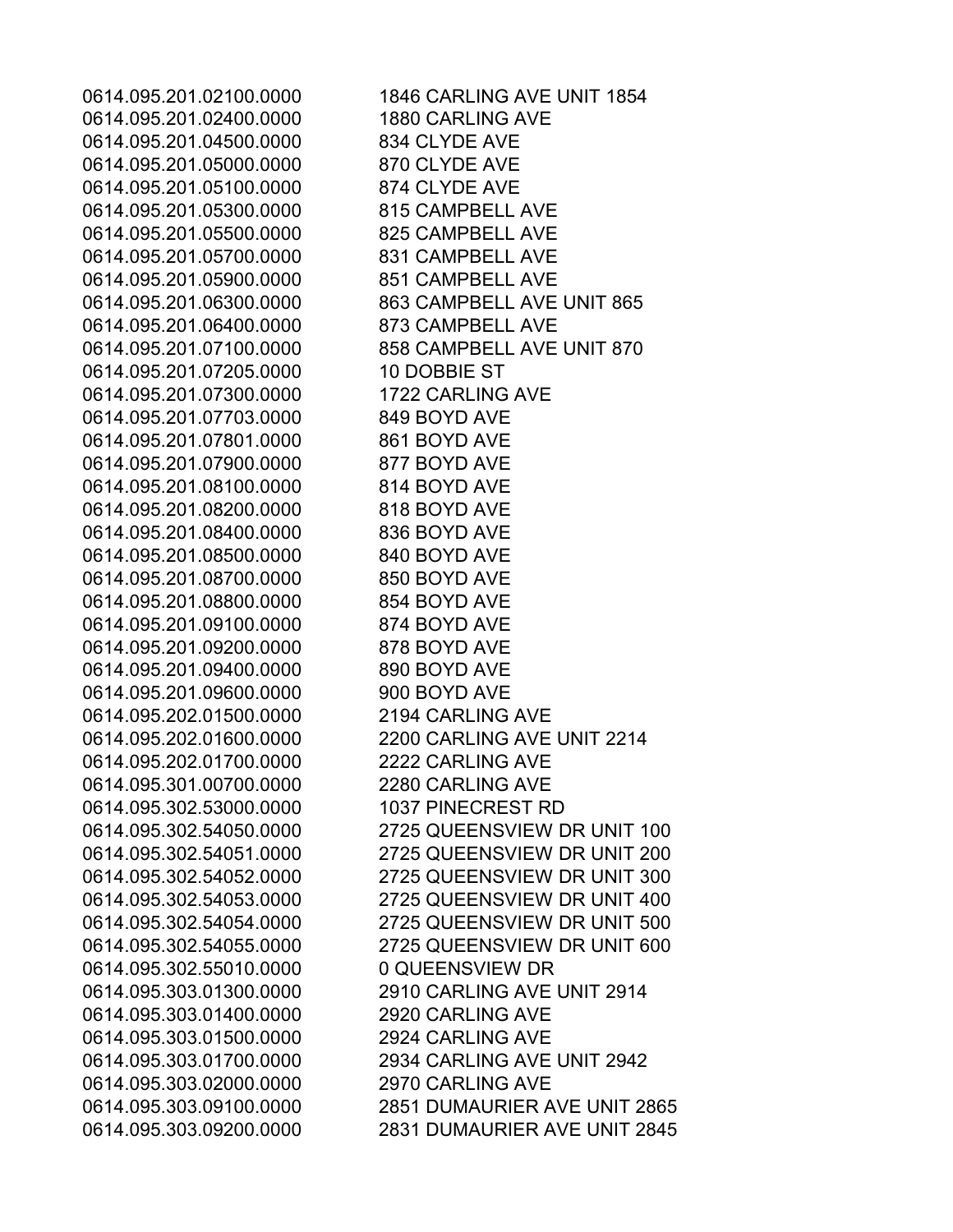0614.095.303.29200.0000 1065 RAMSEY CRES 0614.095.401.00300.0000 900 CLYDE AVE 0614.095.401.00400.0000 910 CLYDE AVE UNIT 912 0614.095.401.00600.0000 1621 WOODWARD DR 0614.095.401.00900.0000 1683 WOODWARD DR 0614.095.401.01700.0000 1033 MAITLAND AVE 0614.095.401.02400.0000 1837 WOODWARD DR 0614.095.401.02700.0000 1805 WOODWARD DR 0614.095.401.03000.0000 1777 WOODWARD DR 0614.095.401.03100.0000 1771 WOODWARD DR 0614.095.401.03300.0000 1749 WOODWARD DR 0614.095.401.03500.0000 1741 WOODWARD DR 0614.095.401.03900.0000 1840 WOODWARD DR 0614.095.401.04000.0000 1826 WOODWARD DR 0614.095.401.04100.0000 1818 WOODWARD DR 0614.095.401.04800.0000 1732 WOODWARD DR 0614.095.402.67800.0000 1442 BASELINE RD 0614.095.403.71500.0000 1827 BASELINE RD 0614.095.404.20300.0000 1883 BASELINE RD 0614.095.404.20400.0000 1889 BASELINE RD 0614.095.404.20500.0000 1893 BASELINE RD 0614.095.404.20600.0000 1897 BASELINE RD 0614.095.404.20700.0000 1901 BASELINE RD UNIT 2 0614.095.404.20800.0000 1907 BASELINE RD 0614.095.404.20900.0000 1911 BASELINE RD 0614.095.404.21000.0000 1915 BASELINE RD 0614.095.404.21100.0000 1917 BASELINE RD 0614.095.404.21200.0000 1943 BASELINE RD 0614.095.404.21300.0000 1945 BASELINE RD 0614.095.501.79700.0000 2510 IRIS ST 0614.095.502.00100.0000 1119 BAXTER RD UNIT 1125 0614.095.502.20700.0000 2525 BASELINE RD 0614.095.502.42201.0000 2720 IRIS ST 0614.095.502.73600.0000 2730 IRIS ST UNIT 2750 0614.095.502.75400.0000 1311 MCWATTERS RD 0614.095.503.00501.0000 2547 BASELINE RD 0614.095.503.00600.0000 2549 BASELINE RD 0614.095.503.00800.0000 2571 BASELINE RD 0614.095.503.01538.0000 2604 DRAPER AVE 0614.105.601.01601.0000 1551 RIVERSIDE DR

0614.095.303.26022.0000 1025 GRENON AVE UNIT 118 0614.095.401.04600.0000 1762 WOODWARD DR UNIT 1764 0614.095.401.05233.0000 1790 COURTWOOD CRES UNIT 1796 0614.095.404.21400.0000 1961 BASELINE RD UNIT 1983 0614.095.501.67500.0000 1398 HIGHGATE RD UNIT 1402 0614.095.501.79800.0000 1105 COBDEN RD UNIT 1125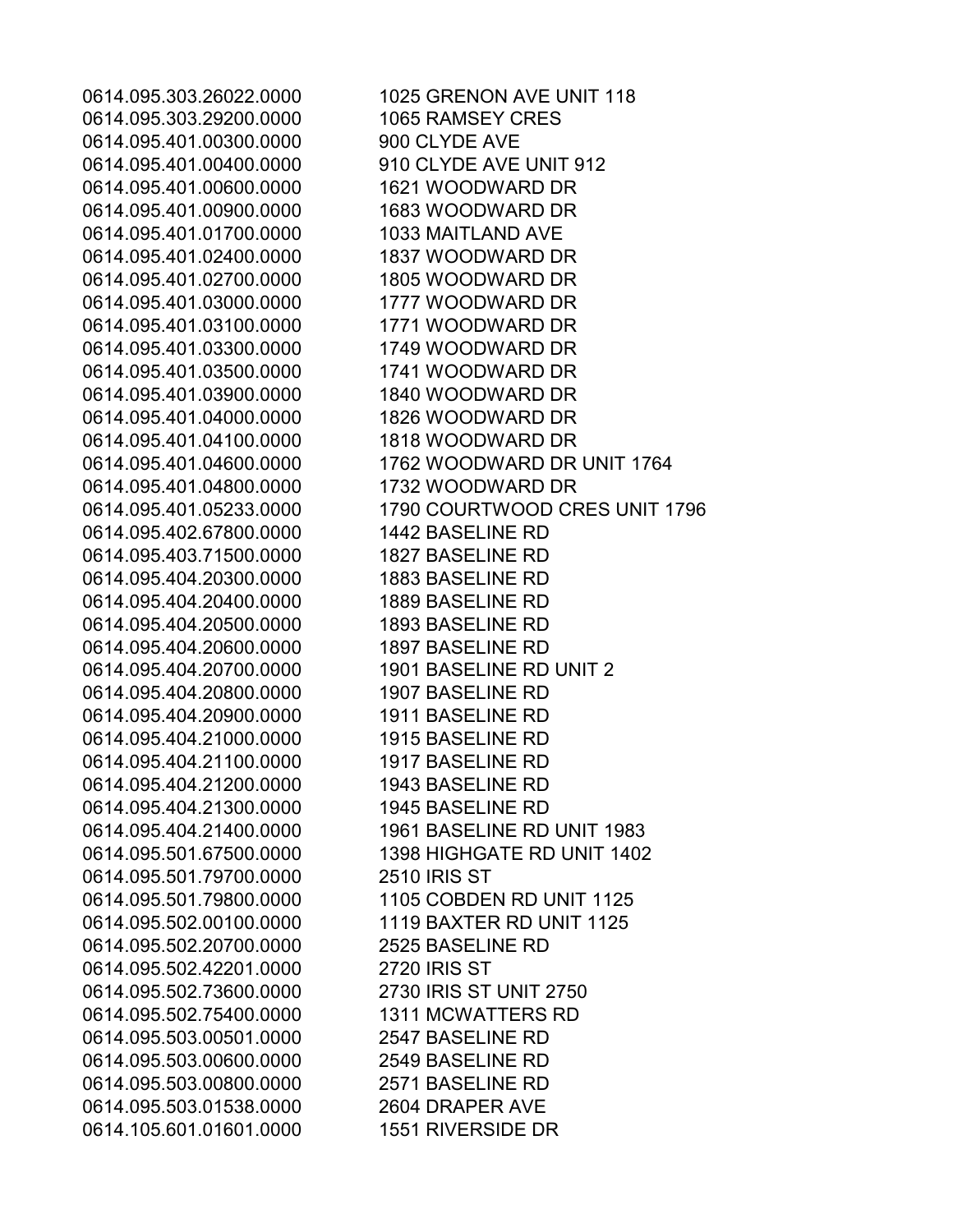0614.105.601.03650.0000 1833 FROBISHER LN 0614.105.601.15300.0000 1568 ALTA VISTA DR 0614.105.601.17802.0000 1545 ALTA VISTA DR 0614.105.602.01900.0000 294 TREMBLAY RD 0614.105.602.04400.0000 466 TREMBLAY RD 0614.105.602.06200.0000 1321 AVENUE L 0614.105.602.06500.0000 1333 AVENUE L 0614.105.602.24500.0000 919 INDUSTRIAL AVE 0614.105.602.24700.0000 1760 ST LAURENT BLVD 0614.105.602.29301.0000 920 BELFAST RD 0614.105.602.30200.0000 419 INDUSTRIAL AVE 0614.105.602.30700.0000 465 INDUSTRIAL AVE 0614.105.602.31500.0000 565 INDUSTRIAL AVE 0614.105.602.32305.0000 715 INDUSTRIAL AVE 0614.105.602.32400.0000 380 INDUSTRIAL AVE 0614.105.602.32800.0000 564 INDUSTRIAL AVE 0614.105.602.33200.0000 580 INDUSTRIAL AVE 0614.105.602.33912.0000 716 INDUSTRIAL AVE 0614.105.602.33915.0000 716 INDUSTRIAL AVE 0614.105.602.33916.0000 716 INDUSTRIAL AVE 0614.105.602.34505.0000 730 INDUSTRIAL AVE 0614.105.602.35507.0000 0 ST LAURENT BLVD

0614.105.601.03402.0000 1755 FROBISHER LN UNIT 302 0614.105.601.17900.0000 1559 ALTA VISTA DR UNIT 1583 0614.105.602.24900.0000 1802 ST LAURENT BLVD UNIT 1804 0614.105.602.32200.0000 675 INDUSTRIAL AVE UNIT 695 0614.105.602.33901.0000 726 INDUSTRIAL AVE UNIT 1 0614.105.602.33902.0000 726 INDUSTRIAL AVE UNIT 2 0614.105.602.33903.0000 726 INDUSTRIAL AVE UNIT 3 0614.105.602.33904.0000 726 INDUSTRIAL AVE UNIT 4 0614.105.602.33905.0000 726 INDUSTRIAL AVE UNIT 5 0614.105.602.33906.0000 726 INDUSTRIAL AVE UNIT 6 0614.105.602.33907.0000 716 INDUSTRIAL AVE UNIT 7 0614.105.602.33909.0000 716 INDUSTRIAL AVE UNIT 1 0614.105.602.33910.0000 716 INDUSTRIAL AVE UNIT 10 0614.105.602.37500.0000 1929 RUSSELL RD UNIT 104 0614.105.602.37501.0000 1929 RUSSELL RD UNIT 104 0614.105.602.37502.0000 1929 RUSSELL RD UNIT 104 0614.105.602.37600.0000 1929 RUSSELL RD UNIT 106 0614.105.602.37601.0000 1929 RUSSELL RD UNIT 106 0614.105.602.37700.0000 1929 RUSSELL RD UNIT 110 0614.105.602.37701.0000 1929 RUSSELL RD UNIT 110 0614.105.602.37702.0000 1929 RUSSELL RD UNIT 110 0614.105.602.37703.0000 1929 RUSSELL RD UNIT 110 0614.105.602.37704.0000 1929 RUSSELL RD UNIT 110 0614.105.602.37705.0000 1929 RUSSELL RD UNIT 110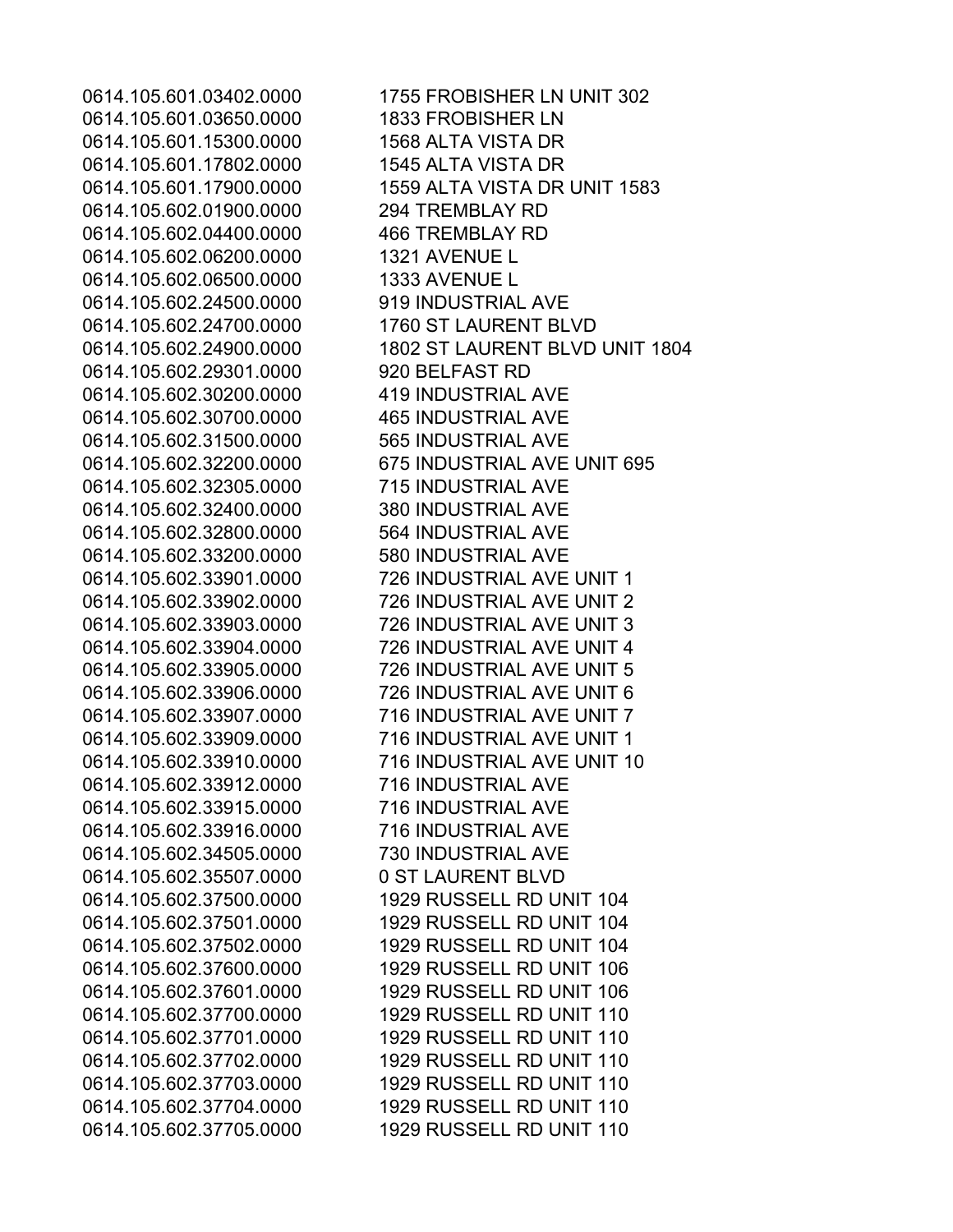0614.105.602.37706.0000 1929 RUSSELL RD UNIT 110 0614.105.602.37707.0000 1929 RUSSELL RD UNIT 110 0614.105.602.37708.0000 1929 RUSSELL RD UNIT 110 0614.105.602.37709.0000 1929 RUSSELL RD UNIT 110 0614.105.602.37900.0000 1929 RUSSELL RD UNIT 114 0614.105.602.37901.0000 1929 RUSSELL RD UNIT 114 0614.105.602.37902.0000 1929 RUSSELL RD UNIT 114 0614.105.602.37903.0000 1929 RUSSELL RD UNIT 114 0614.105.602.37904.0000 1929 RUSSELL RD UNIT 114 0614.105.602.37905.0000 1929 RUSSELL RD UNIT 114 0614.105.602.37906.0000 1929 RUSSELL RD UNIT 114 0614.105.602.37907.0000 1929 RUSSELL RD UNIT 114 0614.105.602.37908.0000 1929 RUSSELL RD UNIT 114 0614.105.602.37909.0000 1929 RUSSELL RD UNIT 114 0614.105.602.38100.0000 1929 RUSSELL RD UNIT 118 0614.105.602.38101.0000 1929 RUSSELL RD UNIT 118 0614.105.602.38102.0000 1929 RUSSELL RD UNIT 118 0614.105.602.38103.0000 1929 RUSSELL RD UNIT 118 0614.105.602.38104.0000 1929 RUSSELL RD UNIT 118 0614.105.602.38105.0000 1929 RUSSELL RD UNIT 118 0614.105.602.38200.0000 1929 RUSSELL RD UNIT 120 0614.105.602.38201.0000 1929 RUSSELL RD UNIT 120 0614.105.602.38202.0000 1929 RUSSELL RD UNIT 120 0614.105.602.38203.0000 1929 RUSSELL RD UNIT 120 0614.105.602.38300.0000 1929 RUSSELL RD UNIT 122 0614.105.602.38301.0000 1929 RUSSELL RD UNIT 122 0614.105.602.38302.0000 1929 RUSSELL RD UNIT 122 0614.105.602.38400.0000 1929 RUSSELL RD UNIT 124 0614.105.602.38401.0000 1929 RUSSELL RD UNIT 124 0614.105.602.38402.0000 1929 RUSSELL RD UNIT 124 0614.105.602.38500.0000 1929 RUSSELL RD UNIT 100 0614.105.602.38600.0000 1929 RUSSELL RD UNIT 102 0614.105.602.38601.0000 1929 RUSSELL RD UNIT 102 0614.105.602.38602.0000 1929 RUSSELL RD UNIT 102 0614.105.602.38603.0000 1929 RUSSELL RD UNIT 102 0614.105.602.38700.0000 1929 RUSSELL RD UNIT 206 0614.105.602.38701.0000 1929 RUSSELL RD UNIT 206 0614.105.602.38702.0000 1929 RUSSELL RD UNIT 206 0614.105.602.38800.0000 1929 RUSSELL RD UNIT 208 0614.105.602.38801.0000 1929 RUSSELL RD UNIT 208 0614.105.602.38802.0000 1929 RUSSELL RD UNIT 208 0614.105.602.38803.0000 1929 RUSSELL RD UNIT 208 0614.105.602.38900.0000 1929 RUSSELL RD UNIT 210 0614.105.602.38901.0000 1929 RUSSELL RD UNIT 210 0614.105.602.38902.0000 1929 RUSSELL RD UNIT 210 0614.105.602.38903.0000 1929 RUSSELL RD UNIT 210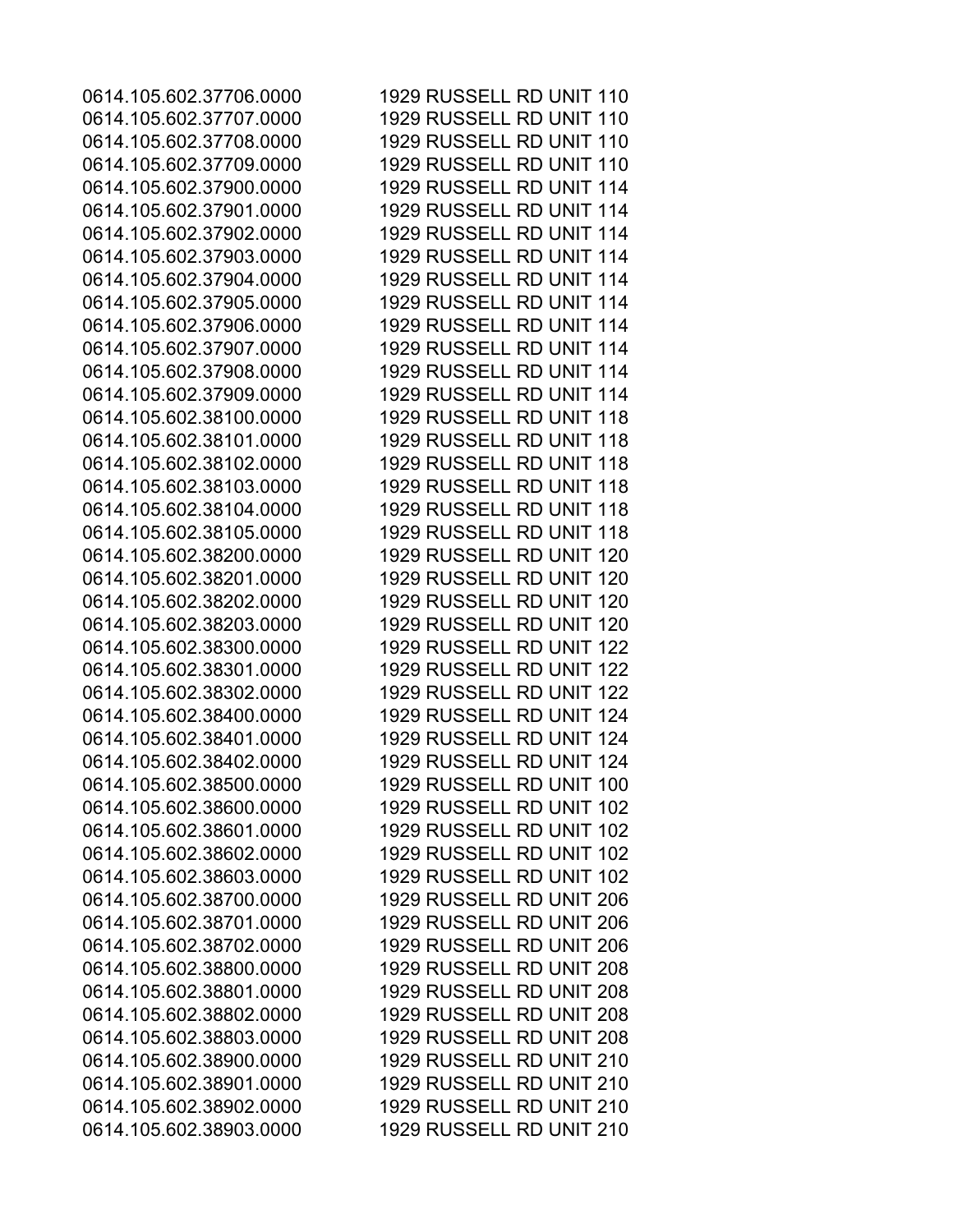0614.105.602.39000.0000 1929 RUSSELL RD UNIT 212 0614.105.602.39001.0000 1929 RUSSELL RD UNIT 212 0614.105.602.39002.0000 1929 RUSSELL RD UNIT 212 0614.105.602.39003.0000 1929 RUSSELL RD UNIT 212 0614.105.602.39004.0000 1929 RUSSELL RD UNIT 212 0614.105.602.39100.0000 1929 RUSSELL RD UNIT 214 0614.105.602.39101.0000 1929 RUSSELL RD UNIT 214 0614.105.602.39102.0000 1929 RUSSELL RD UNIT 214 0614.105.602.39103.0000 1929 RUSSELL RD UNIT 214 0614.105.602.39200.0000 1929 RUSSELL RD UNIT 216 0614.105.602.39201.0000 1929 RUSSELL RD UNIT 216 0614.105.602.39202.0000 1929 RUSSELL RD UNIT 216 0614.105.602.39203.0000 1929 RUSSELL RD UNIT 216 0614.105.602.39300.0000 1929 RUSSELL RD UNIT 218 0614.105.602.39301.0000 1929 RUSSELL RD UNIT 218 0614.105.602.39302.0000 1929 RUSSELL RD UNIT 218 0614.105.602.39303.0000 1929 RUSSELL RD UNIT 218 0614.105.602.39400.0000 1929 RUSSELL RD UNIT 220 0614.105.602.39401.0000 1929 RUSSELL RD UNIT 220 0614.105.602.39402.0000 1929 RUSSELL RD UNIT 220 0614.105.602.39403.0000 1929 RUSSELL RD UNIT 220 0614.105.602.39404.0000 1929 RUSSELL RD UNIT 220 0614.105.602.39405.0000 1929 RUSSELL RD UNIT 220 0614.105.602.39406.0000 1929 RUSSELL RD UNIT 220 0614.105.602.39407.0000 1929 RUSSELL RD UNIT 220 0614.105.602.39500.0000 1929 RUSSELL RD UNIT 224 0614.105.602.39501.0000 1929 RUSSELL RD UNIT 224 0614.105.602.39502.0000 1929 RUSSELL RD UNIT 225 0614.105.602.39600.0000 1929 RUSSELL RD UNIT 226 0614.105.602.39601.0000 1929 RUSSELL RD UNIT 226 0614.105.602.39602.0000 1929 RUSSELL RD UNIT 226 0614.105.602.39603.0000 1929 RUSSELL RD UNIT 226 0614.105.602.39700.0000 1929 RUSSELL RD UNIT 200 0614.105.602.39701.0000 1929 RUSSELL RD UNIT 200 0614.105.602.39702.0000 1929 RUSSELL RD UNIT 200 0614.105.602.39703.0000 1929 RUSSELL RD UNIT 200 0614.105.602.39800.0000 1929 RUSSELL RD UNIT 202 0614.105.602.39801.0000 1929 RUSSELL RD UNIT 202 0614.105.602.39802.0000 1929 RUSSELL RD UNIT 202 0614.105.602.39900.0000 1929 RUSSELL RD UNIT 204 0614.105.602.39901.0000 1929 RUSSELL RD UNIT 204 0614.105.602.39902.0000 1929 RUSSELL RD UNIT 204 0614.105.602.39903.0000 1929 RUSSELL RD UNIT 204 0614.105.602.39904.0000 1929 RUSSELL RD UNIT 204 0614.105.602.39905.0000 1929 RUSSELL RD UNIT 204 0614.105.602.39906.0000 1929 RUSSELL RD UNIT 204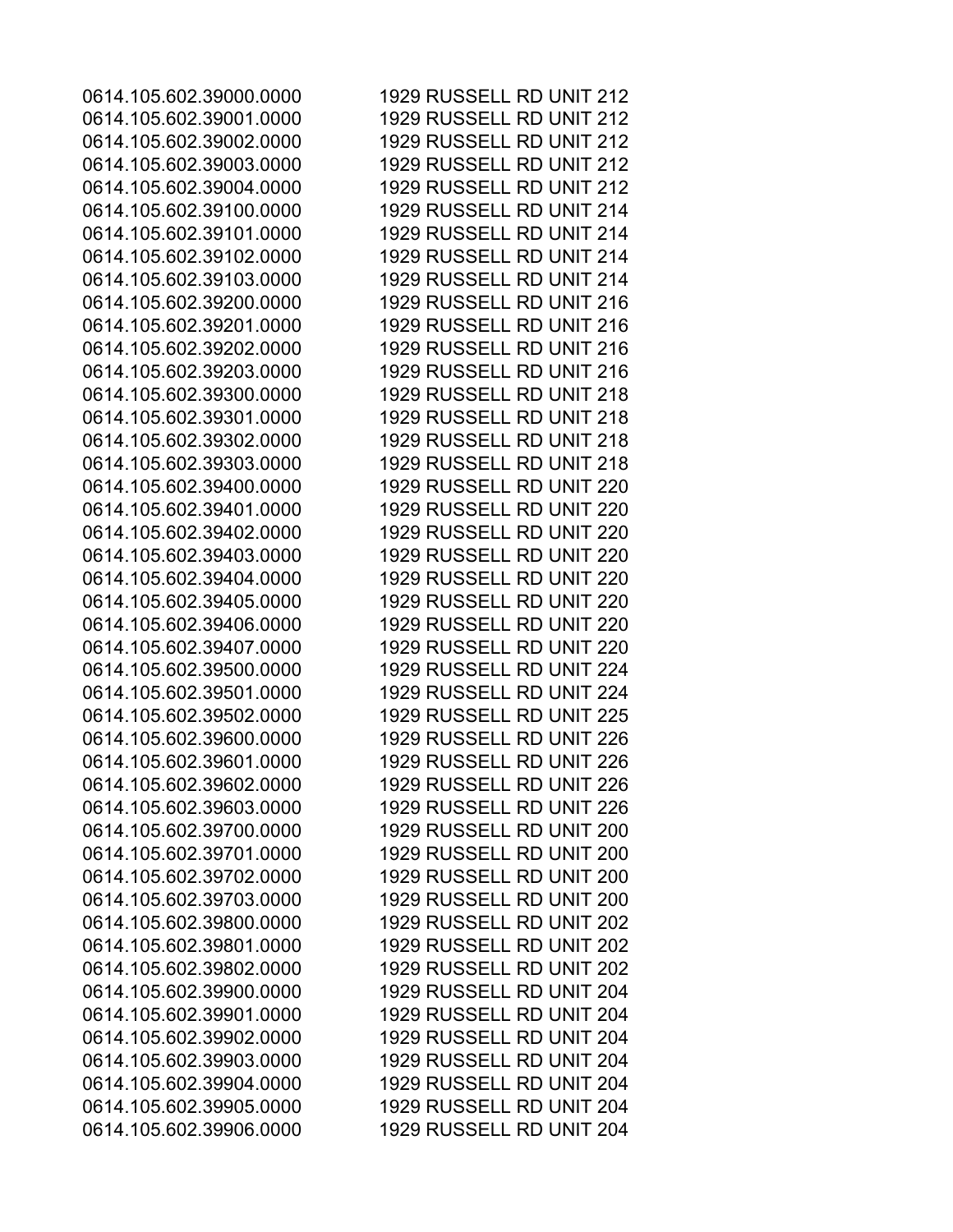0614.105.602.39907.0000 1929 RUSSELL RD UNIT 204 0614.105.602.39908.0000 1929 RUSSELL RD UNIT 204 0614.105.602.39950.0000 1929 RUSSELL RD UNIT 60 0614.105.602.40000.0000 1929 RUSSELL RD UNIT 308 0614.105.602.40001.0000 1929 RUSSELL RD UNIT 308 0614.105.602.40002.0000 1929 RUSSELL RD UNIT 308 0614.105.602.40003.0000 1929 RUSSELL RD UNIT 308 0614.105.602.40100.0000 1929 RUSSELL RD UNIT 310 0614.105.602.40101.0000 1929 RUSSELL RD UNIT 310 0614.105.602.40102.0000 1929 RUSSELL RD UNIT 310 0614.105.602.40103.0000 1929 RUSSELL RD UNIT 310 0614.105.602.40200.0000 1929 RUSSELL RD UNIT 312 0614.105.602.40201.0000 1929 RUSSELL RD UNIT 312 0614.105.602.40202.0000 1929 RUSSELL RD UNIT 312 0614.105.602.40203.0000 1929 RUSSELL RD UNIT 312 0614.105.602.40300.0000 1929 RUSSELL RD UNIT 314 0614.105.602.40301.0000 1929 RUSSELL RD UNIT 314 0614.105.602.40302.0000 1929 RUSSELL RD UNIT 314 0614.105.602.40303.0000 1929 RUSSELL RD UNIT 314 0614.105.602.40304.0000 1929 RUSSELL RD UNIT 314 0614.105.602.40400.0000 1929 RUSSELL RD UNIT 316 0614.105.602.40401.0000 1929 RUSSELL RD UNIT 316 0614.105.602.40402.0000 1929 RUSSELL RD UNIT 316 0614.105.602.40403.0000 1929 RUSSELL RD UNIT 316 0614.105.602.40500.0000 1929 RUSSELL RD UNIT 318 0614.105.602.40501.0000 1929 RUSSELL RD UNIT 318 0614.105.602.40502.0000 1929 RUSSELL RD UNIT 318 0614.105.602.40503.0000 1929 RUSSELL RD UNIT 318 0614.105.602.40504.0000 1929 RUSSELL RD UNIT 318 0614.105.602.40505.0000 1929 RUSSELL RD UNIT 318 0614.105.602.40506.0000 1929 RUSSELL RD UNIT 318 0614.105.602.40507.0000 1929 RUSSELL RD UNIT 318 0614.105.602.40700.0000 1929 RUSSELL RD UNIT 322 0614.105.602.40701.0000 1929 RUSSELL RD UNIT 322 0614.105.602.40702.0000 1929 RUSSELL RD UNIT 322 0614.105.602.40703.0000 1929 RUSSELL RD UNIT 322 0614.105.602.40800.0000 1929 RUSSELL RD UNIT 324 0614.105.602.40801.0000 1929 RUSSELL RD UNIT 324 0614.105.602.40802.0000 1929 RUSSELL RD UNIT 324 0614.105.602.40803.0000 1929 RUSSELL RD UNIT 324 0614.105.602.40900.0000 1929 RUSSELL RD UNIT 326 0614.105.602.40901.0000 1929 RUSSELL RD UNIT 326 0614.105.602.40902.0000 1929 RUSSELL RD UNIT 326 0614.105.602.41000.0000 1929 RUSSELL RD UNIT 328 0614.105.602.41001.0000 1929 RUSSELL RD UNIT 328 0614.105.602.41002.0000 1929 RUSSELL RD UNIT 328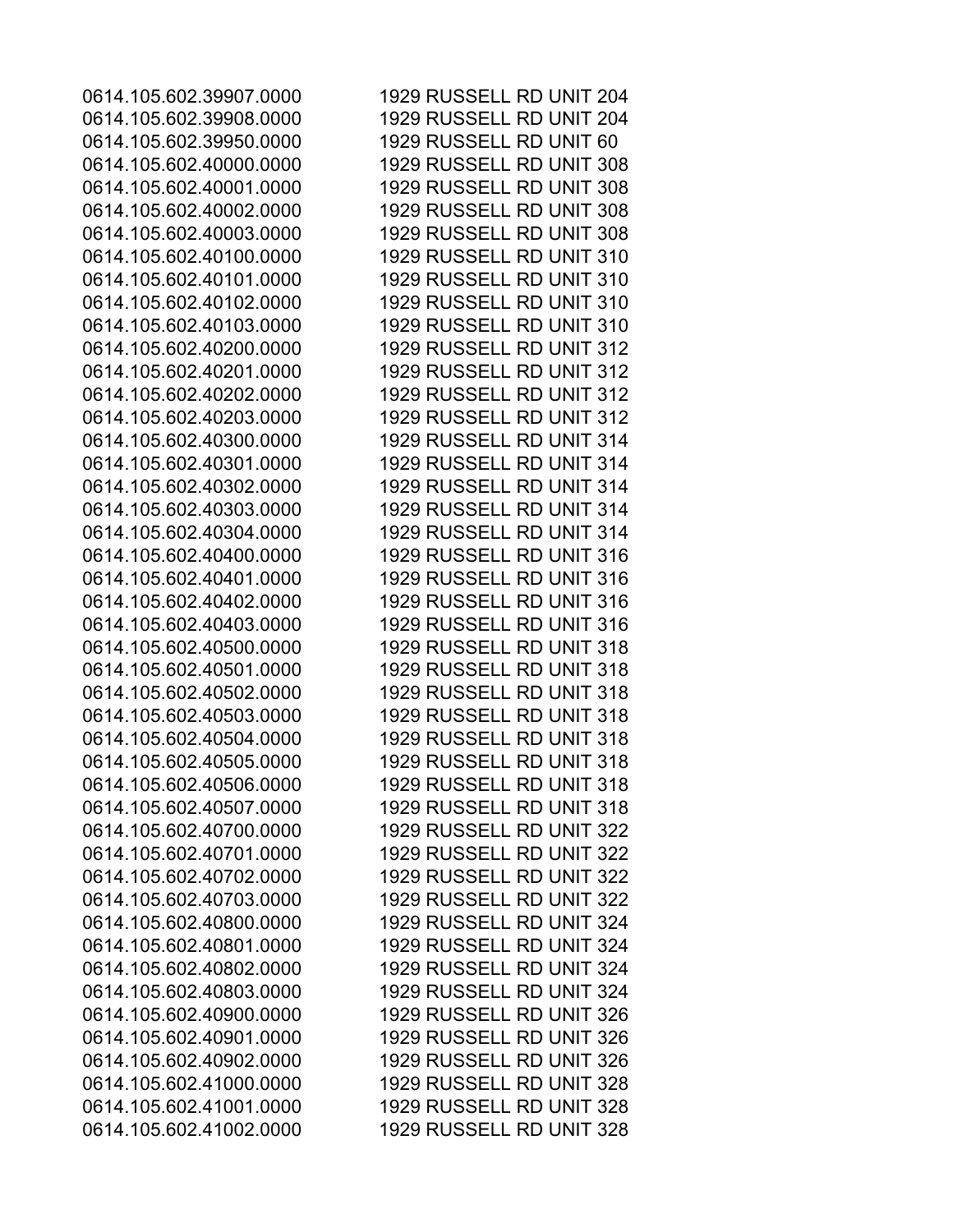0614.105.602.41100.0000 1929 RUSSELL RD UNIT 300 0614.105.602.41101.0000 1929 RUSSELL RD UNIT 300 0614.105.602.41200.0000 1929 RUSSELL RD UNIT 302 0614.105.602.41201.0000 1929 RUSSELL RD UNIT 302 0614.105.602.41202.0000 1929 RUSSELL RD UNIT 302 0614.105.602.41203.0000 1929 RUSSELL RD UNIT 302 0614.105.602.41300.0000 1929 RUSSELL RD UNIT 304 0614.105.602.41301.0000 1929 RUSSELL RD UNIT 304 0614.105.602.41302.0000 1929 RUSSELL RD UNIT 304 0614.105.602.41400.0000 1929 RUSSELL RD UNIT 306 0614.105.602.41401.0000 1929 RUSSELL RD UNIT 306 0614.105.602.41402.0000 1929 RUSSELL RD UNIT 306 0614.105.602.41403.0000 1929 RUSSELL RD UNIT 306 0614.105.602.41600.0000 1929 RUSSELL RD 0614.105.605.59000.0000 1346 AVENUE L 0614.105.701.18800.0000 136 BILLINGS AVE 0614.105.701.63500.0000 2020 ALTA VISTA DR 0614.105.801.02200.0000 1655 KILBORN AVE 0614.105.801.02405.0000 1685 KILBORN AVE 0614.105.801.07000.0000 2168 BEAUMONT RD 0614.105.801.12000.0000 1783 KILBORN AVE UNIT 1801 0614.105.901.01600.0000 2201 RIVERSIDE DR 0614.105.901.52700.0000 1285 KILBORN AVE 0614.105.903.00800.0000 2182 LAMIRA ST UNIT 2188 0614.105.903.00900.0000 1220 ROONEY'S LANE 0614.105.903.01000.0000 1218 ROONEY'S LANE 0614.105.903.01600.0000 1395 BANK ST UNIT 1405 0614.105.903.01901.0000 1407 BANK ST 0614.105.903.02200.0000 1515 BANK ST 0614.105.903.02300.0000 1525 BANK ST UNIT 1535 0614.105.903.02500.0000 1555 BANK ST UNIT 1571 0614.105.903.02600.0000 1579 BANK ST 0614.105.903.02700.0000 1581 BANK ST 0614.105.903.02800.0000 1583 BANK ST 0614.105.903.02900.0000 1585 BANK ST 0614.105.903.03000.0000 1587 BANK ST 0614.105.903.03100.0000 1589 BANK ST UNIT 1593 0614.105.903.03200.0000 1490 BANK ST 0614.105.903.03500.0000 1530 BANK ST 0614.105.903.03600.0000 1542 BANK ST 0614.105.903.04200.0000 1183 CECIL AVE 0614.105.903.04205.0000 1181 CECIL AVE

0614.105.602.41003.0000 1929 RUSSELL RD UNIT 328 0614.105.701.07000.0000 221 PLEASANT PARK RD UNIT 223 0614.105.803.01300.0000 1016 PLEASANT PARK RD UNIT 1026 0614.105.803.01400.0000 1030 PLEASANT PARK RD UNIT 1034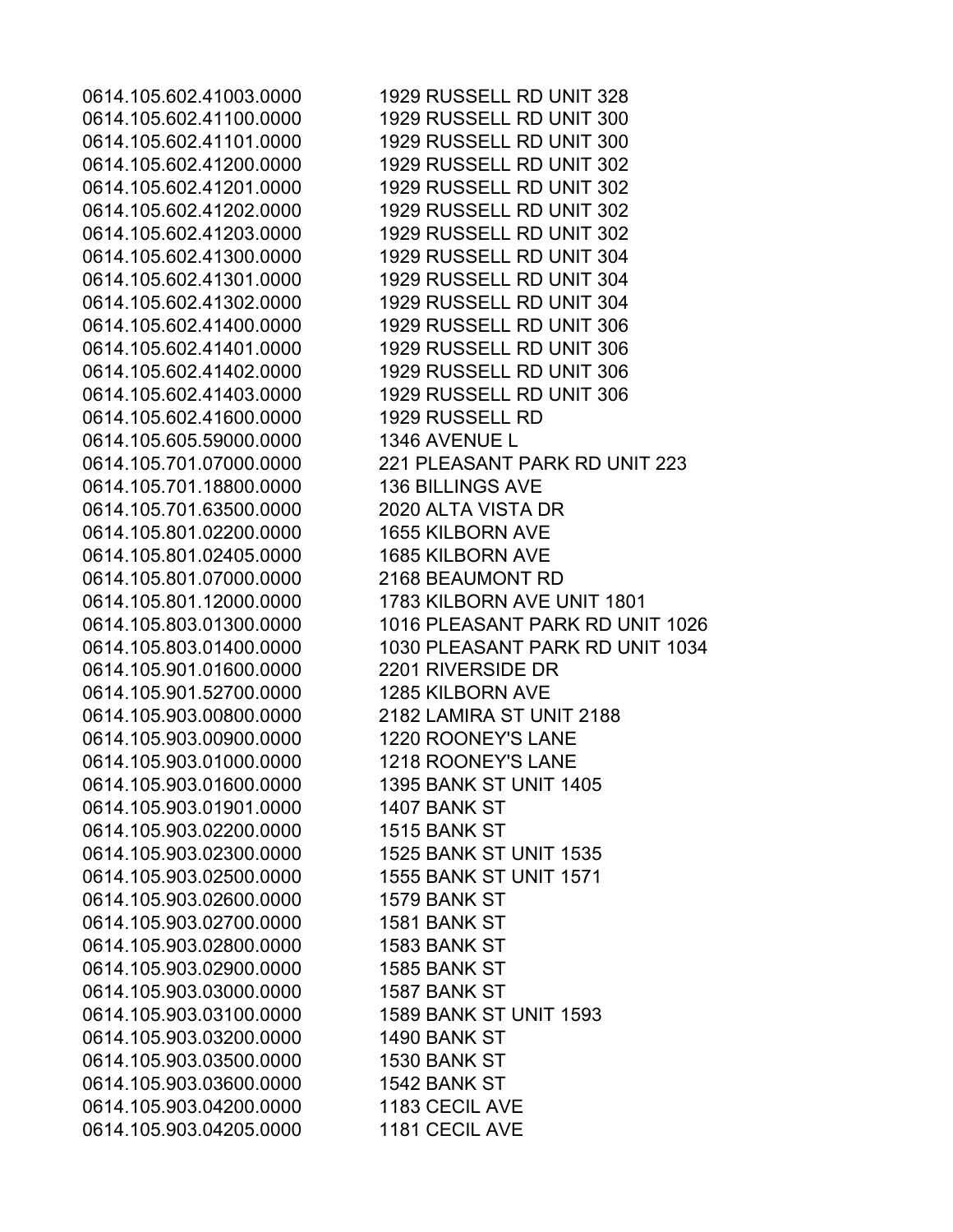0614.105.903.04500.0000 1194 KARN PL 0614.105.903.04600.0000 1182 KARN PL 0614.105.903.05600.0000 1280 KILBORN AVE 0614.105.903.44500.0000 1207 EVANS BLVD UNIT 1209 0614.105.904.00200.0000 2483 ALTA VISTA DR 0614.106.001.05600.0000 1340 BANK ST UNIT 1344 0614.106.001.05800.0000 1346 BANK ST 0614.106.001.06800.0000 1390 BANK ST 0614.106.001.06851.0000 1390 BANK ST 0614.106.001.06852.0000 1390 BANK ST 0614.106.001.06853.0000 1390 BANK ST 0614.106.001.07000.0000 1400 BANK ST 0614.106.001.07100.0000 1406 BANK ST 0614.106.001.07300.0000 1410 BANK ST UNIT 1412 0614.106.001.07305.0000 1408 BANK ST 0614.106.001.13200.0000 1192 ROCKINGHAM AVE 0614.106.001.13300.0000 1188 ROCKINGHAM AVE 0614.106.001.13400.0000 1184 ROCKINGHAM AVE 0614.106.001.13500.0000 1180 ROCKINGHAM AVE 0614.106.001.41100.0000 1145 HERON RD 0614.106.001.45000.0000 1499 CLEMENTINE BLVD 0614.106.001.48001.0000 1440 BANK ST 0614.106.101.00600.0000 1337 ST LAURENT BLVD 0614.106.101.01800.0000 1485 ST LAURENT BLVD 0614.106.101.02400.0000 1499 ST LAURENT BLVD 0614.106.101.02600.0000 1531 ST LAURENT BLVD 0614.106.101.02700.0000 1555 ST LAURENT BLVD 0614.106.101.02800.0000 1560 LAGAN WAY 0614.106.101.03300.0000 1038 BELFAST RD 0614.106.101.03400.0000 1039 BELFAST RD 0614.106.101.03500.0000 1043 BELFAST RD UNIT 1049 0614.106.101.03700.0000 2311 SHORE ST 0614.106.101.03701.0000 2321 SHORE ST 0614.106.101.03900.0000 1366 TRIOLE ST UNIT 1370 0614.106.101.04700.0000 1466 LAGAN WAY 0614.106.101.05200.0000 1486 LAGAN WAY 0614.106.101.05400.0000 1520 LAGAN WAY 0614.106.101.05905.0000 1475 LAGAN WAY 0614.106.101.06000.0000 1477 LAGAN WAY 0614.106.101.06100.0000 1485 LAGAN WAY 0614.106.101.06400.0000 1515 LAGAN WAY 0614.106.101.06700.0000 1547 LAGAN WAY 0614.106.101.07200.0000 1152 KENASTON ST 0614.106.101.08000.0000 1504 MICHAEL ST UNIT 1506 0614.106.101.08100.0000 1508 MICHAEL ST UNIT 1516 0614.106.101.09200.0000 1572 MICHAEL ST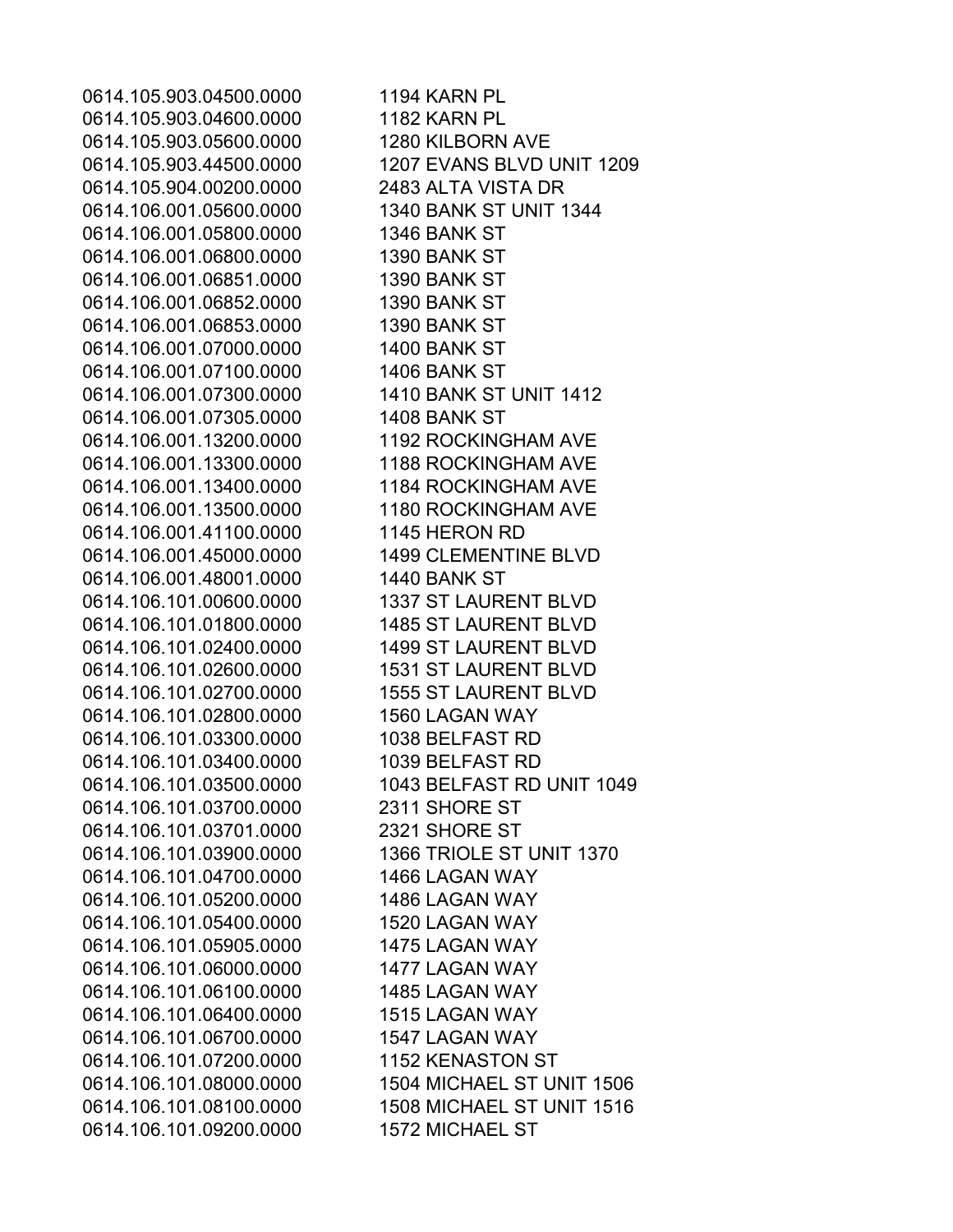0614.106.101.09550.0000 1616 MICHAEL ST 0614.106.101.09555.0000 1618 MICHAEL ST UNIT 8 0614.106.101.09560.0000 1620 MICHAEL ST UNIT 3 0614.106.101.09565.0000 1622 MICHAEL ST UNIT 4 0614.106.101.09570.0000 1624 MICHAEL ST UNIT 2 0614.106.101.09900.0000 1437 MICHAEL ST 0614.106.101.10500.0000 1515 MICHAEL ST 0614.106.101.10800.0000 1555 MICHAEL ST 0614.106.101.11000.0000 1569 MICHAEL ST 0614.106.101.11200.0000 1621 MICHAEL ST 0614.106.101.11510.0000 1225 NEWMARKET ST 0614.106.101.11511.0000 1227 NEWMARKET ST 0614.106.101.11512.0000 1229 NEWMARKET ST 0614.106.101.11513.0000 1231 NEWMARKET ST 0614.106.101.11515.0000 1235 NEWMARKET ST 0614.106.101.11516.0000 1237 NEWMARKET ST 0614.106.101.11517.0000 1239 NEWMARKET ST 0614.106.101.11518.0000 1241 NEWMARKET ST 0614.106.101.11701.0000 1188 NEWMARKET ST 0614.106.101.11702.0000 1190 NEWMARKET ST 0614.106.101.11703.0000 1160 NEWMARKET ST 0614.106.101.11704.0000 1212 NEWMARKET ST 0614.106.101.12600.0000 1580 STAR TOP RD 0614.106.101.12700.0000 1540 STAR TOP RD

0614.106.101.10600.0000 1525 MICHAEL ST UNIT 1543 0614.106.101.10700.0000 1551 MICHAEL ST UNIT 1553 0614.106.101.11514.0000 1233 NEWMARKET ST UNIT 5 0614.106.102.00101.0000 2212 GLADWIN CRES UNIT 1 0614.106.102.00102.0000 2212 GLADWIN CRES UNIT 2 0614.106.102.00103.0000 2212 GLADWIN CRES UNIT 3 0614.106.102.00104.0000 2212 GLADWIN CRES UNIT 4 0614.106.102.00105.0000 2212 GLADWIN CRES UNIT A5 0614.106.102.00107.0000 2212 GLADWIN CRES UNIT 7 0614.106.102.00108.0000 2212 GLADWIN CRES UNIT 8 0614.106.102.00109.0000 2212 GLADWIN CRES UNIT 9 0614.106.102.00110.0000 2212 GLADWIN CRES UNIT 10 0614.106.102.00111.0000 2212 GLADWIN CRES UNIT 11 0614.106.102.00112.0000 2212 GLADWIN CRES UNIT 12 0614.106.102.00113.0000 2212 GLADWIN CRES UNIT 13 0614.106.102.00114.0000 2212 GLADWIN CRES UNIT B6 0614.106.102.00115.0000 2212 GLADWIN CRES UNIT B5 0614.106.102.00117.0000 2212 GLADWIN CRES UNIT B4 0614.106.102.00118.0000 2212 GLADWIN CRES UNIT 18 0614.106.102.00120.0000 2212 GLADWIN CRES UNIT 20 0614.106.102.00121.0000 2212 GLADWIN CRES UNIT 21 0614.106.102.00122.0000 2212 GLADWIN CRES UNIT 3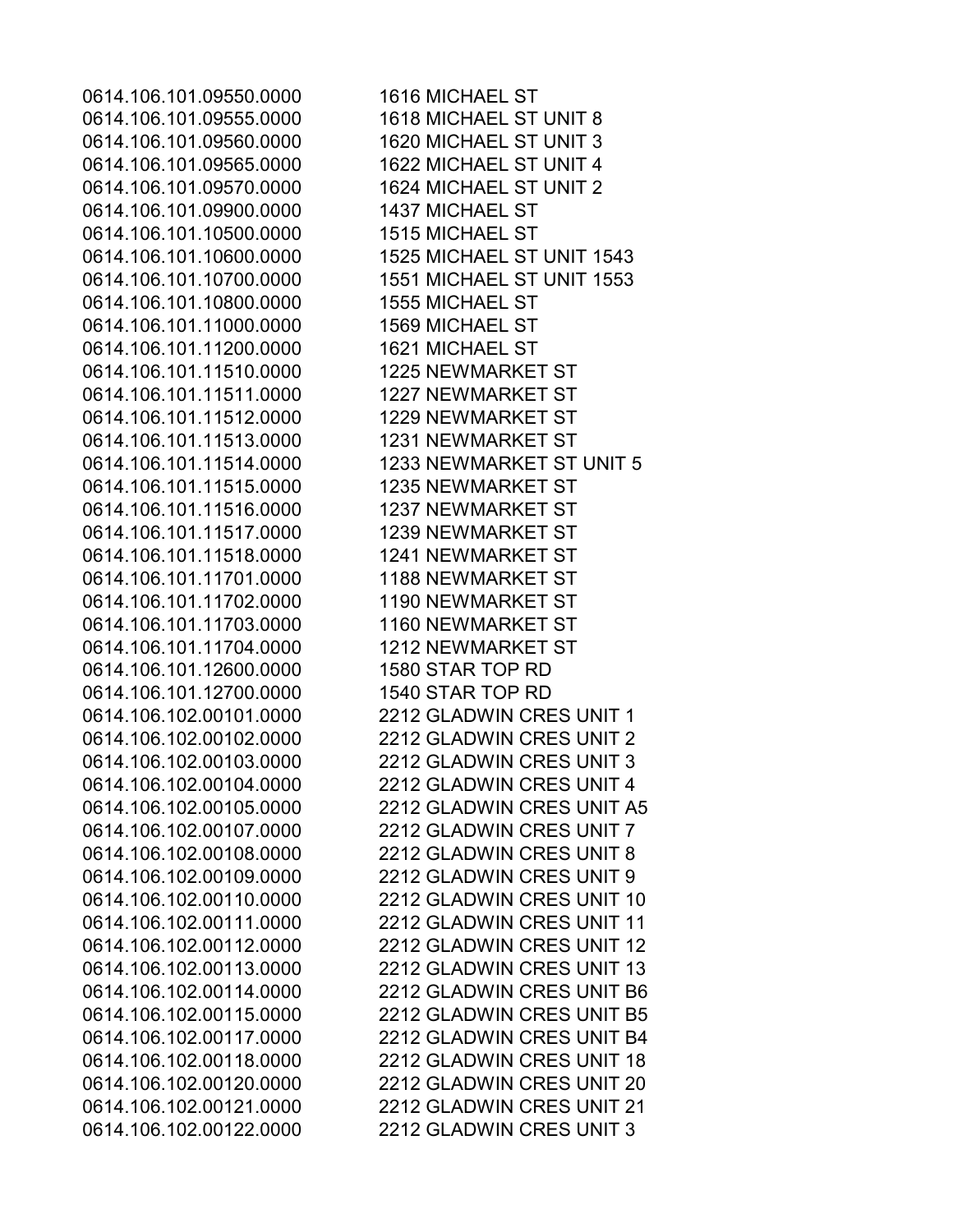0614.106.102.00206.0000 1795 ST LAURENT BLVD 0614.106.102.00335.0000 2485 LANCASTER RD 0614.106.102.00336.0000 2485 LANCASTER RD 0614.106.102.00337.0000 2485 LANCASTER RD 0614.106.102.00338.0000 2485 LANCASTER RD 0614.106.102.00339.0000 2485 LANCASTER RD 0614.106.102.00340.0000 2485 LANCASTER RD 0614.106.102.00341.0000 2485 LANCASTER RD

0614.106.102.00123.0000 2212 GLADWIN CRES UNIT 23 0614.106.102.00124.0000 2212 GLADWIN CRES UNIT C5 0614.106.102.00126.0000 2212 GLADWIN CRES UNIT C7 0614.106.102.00127.0000 2212 GLADWIN CRES UNIT C27 0614.106.102.00128.0000 2212 GLADWIN CRES UNIT 28 0614.106.102.00129.0000 2212 GLADWIN CRES UNIT 29 0614.106.102.00130.0000 2212 GLADWIN CRES UNIT 30 0614.106.102.00131.0000 2212 GLADWIN CRES UNIT D32 0614.106.102.00132.0000 2212 GLADWIN CRES UNIT 34 0614.106.102.00133.0000 2212 GLADWIN CRES UNIT 35 0614.106.102.00134.0000 2212 GLADWIN CRES UNIT 36 0614.106.102.00135.0000 2212 GLADWIN CRES UNIT 37 0614.106.102.00136.0000 2212 GLADWIN CRES UNIT 38 0614.106.102.00137.0000 2212 GLADWIN CRES UNIT 39 0614.106.102.00138.0000 2212 GLADWIN CRES UNIT 31 0614.106.102.00139.0000 2212 GLADWIN CRES UNIT 33 0614.106.102.00140.0000 2212 GLADWIN CRES UNIT E1 0614.106.102.00141.0000 2212 GLADWIN CRES UNIT E2 0614.106.102.00142.0000 2212 GLADWIN CRES UNIT E3 0614.106.102.00143.0000 2212 GLADWIN CRES UNIT E4 0614.106.102.00144.0000 2212 GLADWIN CRES UNIT E5 0614.106.102.00145.0000 2212 GLADWIN CRES UNIT E6 0614.106.102.00146.0000 2212 GLADWIN CRES UNIT E7 0614.106.102.00147.0000 2212 GLADWIN CRES UNIT 47 0614.106.102.00148.0000 2212 GLADWIN CRES UNIT 48 0614.106.102.00149.0000 2212 GLADWIN CRES UNIT 49 0614.106.102.00150.0000 2212 GLADWIN CRES UNIT E9 0614.106.102.00151.0000 2212 GLADWIN CRES UNIT 51 0614.106.102.00152.0000 2212 GLADWIN CRES UNIT 52 0614.106.102.00153.0000 2212 GLADWIN CRES UNIT 53 0614.106.102.00160.0000 2212 GLADWIN CRES UNIT A6 0614.106.102.00161.0000 2212 GLADWIN CRES UNIT B3 0614.106.102.00162.0000 2212 GLADWIN CRES UNIT B1 0614.106.102.00163.0000 2212 GLADWIN CRES UNIT C6 0614.106.102.00165.0000 2212 GLADWIN CRES UNIT 54 0614.106.102.00166.0000 2212 GLADWIN CRES UNIT 55 0614.106.102.00249.0000 2596 EDINBURGH PL UNIT 8 0614.106.102.00250.0000 2596 EDINBURGH PL UNIT 10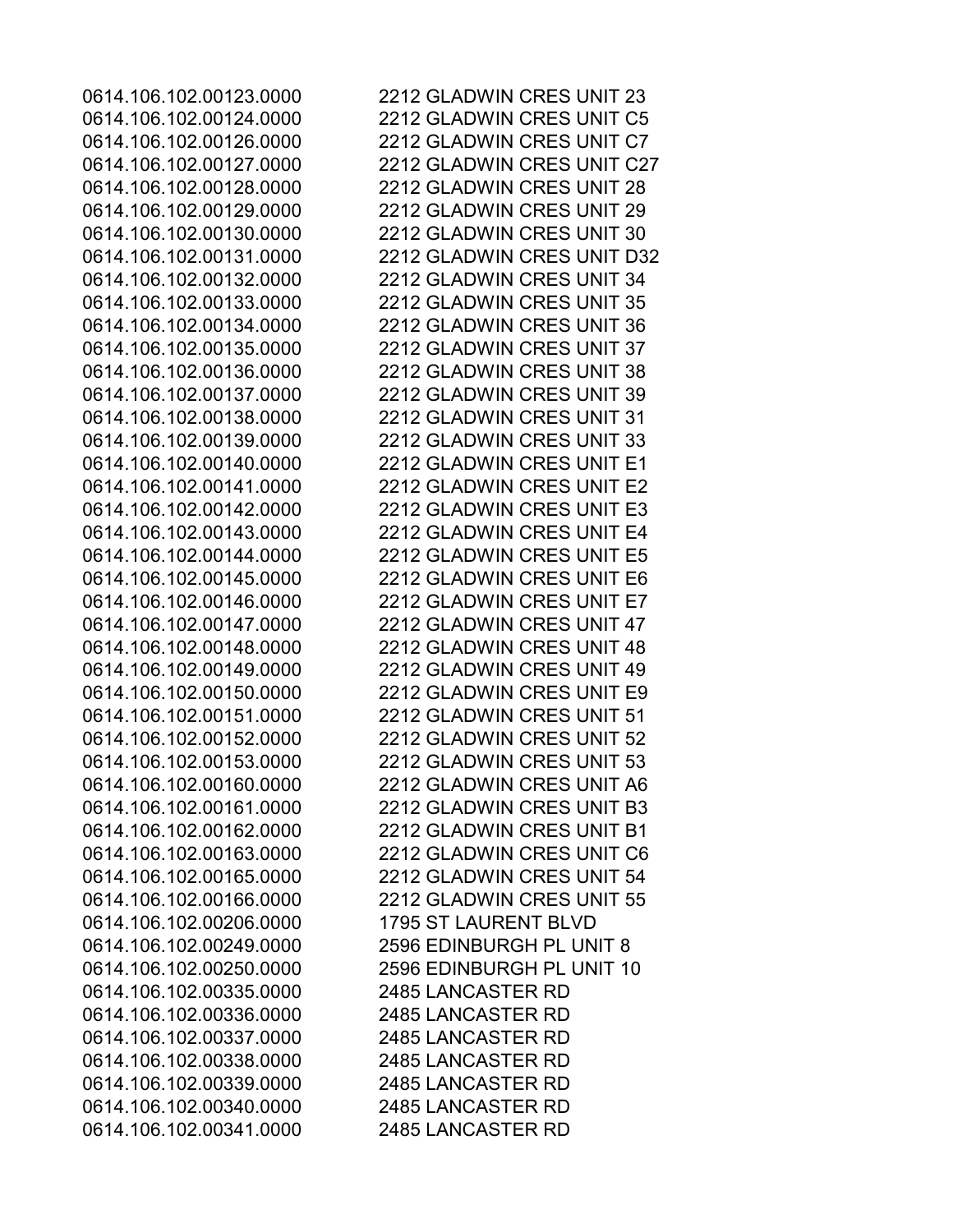0614.106.102.00343.0000 2485 LANCASTER RD 0614.106.102.00344.0000 2485 LANCASTER RD 0614.106.102.00345.0000 2485 LANCASTER RD 0614.106.102.00405.0000 2480 LANCASTER RD 0614.106.102.00412.0000 2500 LANCASTER RD 0614.106.102.00441.0000 2450 LANCASTER RD 0614.106.102.00442.0000 2450 LANCASTER RD 0614.106.102.00446.0000 2450 LANCASTER RD

0614.106.102.00342.0000 2485 LANCASTER RD 0614.106.102.00351.0000 2485 LANCASTER RD UNIT 1 0614.106.102.00352.0000 2485 LANCASTER RD UNIT 2 0614.106.102.00353.0000 2485 LANCASTER RD UNIT 3 0614.106.102.00364.0000 2485 LANCASTER RD UNIT 14 0614.106.102.00366.0000 2485 LANCASTER RD UNIT 16 0614.106.102.00367.0000 2485 LANCASTER RD UNIT 17 0614.106.102.00368.0000 2485 LANCASTER RD UNIT 18 0614.106.102.00369.0000 2485 LANCASTER RD UNIT 19 0614.106.102.00370.0000 2485 LANCASTER RD UNIT 20 0614.106.102.00371.0000 2485 LANCASTER RD UNIT 21 0614.106.102.00372.0000 2485 LANCASTER RD UNIT 22 0614.106.102.00373.0000 2485 LANCASTER RD UNIT 23 0614.106.102.00440.0000 2450 LANCASTER RD UNIT 36 0614.106.102.00443.0000 2450 LANCASTER RD UNIT 20 0614.106.102.00444.0000 2450 LANCASTER RD UNIT 14 0614.106.102.00445.0000 2450 LANCASTER RD UNIT 12 0614.106.102.00447.0000 2450 LANCASTER RD UNIT 29 0614.106.102.00448.0000 2450 LANCASTER RD UNIT 28 0614.106.102.00450.0000 2450 LANCASTER RD UNIT 44 0614.106.102.00451.0000 2450 LANCASTER RD UNIT 43 0614.106.102.00452.0000 2450 LANCASTER RD UNIT 42 0614.106.102.00453.0000 2450 LANCASTER RD UNIT 41 0614.106.102.00454.0000 2450 LANCASTER RD UNIT 40 0614.106.102.00455.0000 2450 LANCASTER RD UNIT 39 0614.106.102.00456.0000 2450 LANCASTER RD UNIT 38 0614.106.102.00457.0000 2450 LANCASTER RD UNIT 37 0614.106.102.00459.0000 2450 LANCASTER RD UNIT 35 0614.106.102.00461.0000 2450 LANCASTER RD UNIT 33 0614.106.102.00462.0000 2450 LANCASTER RD UNIT 32 0614.106.102.00463.0000 2450 LANCASTER RD UNIT 31 0614.106.102.00464.0000 2450 LANCASTER RD UNIT 30 0614.106.102.00467.0000 2450 LANCASTER RD UNIT 27 0614.106.102.00468.0000 2450 LANCASTER RD UNIT 26 0614.106.102.00469.0000 2450 LANCASTER RD UNIT 25 0614.106.102.00471.0000 2450 LANCASTER RD UNIT 23 0614.106.102.00472.0000 2450 LANCASTER RD UNIT 22 0614.106.102.00473.0000 2450 LANCASTER RD UNIT 21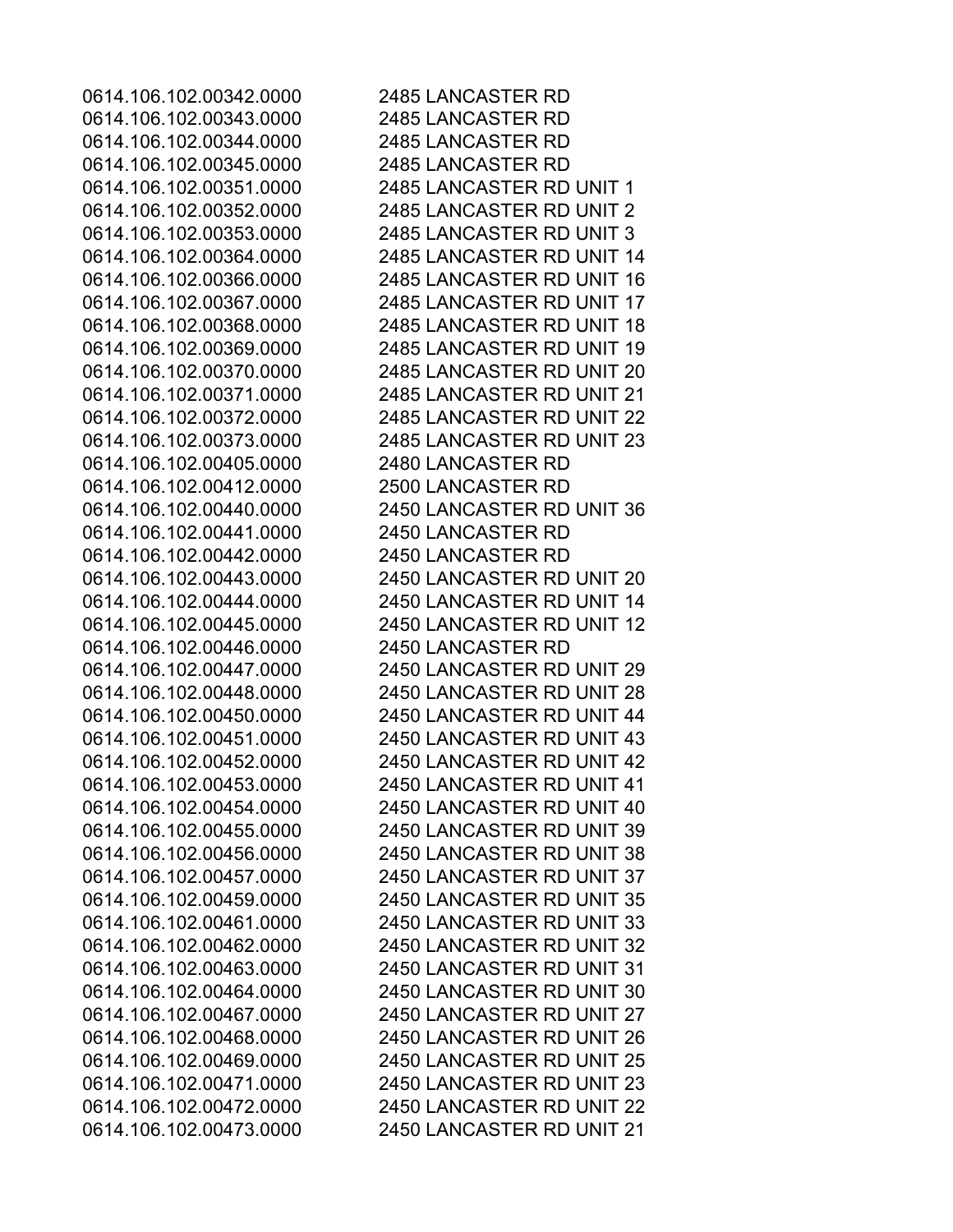0614.106.102.00806.0000 2759 LANCASTER RD 0614.106.102.00822.0000 2600 LANCASTER RD 0614.106.102.00829.0000 2775 LANCASTER RD 0614.106.102.00840.0000 2755 LANCASTER RD 0614.106.102.01000.0000 1132 OLD INNES RD 0614.106.102.01100.0000 1144 OLD INNES RD 0614.106.102.01101.0000 1166 OLD INNES RD 0614.106.102.01300.0000 1170 INNES RD 0614.106.102.02100.0000 1770 BANTREE ST 0614.106.102.02501.0000 1815 BANTREE ST 0614.106.102.02505.0000 1795 BANTREE ST 0614.106.102.02730.0000 2570 EDINBURGH PL 0614.106.102.02770.0000 2627 EDINBURGH PL

0614.106.102.00474.0000 2450 LANCASTER RD UNIT 18 0614.106.102.00475.0000 2450 LANCASTER RD UNIT 19 0614.106.102.00477.0000 2450 LANCASTER RD UNIT 17 0614.106.102.00478.0000 2450 LANCASTER RD UNIT 16 0614.106.102.00479.0000 2450 LANCASTER RD UNIT 15 0614.106.102.00480.0000 2450 LANCASTER RD UNIT 13 0614.106.102.00482.0000 2450 LANCASTER RD UNIT 11 0614.106.102.00484.0000 2450 LANCASTER RD UNIT 6 0614.106.102.00485.0000 2450 LANCASTER RD UNIT 7 0614.106.102.00486.0000 2450 LANCASTER RD UNIT 8 0614.106.102.00487.0000 2450 LANCASTER RD UNIT 9 0614.106.102.00488.0000 2450 LANCASTER RD UNIT 10 0614.106.102.00489.0000 2450 LANCASTER RD UNIT 5 0614.106.102.00490.0000 2450 LANCASTER RD UNIT 4 0614.106.102.00492.0000 2450 LANCASTER RD UNIT 1-3 0614.106.102.00493.0000 2450 LANCASTER RD UNIT 1 0614.106.102.00801.0000 2780 LANCASTER RD UNIT 2786 0614.106.102.02741.0000 2584 EDINBURGH PL UNIT 1 0614.106.102.02742.0000 2596 EDINBURGH PL UNIT 2 0614.106.102.02743.0000 2584 EDINBURGH PL UNIT 3 0614.106.102.02744.0000 2596 EDINBURGH PL UNIT 4 0614.106.102.02745.0000 2584 EDINBURGH PL UNIT 5 0614.106.102.02746.0000 2596 EDINBURGH PL UNIT 6 0614.106.102.02747.0000 2596 EDINBURGH PL UNIT 10 0614.106.102.02748.0000 2596 EDINBURGH PL UNIT 7 0614.106.102.02751.0000 2596 EDINBURGH PL UNIT 12 0614.106.102.02752.0000 2584 EDINBURGH PL UNIT 11 0614.106.102.02753.0000 2584 EDINBURGH PL UNIT 13 0614.106.102.02754.0000 2596 EDINBURGH PL UNIT 14 0614.106.102.02755.0000 2584 EDINBURGH PL UNIT 15 0614.106.102.02756.0000 2596 EDINBURGH PL UNIT 16 0614.106.102.02757.0000 2584 EDINBURGH PL UNIT 17 0614.106.102.02758.0000 2596 EDINBURGH PL UNIT 18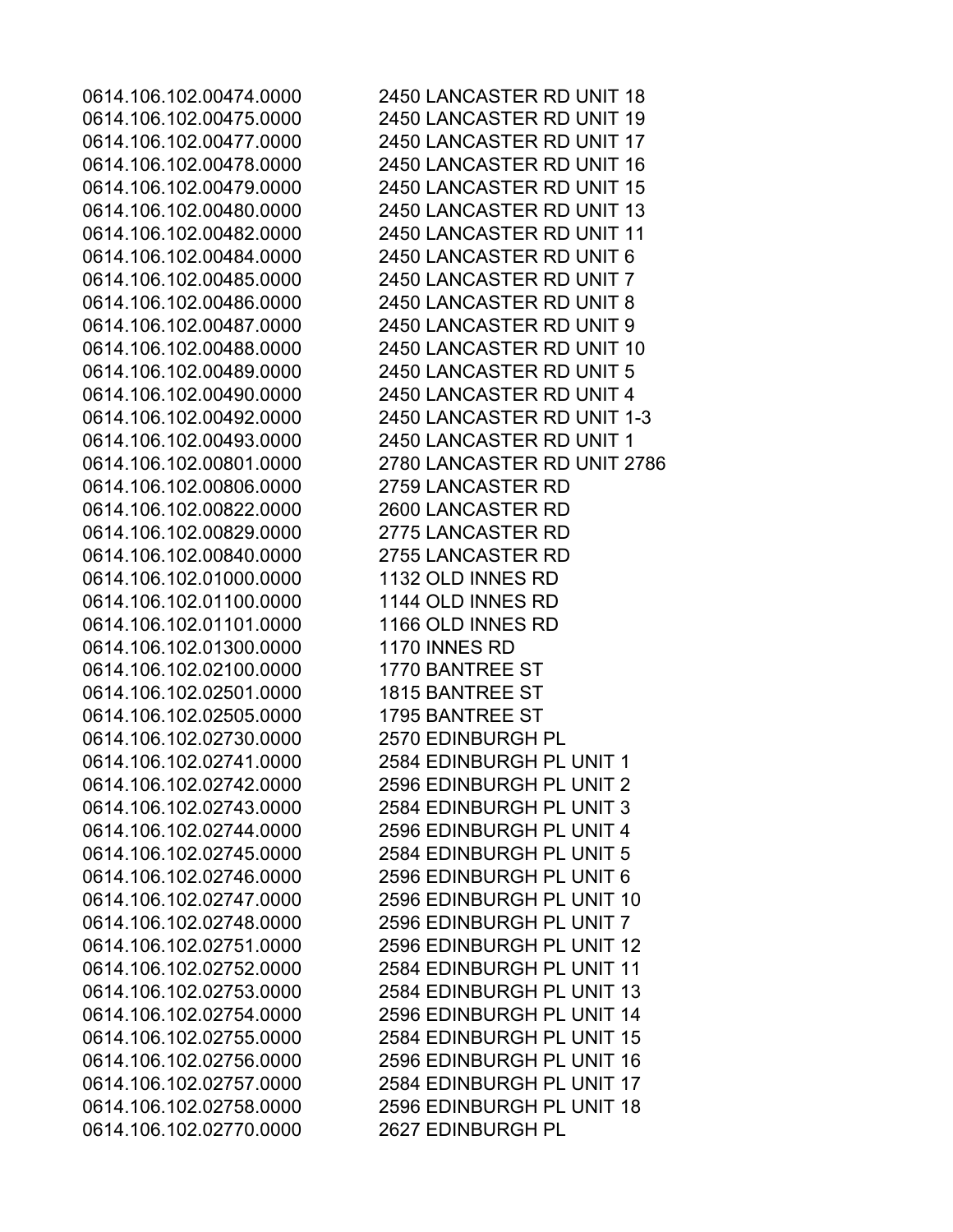0614.106.102.02795.0000 2577 EDINBURGH PL 0614.106.102.03800.0000 2500 SHEFFIELD RD 0614.106.102.03951.0000 2575 BLACKWELL ST 0614.106.102.03953.0000 2595 BLACKWELL ST 0614.106.102.03954.0000 2615 BLACKWELL ST 0614.106.102.03957.0000 2635 BLACKWELL ST 0614.106.102.04100.0000 2590 SHEFFIELD RD 0614.106.102.04400.0000 2644 SHEFFIELD RD 0614.106.102.04600.0000 2716 SHEFFIELD RD 0614.106.102.05250.0000 2880 SHEFFIELD RD UNIT 1 0614.106.102.05251.0000 2880 SHEFFIELD RD UNIT 2 0614.106.102.05252.0000 2880 SHEFFIELD RD UNIT 3 0614.106.102.05253.0000 2880 SHEFFIELD RD UNIT 4 0614.106.102.05254.0000 2900 SHEFFIELD RD UNIT 9 0614.106.102.05255.0000 2900 SHEFFIELD RD UNIT 8 0614.106.102.05256.0000 2900 SHEFFIELD RD UNIT 7 0614.106.102.05257.0000 2900 SHEFFIELD RD UNIT 6 0614.106.102.05258.0000 2900 SHEFFIELD RD UNIT 5 0614.106.102.05259.0000 2900 SHEFFIELD RD UNIT 3 0614.106.102.05260.0000 2900 SHEFFIELD RD UNIT 2 0614.106.102.05261.0000 2900 SHEFFIELD RD UNIT 1 0614.106.102.06000.0000 2920 SHEFFIELD RD 0614.106.102.06200.0000 2715 SHEFFIELD RD 0614.106.102.06300.0000 2755 SHEFFIELD RD 0614.106.102.06302.0000 2787 SHEFFIELD RD 0614.106.102.06806.0000 2590 BLACKWELL ST 0614.106.102.06807.0000 2570 BLACKWELL ST 0614.106.102.06810.0000 2550 BLACKWELL ST 0614.106.102.06815.0000 2100 BANTREE ST 0614.106.102.07200.0000 1290 LEEDS AVE UNIT 1300 0614.106.103.02200.0000 1990 RUSSELL RD 0614.116.201.04800.0000 2801 RIVERSIDE DR 0614.116.201.04900.0000 2805 RIVERSIDE DR 0614.116.201.05001.0000 2821 RIVERSIDE DR 0614.116.201.07800.0000 680 BROOKFIELD RD 0614.116.201.08100.0000 704 BROOKFIELD RD 0614.116.301.00200.0000 2412 KALADAR AVE 0614.116.301.03200.0000 2407 KALADAR AVE 0614.116.301.58100.0000 1638 BANK ST 0614.116.301.58200.0000 1652 BANK ST 0614.116.301.58201.0000 1656 BANK ST 0614.116.301.58300.0000 1666 BANK ST

0614.106.102.03950.0000 2540 SHEFFIELD RD UNIT 2552 0614.106.102.04200.0000 2600 SHEFFIELD RD UNIT 2616 0614.106.102.05201.0000 2878 SHEFFIELD RD UNIT 2880 0614.106.103.06200.0000 2225 ST LAURENT BLVD UNIT 2241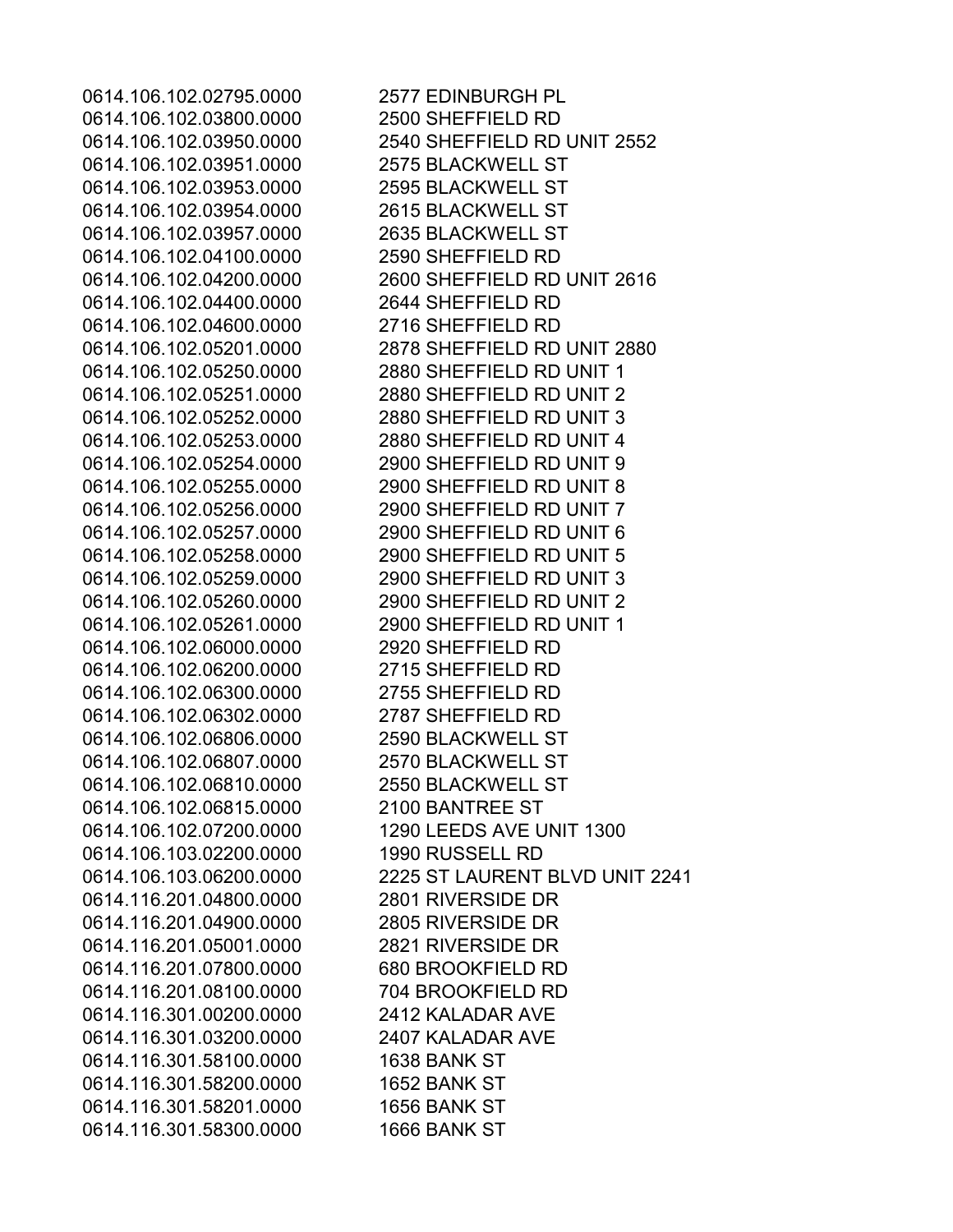0614.116.301.58302.0000 1670 BANK ST 0614.116.301.58400.0000 1676 BANK ST 0614.116.301.58500.0000 1678 BANK ST 0614.116.301.58600.0000 1690 BANK ST 0614.116.301.58900.0000 1720 BANK ST 0614.116.301.59000.0000 1724 BANK ST 0614.116.301.59100.0000 1726 BANK ST 0614.116.301.59300.0000 1750 BANK ST 0614.116.301.59600.0000 1788 BANK ST UNIT FRONT 0614.116.301.59700.0000 1792 BANK ST UNIT FRONT 0614.116.301.59800.0000 1788 BANK ST 0614.116.301.60100.0000 1818 BANK ST 0614.116.301.60300.0000 1611 BANK ST 0614.116.301.60500.0000 1625 BANK ST 0614.116.301.60700.0000 1637 BANK ST 0614.116.301.60800.0000 1645 BANK ST 0614.116.301.61200.0000 1663 BANK ST UNIT 1665 0614.116.301.61300.0000 1677 BANK ST 0614.116.301.61400.0000 1691 BANK ST 0614.116.301.61500.0000 1693 BANK ST UNIT 1695 0614.116.301.61700.0000 1701 BANK ST 0614.116.301.61800.0000 1717 BANK ST 0614.116.301.62300.0000 1749 BANK ST 0614.116.301.62400.0000 1751 BANK ST UNIT 1755 0614.116.301.63100.0000 1841 BANK ST 0614.116.301.63500.0000 1223 WALKLEY RD 0614.116.301.64100.0000 1245 WALKLEY RD 0614.116.401.01609.0000 3360 PAUL ANKA DR 0614.116.401.01807.0000 3332 MCCARTHY RD 0614.116.401.74102.0000 3673 RIVERSIDE DR UNIT 3685 0614.116.401.76200.0000 3625 RIVERGATE WAY UNIT 3635 0614.116.401.77638.0000 34 KIMBERWICK CRES 0614.116.401.78100.0000 3740 NORTH BOWESVILLE RD UNIT 3750 0614.116.401.84701.0000 800 HUNT CLUB RD 0614.116.401.84724.0000 2870 GIBFORD DR UNIT 2880 0614.116.401.84751.0000 2900 GIBFORD DR 0614.116.401.84752.0000 2900 GIBFORD DR 0614.116.401.84753.0000 2900 GIBFORD DR 0614.116.401.84754.0000 2900 GIBFORD DR 0614.116.401.84755.0000 2900 GIBFORD DR UNIT 105 0614.116.401.84756.0000 2900 GIBFORD DR UNIT 106 0614.116.401.84757.0000 2900 GIBFORD DR 0614.116.401.84758.0000 2900 GIBFORD DR UNIT 108 0614.116.401.84759.0000 2900 GIBFORD DR UNIT 109 0614.116.401.84760.0000 2900 GIBFORD DR 0614.116.401.84761.0000 2900 GIBFORD DR UNIT 11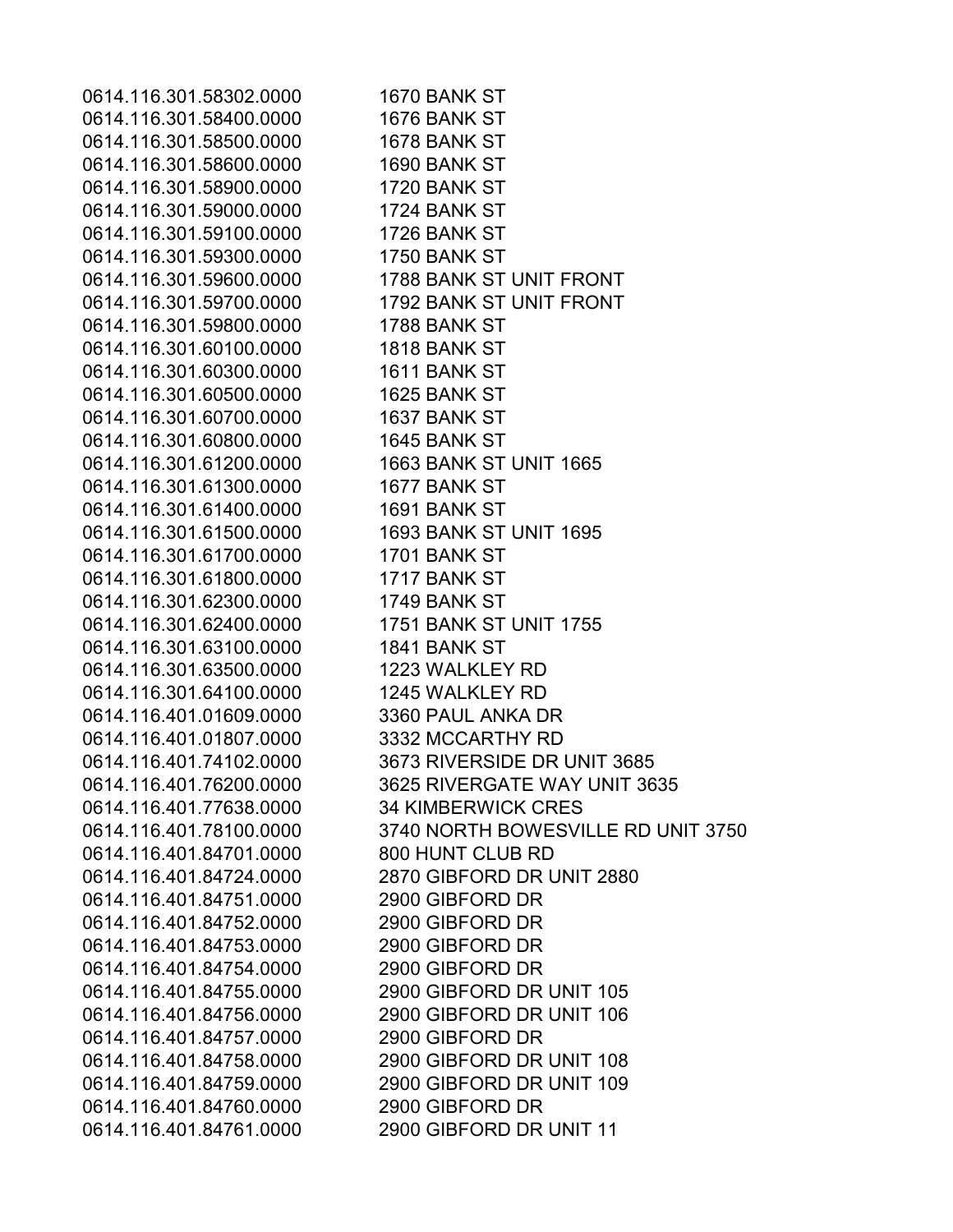0614.116.401.84763.0000 2900 GIBFORD DR 0614.116.401.84764.0000 2900 GIBFORD DR 0614.116.401.84765.0000 2900 GIBFORD DR 0614.116.401.84766.0000 2900 GIBFORD DR 0614.116.401.84771.0000 2900 GIBFORD DR 0614.116.401.84774.0000 2900 GIBFORD DR 0614.116.401.84775.0000 2900 GIBFORD DR 0614.116.401.84776.0000 2900 GIBFORD DR 0614.116.401.84777.0000 2900 GIBFORD DR

0614.116.401.84762.0000 2900 GIBFORD DR UNIT 12 0614.116.401.84767.0000 2900 GIBFORD DR UNIT 117 0614.116.401.84768.0000 2900 GIBFORD DR UNIT 118 0614.116.401.84769.0000 2900 GIBFORD DR UNIT 119 0614.116.401.84770.0000 2900 GIBFORD DR UNIT 201 0614.116.401.84772.0000 2900 GIBFORD DR UNIT 203 0614.116.401.84773.0000 2900 GIBFORD DR UNIT 204 0614.116.402.00222.0000 1181 HUNT CLUB RD UNIT 101 0614.116.402.00231.0000 1181 HUNT CLUB RD UNIT 110 0614.116.402.00232.0000 1183 HUNT CLUB RD UNIT 111 0614.116.402.00233.0000 1183 HUNT CLUB RD UNIT 112 0614.116.402.00234.0000 1183 HUNT CLUB RD UNIT 113 0614.116.402.00235.0000 1183 HUNT CLUB RD UNIT 114 0614.116.402.00236.0000 1183 HUNT CLUB RD UNIT 115 0614.116.402.00237.0000 1183 HUNT CLUB RD UNIT 116 0614.116.402.00238.0000 1183 HUNT CLUB RD UNIT 117 0614.116.402.00239.0000 1183 HUNT CLUB RD UNIT 118 0614.116.402.00240.0000 1183 HUNT CLUB RD UNIT 119 0614.116.402.00241.0000 1183 HUNT CLUB RD UNIT 120 0614.116.402.00242.0000 1183 HUNT CLUB RD UNIT 121 0614.116.402.00243.0000 1193 HUNT CLUB RD UNIT 122 0614.116.402.00244.0000 1193 HUNT CLUB RD UNIT 123 0614.116.402.00245.0000 1193 HUNT CLUB RD UNIT 124 0614.116.402.00246.0000 1193 HUNT CLUB RD UNIT 125 0614.116.402.00247.0000 1193 HUNT CLUB RD UNIT 126 0614.116.402.00248.0000 1193 HUNT CLUB RD UNIT 127 0614.116.402.00249.0000 1193 HUNT CLUB RD UNIT 128 0614.116.402.00250.0000 1193 HUNT CLUB RD UNIT 129 0614.116.402.00251.0000 1193 HUNT CLUB RD UNIT 130 0614.116.402.00252.0000 1181 HUNT CLUB RD UNIT 131 0614.116.402.00253.0000 1181 HUNT CLUB RD UNIT 132 0614.116.402.00255.0000 1181 HUNT CLUB RD UNIT 201 0614.116.402.00257.0000 1181 HUNT CLUB RD UNIT 203 0614.116.402.00258.0000 1181 HUNT CLUB RD UNIT 204 0614.116.402.00259.0000 1181 HUNT CLUB RD UNIT 205 0614.116.402.00260.0000 1181 HUNT CLUB RD UNIT 206 0614.116.402.00261.0000 1181 HUNT CLUB RD UNIT 207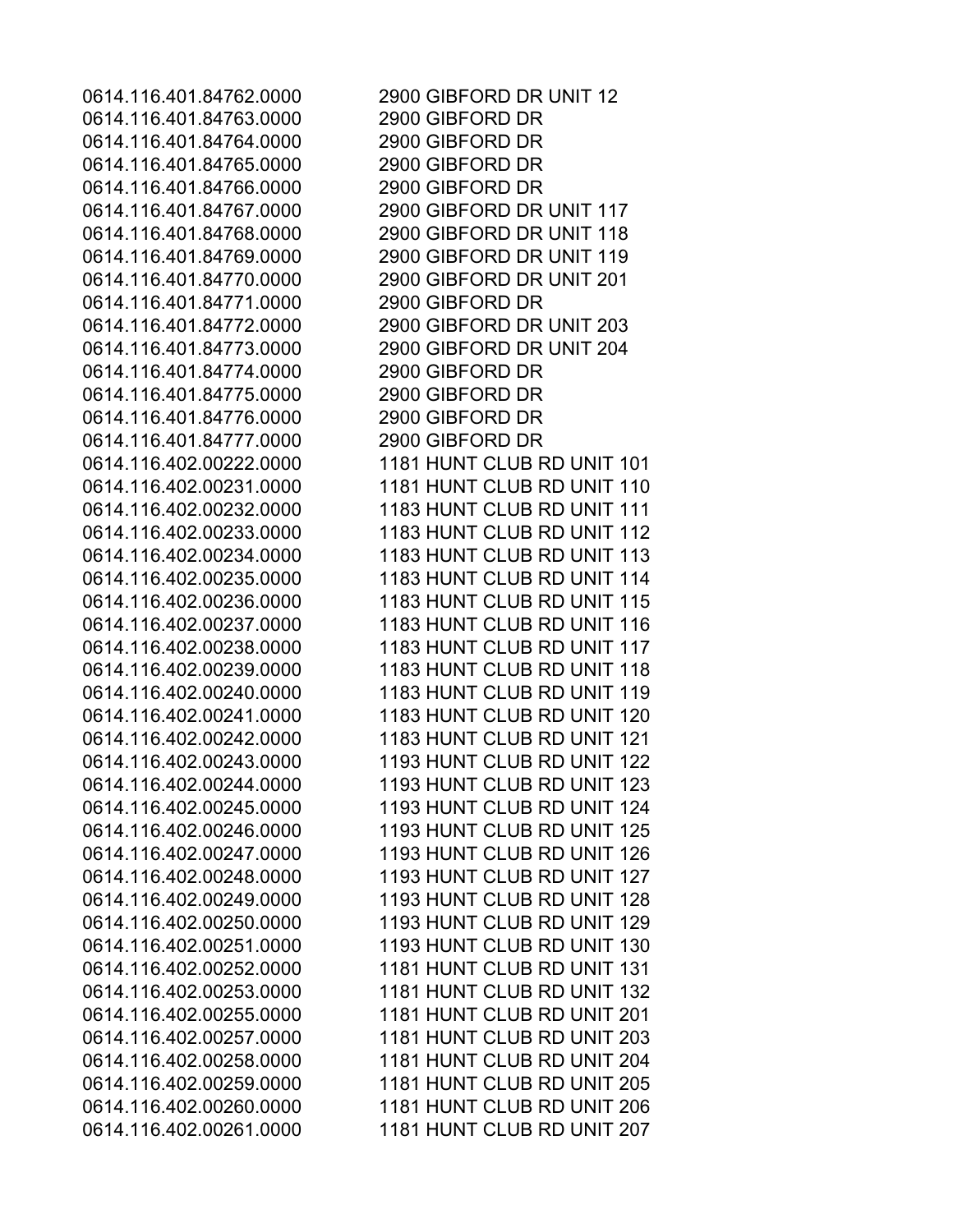0614.116.402.35000.0000 1900 BANK ST 0614.116.402.35600.0000 1950 BANK ST 0614.116.402.37101.0000 2380 BANK ST 0614.116.402.38900.0000 1029 DAZE ST 0614.116.402.39200.0000 1 MOUNTAIN CRES 0614.116.501.05700.0000 1200 WALKLEY RD 0614.116.501.52302.0000 1375 JOHNSTON RD 0614.116.501.52308.0000 3210 ALBION RD S 0614.116.501.77100.0000 1883 BANK ST 0614.116.501.77200.0000 1895 BANK ST 0614.116.501.77400.0000 1901 BANK ST 0614.116.501.77500.0000 1915 BANK ST 0614.116.501.78200.0000 1969 BANK ST 0614.116.501.78500.0000 1981 BANK ST 0614.116.501.78700.0000 2019 BANK ST UNIT 101 0614.116.501.78701.0000 2019 BANK ST UNIT 102 0614.116.501.78702.0000 2019 BANK ST UNIT 103 0614.116.501.78703.0000 2019 BANK ST UNIT 104 0614.116.501.78704.0000 2019 BANK ST UNIT 105 0614.116.501.78705.0000 2019 BANK ST UNIT 106 0614.116.501.81400.0000 2079 ARTISTIC PL 0614.116.501.82200.0000 2401 BANK ST 0614.116.501.83600.0000 2525 BANK ST UNIT 2535 0614.116.502.06600.0000 1470 HUNT CLUB RD 0614.116.502.07100.0000 1438 HUNT CLUB RD 0614.116.502.07200.0000 1434 HUNT CLUB RD 0614.116.502.07300.0000 1426 HUNT CLUB RD 0614.116.502.29101.0000 25 TAPIOLA CRES 0614.116.502.34460.0000 1665 HUNT CLUB RD 0614.116.505.01004.0000 2980 CONROY RD 0614.116.505.01005.0000 1950 WALKLEY RD 0614.116.505.01020.0000 2520 ST LAURENT BLVD 0614.116.505.01030.0000 2410 DON REID DR 0614.116.505.01044.0000 2460 DON REID DR 0614.116.505.01048.0000 2470 DON REID DR 0614.116.505.01064.0000 2485 DON REID DR 0614.116.505.01082.0000 2515 ST LAURENT BLVD 0614.116.505.02300.0000 1620 WALKLEY RD 0614.116.506.00210.0000 2283 ST LAURENT BLVD

0614.116.402.00262.0000 1181 HUNT CLUB RD UNIT 208 0614.116.402.00263.0000 1181 HUNT CLUB RD UNIT 209 0614.116.402.00264.0000 1181 HUNT CLUB RD UNIT 210 0614.116.402.00265.0000 1181 HUNT CLUB RD UNIT 211 0614.116.402.38500.0000 1187 HUNT CLUB RD UNIT 1189 0614.116.505.02500.0000 1582 WALKLEY RD UNIT 1600 0614.116.505.02600.0000 1574 WALKLEY RD UNIT 1576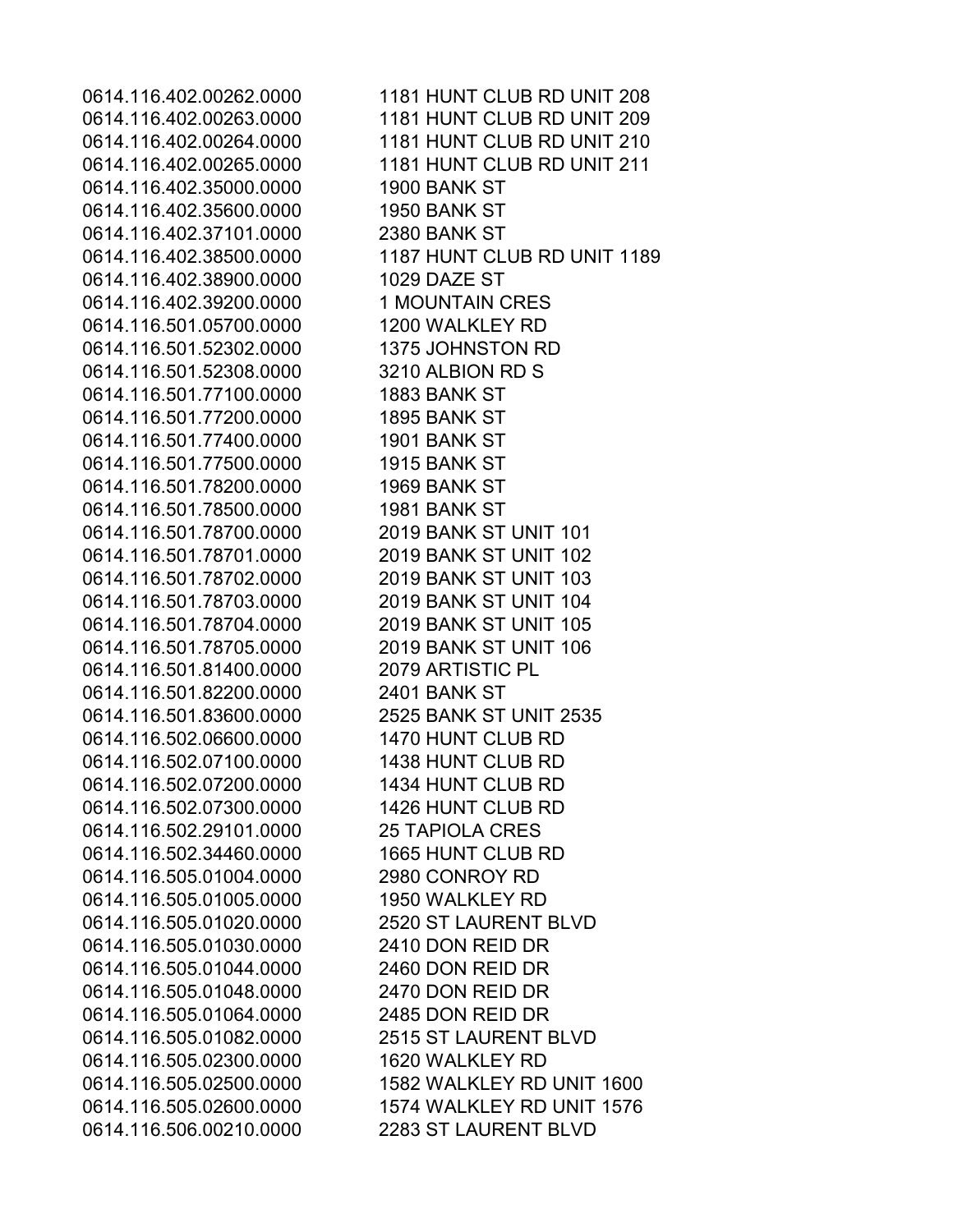0614.116.506.00214.0000 2283 ST LAURENT BLVD 0614.116.506.00215.0000 2283 ST LAURENT BLVD 0614.116.506.00216.0000 2283 ST LAURENT BLVD 0614.116.506.00217.0000 2283 ST LAURENT BLVD 0614.116.506.00218.0000 2283 ST LAURENT BLVD 0614.116.506.00219.0000 2283 ST LAURENT BLVD 0614.116.506.00220.0000 2283 ST LAURENT BLVD 0614.116.506.00221.0000 2283 ST LAURENT BLVD 0614.116.506.00222.0000 2283 ST LAURENT BLVD 0614.116.506.00223.0000 2283 ST LAURENT BLVD 0614.116.506.00224.0000 2283 ST LAURENT BLVD 0614.116.506.00225.0000 2283 ST LAURENT BLVD 0614.116.506.00849.0000 2100 THURSTON DR 0614.116.506.00876.0000 2100 THURSTON DR 0614.116.506.00877.0000 2100 THURSTON DR 0614.116.506.00910.0000 2000 THURSTON DR

0614.116.506.00211.0000 2283 ST LAURENT BLVD 0614.116.506.00850.0000 2100 THURSTON DR UNIT 1 0614.116.506.00852.0000 2100 THURSTON DR UNIT 3 0614.116.506.00853.0000 2100 THURSTON DR UNIT 5 0614.116.506.00854.0000 2100 THURSTON DR UNIT 5 0614.116.506.00855.0000 2100 THURSTON DR UNIT 7 0614.116.506.00856.0000 2100 THURSTON DR UNIT 9 0614.116.506.00857.0000 2100 THURSTON DR UNIT 11 0614.116.506.00858.0000 2100 THURSTON DR UNIT 13 0614.116.506.00859.0000 2100 THURSTON DR UNIT 15 0614.116.506.00860.0000 2100 THURSTON DR UNIT 17 0614.116.506.00861.0000 2100 THURSTON DR UNIT 19 0614.116.506.00862.0000 2100 THURSTON DR UNIT 21 0614.116.506.00863.0000 2100 THURSTON DR UNIT 23 0614.116.506.00864.0000 2100 THURSTON DR UNIT 25 0614.116.506.00865.0000 2100 THURSTON DR UNIT 27 0614.116.506.00866.0000 2100 THURSTON DR UNIT 28 0614.116.506.00867.0000 2100 THURSTON DR UNIT PT29 0614.116.506.00868.0000 2100 THURSTON DR UNIT PT29 0614.116.506.00869.0000 2100 THURSTON DR UNIT 31 0614.116.506.00870.0000 2100 THURSTON DR UNIT 31 0614.116.506.00871.0000 2100 THURSTON DR UNIT 11 0614.116.506.00872.0000 2100 THURSTON DR UNIT 53 0614.116.506.00873.0000 2100 THURSTON DR UNIT 14 0614.116.506.00874.0000 2100 THURSTON DR UNIT 18 0614.116.506.00875.0000 2100 THURSTON DR UNIT 33 0614.116.506.00911.0000 2000 THURSTON DR UNIT 3 0614.116.506.00912.0000 2000 THURSTON DR UNIT 5 0614.116.506.00913.0000 2000 THURSTON DR UNIT 35 0614.116.506.00914.0000 2000 THURSTON DR UNIT 7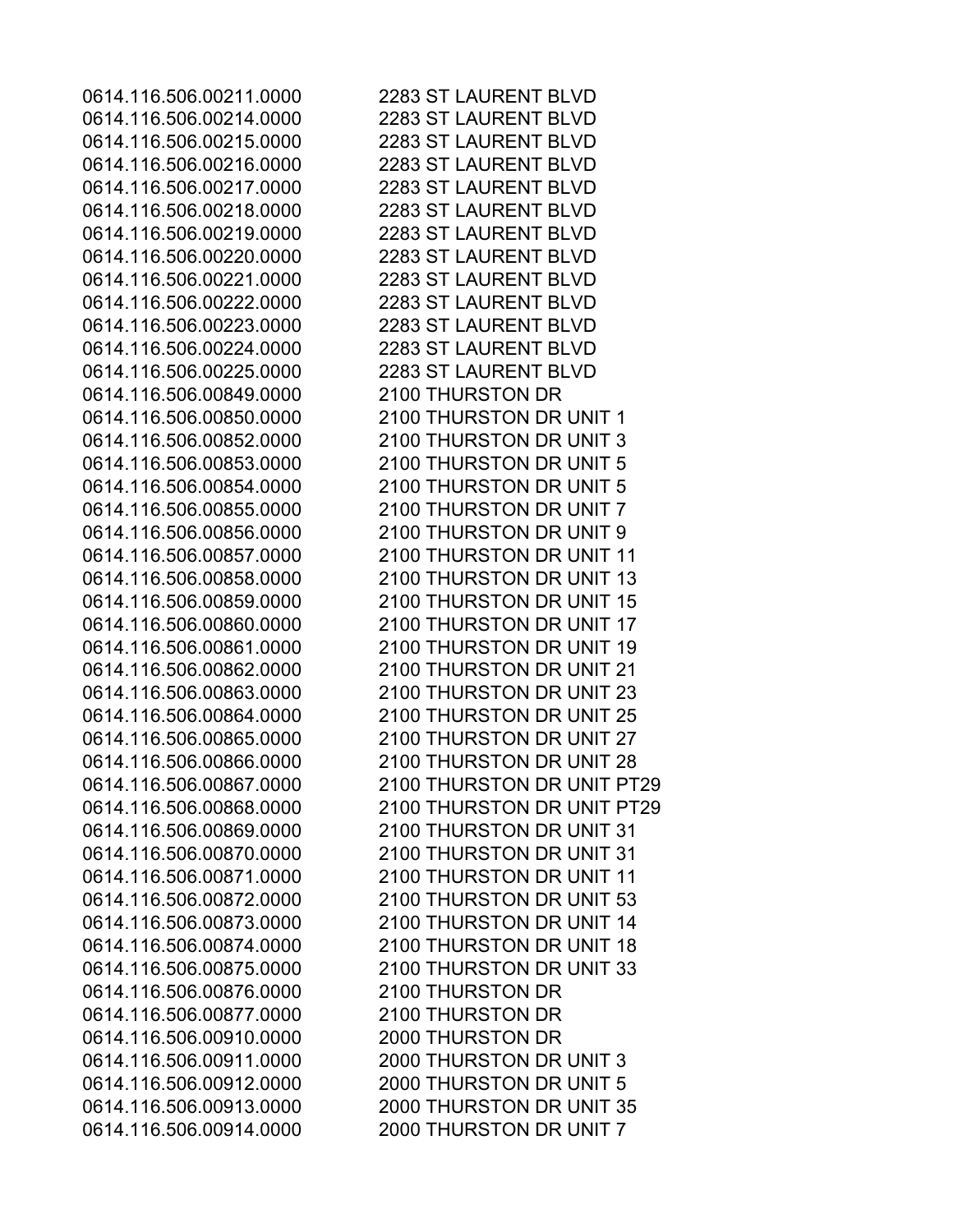0614.116.506.00949.0000 2170 THURSTON DR 0614.116.506.00970.0000 2211 THURSTON DR 0614.116.506.00973.0000 2183 THURSTON DR 0614.116.506.00975.0000 2181 THURSTON DR 0614.116.506.00978.0000 2161 THURSTON DR

0614.116.506.00915.0000 2000 THURSTON DR UNIT 33 0614.116.506.00916.0000 2000 THURSTON DR UNIT 9 0614.116.506.00917.0000 2000 THURSTON DR UNIT 31 0614.116.506.00918.0000 2000 THURSTON DR UNIT 11 0614.116.506.00919.0000 2000 THURSTON DR UNIT 29 0614.116.506.00920.0000 2000 THURSTON DR UNIT 13 0614.116.506.00921.0000 2000 THURSTON DR UNIT 12 0614.116.506.00922.0000 2000 THURSTON DR UNIT 17 0614.116.506.00923.0000 2000 THURSTON DR UNIT 19 0614.116.506.00924.0000 2000 THURSTON DR UNIT 21 22 0614.116.506.00925.0000 2000 THURSTON DR UNIT 23 0614.116.506.00926.0000 2000 THURSTON DR UNIT 25 27 0614.116.506.00958.0000 1010 THOMAS SPRATT PL UNIT 1020 0614.116.506.00962.0000 1009 THOMAS SPRATT PL UNIT 1011 0614.116.506.01100.0000 2285 ST LAURENT BLVD UNIT 1 0614.116.506.01101.0000 2285 ST LAURENT BLVD UNIT 3 0614.116.506.01102.0000 2285 ST LAURENT BLVD UNIT 5 0614.116.506.01105.0000 2285 ST LAURENT BLVD UNIT 14 0614.116.506.01106.0000 2285 ST LAURENT BLVD UNIT 11 0614.116.506.01108.0000 2285 ST LAURENT BLVD UNIT 2 0614.116.506.01109.0000 2285 ST LAURENT BLVD UNIT 4 0614.116.506.01110.0000 2285 ST LAURENT BLVD UNIT 6 0614.116.506.01111.0000 2285 ST LAURENT BLVD UNIT 7 0614.116.506.01116.0000 2285 ST LAURENT BLVD UNIT 1 0614.116.506.01117.0000 2285 ST LAURENT BLVD UNIT 3 0614.116.506.01118.0000 2285 ST LAURENT BLVD UNIT 5 0614.116.506.01119.0000 2285 ST LAURENT BLVD UNIT 7 0614.116.506.01120.0000 2285 ST LAURENT BLVD UNIT 9 0614.116.506.01121.0000 2285 ST LAURENT BLVD UNIT 11 0614.116.506.01122.0000 2285 ST LAURENT BLVD UNIT 13 0614.116.506.01123.0000 2285 ST LAURENT BLVD UNIT 15 0614.116.506.01126.0000 2285 ST LAURENT BLVD UNIT 2 0614.116.506.01127.0000 2285 ST LAURENT BLVD UNIT 4 0614.116.506.01128.0000 2285 ST LAURENT BLVD UNIT 6 0614.116.506.01129.0000 2285 ST LAURENT BLVD UNIT 8 0614.116.506.01132.0000 2285 ST LAURENT BLVD UNIT 14 0614.116.506.01134.0000 2285 ST LAURENT BLVD UNIT 18 0614.116.506.01135.0000 2285 ST LAURENT BLVD UNIT 2 0614.116.506.01136.0000 2285 ST LAURENT BLVD UNIT 19 0614.116.506.01137.0000 2285 ST LAURENT BLVD UNIT 39 0614.116.506.01138.0000 2285 ST LAURENT BLVD UNIT 40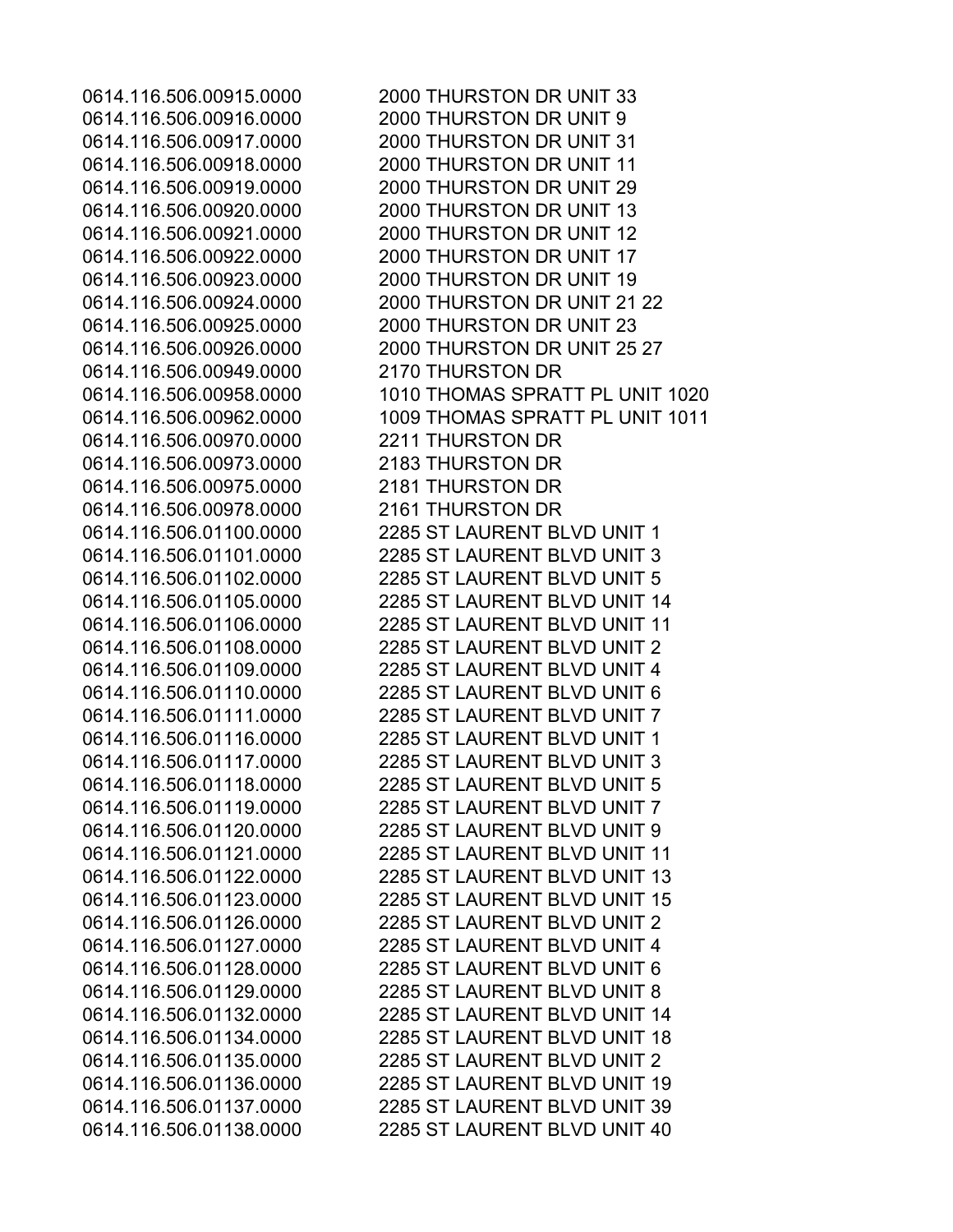0614.116.506.01139.0000 2285 ST LAURENT BLVD UNIT 41 0614.116.506.01140.0000 2285 ST LAURENT BLVD UNIT 11 0614.116.506.01141.0000 2285 ST LAURENT BLVD UNIT 9 0614.116.506.01142.0000 2285 ST LAURENT BLVD UNIT 7 0614.116.506.01143.0000 2285 ST LAURENT BLVD UNIT 5 0614.116.506.01144.0000 2285 ST LAURENT BLVD UNIT 3 0614.116.506.01145.0000 2285 ST LAURENT BLVD UNIT 1 0614.116.506.01146.0000 2285 ST LAURENT BLVD UNIT 20 0614.116.506.01148.0000 2285 ST LAURENT BLVD UNIT 16 0614.116.506.01149.0000 2285 ST LAURENT BLVD UNIT 14 0614.116.506.01150.0000 2285 ST LAURENT BLVD UNIT 12 0614.116.506.01151.0000 2285 ST LAURENT BLVD UNIT 10 0614.116.506.01152.0000 2285 ST LAURENT BLVD UNIT 8 0614.116.506.01153.0000 2285 ST LAURENT BLVD UNIT 6 0614.116.506.01154.0000 2285 ST LAURENT BLVD UNIT 4 0614.116.506.01155.0000 2285 ST LAURENT BLVD UNIT 2 0614.116.506.01156.0000 2285 ST LAURENT BLVD UNIT 1 0614.116.506.01157.0000 2285 ST LAURENT BLVD UNIT 3 0614.116.506.01158.0000 2285 ST LAURENT BLVD UNIT 5 0614.116.506.01159.0000 2285 ST LAURENT BLVD UNIT 7 0614.116.506.01160.0000 2285 ST LAURENT BLVD UNIT 9 0614.116.506.01161.0000 2285 ST LAURENT BLVD UNIT 11 0614.116.506.01162.0000 2285 ST LAURENT BLVD UNIT 13 0614.116.506.01163.0000 2285 ST LAURENT BLVD UNIT 15 0614.116.506.01164.0000 2285 ST LAURENT BLVD UNIT 17 0614.116.506.01165.0000 2285 ST LAURENT BLVD UNIT 19 0614.116.506.01166.0000 2285 ST LAURENT BLVD UNIT 2 0614.116.506.01167.0000 2285 ST LAURENT BLVD UNIT 4 0614.116.506.01168.0000 2285 ST LAURENT BLVD UNIT 6 0614.116.506.01169.0000 2285 ST LAURENT BLVD UNIT 8 0614.116.506.01170.0000 2285 ST LAURENT BLVD UNIT 10 0614.116.506.01171.0000 2285 ST LAURENT BLVD UNIT 12 0614.116.506.01172.0000 2285 ST LAURENT BLVD UNIT 14 0614.116.506.01173.0000 2285 ST LAURENT BLVD UNIT 16 0614.116.506.01174.0000 2285 ST LAURENT BLVD UNIT 18 0614.116.506.01175.0000 2285 ST LAURENT BLVD UNIT 20 0614.116.506.01180.0000 2285 ST LAURENT BLVD UNIT 13 0614.116.506.01183.0000 2285 ST LAURENT BLVD UNIT 15 0614.116.506.01184.0000 2285 ST LAURENT BLVD UNIT 16 0614.116.506.01201.0000 2310 ST LAURENT BLVD UNIT 101 0614.116.506.01202.0000 2310 ST LAURENT BLVD UNIT 102 0614.116.506.01203.0000 2310 ST LAURENT BLVD UNIT 103 0614.116.506.01204.0000 2310 ST LAURENT BLVD UNIT 104 0614.116.506.01205.0000 2310 ST LAURENT BLVD UNIT 105 0614.116.506.01206.0000 2310 ST LAURENT BLVD UNIT 106 0614.116.506.01301.0000 2310 ST LAURENT BLVD UNIT 301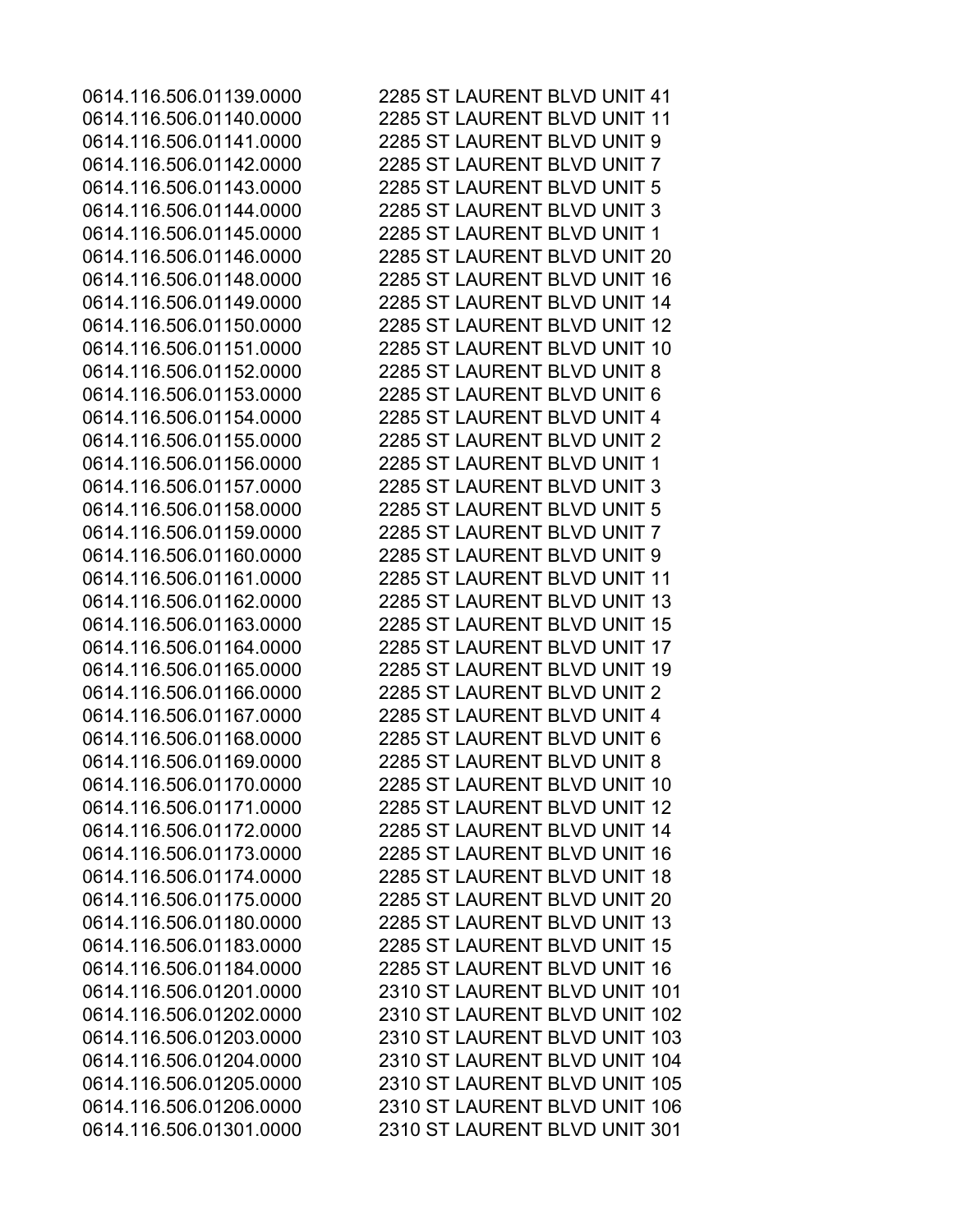0614.116.506.01305.0000 2310 ST LAURENT BLVD 0614.116.506.01306.0000 2310 ST LAURENT BLVD 0614.116.506.01307.0000 2310 ST LAURENT BLVD 0614.116.506.01308.0000 2310 ST LAURENT BLVD 0614.116.506.01312.0000 2310 ST LAURENT BLVD 0614.116.506.01315.0000 2310 ST LAURENT BLVD 0614.116.506.01710.0000 3009 HAWTHORNE RD 0614.116.506.01711.0000 3009 HAWTHORNE RD 0614.116.506.01712.0000 3009 HAWTHORNE RD 0614.116.506.01713.0000 3009 HAWTHORNE RD 0614.116.506.01714.0000 3009 HAWTHORNE RD 0614.116.506.01715.0000 3009 HAWTHORNE RD 0614.116.506.01716.0000 3009 HAWTHORNE RD 0614.116.506.01717.0000 3009 HAWTHORNE RD 0614.116.506.01718.0000 3009 HAWTHORNE RD 0614.116.506.01719.0000 3009 HAWTHORNE RD 0614.116.506.02904.0000 2610 GLENFIELD DR 0614.116.506.03705.0000 1301 AGES DR 0614.116.506.03720.0000 1051 AGES DR 0614.116.506.03800.0000 3180 HAWTHORNE RD 0614.116.506.03935.0000 3155 SWANSEA CRES 0614.116.506.03940.0000 1300 AGES DR UNIT 91 0614.116.506.04000.0000 3190 HAWTHORNE RD 0614.116.506.04001.0000 3220 HAWTHORNE RD 0614.116.506.04005.0000 3189 SWANSEA CRES

0614.116.506.01302.0000 2310 ST LAURENT BLVD UNIT 302 0614.116.506.01303.0000 2310 ST LAURENT BLVD UNIT 303 0614.116.506.01304.0000 2310 ST LAURENT BLVD UNIT 304 0614.116.506.01309.0000 2310 ST LAURENT BLVD UNIT 309 0614.116.506.01310.0000 2310 ST LAURENT BLVD UNIT 310 0614.116.506.01311.0000 2310 ST LAURENT BLVD UNIT 311 0614.116.506.01313.0000 2310 ST LAURENT BLVD UNIT 313 0614.116.506.01404.0000 2310 ST LAURENT BLVD UNIT 207 0614.116.506.01405.0000 2310 ST LAURENT BLVD UNIT 209 0614.116.506.01406.0000 2310 ST LAURENT BLVD UNIT 211 0614.116.506.01407.0000 2310 ST LAURENT BLVD UNIT 213 0614.116.506.01408.0000 2310 ST LAURENT BLVD UNIT 215 0614.116.506.01409.0000 2310 ST LAURENT BLVD UNIT 217 0614.116.506.01410.0000 2310 ST LAURENT BLVD UNIT 219 0614.116.506.01413.0000 2310 ST LAURENT BLVD UNIT 206 0614.116.506.01414.0000 2310 ST LAURENT BLVD UNIT 208 0614.116.506.01415.0000 2310 ST LAURENT BLVD UNIT 210 0614.116.506.01416.0000 2310 ST LAURENT BLVD UNIT 212 0614.116.506.01417.0000 2310 ST LAURENT BLVD UNIT 214 0614.116.506.01418.0000 2310 ST LAURENT BLVD UNIT 216 0614.116.506.01419.0000 2310 ST LAURENT BLVD UNIT 218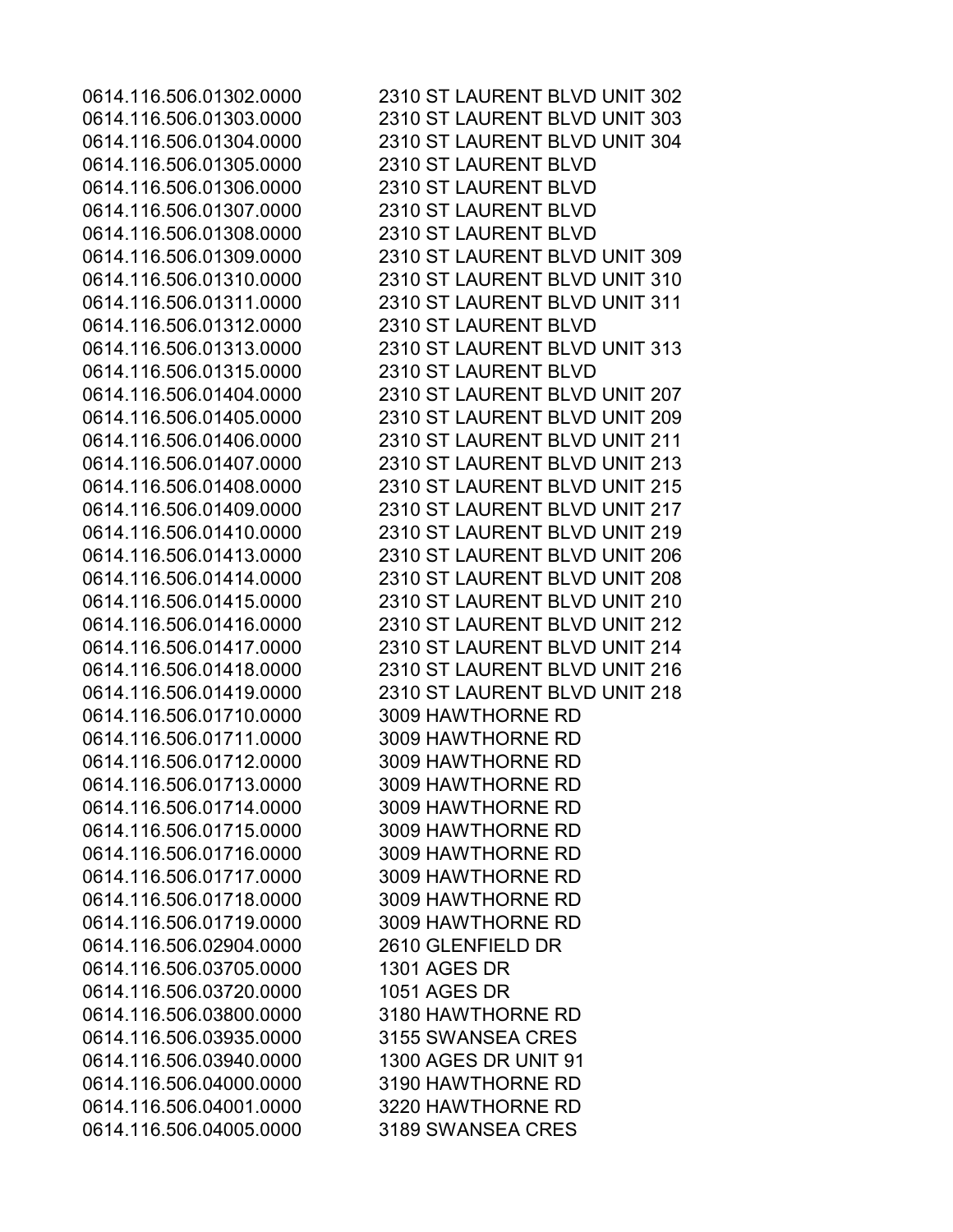0614.116.506.04103.0000 2373 STEVENAGE DR 0614.116.506.04105.0000 2413 STEVENAGE DR 0614.116.506.04110.0000 2275 STEVENAGE DR 0614.116.506.04111.0000 2415 STEVENAGE DR 0614.116.506.04118.0000 2320 STEVENAGE DR 0614.116.506.04201.0000 3300 HAWTHORNE RD 0614.116.506.04600.0000 3145 CONROY RD 0614.116.506.04895.0000 3225 CONROY RD 0614.120.215.13900.0000 2 ULLSWATER DR UNIT 6

0614.116.506.04020.0000 3190 SWANSEA CRES UNIT 3200 0614.116.506.04050.0000 2465 STEVENAGE DR UNIT 101 0614.116.506.04051.0000 2465 STEVENAGE DR UNIT 103 0614.116.506.04052.0000 2465 STEVENAGE DR UNIT 106 0614.116.506.04053.0000 2465 STEVENAGE DR UNIT 107 0614.116.506.04054.0000 2465 STEVENAGE DR UNIT 108 0614.116.506.04055.0000 2465 STEVENAGE DR UNIT 109 0614.116.506.04056.0000 2465 STEVENAGE DR UNIT 110 0614.116.506.04057.0000 2465 STEVENAGE DR UNIT 111 0614.116.506.04058.0000 2465 STEVENAGE DR UNIT 112 0614.116.506.04125.0000 2350 STEVENAGE DR UNIT 1 0614.116.506.04126.0000 2350 STEVENAGE DR UNIT 2 0614.116.506.04127.0000 2350 STEVENAGE DR UNIT 3 0614.116.506.04128.0000 2350 STEVENAGE DR UNIT 4 0614.116.506.04129.0000 2350 STEVENAGE DR UNIT 5 0614.116.506.04130.0000 2350 STEVENAGE DR UNIT 6 0614.116.506.04131.0000 2350 STEVENAGE DR UNIT 7 0614.116.506.04132.0000 2350 STEVENAGE DR UNIT 8 0614.116.506.04133.0000 2350 STEVENAGE DR UNIT 9 0614.116.506.04134.0000 2350 STEVENAGE DR UNIT 10 0614.116.506.04135.0000 2350 STEVENAGE DR UNIT 11 0614.116.506.04138.0000 2350 STEVENAGE DR UNIT 14 0614.116.506.04139.0000 2350 STEVENAGE DR UNIT 15 0614.116.506.04140.0000 2350 STEVENAGE DR UNIT 16 0614.116.506.04141.0000 2350 STEVENAGE DR UNIT 17 0614.116.506.04142.0000 2350 STEVENAGE DR UNIT 18 0614.116.506.04143.0000 2350 STEVENAGE DR UNIT 19 0614.116.506.04144.0000 2350 STEVENAGE DR UNIT 20 0614.116.506.04145.0000 2350 STEVENAGE DR UNIT 21 0614.116.506.04146.0000 2350 STEVENAGE DR UNIT 22 0614.116.506.04147.0000 2350 STEVENAGE DR UNIT 23 0614.116.506.04148.0000 2350 STEVENAGE DR UNIT 24 0614.116.506.04149.0000 2350 STEVENAGE DR UNIT 12 0614.116.506.04151.0000 2350 STEVENAGE DR UNIT 25 0614.116.506.04152.0000 2350 STEVENAGE DR UNIT 13 0614.120.215.01000.0000 3430 CARLING AVE UNIT 3440 0614.120.215.01100.0000 3410 CARLING AVE UNIT 3420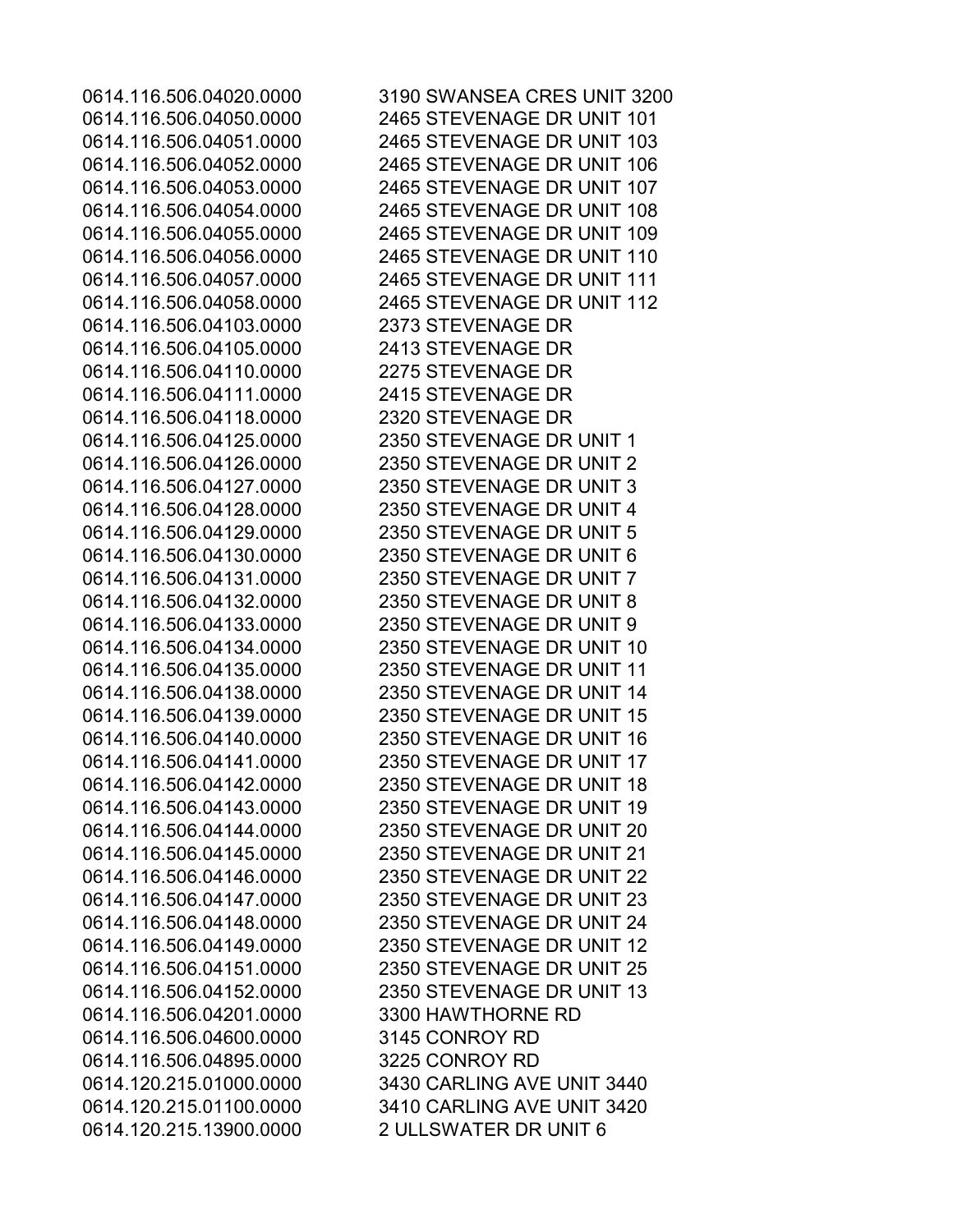0614.120.235.02700.0000 2365 ROBERTSON RD 0614.120.235.03800.0000 2195 ROBERTSON RD 0614.120.235.04101.0000 2155 ROBERTSON RD 0614.120.235.05204.0000 17 FITZGERALD RD 0614.120.235.05500.0000 340 MOODIE DR 0614.120.235.06100.0000 190 STAFFORD RD 0614.120.235.06110.0000 215 STAFFORD RD 0614.120.235.06111.0000 195 STAFFORD RD 0614.120.235.06115.0000 235 MENTEN PL 0614.120.235.06900.0000 2027 ROBERTSON RD 0614.120.235.07200.0000 2015 ROBERTSON RD 0614.120.235.07300.0000 2011 ROBERTSON RD 0614.120.235.07400.0000 2001 ROBERTSON RD 0614.120.235.07500.0000 1993 ROBERTSON RD 0614.120.235.08902.0000 19 STAFFORD RD 0614.120.365.01500.0000 1480 MERIVALE RD UNIT 1482 0614.120.365.02400.0000 1453 MERIVALE RD 0614.120.365.03500.0000 1487 MERIVALE RD UNIT 1491 0614.120.365.03501.0000 1485 MERIVALE RD 0614.120.365.03800.0000 1486 MERIVALE RD 0614.120.365.04101.0000 1500 MERIVALE RD 0614.120.365.04200.0000 1383 CLYDE AVE 0614.120.365.04300.0000 1377 CLYDE AVE 0614.120.365.04400.0000 1499 MERIVALE RD 0614.120.365.15400.0000 1445 MERIVALE RD 0614.120.385.16400.0000 1545 MERIVALE RD 0614.120.385.16401.0000 1545 MERIVALE RD 0614.120.385.16600.0000 1541 MERIVALE RD 0614.120.470.00300.0000 1675 MERIVALE RD 0614.120.475.16600.0000 350 VIEWMOUNT DR 0614.120.475.66110.0000 0 COLONNADE RD N 0614.120.475.66382.0000 75 COLONNADE RD N 0614.120.475.66388.0000 75 COLONNADE RD N 0614.120.475.66391.0000 75 COLONNADE RD N 0614.120.475.66547.0000 77 COLONNADE RD 0614.120.475.66553.0000 77 COLONNADE RD 0614.120.475.66556.0000 77 COLONNADE RD 0614.120.495.00900.0000 1843 MERIVALE RD 0614.120.495.01100.0000 33 ROYDON PL 0614.120.495.01102.0000 43 ROYDON PL 0614.120.495.01110.0000 63 ROYDON PL 0614.120.495.01510.0000 30 COLONNADE RD UNIT 1 0614.120.495.01511.0000 30 COLONNADE RD UNIT 2 0614.120.495.01512.0000 30 COLONNADE RD UNIT 3 0614.120.495.01513.0000 30 COLONNADE RD UNIT 4

0614.120.390.00101.0000 1119 MEADOWLANDS DR E UNIT 1121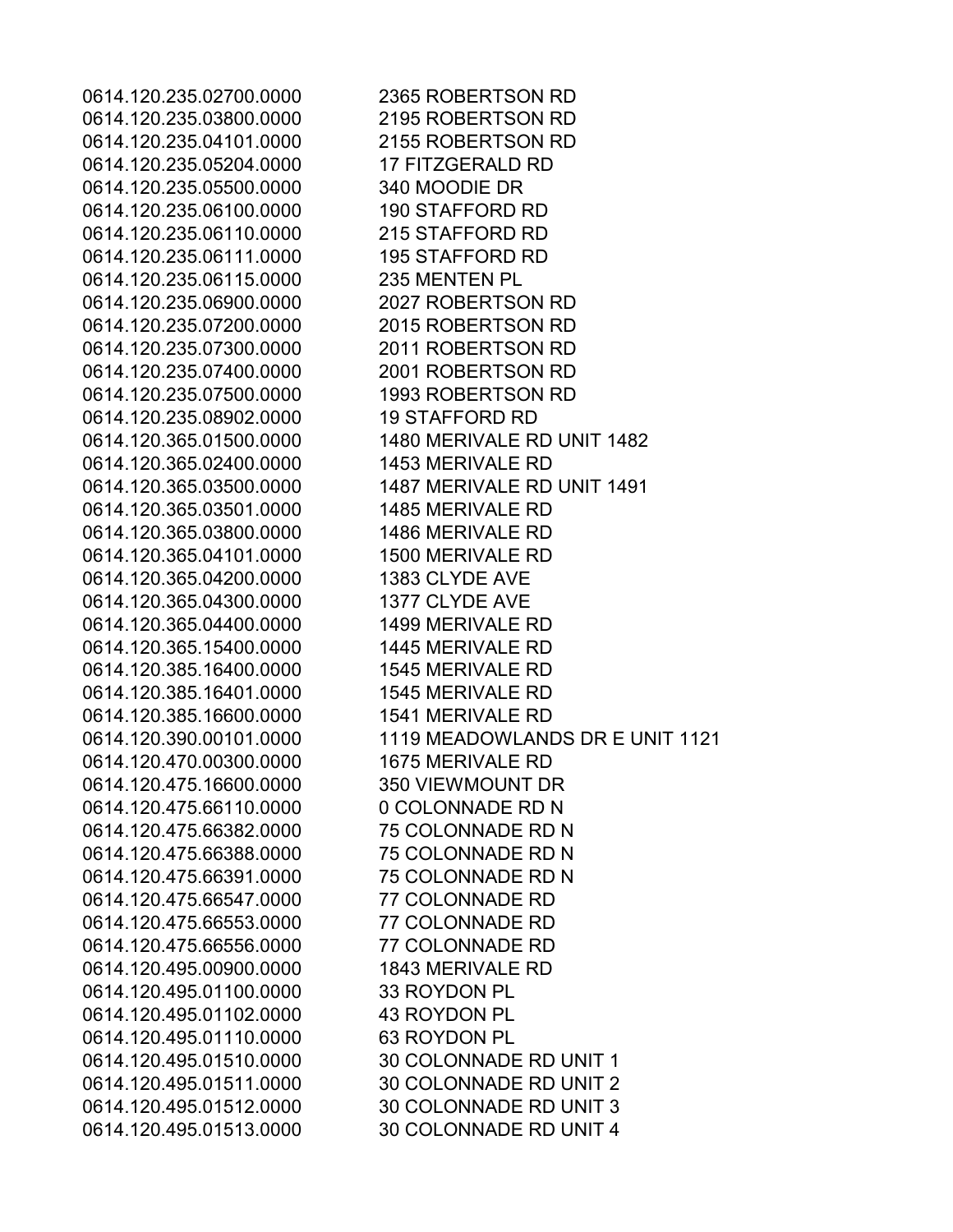0614.120.495.01514.0000 30 COLONNADE RD UNIT 5 0614.120.495.01515.0000 30 COLONNADE RD UNIT 6 0614.120.495.01516.0000 30 COLONNADE RD UNIT 7 0614.120.495.01517.0000 30 COLONNADE RD UNIT 8 0614.120.495.01518.0000 30 COLONNADE RD UNIT 9 0614.120.495.01519.0000 30 COLONNADE RD UNIT 10 0614.120.495.01520.0000 30 COLONNADE RD UNIT 11 0614.120.495.01521.0000 30 COLONNADE RD UNIT 12 0614.120.495.01522.0000 30 COLONNADE RD 0614.120.495.01523.0000 30 COLONNADE RD 0614.120.495.01524.0000 30 COLONNADE RD 0614.120.495.01525.0000 30 COLONNADE RD 0614.120.495.01526.0000 30 COLONNADE RD 0614.120.495.01527.0000 30 COLONNADE RD 0614.120.495.01528.0000 30 COLONNADE RD 0614.120.495.01529.0000 30 COLONNADE RD 0614.120.495.01530.0000 30 COLONNADE RD 0614.120.495.01531.0000 30 COLONNADE RD 0614.120.495.01532.0000 30 COLONNADE RD 0614.120.495.01533.0000 30 COLONNADE RD 0614.120.495.01534.0000 30 COLONNADE RD 0614.120.495.01535.0000 30 COLONNADE RD 0614.120.495.01536.0000 30 COLONNADE RD 0614.120.495.01537.0000 30 COLONNADE RD 0614.120.495.01538.0000 30 COLONNADE RD 0614.120.495.01539.0000 30 COLONNADE RD 0614.120.495.01540.0000 32 COLONNADE RD UNIT 100 0614.120.495.01541.0000 32 COLONNADE RD 0614.120.495.01542.0000 32 COLONNADE RD 0614.120.495.01543.0000 32 COLONNADE RD 0614.120.495.01544.0000 32 COLONNADE RD 0614.120.495.01545.0000 32 COLONNADE RD 0614.120.495.01546.0000 32 COLONNADE RD 0614.120.495.01547.0000 32 COLONNADE RD 0614.120.495.01548.0000 32 COLONNADE RD 0614.120.495.01549.0000 32 COLONNADE RD 0614.120.495.01550.0000 32 COLONNADE RD 0614.120.495.01551.0000 32 COLONNADE RD 0614.120.495.01552.0000 32 COLONNADE RD UNIT 300 0614.120.495.01553.0000 32 COLONNADE RD 0614.120.495.01554.0000 32 COLONNADE RD 0614.120.495.01555.0000 32 COLONNADE RD 0614.120.495.01556.0000 32 COLONNADE RD UNIT 400 0614.120.495.01557.0000 32 COLONNADE RD UNIT 400 0614.120.495.01558.0000 32 COLONNADE RD UNIT 400 0614.120.495.01559.0000 32 COLONNADE RD UNIT 400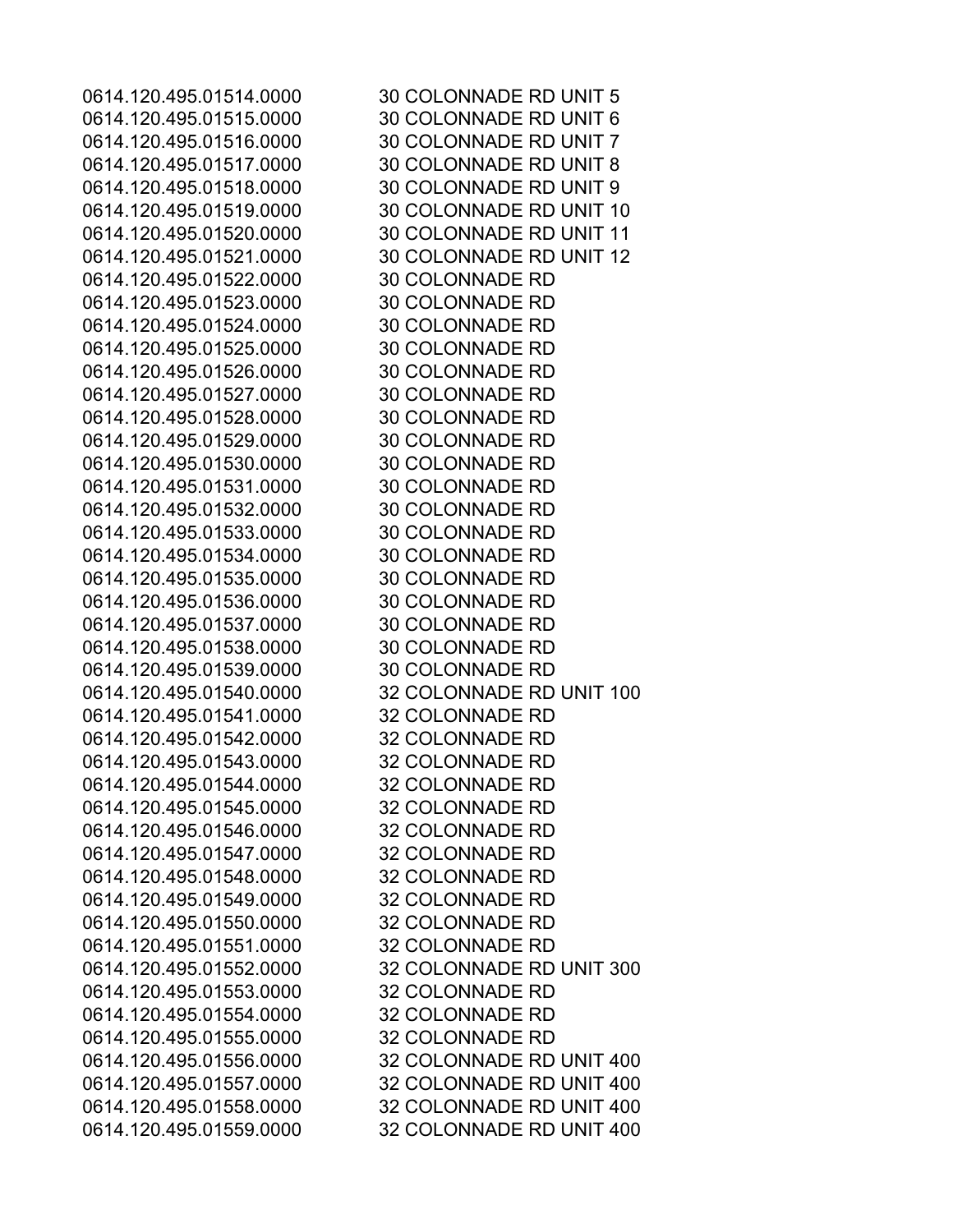0614.120.495.01560.0000 32 COLONNADE RD UNIT 400 0614.120.495.01561.0000 32 COLONNADE RD UNIT 400 0614.120.495.01562.0000 32 COLONNADE RD UNIT 400 0614.120.495.01563.0000 32 COLONNADE RD UNIT 400 0614.120.495.01564.0000 32 COLONNADE RD UNIT 400 0614.120.495.01565.0000 32 COLONNADE RD UNIT 400 0614.120.495.01566.0000 32 COLONNADE RD UNIT 400 0614.120.495.01567.0000 32 COLONNADE RD UNIT 400 0614.120.495.01568.0000 32 COLONNADE RD 0614.120.495.01569.0000 32 COLONNADE RD 0614.120.495.01570.0000 32 COLONNADE RD 0614.120.495.01571.0000 32 COLONNADE RD 0614.120.495.01572.0000 32 COLONNADE RD 0614.120.495.01573.0000 32 COLONNADE RD 0614.120.495.01574.0000 32 COLONNADE RD 0614.120.495.01575.0000 32 COLONNADE RD 0614.120.495.01576.0000 32 COLONNADE RD 0614.120.495.01577.0000 32 COLONNADE RD 0614.120.495.01578.0000 32 COLONNADE RD 0614.120.495.01579.0000 32 COLONNADE RD 0614.120.495.01580.0000 34 COLONNADE RD 0614.120.495.01581.0000 34 COLONNADE RD 0614.120.495.01582.0000 34 COLONNADE RD 0614.120.495.01583.0000 34 COLONNADE RD 0614.120.495.01584.0000 34 COLONNADE RD 0614.120.495.01585.0000 34 COLONNADE RD 0614.120.495.01586.0000 34 COLONNADE RD 0614.120.495.01587.0000 34 COLONNADE RD 0614.120.495.01588.0000 34 COLONNADE RD 0614.120.495.01589.0000 34 COLONNADE RD 0614.120.495.01590.0000 34 COLONNADE RD 0614.120.495.01591.0000 34 COLONNADE RD 0614.120.495.01592.0000 34 COLONNADE RD 0614.120.495.01593.0000 34 COLONNADE RD 0614.120.495.01594.0000 34 COLONNADE RD 0614.120.495.01595.0000 34 COLONNADE RD 0614.120.495.01596.0000 34 COLONNADE RD 0614.120.495.01597.0000 34 COLONNADE RD 0614.120.495.01620.0000 36 COLONNADE RD N 0614.120.495.01621.0000 38 COLONNADE RD 0614.120.495.01625.0000 42 COLONNADE RD 0614.120.495.01650.0000 66 COLONNADE RD 0614.120.495.01655.0000 70 COLONNADE RD 0614.120.495.01657.0000 74 COLONNADE RD 0614.120.495.01705.0000 215 COLONNADE RD 0614.120.495.01707.0000 211 COLONNADE RD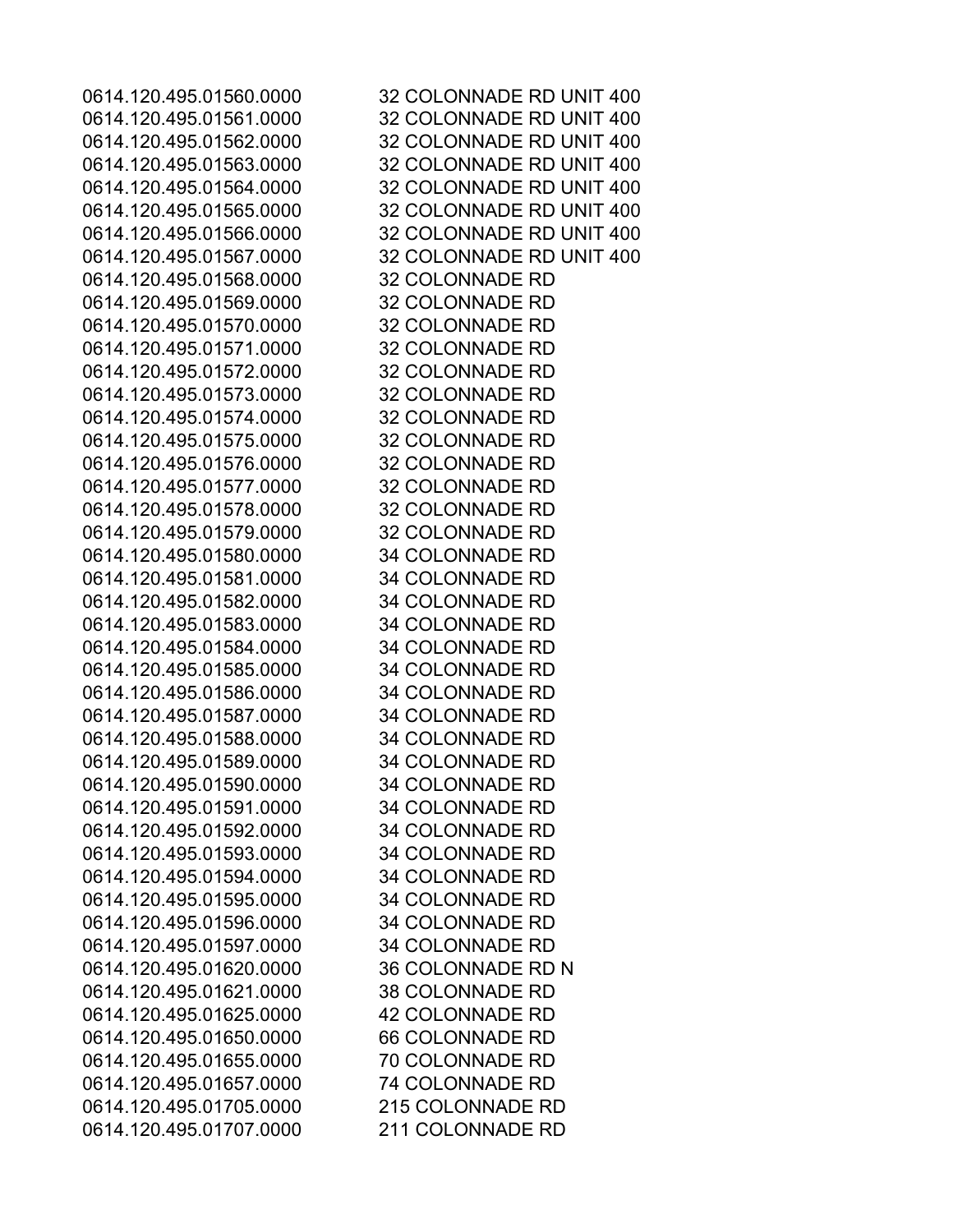0614.120.495.01708.0000 207 COLONNADE RD 0614.120.495.01715.0000 199 COLONNADE RD 0614.120.495.01740.0000 159 COLONNADE RD 0614.120.495.01750.0000 147 COLONNADE RD 0614.120.495.01813.0000 26 CONCOURSE GATE 0614.120.495.01819.0000 14 CONCOURSE GATE 0614.120.495.01823.0000 14 CONCOURSE GATE

0614.120.495.01801.0000 14 CONCOURSE GATE UNIT 600 0614.120.495.01802.0000 14 CONCOURSE GATE UNIT 600 0614.120.495.01803.0000 14 CONCOURSE GATE UNIT 100 0614.120.495.01804.0000 16 CONCOURSE GATE UNIT 500 0614.120.495.01805.0000 16 CONCOURSE GATE UNIT 400 0614.120.495.01806.0000 16 CONCOURSE GATE UNIT 200 0614.120.495.01807.0000 14 CONCOURSE GATE UNIT 400 0614.120.495.01808.0000 14 CONCOURSE GATE UNIT 300 0614.120.495.01809.0000 16 CONCOURSE GATE UNIT 100 0614.120.495.01811.0000 14 CONCOURSE GATE UNIT 500 0614.120.495.01812.0000 16 CONCOURSE GATE UNIT 600 0614.120.495.01814.0000 14 CONCOURSE GATE UNIT 600 0614.120.495.01815.0000 14 CONCOURSE GATE UNIT 100 0614.120.495.01817.0000 14 CONCOURSE GATE UNIT 100 0614.120.495.01821.0000 14 CONCOURSE GATE UNIT 100 0614.120.495.01822.0000 14 CONCOURSE GATE UNIT 100 0614.120.495.01824.0000 14 CONCOURSE GATE UNIT 100 0614.120.495.01826.0000 14 CONCOURSE GATE UNIT 100 0614.120.495.01827.0000 14 CONCOURSE GATE UNIT 100 0614.120.495.01828.0000 14 CONCOURSE GATE UNIT 100 0614.120.495.01829.0000 14 CONCOURSE GATE UNIT 100 0614.120.495.01831.0000 14 CONCOURSE GATE UNIT 100 0614.120.495.01832.0000 14 CONCOURSE GATE UNIT 100 0614.120.495.01833.0000 14 CONCOURSE GATE UNIT 100 0614.120.495.01834.0000 14 CONCOURSE GATE UNIT 100 0614.120.495.01836.0000 14 CONCOURSE GATE UNIT 100 0614.120.495.01837.0000 14 CONCOURSE GATE UNIT 100 0614.120.495.01838.0000 14 CONCOURSE GATE UNIT 100 0614.120.495.01839.0000 14 CONCOURSE GATE UNIT 100 0614.120.495.01841.0000 14 CONCOURSE GATE UNIT 100 0614.120.495.01842.0000 14 CONCOURSE GATE UNIT 100 0614.120.495.01843.0000 14 CONCOURSE GATE UNIT 100 0614.120.495.01844.0000 14 CONCOURSE GATE UNIT 100 0614.120.495.01845.0000 14 CONCOURSE GATE UNIT 100 0614.120.495.01846.0000 14 CONCOURSE GATE UNIT 100 0614.120.495.01847.0000 14 CONCOURSE GATE UNIT 100 0614.120.495.01848.0000 14 CONCOURSE GATE UNIT 100 0614.120.495.01849.0000 14 CONCOURSE GATE UNIT 100 0614.120.495.01851.0000 14 CONCOURSE GATE UNIT 100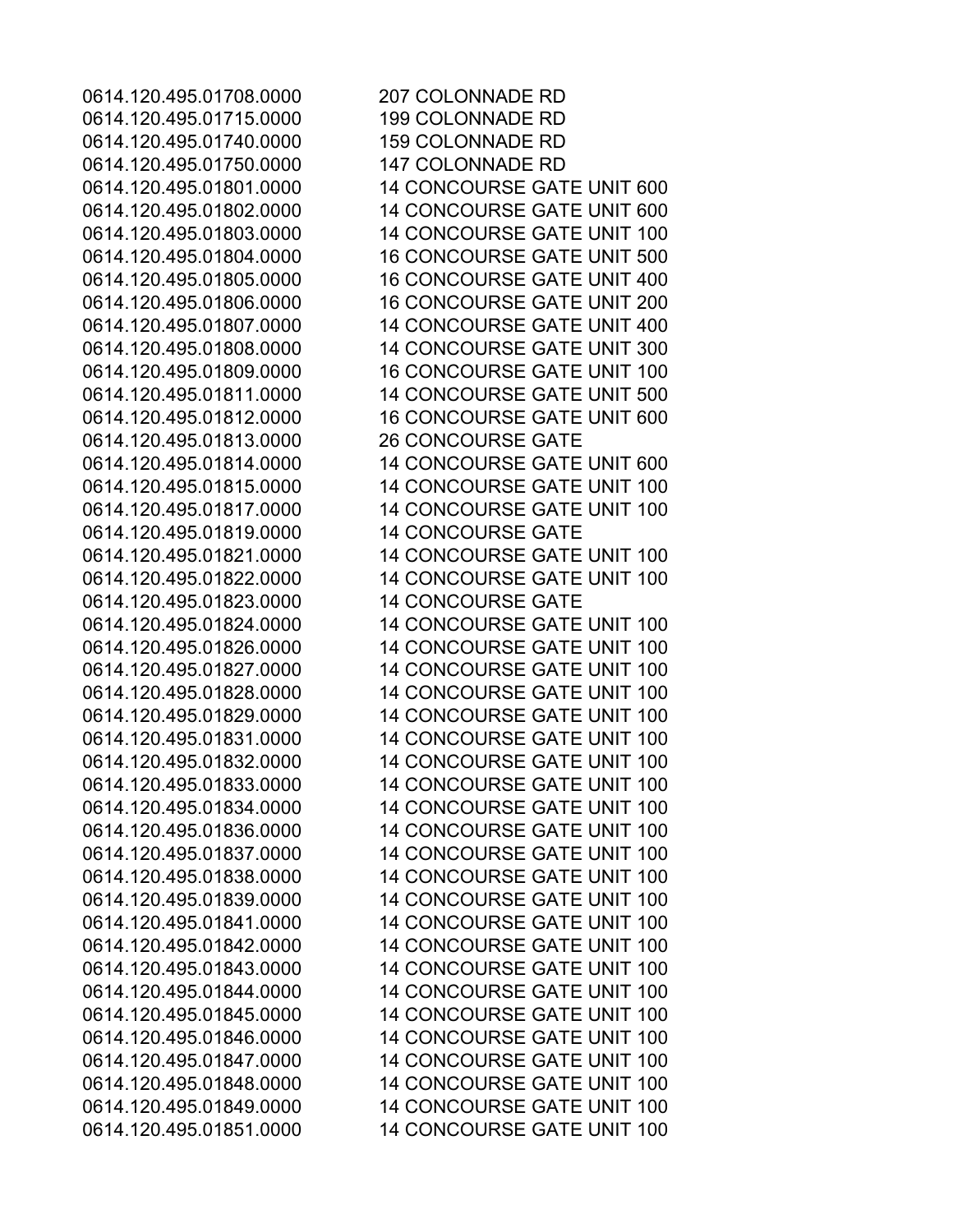0614.120.495.01852.0000 14 CONCOURSE GATE UNIT 100 0614.120.495.01853.0000 14 CONCOURSE GATE UNIT 100 0614.120.495.01854.0000 14 CONCOURSE GATE UNIT 100 0614.120.495.01855.0000 14 CONCOURSE GATE UNIT 100 0614.120.495.01856.0000 14 CONCOURSE GATE UNIT 100 0614.120.495.01857.0000 16 CONCOURSE GATE UNIT 500 0614.120.495.01858.0000 16 CONCOURSE GATE UNIT 500 0614.120.495.01859.0000 16 CONCOURSE GATE UNIT 500 0614.120.495.01861.0000 16 CONCOURSE GATE UNIT 500 0614.120.495.01862.0000 16 CONCOURSE GATE UNIT 500 0614.120.495.01863.0000 16 CONCOURSE GATE UNIT 500 0614.120.495.01864.0000 16 CONCOURSE GATE UNIT 500 0614.120.495.01865.0000 16 CONCOURSE GATE UNIT 500 0614.120.495.01866.0000 16 CONCOURSE GATE UNIT 500 0614.120.495.01867.0000 16 CONCOURSE GATE UNIT 500 0614.120.495.01868.0000 16 CONCOURSE GATE UNIT 500 0614.120.495.01869.0000 16 CONCOURSE GATE UNIT 500 0614.120.495.01871.0000 28 CONCOURSE GATE UNIT 1 0614.120.495.01872.0000 28 CONCOURSE GATE UNIT 6 0614.120.495.01873.0000 28 CONCOURSE GATE UNIT 3 0614.120.495.01874.0000 28 CONCOURSE GATE UNIT I-9 0614.120.495.01875.0000 16 CONCOURSE GATE UNIT 500 0614.120.495.01876.0000 28 CONCOURSE GATE UNIT 10 0614.120.495.01877.0000 16 CONCOURSE GATE UNIT 500 0614.120.495.01878.0000 28 CONCOURSE GATE UNIT 12 0614.120.495.01879.0000 16 CONCOURSE GATE UNIT 500 0614.120.495.01880.0000 28 CONCOURSE GATE UNIT 104 0614.120.495.01881.0000 16 CONCOURSE GATE UNIT 400 0614.120.495.01882.0000 28 CONCOURSE GATE UNIT 150 0614.120.495.01883.0000 28 CONCOURSE GATE UNIT 101 0614.120.495.01884.0000 16 CONCOURSE GATE UNIT 400 0614.120.495.01885.0000 28 CONCOURSE GATE UNIT 102 0614.120.495.01886.0000 28 CONCOURSE GATE UNIT 201 0614.120.495.01887.0000 28 CONCOURSE GATE UNIT 204 0614.120.495.01888.0000 28 CONCOURSE GATE UNIT 202 0614.120.495.01889.0000 28 CONCOURSE GATE UNIT 203 0614.120.495.01890.0000 16 CONCOURSE GATE UNIT 400 0614.120.495.01891.0000 16 CONCOURSE GATE UNIT 400 0614.120.495.01892.0000 16 CONCOURSE GATE UNIT 400 0614.120.495.01893.0000 16 CONCOURSE GATE UNIT 400 0614.120.495.01894.0000 16 CONCOURSE GATE UNIT 400 0614.120.495.01895.0000 16 CONCOURSE GATE UNIT 400 0614.120.495.01896.0000 16 CONCOURSE GATE UNIT 400 0614.120.495.01897.0000 16 CONCOURSE GATE UNIT 400 0614.120.495.01898.0000 16 CONCOURSE GATE UNIT 400 0614.120.495.01899.0000 16 CONCOURSE GATE UNIT 200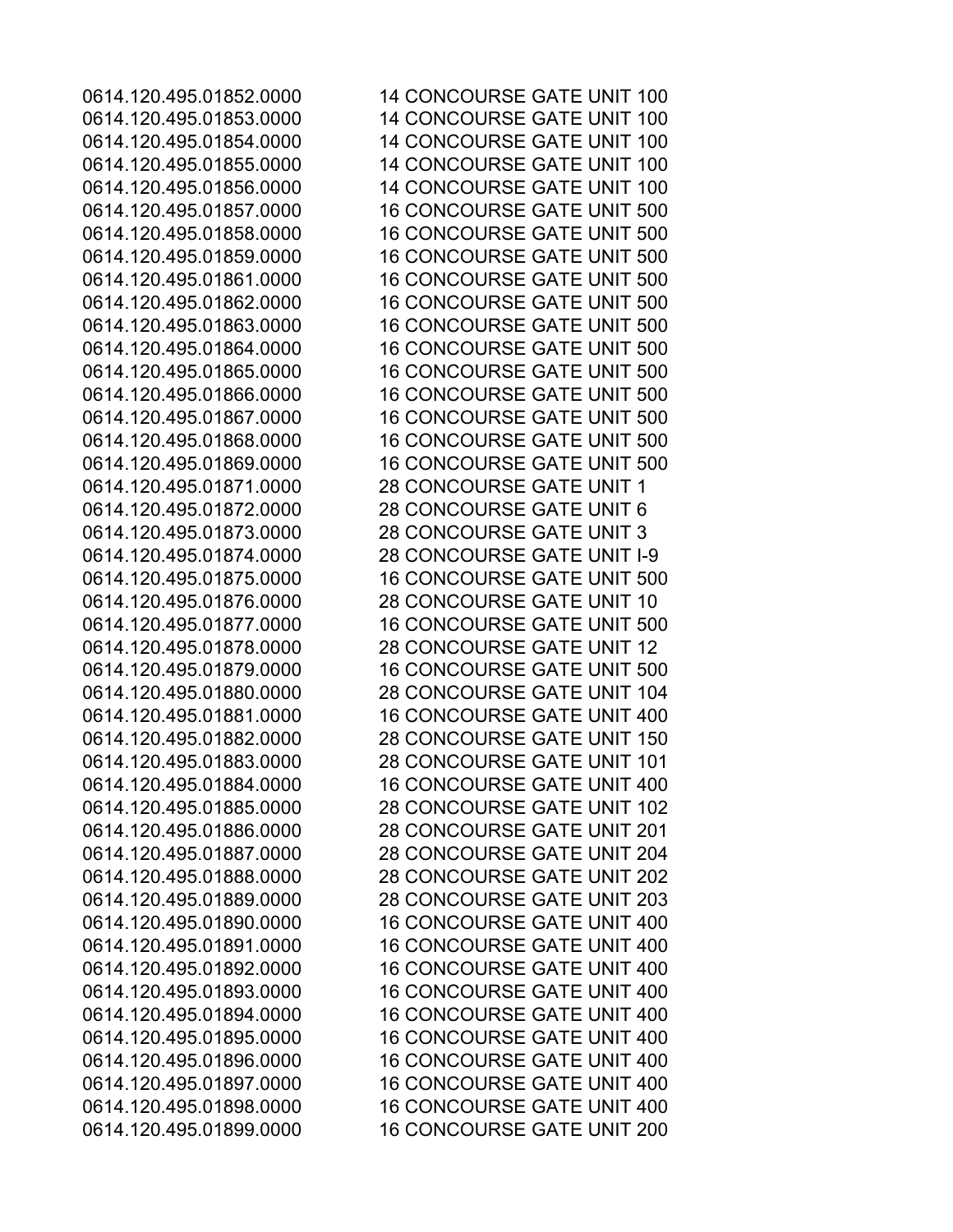0614.120.495.01901.0000 16 CONCOURSE GATE UNIT 200 0614.120.495.01902.0000 16 CONCOURSE GATE UNIT 200 0614.120.495.01903.0000 16 CONCOURSE GATE UNIT 200 0614.120.495.01904.0000 16 CONCOURSE GATE UNIT 200 0614.120.495.01905.0000 16 CONCOURSE GATE UNIT 200 0614.120.495.01906.0000 16 CONCOURSE GATE UNIT 200 0614.120.495.01907.0000 16 CONCOURSE GATE UNIT 200 0614.120.495.01908.0000 16 CONCOURSE GATE UNIT 200 0614.120.495.01909.0000 16 CONCOURSE GATE UNIT 200 0614.120.495.01910.0000 16 CONCOURSE GATE UNIT 200 0614.120.495.01911.0000 16 CONCOURSE GATE UNIT 200 0614.120.495.01912.0000 16 CONCOURSE GATE UNIT 200 0614.120.495.01913.0000 14 CONCOURSE GATE UNIT 400 0614.120.495.01914.0000 14 CONCOURSE GATE UNIT 400 0614.120.495.01915.0000 14 CONCOURSE GATE UNIT 400 0614.120.495.01916.0000 14 CONCOURSE GATE UNIT 400 0614.120.495.01917.0000 14 CONCOURSE GATE UNIT 400 0614.120.495.01918.0000 14 CONCOURSE GATE UNIT 400 0614.120.495.01919.0000 14 CONCOURSE GATE UNIT 400 0614.120.495.01920.0000 14 CONCOURSE GATE UNIT 400 0614.120.495.01921.0000 14 CONCOURSE GATE UNIT 400 0614.120.495.01922.0000 14 CONCOURSE GATE UNIT 400 0614.120.495.01923.0000 14 CONCOURSE GATE UNIT 400 0614.120.495.01924.0000 14 CONCOURSE GATE UNIT 300 0614.120.495.01925.0000 14 CONCOURSE GATE UNIT 300 0614.120.495.01926.0000 14 CONCOURSE GATE UNIT 300 0614.120.495.01927.0000 14 CONCOURSE GATE UNIT 300 0614.120.495.01928.0000 14 CONCOURSE GATE UNIT 300 0614.120.495.01929.0000 14 CONCOURSE GATE UNIT 300 0614.120.495.01930.0000 14 CONCOURSE GATE UNIT 300 0614.120.495.01931.0000 14 CONCOURSE GATE UNIT 300 0614.120.495.01932.0000 14 CONCOURSE GATE UNIT 300 0614.120.495.01933.0000 14 CONCOURSE GATE UNIT 300 0614.120.495.01934.0000 14 CONCOURSE GATE UNIT 300 0614.120.495.01935.0000 14 CONCOURSE GATE UNIT 300 0614.120.495.01936.0000 14 CONCOURSE GATE UNIT 300 0614.120.495.01937.0000 14 CONCOURSE GATE UNIT 300 0614.120.495.01938.0000 14 CONCOURSE GATE UNIT 300 0614.120.495.01939.0000 14 CONCOURSE GATE UNIT 300 0614.120.495.01940.0000 14 CONCOURSE GATE UNIT 300 0614.120.495.01941.0000 14 CONCOURSE GATE UNIT 300 0614.120.495.01942.0000 14 CONCOURSE GATE UNIT 300 0614.120.495.01943.0000 14 CONCOURSE GATE UNIT 300 0614.120.495.01944.0000 14 CONCOURSE GATE UNIT 300 0614.120.495.01945.0000 14 CONCOURSE GATE UNIT 300 0614.120.495.01946.0000 14 CONCOURSE GATE UNIT 300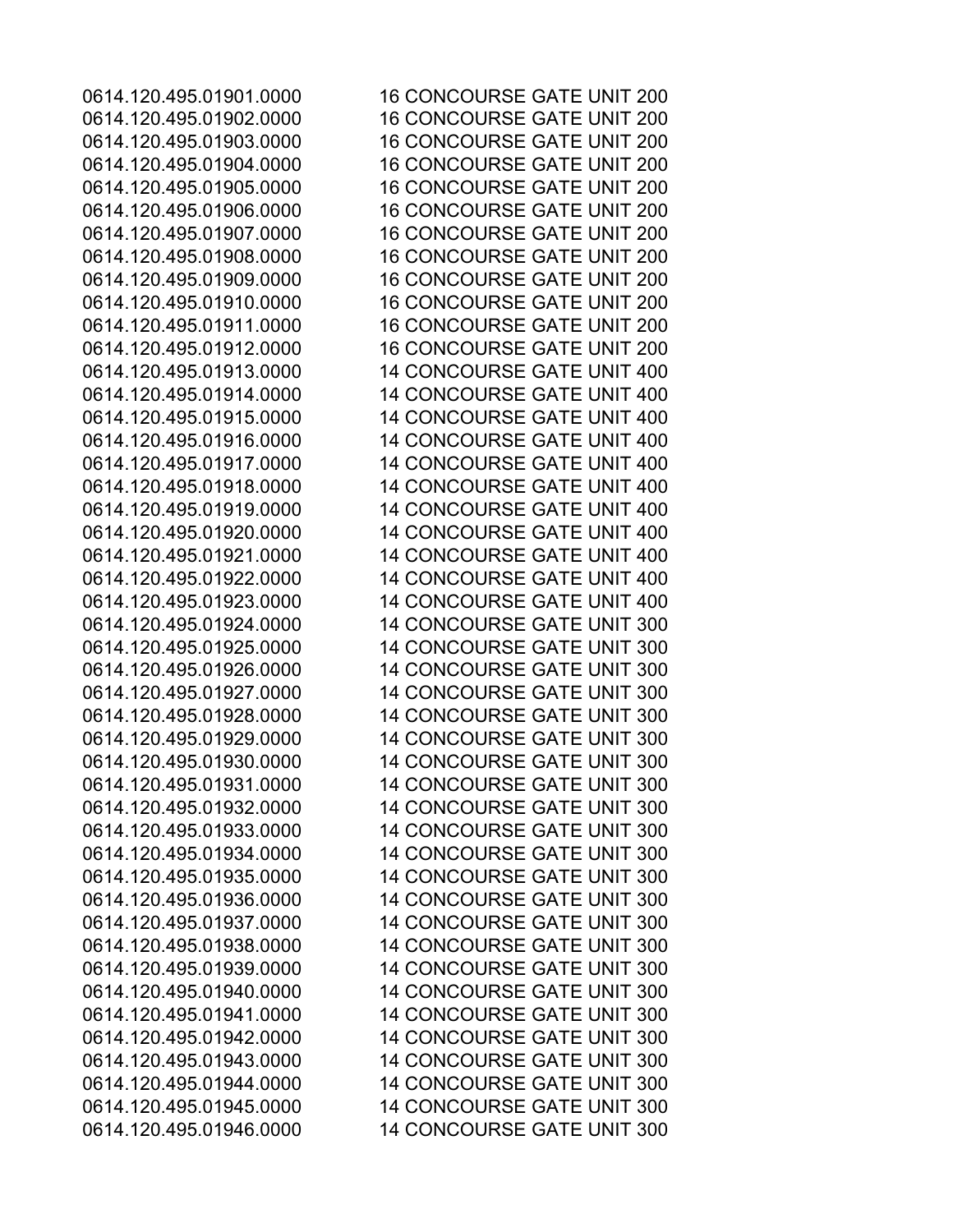0614.120.495.01983.0000 28 CONCOURSE GATE

0614.120.495.01947.0000 14 CONCOURSE GATE UNIT 300 0614.120.495.01948.0000 14 CONCOURSE GATE UNIT 300 0614.120.495.01949.0000 14 CONCOURSE GATE UNIT 300 0614.120.495.01950.0000 14 CONCOURSE GATE UNIT 300 0614.120.495.01951.0000 14 CONCOURSE GATE UNIT 300 0614.120.495.01952.0000 14 CONCOURSE GATE UNIT 300 0614.120.495.01953.0000 14 CONCOURSE GATE UNIT 300 0614.120.495.01954.0000 14 CONCOURSE GATE UNIT 300 0614.120.495.01955.0000 14 CONCOURSE GATE UNIT 300 0614.120.495.01956.0000 14 CONCOURSE GATE UNIT 300 0614.120.495.01957.0000 14 CONCOURSE GATE UNIT 300 0614.120.495.01958.0000 14 CONCOURSE GATE UNIT 300 0614.120.495.01959.0000 14 CONCOURSE GATE UNIT 300 0614.120.495.01960.0000 14 CONCOURSE GATE UNIT 300 0614.120.495.01961.0000 14 CONCOURSE GATE UNIT 300 0614.120.495.01962.0000 14 CONCOURSE GATE UNIT 300 0614.120.495.01963.0000 14 CONCOURSE GATE UNIT 500 0614.120.495.01964.0000 14 CONCOURSE GATE UNIT 500 0614.120.495.01965.0000 14 CONCOURSE GATE UNIT 500 0614.120.495.01966.0000 14 CONCOURSE GATE UNIT 500 0614.120.495.01967.0000 14 CONCOURSE GATE UNIT 500 0614.120.495.01968.0000 14 CONCOURSE GATE UNIT 500 0614.120.495.01969.0000 14 CONCOURSE GATE UNIT 500 0614.120.495.01970.0000 14 CONCOURSE GATE UNIT 500 0614.120.495.01971.0000 14 CONCOURSE GATE UNIT 500 0614.120.495.01972.0000 14 CONCOURSE GATE UNIT 500 0614.120.495.01973.0000 14 CONCOURSE GATE UNIT 500 0614.120.495.01974.0000 14 CONCOURSE GATE UNIT 500 0614.120.495.01975.0000 14 CONCOURSE GATE UNIT 500 0614.120.495.01976.0000 14 CONCOURSE GATE UNIT 500 0614.120.495.01977.0000 14 CONCOURSE GATE UNIT 500 0614.120.495.01978.0000 16 CONCOURSE GATE UNIT 600 0614.120.495.01979.0000 16 CONCOURSE GATE UNIT 600 0614.120.495.01982.0000 28 CONCOURSE GATE UNIT 8-9 0614.120.495.01984.0000 28 CONCOURSE GATE UNIT 12 0614.120.495.01985.0000 28 CONCOURSE GATE UNIT 104 0614.120.495.01986.0000 28 CONCOURSE GATE UNIT 102 0614.120.495.01987.0000 30 CONCOURSE GATE UNIT 101 0614.120.495.01988.0000 30 CONCOURSE GATE UNIT 102 0614.120.495.01989.0000 30 CONCOURSE GATE UNIT 102 0614.120.495.01990.0000 30 CONCOURSE GATE UNIT 103 0614.120.495.01991.0000 30 CONCOURSE GATE UNIT 108 0614.120.495.01992.0000 30 CONCOURSE GATE UNIT 109 0614.120.495.01993.0000 30 CONCOURSE GATE UNIT 13 0614.120.495.01994.0000 30 CONCOURSE GATE UNIT 14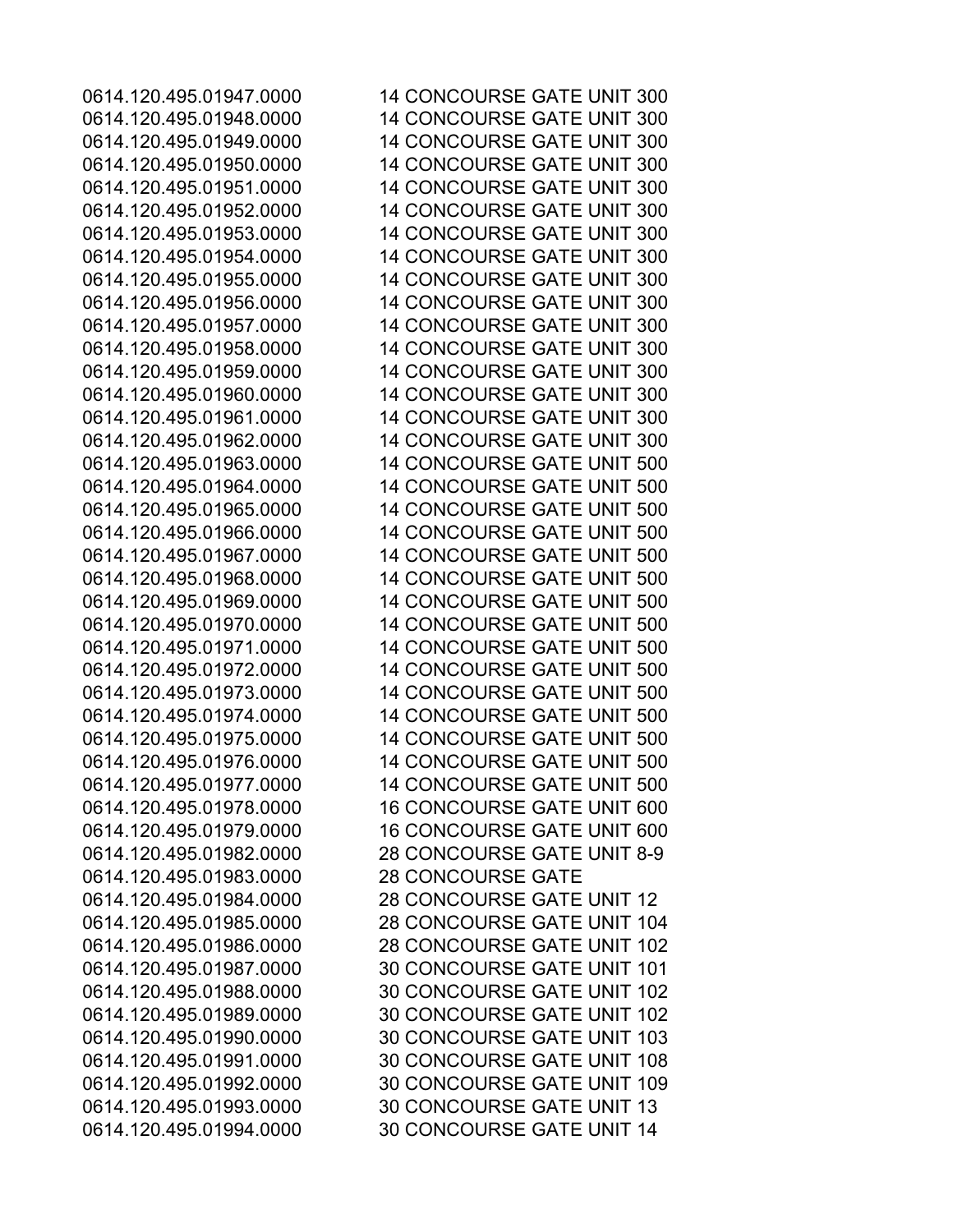0614.120.495.02003.0000 30 CONCOURSE GATE 0614.120.495.02100.0000 369 WEST HUNT CLUB RD 0614.120.495.02249.0000 30 CONCOURSE GATE

0614.120.495.01995.0000 30 CONCOURSE GATE UNIT 15 0614.120.495.01996.0000 30 CONCOURSE GATE UNIT 17 0614.120.495.01997.0000 30 CONCOURSE GATE UNIT 18 0614.120.495.01998.0000 30 CONCOURSE GATE UNIT 19 0614.120.495.01999.0000 30 CONCOURSE GATE UNIT 41 0614.120.495.02000.0000 30 CONCOURSE GATE UNIT 42 0614.120.495.02001.0000 30 CONCOURSE GATE UNIT 43 0614.120.495.02002.0000 30 CONCOURSE GATE UNIT 200 0614.120.495.02004.0000 30 CONCOURSE GATE UNIT 209 0614.120.495.02005.0000 30 CONCOURSE GATE UNIT 207 0614.120.495.02200.0000 30 CONCOURSE GATE UNIT 101 0614.120.495.02202.0000 30 CONCOURSE GATE UNIT 102 0614.120.495.02205.0000 30 CONCOURSE GATE UNIT 103 0614.120.495.02207.0000 30 CONCOURSE GATE UNIT 107 0614.120.495.02209.0000 30 CONCOURSE GATE UNIT 109 0614.120.495.02211.0000 30 CONCOURSE GATE UNIT 12 0614.120.495.02215.0000 30 CONCOURSE GATE UNIT 16 0614.120.495.02219.0000 30 CONCOURSE GATE UNIT 20 0614.120.495.02220.0000 30 CONCOURSE GATE UNIT 21 0614.120.495.02221.0000 30 CONCOURSE GATE UNIT 22 0614.120.495.02222.0000 30 CONCOURSE GATE UNIT 23 0614.120.495.02223.0000 30 CONCOURSE GATE UNIT 24 0614.120.495.02224.0000 30 CONCOURSE GATE UNIT 25 0614.120.495.02225.0000 30 CONCOURSE GATE UNIT 26 0614.120.495.02226.0000 30 CONCOURSE GATE UNIT 27 0614.120.495.02227.0000 30 CONCOURSE GATE UNIT 28 0614.120.495.02228.0000 30 CONCOURSE GATE UNIT 29 0614.120.495.02229.0000 30 CONCOURSE GATE UNIT 30 0614.120.495.02230.0000 30 CONCOURSE GATE UNIT 31 0614.120.495.02231.0000 30 CONCOURSE GATE UNIT 32 0614.120.495.02232.0000 30 CONCOURSE GATE UNIT 33 0614.120.495.02233.0000 30 CONCOURSE GATE UNIT 34 0614.120.495.02234.0000 30 CONCOURSE GATE UNIT 35 0614.120.495.02235.0000 30 CONCOURSE GATE UNIT 36 0614.120.495.02236.0000 30 CONCOURSE GATE UNIT 37 0614.120.495.02237.0000 30 CONCOURSE GATE UNIT 38 0614.120.495.02238.0000 30 CONCOURSE GATE UNIT 39 0614.120.495.02239.0000 30 CONCOURSE GATE UNIT 40 0614.120.495.02243.0000 30 CONCOURSE GATE UNIT 44 0614.120.495.02244.0000 30 CONCOURSE GATE UNIT 45 0614.120.495.02245.0000 30 CONCOURSE GATE UNIT 46 0614.120.495.02246.0000 30 CONCOURSE GATE UNIT 47 0614.120.495.02247.0000 30 CONCOURSE GATE UNIT 200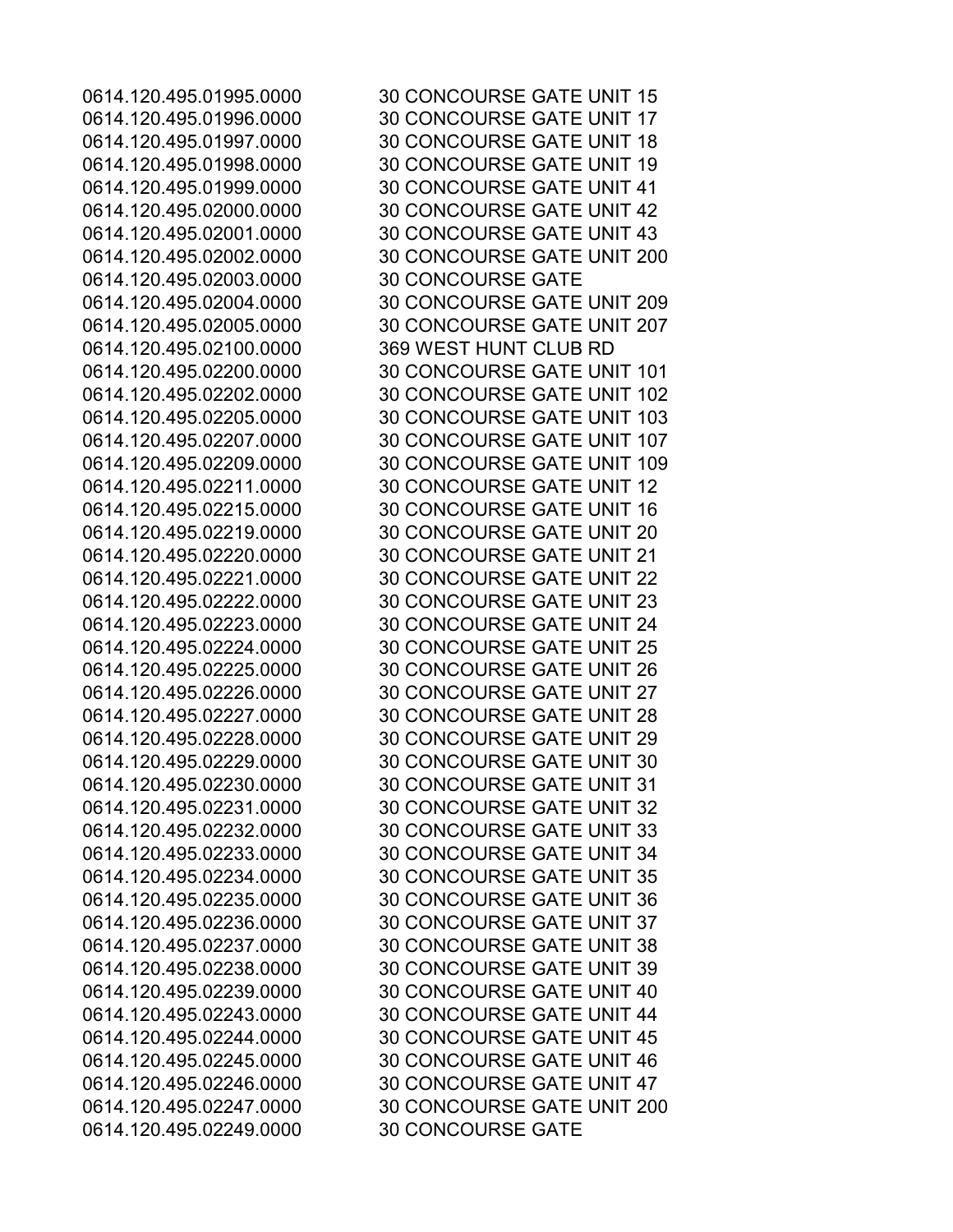0614.120.505.01806.0000 24 GURDWARA RD 0614.120.505.01807.0000 24 GURDWARA RD 0614.120.505.01808.0000 24 GURDWARA RD 0614.120.505.01809.0000 24 GURDWARA RD 0614.120.505.06030.0000 285 WEST HUNT CLUB RD 0614.120.505.06602.0000 450 WEST HUNT CLUB RD

0614.120.495.02251.0000 30 CONCOURSE GATE UNIT 203 0614.120.495.02252.0000 30 CONCOURSE GATE UNIT 205 0614.120.495.02253.0000 30 CONCOURSE GATE UNIT 209 0614.120.495.02255.0000 30 CONCOURSE GATE UNIT 207 0614.120.495.02401.0000 174 COLONNADE RD UNIT 1 0614.120.495.02402.0000 174 COLONNADE RD UNIT 2 0614.120.495.02403.0000 174 COLONNADE RD UNIT 3 0614.120.495.02404.0000 174 COLONNADE RD UNIT 4 0614.120.495.02405.0000 174 COLONNADE RD UNIT 5 0614.120.495.02406.0000 174 COLONNADE RD UNIT 6 0614.120.495.02407.0000 174 COLONNADE RD UNIT 7 0614.120.495.02408.0000 174 COLONNADE RD UNIT 8 0614.120.495.02409.0000 174 COLONNADE RD UNIT 9 0614.120.495.02410.0000 174 COLONNADE RD UNIT 10 0614.120.495.02411.0000 174 COLONNADE RD UNIT 11 0614.120.495.02412.0000 174 COLONNADE RD UNIT 12 0614.120.495.02413.0000 174 COLONNADE RD UNIT 13 0614.120.495.02414.0000 174 COLONNADE RD UNIT 14 0614.120.495.02415.0000 174 COLONNADE RD UNIT 15 0614.120.495.02416.0000 174 COLONNADE RD UNIT 16 0614.120.495.02417.0000 174 COLONNADE RD UNIT 17 0614.120.495.02418.0000 174 COLONNADE RD UNIT 18 0614.120.495.02419.0000 174 COLONNADE RD UNIT 19 0614.120.495.02420.0000 174 COLONNADE RD UNIT 20 0614.120.495.02421.0000 174 COLONNADE RD UNIT 21 0614.120.495.02422.0000 174 COLONNADE RD UNIT 22 0614.120.495.02423.0000 174 COLONNADE RD UNIT 23 0614.120.495.02424.0000 174 COLONNADE RD UNIT 24 0614.120.495.02425.0000 174 COLONNADE RD UNIT 25 0614.120.495.02426.0000 174 COLONNADE RD UNIT 26 0614.120.495.02427.0000 174 COLONNADE RD UNIT 27 0614.120.495.02428.0000 174 COLONNADE RD UNIT 28 0614.120.495.02429.0000 174 COLONNADE RD UNIT 29 0614.120.495.02430.0000 174 COLONNADE RD UNIT 30 0614.120.495.02431.0000 174 COLONNADE RD UNIT 31 0614.120.495.02432.0000 174 COLONNADE RD UNIT 32 0614.120.495.02433.0000 174 COLONNADE RD UNIT 33 0614.120.495.02434.0000 174 COLONNADE RD UNIT 34 0614.120.495.02435.0000 174 COLONNADE RD UNIT 35 0614.120.495.02436.0000 174 COLONNADE RD UNIT 36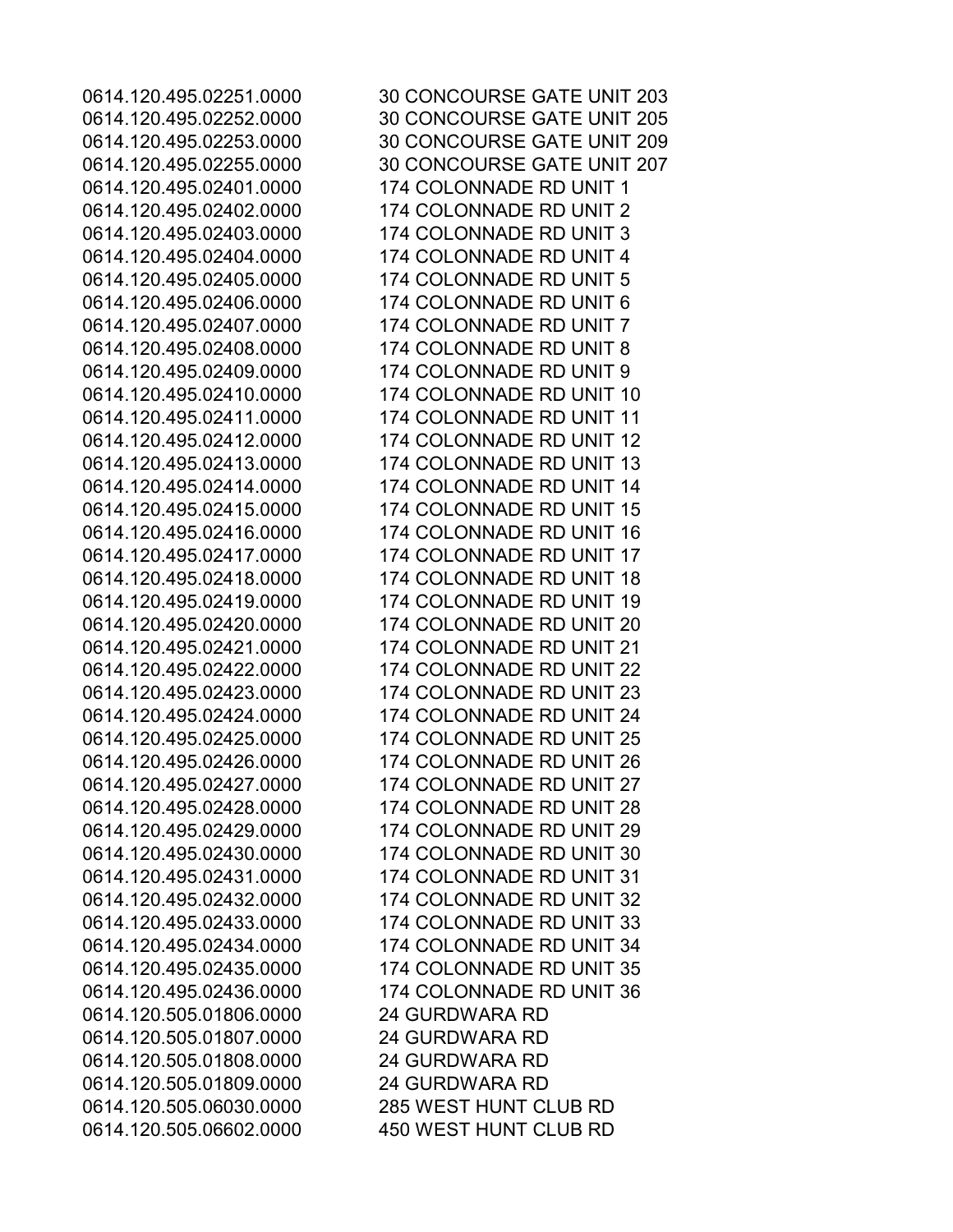0614.120.505.06613.0000 460 WEST HUNT CLUB RD 0614.120.505.06614.0000 460 WEST HUNT CLUB RD 0614.120.505.06615.0000 460 WEST HUNT CLUB RD 0614.120.505.06616.0000 460 WEST HUNT CLUB RD 0614.120.505.06617.0000 460 WEST HUNT CLUB RD 0614.120.505.06620.0000 460 WEST HUNT CLUB RD 0614.120.505.06626.0000 460 WEST HUNT CLUB RD 0614.120.505.07201.0000 30 SUNDERLAND ST 0614.120.505.07630.0000 67 JAMIE AVE 0614.120.505.07640.0000 69 JAMIE AVE 0614.120.505.07650.0000 75 JAMIE AVE 0614.120.505.08001.0000 1875 MERIVALE RD 0614.120.505.08010.0000 40 JAMIE AVE 0614.120.505.08013.0000 52 JAMIE AVE 0614.120.505.08016.0000 64 JAMIE AVE UNIT 68 0614.120.505.08019.0000 78 JAMIE AVE UNIT 80 0614.120.505.08021.0000 88 JAMIE AVE 0614.120.505.08200.0000 1877 MERIVALE RD 0614.120.505.09000.0000 1883 MERIVALE RD 0614.120.505.10001.0000 28 DEAKIN ST UNIT 101 0614.120.505.10002.0000 28 DEAKIN ST UNIT 102 0614.120.505.10003.0000 28 DEAKIN ST UNIT 103 0614.120.505.10004.0000 28 DEAKIN ST UNIT 104 0614.120.505.10005.0000 18 DEAKIN ST UNIT 105 0614.120.505.10006.0000 18 DEAKIN ST UNIT 106 0614.120.505.10007.0000 18 DEAKIN ST UNIT 107 0614.120.505.10008.0000 18 DEAKIN ST UNIT 108 0614.120.505.10009.0000 35 AURIGA DR UNIT 109 0614.120.505.10010.0000 35 AURIGA DR UNIT 110 0614.120.505.10011.0000 35 AURIGA DR UNIT 111 0614.120.505.10012.0000 35 AURIGA DR UNIT 112 0614.120.505.10013.0000 35 AURIGA DR UNIT 113 0614.120.505.10014.0000 35 AURIGA DR UNIT 114 0614.120.505.10015.0000 35 AURIGA DR UNIT 115 0614.120.505.10016.0000 35 AURIGA DR UNIT 116

0614.120.505.06611.0000 460 WEST HUNT CLUB RD UNIT 101 0614.120.505.06612.0000 460 WEST HUNT CLUB RD UNIT 102A 0614.120.505.06618.0000 460 WEST HUNT CLUB RD UNIT 105B 0614.120.505.06619.0000 460 WEST HUNT CLUB RD UNIT 106 0614.120.505.06621.0000 460 WEST HUNT CLUB RD UNIT 202 0614.120.505.06622.0000 460 WEST HUNT CLUB RD UNIT 203 0614.120.505.06623.0000 460 WEST HUNT CLUB RD UNIT 204 0614.120.505.06624.0000 460 WEST HUNT CLUB RD UNIT 205 0614.120.505.06625.0000 460 WEST HUNT CLUB RD UNIT 206 0614.120.505.06627.0000 460 WEST HUNT CLUB RD UNIT 208 0614.120.505.06628.0000 460 WEST HUNT CLUB RD UNIT 209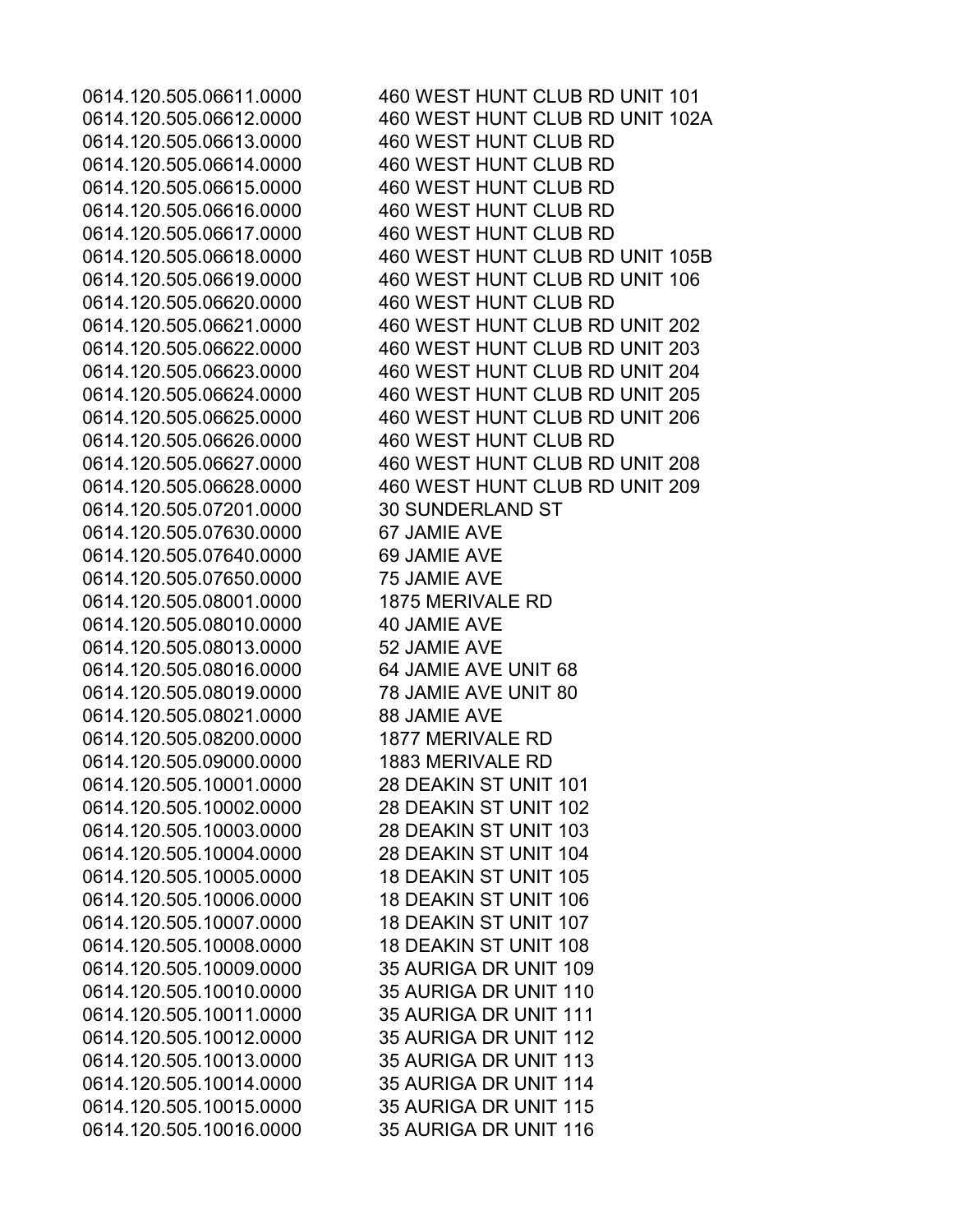0614.120.505.10017.0000 35 AURIGA DR UNIT 117 0614.120.505.10018.0000 35 AURIGA DR UNIT 118 0614.120.505.10019.0000 28 DEAKIN ST UNIT 201 0614.120.505.10020.0000 28 DEAKIN ST UNIT 202 0614.120.505.10021.0000 28 DEAKIN ST UNIT 203 0614.120.505.10022.0000 28 DEAKIN ST UNIT 204 0614.120.505.10023.0000 18 DEAKIN ST UNIT 205 0614.120.505.10024.0000 18 DEAKIN ST UNIT 206 0614.120.505.10025.0000 18 DEAKIN ST UNIT 207 0614.120.505.10026.0000 18 DEAKIN ST UNIT 208 0614.120.505.10027.0000 35 AURIGA DR UNIT 209 0614.120.505.10028.0000 35 AURIGA DR UNIT 210 0614.120.505.10029.0000 35 AURIGA DR UNIT 211 0614.120.505.10030.0000 35 AURIGA DR UNIT 212 0614.120.505.10031.0000 35 AURIGA DR UNIT 213 0614.120.505.10032.0000 35 AURIGA DR UNIT 214 0614.120.505.10033.0000 35 AURIGA DR UNIT 215 0614.120.505.10034.0000 35 AURIGA DR UNIT 216 0614.120.505.10035.0000 35 AURIGA DR UNIT 217 0614.120.505.10036.0000 35 AURIGA DR UNIT 218 0614.120.505.10200.0000 1891 MERIVALE RD 0614.120.505.10400.0000 15 BENTLEY AVE 0614.120.505.10410.0000 17 BENTLEY AVE 0614.120.505.10800.0000 25 BENTLEY AVE 0614.120.505.11000.0000 21 BENTLEY AVE 0614.120.505.11200.0000 35 BENTLEY AVE 0614.120.505.11400.0000 37 BENTLEY AVE 0614.120.505.12000.0000 53 BENTLEY AVE 0614.120.505.13100.0000 141 BENTLEY AVE 0614.120.505.13810.0000 144 BENTLEY AVE 0614.120.505.14004.0000 78 BENTLEY AVE UNIT 80 0614.120.505.14800.0000 44 BENTLEY AVE 0614.120.505.15600.0000 24 BENTLEY AVE 0614.120.505.16000.0000 14 BENTLEY AVE 0614.120.505.19200.0000 72 RIDEAU HEIGHTS DR 0614.120.505.20430.0000 1 LASER ST 0614.120.505.20501.0000 15 CAPELLA CRT UNIT 101 0614.120.505.20502.0000 15 CAPELLA CRT UNIT 102 0614.120.505.20503.0000 15 CAPELLA CRT UNIT 104 0614.120.505.20504.0000 15 CAPELLA CRT UNIT 103 0614.120.505.20506.0000 15 CAPELLA CRT UNIT 106 0614.120.505.20507.0000 15 CAPELLA CRT UNIT 107 0614.120.505.20508.0000 15 CAPELLA CRT UNIT 108 0614.120.505.20509.0000 15 CAPELLA CRT UNIT 109 0614.120.505.20510.0000 15 CAPELLA CRT UNIT 110 0614.120.505.20511.0000 15 CAPELLA CRT UNIT 111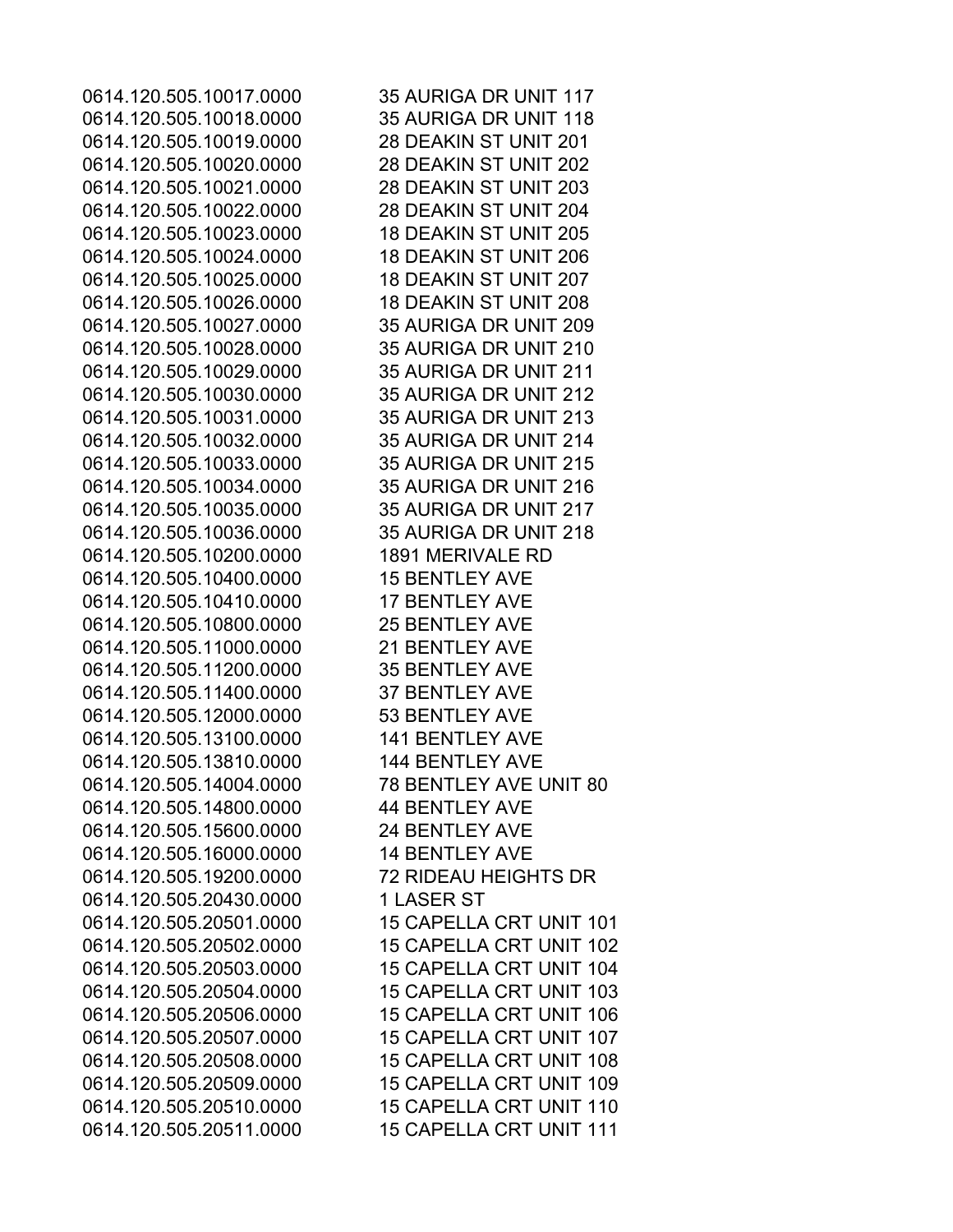0614.120.505.20513.0000 15 CAPELLA CRT UNIT 113 0614.120.505.20514.0000 15 CAPELLA CRT UNIT 114 0614.120.505.20515.0000 15 CAPELLA CRT UNIT 115 0614.120.505.20516.0000 15 CAPELLA CRT UNIT 116 0614.120.505.20517.0000 15 CAPELLA CRT UNIT 117 0614.120.505.20518.0000 15 CAPELLA CRT UNIT 118 0614.120.505.20519.0000 15 CAPELLA CRT UNIT 119 0614.120.505.20520.0000 15 CAPELLA CRT UNIT 120 0614.120.505.20521.0000 15 CAPELLA CRT UNIT 121 0614.120.505.20522.0000 15 CAPELLA CRT UNIT 122 0614.120.505.20523.0000 15 CAPELLA CRT UNIT 123 0614.120.505.20524.0000 15 CAPELLA CRT UNIT 124 0614.120.505.20525.0000 15 CAPELLA CRT UNIT 125 0614.120.505.20526.0000 15 CAPELLA CRT UNIT 126 0614.120.505.20527.0000 15 CAPELLA CRT UNIT 127 0614.120.505.20528.0000 15 CAPELLA CRT UNIT 128 0614.120.505.20529.0000 15 CAPELLA CRT UNIT 129 0614.120.505.20530.0000 15 CAPELLA CRT UNIT 130 0614.120.505.20531.0000 15 CAPELLA CRT UNIT 105 0614.120.505.20750.0000 69 AURIGA DR 0614.120.505.20760.0000 77 AURIGA DR UNIT 1 0614.120.505.20761.0000 77 AURIGA DR UNIT 2 0614.120.505.20762.0000 77 AURIGA DR UNIT 3 0614.120.505.20764.0000 77 AURIGA DR UNIT 4 0614.120.505.20766.0000 77 AURIGA DR UNIT 5 0614.120.505.20767.0000 77 AURIGA DR UNIT 6 0614.120.505.20768.0000 77 AURIGA DR UNIT 7 0614.120.505.20769.0000 77 AURIGA DR UNIT 8 0614.120.505.20770.0000 77 AURIGA DR UNIT 9 0614.120.505.20771.0000 77 AURIGA DR UNIT 10 0614.120.505.20772.0000 77 AURIGA DR UNIT 11 0614.120.505.20773.0000 77 AURIGA DR UNIT 12 0614.120.505.20774.0000 77 AURIGA DR UNIT 13 0614.120.505.20775.0000 77 AURIGA DR UNIT 14 0614.120.505.20776.0000 77 AURIGA DR UNIT 15 0614.120.505.20777.0000 77 AURIGA DR UNIT 16 0614.120.505.20778.0000 77 AURIGA DR UNIT 17 0614.120.505.20779.0000 77 AURIGA DR UNIT 18 0614.120.505.20780.0000 77 AURIGA DR UNIT 19 0614.120.505.20781.0000 77 AURIGA DR UNIT 20 0614.120.505.20782.0000 77 AURIGA DR UNIT 21 0614.120.505.20788.0000 58 ANTARES DR UNIT 1 0614.120.505.20789.0000 58 ANTARES DR UNIT 2 0614.120.505.20790.0000 58 ANTARES DR UNIT 3 0614.120.505.20791.0000 58 ANTARES DR UNIT 4

0614.120.505.20512.0000 15 CAPELLA CRT UNIT 112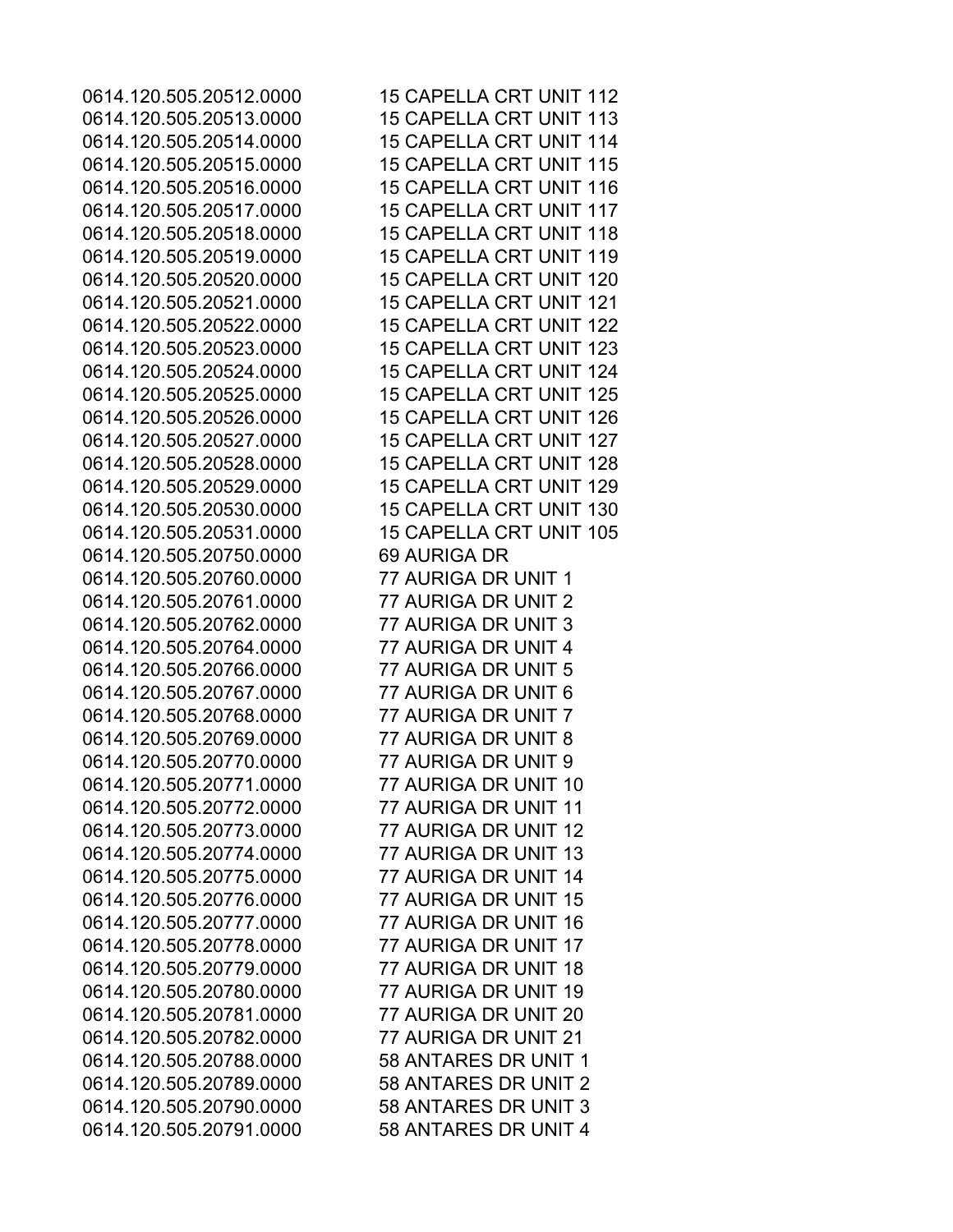0614.120.505.20792.0000 58 ANTARES DR UNIT 5 0614.120.505.20793.0000 58 ANTARES DR UNIT 6 0614.120.505.20794.0000 58 ANTARES DR UNIT 7 0614.120.505.20796.0000 58 ANTARES DR UNIT 9 0614.120.505.20797.0000 58 ANTARES DR 0614.120.505.20798.0000 58 ANTARES DR 0614.120.505.20815.0000 78 AURIGA DR 0614.120.505.20820.0000 74 AURIGA DR 0614.120.505.20825.0000 70 AURIGA DR 0614.120.505.20840.0000 56 ANTARES DR 0614.120.505.20850.0000 46 ANTARES DR 0614.120.505.20945.0000 15 ANTARES DR 0614.120.505.20955.0000 9 CAPELLA CRT 0614.120.505.20970.0000 14 CAPELLA CRT 0614.120.505.21000.0000 21 ANTARES DR UNIT 101 0614.120.505.21001.0000 21 ANTARES DR UNIT 102 0614.120.505.21002.0000 21 ANTARES DR UNIT 103 0614.120.505.21003.0000 21 ANTARES DR UNIT 104 0614.120.505.21004.0000 21 ANTARES DR UNIT 105 0614.120.505.21005.0000 21 ANTARES DR UNIT 106 0614.120.505.21006.0000 21 ANTARES DR UNIT 107 0614.120.505.21007.0000 21 ANTARES DR UNIT 108 0614.120.505.21008.0000 21 ANTARES DR UNIT 109 0614.120.505.21009.0000 21 ANTARES DR UNIT 110 0614.120.505.21010.0000 21 ANTARES DR UNIT 111 0614.120.505.21011.0000 21 ANTARES DR UNIT 112 0614.120.505.21012.0000 21 ANTARES DR UNIT 113 0614.120.505.21013.0000 21 ANTARES DR UNIT 114 0614.120.505.21014.0000 21 ANTARES DR UNIT 115 0614.120.505.21015.0000 21 ANTARES DR UNIT 116 0614.120.505.21016.0000 21 ANTARES DR UNIT 117 0614.120.505.21017.0000 21 ANTARES DR UNIT 118 0614.120.505.21018.0000 21 ANTARES DR UNIT 119 0614.120.505.21019.0000 21 ANTARES DR UNIT 120 0614.120.505.21020.0000 21 ANTARES DR UNIT 121 0614.120.505.21021.0000 21 ANTARES DR UNIT 122 0614.120.505.21022.0000 21 ANTARES DR UNIT 123 0614.120.505.21023.0000 21 ANTARES DR UNIT 124 0614.120.505.21024.0000 21 ANTARES DR UNIT 201 0614.120.505.21025.0000 21 ANTARES DR UNIT 202 0614.120.505.21026.0000 21 ANTARES DR UNIT 203 0614.120.505.21027.0000 21 ANTARES DR UNIT 204 0614.120.505.21028.0000 21 ANTARES DR UNIT 205 0614.120.505.21029.0000 21 ANTARES DR UNIT 206 0614.120.505.21030.0000 21 ANTARES DR UNIT 207 0614.120.505.21051.0000 22 ANTARES DR UNIT 1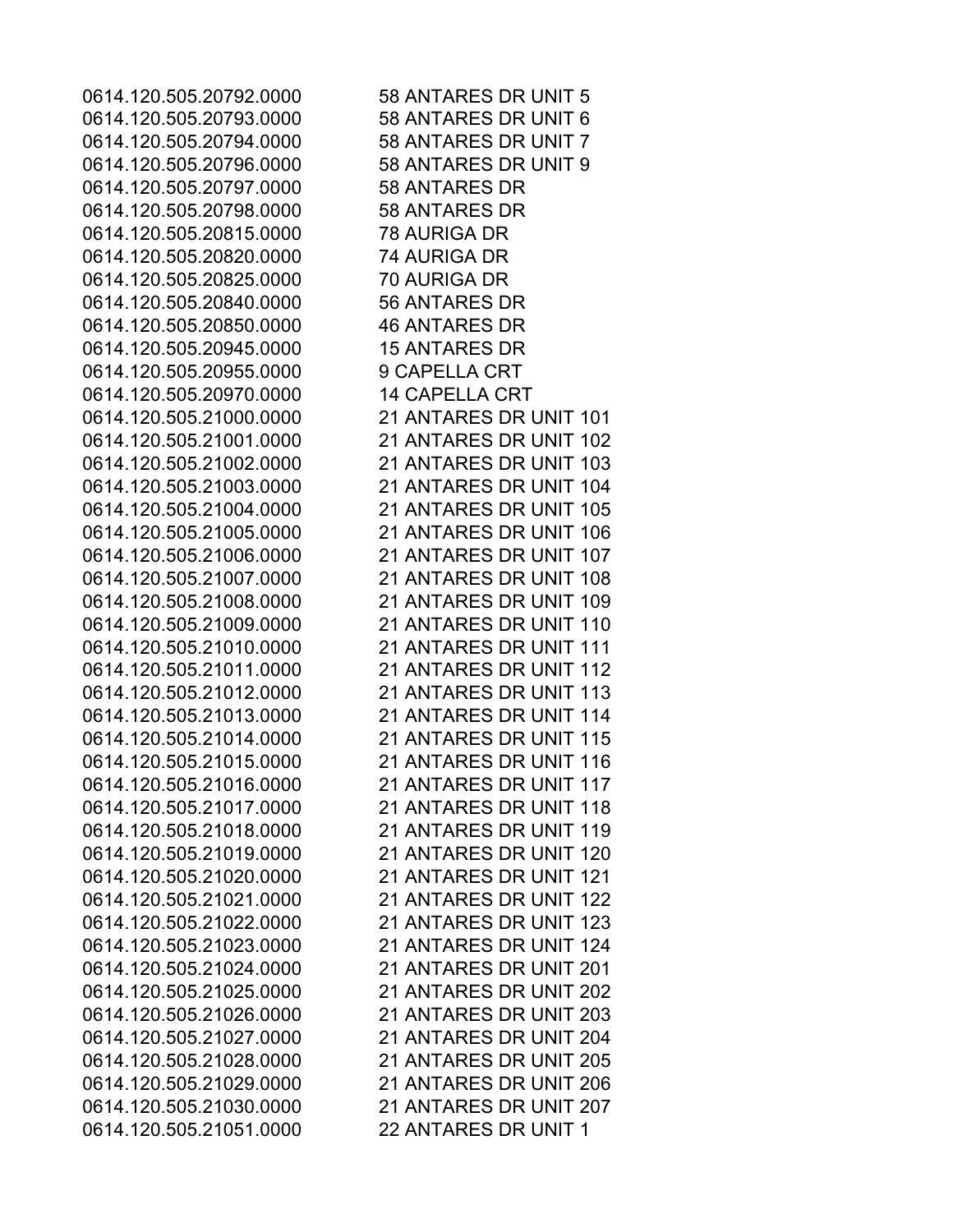0614.120.505.21052.0000 22 ANTARES DR 0614.120.505.21053.0000 22 ANTARES DR 0614.120.505.21054.0000 22 ANTARES DR 0614.120.505.21055.0000 22 ANTARES DR 0614.120.505.21056.0000 22 ANTARES DR 0614.120.505.21057.0000 22 ANTARES DR 0614.120.505.21058.0000 22 ANTARES DR 0614.120.505.21059.0000 22 ANTARES DR 0614.120.505.21060.0000 22 ANTARES DR 0614.120.505.21061.0000 22 ANTARES DR 0614.120.505.21062.0000 22 ANTARES DR 0614.120.505.21063.0000 22 ANTARES DR UNIT 13 0614.120.505.21064.0000 22 ANTARES DR 0614.120.505.21065.0000 22 ANTARES DR UNIT 201 0614.120.505.21066.0000 22 ANTARES DR UNIT 16 0614.120.505.21100.0000 81 AURIGA DR UNIT 1 0614.120.505.21101.0000 81 AURIGA DR UNIT 2 0614.120.505.21102.0000 81 AURIGA DR UNIT 20 0614.120.505.21103.0000 81 AURIGA DR UNIT 3 0614.120.505.21104.0000 81 AURIGA DR UNIT 4 0614.120.505.21105.0000 81 AURIGA DR UNIT 5 0614.120.505.21106.0000 81 AURIGA DR UNIT 6 0614.120.505.21107.0000 81 AURIGA DR UNIT 7 0614.120.505.21108.0000 81 AURIGA DR UNIT 8 0614.120.505.21109.0000 81 AURIGA DR UNIT 9 0614.120.505.21110.0000 81 AURIGA DR UNIT 10 0614.120.505.21111.0000 81 AURIGA DR UNIT 11 0614.120.505.21112.0000 81 AURIGA DR UNIT 12 0614.120.505.21113.0000 81 AURIGA DR UNIT 13 0614.120.505.21114.0000 81 AURIGA DR UNIT 14 0614.120.505.21115.0000 81 AURIGA DR UNIT 15 0614.120.505.21116.0000 81 AURIGA DR UNIT 16 0614.120.505.21117.0000 81 AURIGA DR UNIT 17 0614.120.505.21118.0000 81 AURIGA DR UNIT 18 0614.120.505.21119.0000 81 AURIGA DR UNIT 19 0614.120.505.21121.0000 81 AURIGA DR UNIT 21 0614.120.505.21122.0000 81 AURIGA DR UNIT 22 0614.120.505.21123.0000 81 AURIGA DR UNIT 23 0614.120.505.21124.0000 81 AURIGA DR UNIT 24 0614.120.505.21125.0000 81 AURIGA DR UNIT 25 0614.120.505.21126.0000 81 AURIGA DR UNIT 26 0614.120.505.21127.0000 81 AURIGA DR UNIT 27 0614.120.505.21128.0000 81 AURIGA DR UNIT 28 0614.120.505.21129.0000 81 AURIGA DR UNIT 29 0614.120.505.21130.0000 81 AURIGA DR UNIT 30 0614.120.505.21131.0000 81 AURIGA DR UNIT 31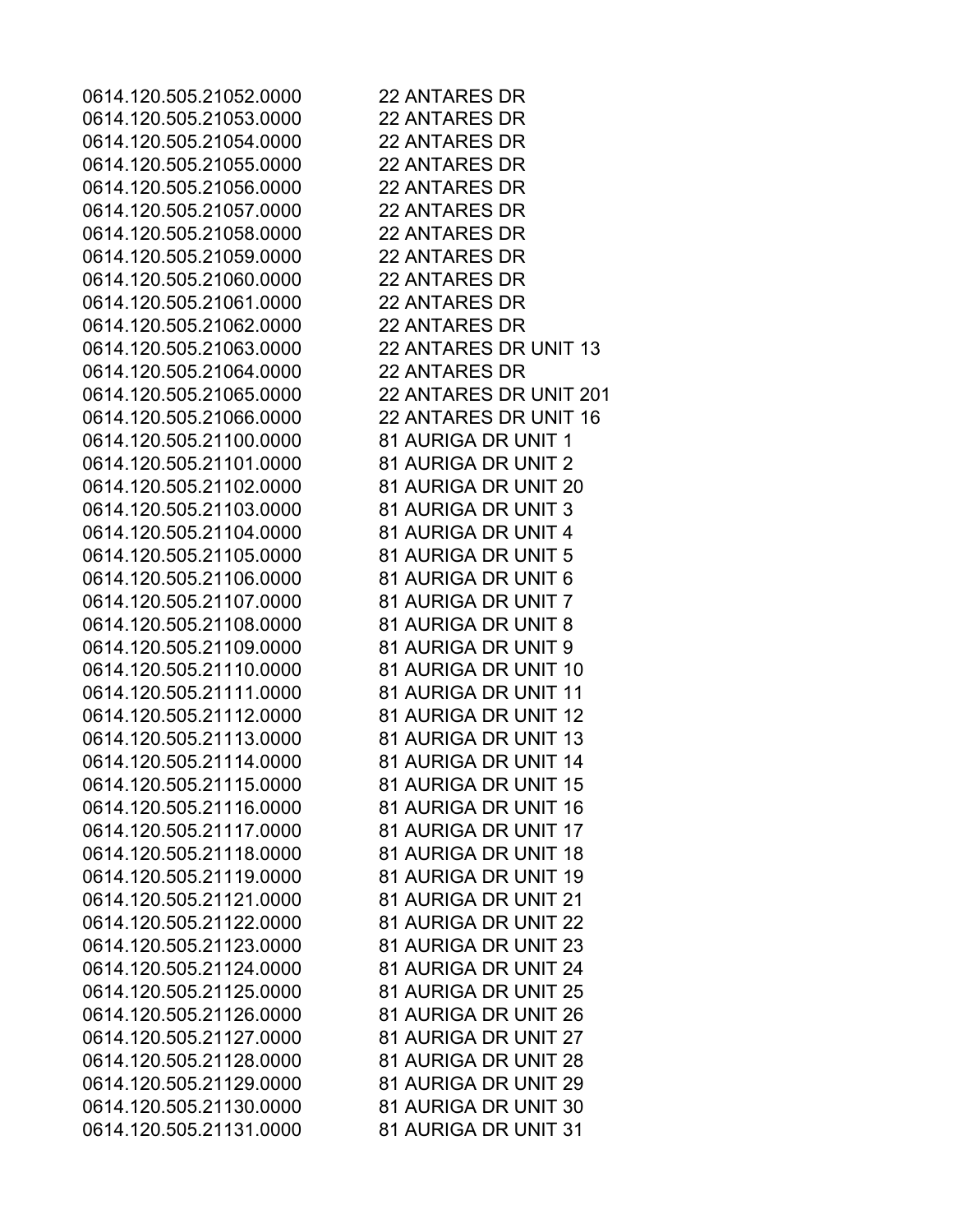0614.120.505.21132.0000 81 AURIGA DR UNIT 32 0614.120.505.21133.0000 81 AURIGA DR UNIT 33 0614.120.505.21134.0000 81 AURIGA DR UNIT 34 0614.120.505.21135.0000 81 AURIGA DR UNIT 35 0614.120.505.21136.0000 81 AURIGA DR UNIT 36 0614.120.505.21137.0000 81 AURIGA DR UNIT 37 0614.120.505.21138.0000 81 AURIGA DR UNIT 38 0614.120.505.21139.0000 81 AURIGA DR UNIT 39 0614.120.505.21140.0000 81 AURIGA DR UNIT 40 0614.120.505.21402.0000 71 BONGARD AVE 0614.120.505.21500.0000 23 BONGARD AVE 0614.120.505.21600.0000 75 BONGARD AVE 0614.120.505.22240.0000 11 TRISTAN CRT 0614.120.505.22245.0000 17 TRISTAN CRT 0614.120.505.24500.0000 7 O'DONNELL CRT 0614.120.505.24901.0000 171 MACFARLANE RD 0614.120.505.25414.0000 9 CORVUS CRT 0614.120.505.25416.0000 5 CORVUS CRT 0614.120.505.25420.0000 85 AURIGA DR 0614.120.505.25600.0000 1999 MERIVALE RD 0614.120.505.25610.0000 1997 MERIVALE RD 0614.120.505.25620.0000 1991 MERIVALE RD 0614.120.505.25800.0000 1995 MERIVALE RD 0614.120.505.26000.0000 1963 MERIVALE RD 0614.120.505.26400.0000 1985 MERIVALE RD 0614.120.506.00099.0000 42 ANTARES DR UNIT 101 0614.120.506.00100.0000 42 ANTARES DR UNIT 103 0614.120.506.00101.0000 42 ANTARES DR UNIT 102 0614.120.506.00103.0000 42 ANTARES DR UNIT 104 0614.120.506.00104.0000 42 ANTARES DR UNIT 105 0614.120.506.00105.0000 42 ANTARES DR UNIT 106 0614.120.506.00106.0000 42 ANTARES DR UNIT 107 0614.120.506.00107.0000 42 ANTARES DR UNIT 108 0614.120.506.00108.0000 42 ANTARES DR UNIT 109 0614.120.506.00109.0000 42 ANTARES DR UNIT 110 0614.120.506.00110.0000 42 ANTARES DR UNIT 111 0614.120.506.00111.0000 42 ANTARES DR UNIT 112 0614.120.506.00112.0000 42 ANTARES DR UNIT 113 0614.120.506.00113.0000 42 ANTARES DR UNIT 114 0614.120.506.00114.0000 42 ANTARES DR UNIT 115 0614.120.506.00115.0000 42 ANTARES DR UNIT 116

0614.120.515.00110.0000 2210 PRINCE OF WALES DR UNIT 100 0614.120.515.00111.0000 2200 PRINCE OF WALES DR UNIT 101 0614.120.515.00112.0000 2200 PRINCE OF WALES DR UNIT 102 0614.120.515.00113.0000 2210 PRINCE OF WALES DR UNIT 200 0614.120.515.00114.0000 2200 PRINCE OF WALES DR UNIT 201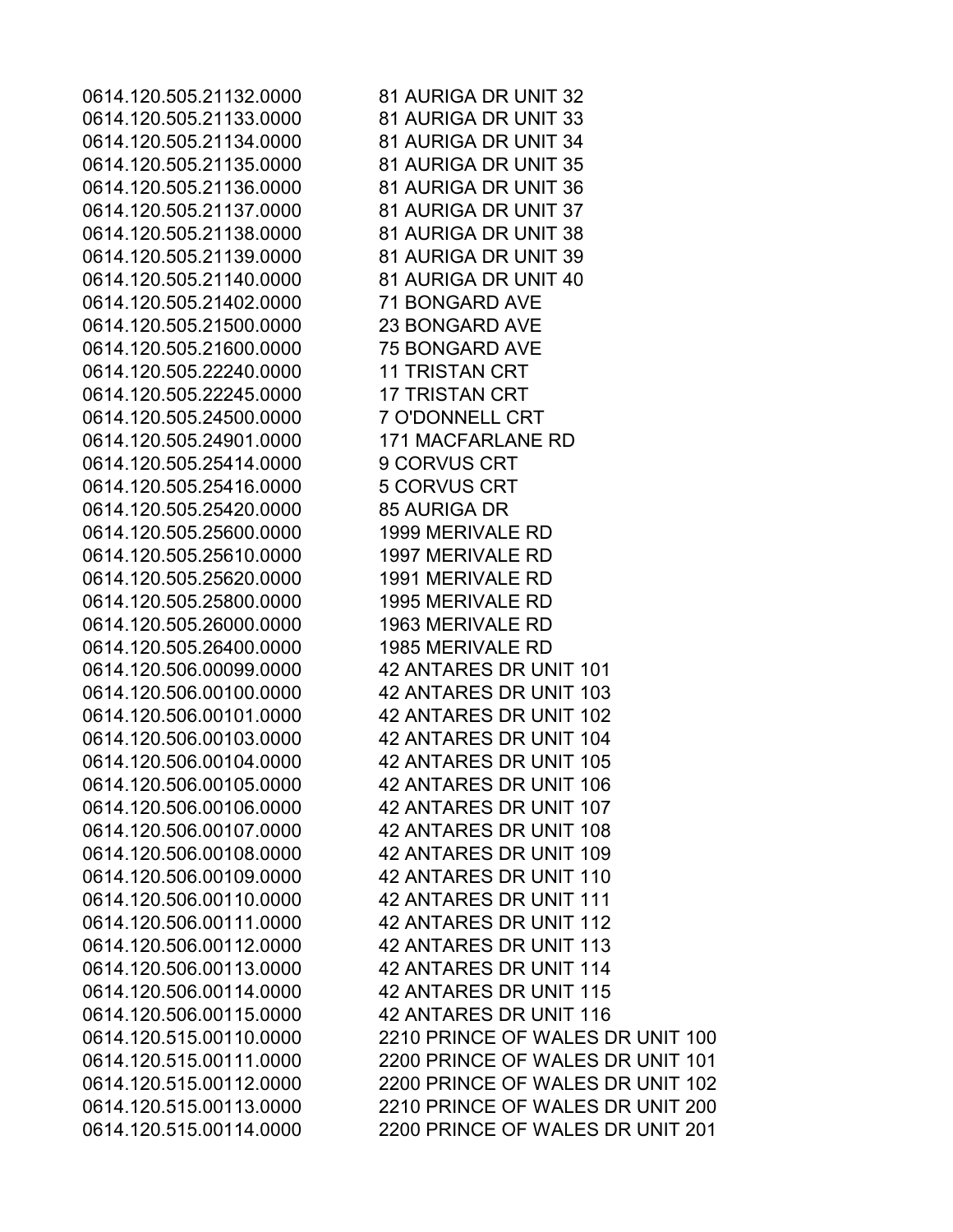0614.120.515.00115.0000 2200 PRINCE OF WALES DR UNIT 202 0614.120.515.00116.0000 2210 PRINCE OF WALES DR UNIT 300 0614.120.515.00117.0000 2200 PRINCE OF WALES DR UNIT 301 0614.120.515.00118.0000 2200 PRINCE OF WALES DR UNIT 302 0614.120.515.00119.0000 2210 PRINCE OF WALES DR UNIT 400 0614.120.515.00120.0000 2200 PRINCE OF WALES DR UNIT 401 0614.120.515.00121.0000 2200 PRINCE OF WALES DR UNIT 402 0614.120.515.00122.0000 2210 PRINCE OF WALES DR UNIT 500 0614.120.515.00123.0000 2200 PRINCE OF WALES DR UNIT 501 0614.120.515.00124.0000 2210 PRINCE OF WALES DR UNIT 502 0614.120.515.00125.0000 2210 PRINCE OF WALES DR UNIT 600 0614.120.515.00126.0000 2200 PRINCE OF WALES DR UNIT 601 0614.120.515.00127.0000 2210 PRINCE OF WALES DR UNIT 602 0614.120.515.00128.0000 2210 PRINCE OF WALES DR UNIT 700 0614.120.515.00129.0000 2200 PRINCE OF WALES DR UNIT 701 0614.120.515.00130.0000 2210 PRINCE OF WALES DR UNIT 702 0614.120.515.00131.0000 2210 PRINCE OF WALES DR UNIT 800 0614.120.515.00132.0000 2200 PRINCE OF WALES DR UNIT 801 0614.120.515.00133.0000 2210 PRINCE OF WALES DR UNIT 802 0614.120.515.06700.0000 2279 PRINCE OF WALES DR 0614.120.520.01400.0000 2747 PRINCE OF WALES DR 0614.120.525.00300.0000 1378 CLYDE AVE UNIT 1390 0614.120.525.07000.0000 1370 CLYDE AVE 0614.120.540.00100.0000 1528 MERIVALE RD UNIT 1532 0614.120.540.00200.0000 1526 MERIVALE RD 0614.120.540.11700.0000 1503 MERIVALE RD 0614.120.540.11800.0000 1507 MERIVALE RD 0614.120.540.12100.0000 1537 MERIVALE RD 0614.120.545.00100.0000 1550 MERIVALE RD 0614.120.545.00300.0000 1556 MERIVALE RD 0614.120.560.06200.0000 1608 MERIVALE RD 0614.120.560.06300.0000 1610 MERIVALE RD 0614.120.575.05100.0000 1457 WOODROFFE AVE 0614.120.575.05300.0000 197 NORICE ST 0614.120.580.00100.0000 1415 WOODROFFE AVE 0614.120.580.00200.0000 1421 WOODROFFE AVE UNIT 1423 0614.120.580.00300.0000 1425 WOODROFFE AVE 0614.120.580.00400.0000 1427 WOODROFFE AVE 0614.120.585.00100.0000 1455 WOODROFFE AVE 0614.120.585.00200.0000 1453 WOODROFFE AVE 0614.120.585.00300.0000 1451 WOODROFFE AVE 0614.120.585.00500.0000 1447 WOODROFFE AVE 0614.120.585.00600.0000 1445 WOODROFFE AVE 0614.120.585.00700.0000 1443 WOODROFFE AVE 0614.120.585.00800.0000 1441 WOODROFFE AVE 0614.120.585.00900.0000 1439 WOODROFFE AVE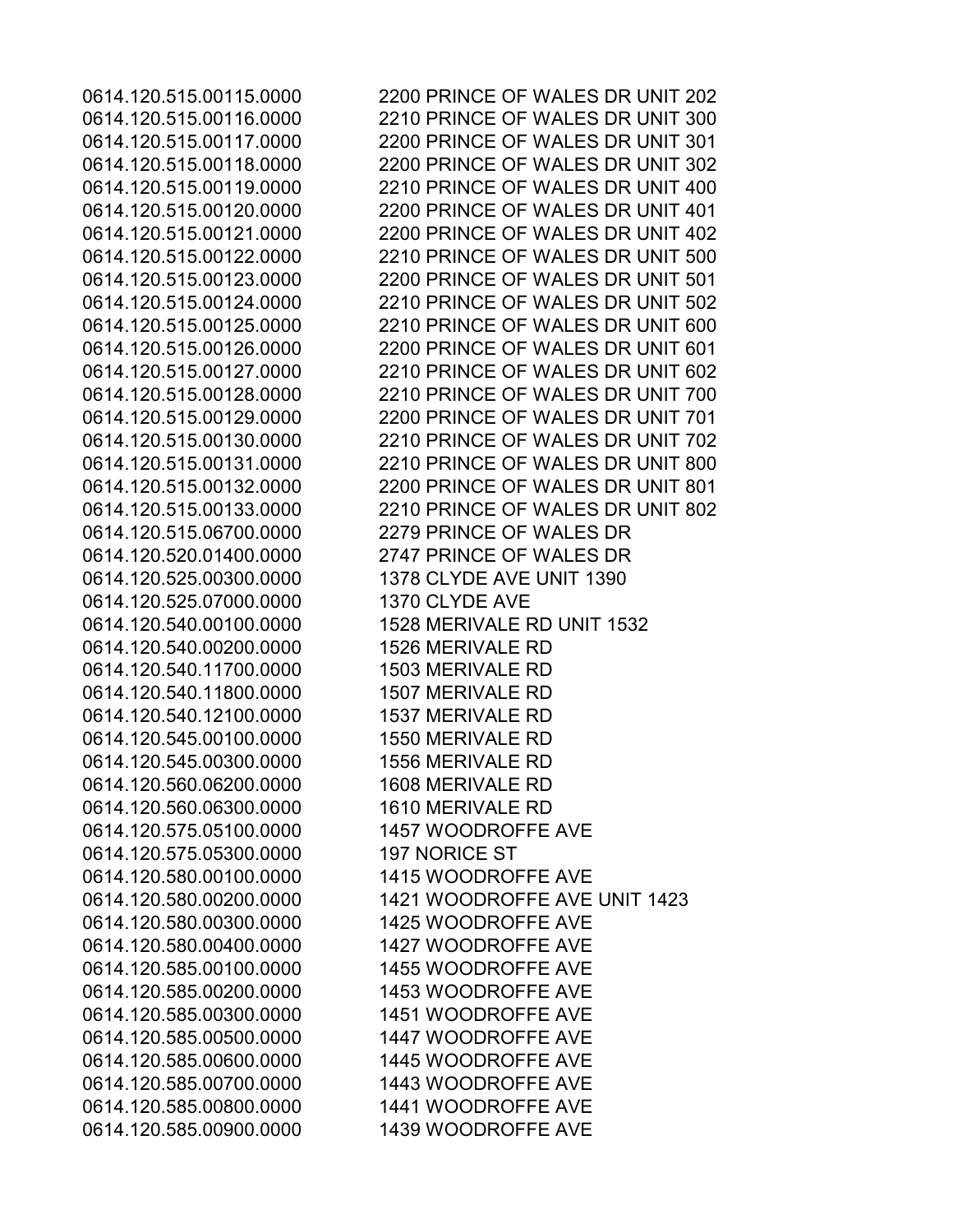0614.120.585.01100.0000 1435 WOODROFFE AVE 0614.120.585.01200.0000 1433 WOODROFFE AVE 0614.120.585.01400.0000 178 MEADOWLANDS DR W 0614.120.610.01300.0000 2 WOODFIELD DR 0614.120.610.99400.0000 1800 MERIVALE RD 0614.120.615.00118.0000 1830 MERIVALE RD 0614.120.615.00200.0000 1832 MERIVALE RD 0614.120.615.00325.0000 595 WEST HUNT CLUB RD 0614.120.615.01800.0000 1884 MERIVALE RD UNIT 1 0614.120.615.01801.0000 1884 MERIVALE RD UNIT 2 0614.120.615.01802.0000 1884 MERIVALE RD UNIT 3 0614.120.615.01803.0000 1884 MERIVALE RD UNIT 4 0614.120.615.01804.0000 1884 MERIVALE RD UNIT 5 0614.120.615.01805.0000 1884 MERIVALE RD UNIT 6 0614.120.615.01806.0000 1884 MERIVALE RD UNIT 7 0614.120.615.01807.0000 1884 MERIVALE RD UNIT 8 0614.120.615.01808.0000 1884 MERIVALE RD UNIT 9 0614.120.615.01809.0000 1884 MERIVALE RD UNIT 10 0614.120.615.01810.0000 1884 MERIVALE RD UNIT 11 0614.120.615.01811.0000 1884 MERIVALE RD UNIT 12 0614.120.615.01812.0000 1884 MERIVALE RD UNIT 13 0614.120.615.01813.0000 1884 MERIVALE RD UNIT 14 0614.120.615.01814.0000 1884 MERIVALE RD UNIT 15

0614.120.585.01000.0000 1437 WOODROFFE AVE 0614.120.610.00700.0000 1637 WOODROFFE AVE UNIT BSMT 0614.120.610.00702.0000 1637 WOODROFFE AVE UNIT 101 0614.120.610.00704.0000 1637 WOODROFFE AVE UNIT 102 0614.120.610.00706.0000 1637 WOODROFFE AVE UNIT 103 0614.120.610.00708.0000 1637 WOODROFFE AVE UNIT 104 0614.120.610.00710.0000 1637 WOODROFFE AVE UNIT 105 0614.120.610.00712.0000 1637 WOODROFFE AVE UNIT 106 0614.120.610.00714.0000 1637 WOODROFFE AVE UNIT 107 0614.120.610.00716.0000 1637 WOODROFFE AVE UNIT 201 0614.120.610.00718.0000 1637 WOODROFFE AVE UNIT 202 0614.120.610.00720.0000 1637 WOODROFFE AVE UNIT 203 0614.120.610.00722.0000 1637 WOODROFFE AVE UNIT 205 0614.120.610.00724.0000 1637 WOODROFFE AVE UNIT 205 0614.120.610.00726.0000 1637 WOODROFFE AVE UNIT 206 0614.120.610.00728.0000 1637 WOODROFFE AVE UNIT 207 0614.120.610.00730.0000 1637 WOODROFFE AVE UNIT 208 0614.120.610.00732.0000 1637 WOODROFFE AVE UNIT 301 0614.120.610.00734.0000 1637 WOODROFFE AVE UNIT 302 0614.120.610.00736.0000 1637 WOODROFFE AVE UNIT 303 0614.120.610.00738.0000 1637 WOODROFFE AVE UNIT 304 0614.120.610.00740.0000 1637 WOODROFFE AVE UNIT 305 0614.120.610.00742.0000 1637 WOODROFFE AVE UNIT 306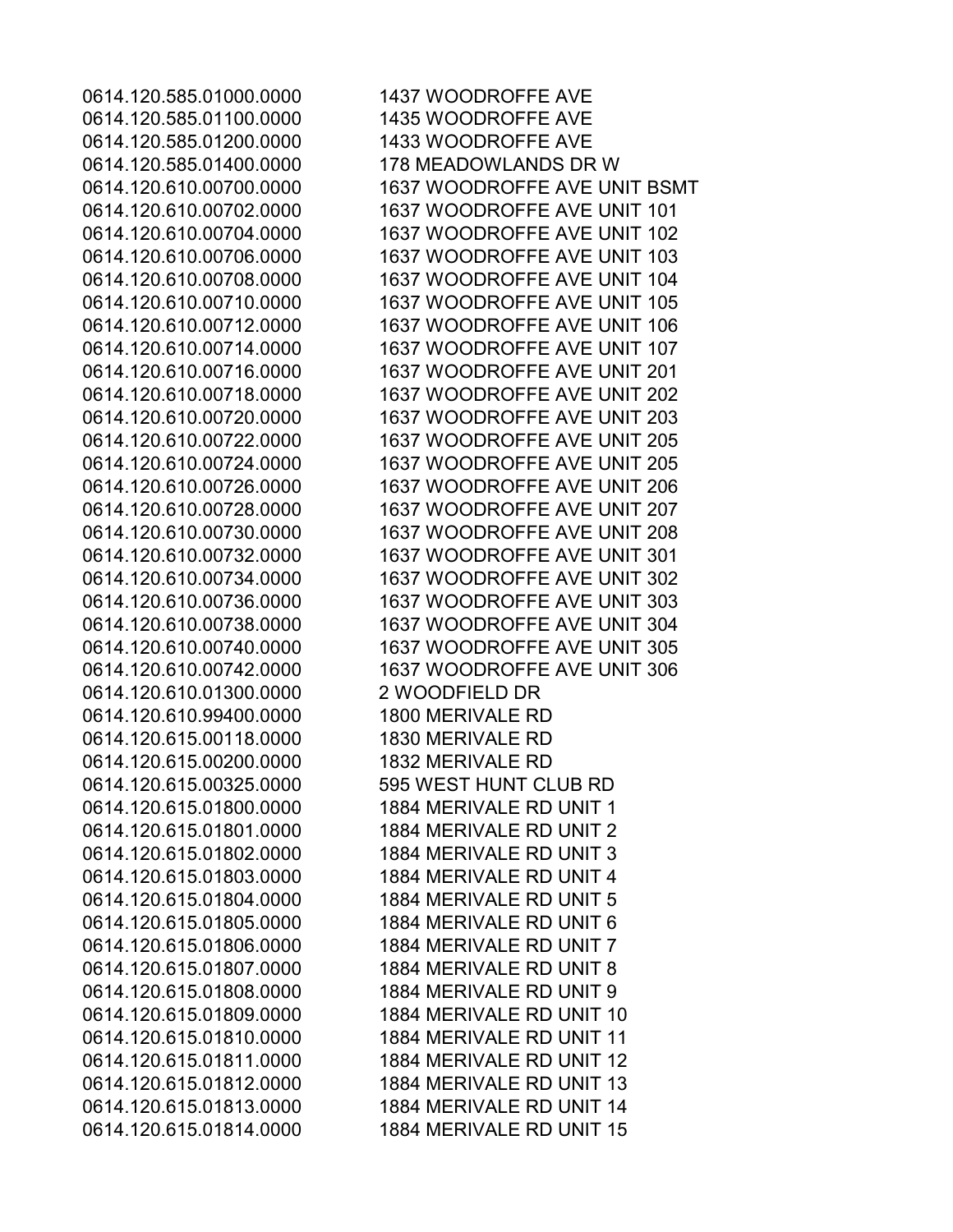0614.120.615.01816.0000 1884 MERIVALE RD UNIT 17 0614.120.615.01817.0000 1886 MERIVALE RD UNIT 18 0614.120.615.01818.0000 1886 MERIVALE RD UNIT 19 0614.120.615.01819.0000 1886 MERIVALE RD UNIT 20 0614.120.615.02400.0000 1900 MERIVALE RD 0614.120.615.02900.0000 1910 MERIVALE RD 0614.120.615.03200.0000 18 ENTERPRISE AVE 0614.120.615.04000.0000 1922 MERIVALE RD 0614.120.615.04400.0000 19 SLACK RD 0614.120.615.05600.0000 56 CLEOPATRA DR 0614.120.615.06100.0000 5 CAESAR AVE 0614.120.615.06300.0000 9 CAESAR AVE 0614.120.615.06400.0000 13 CAESAR AVE 0614.120.615.06600.0000 19 CAESAR AVE 0614.120.615.06700.0000 21 CAESAR AVE 0614.120.615.07200.0000 26 CAESAR AVE 0614.120.615.07400.0000 14 CAESAR AVE UNIT 24 0614.120.615.07700.0000 29 CLEOPATRA DR 0614.120.615.09100.0000 18 CLEOPATRA DR UNIT 28 0614.120.615.09500.0000 1944 MERIVALE RD 0614.120.615.09900.0000 35 SLACK RD 0614.120.615.10100.0000 25 SLACK RD 0614.120.625.00200.0000 1980 MERIVALE RD 0614.120.625.00700.0000 59 GRENFELL CRES 0614.120.625.00800.0000 55 GRENFELL CRES 0614.120.625.01000.0000 43 GRENFELL CRES 0614.120.625.01100.0000 41 GRENFELL CRES 0614.120.625.01300.0000 37 GRENFELL CRES 0614.120.625.01600.0000 21 GRENFELL CRES 0614.120.625.01700.0000 19 GRENFELL CRES 0614.120.625.02300.0000 14 GRENFELL CRES 0614.120.625.03100.0000 32 GRENFELL CRES UNIT 34 0614.120.625.03600.0000 26 CAPITAL DR UNIT 34 0614.120.625.03700.0000 46 GRENFELL CRES 0614.120.625.04200.0000 41 CAPITAL DR 0614.120.625.04500.0000 13 CAPITAL DR UNIT 27 0614.120.640.16600.0000 261 CENTREPOINTE DR 0614.120.640.17836.0000 80 CENTREPOINTE DR 0614.120.640.17837.0000 82 CENTREPOINTE DR 0614.120.640.17838.0000 84 CENTREPOINTE DR 0614.120.640.17839.0000 86 CENTREPOINTE DR 0614.120.640.17840.0000 88 CENTREPOINTE DR 0614.120.640.17841.0000 90 CENTREPOINTE DR 0614.120.640.17842.0000 92 CENTREPOINTE DR 0614.120.640.17843.0000 94 CENTREPOINTE DR

0614.120.615.01815.0000 1884 MERIVALE RD UNIT 16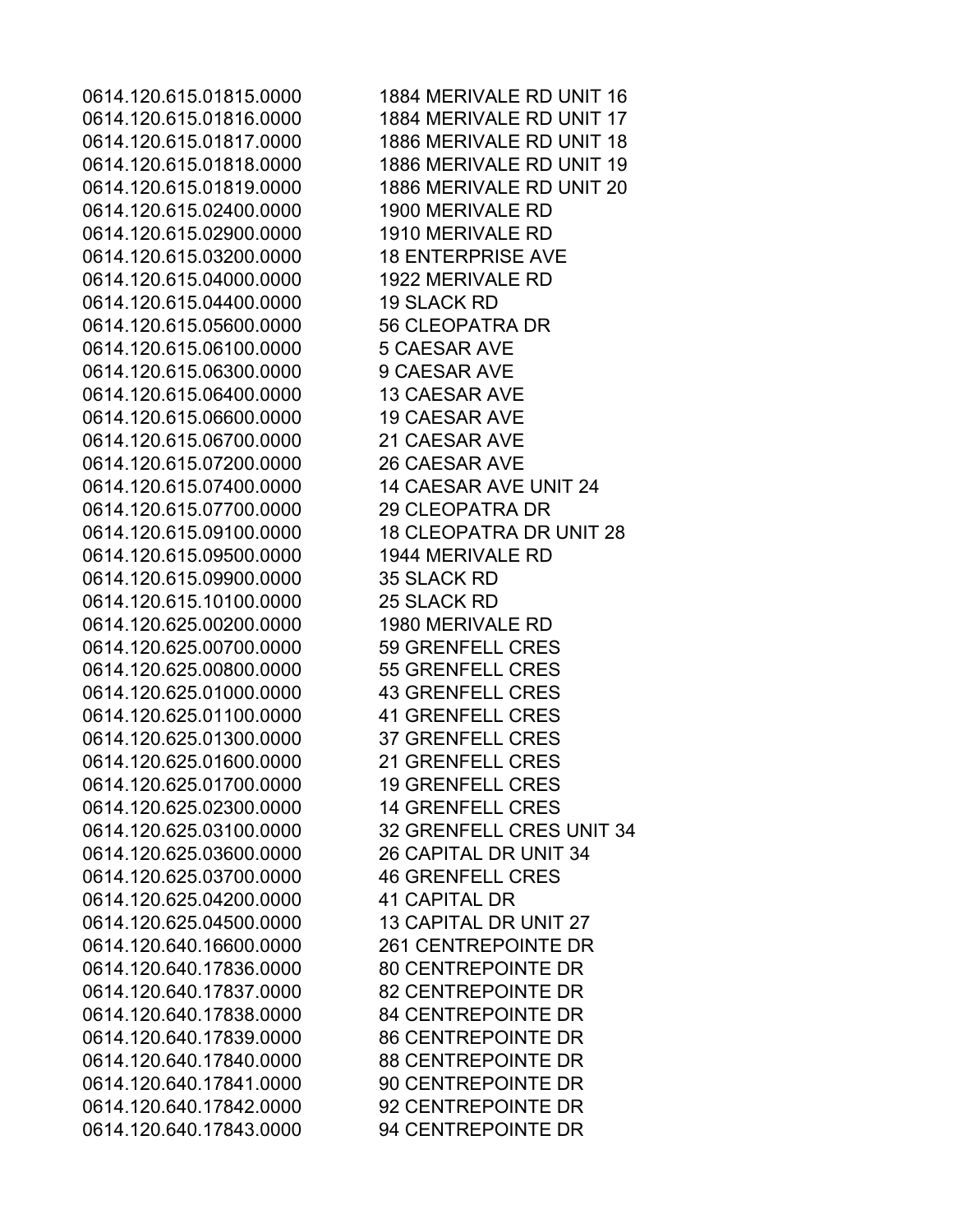0614.120.640.17845.0000 98 CENTREPOINTE DR 0614.120.640.17846.0000 100 CENTREPOINTE DR 0614.120.640.17847.0000 102 CENTREPOINTE DR 0614.120.640.17848.0000 104 CENTREPOINTE DR 0614.120.640.17849.0000 106 CENTREPOINTE DR 0614.120.655.07100.0000 171 GREENBANK RD 0614.120.655.52900.0000 3 CHARTWELL AVE 0614.120.690.01052.0000 605 LONGFIELDS DR 0614.120.690.01053.0000 605 LONGFIELDS DR 0614.120.690.01054.0000 605 LONGFIELDS DR 0614.120.690.01055.0000 605 LONGFIELDS DR 0614.120.690.01058.0000 605 LONGFIELDS DR 0614.120.690.01065.0000 605 LONGFIELDS DR 0614.120.690.01066.0000 605 LONGFIELDS DR 0614.120.691.11400.0000 3350 FALLOWFIELD RD 0614.120.691.11405.0000 3330 FALLOWFIELD RD 0614.120.695.00704.0000 1073 GREENBANK RD 0614.120.695.01105.0000 1221 GREENBANK RD 0614.120.695.01304.0000 3112 WOODROFFE AVE 0614.120.700.14884.0000 GLENROY GILBERT DR

0614.120.640.17844.0000 96 CENTREPOINTE DR 0614.120.655.08100.0000 267 GREENBANK RD UNIT 289 0614.120.690.00921.0000 613 LONGFIELDS DR UNIT 101 0614.120.690.00922.0000 613 LONGFIELDS DR UNIT 102 0614.120.690.00923.0000 613 LONGFIELDS DR UNIT 103 0614.120.690.00924.0000 613 LONGFIELDS DR UNIT 104 0614.120.690.00925.0000 613 LONGFIELDS DR UNIT 105 0614.120.690.00926.0000 613 LONGFIELDS DR UNIT 106 0614.120.690.00927.0000 613 LONGFIELDS DR UNIT 107 0614.120.690.01056.0000 605 LONGFIELDS DR UNIT 1305 0614.120.690.01059.0000 605 LONGFIELDS DR UNIT 8 0614.120.690.01060.0000 605 LONGFIELDS DR UNIT 9 0614.120.690.01061.0000 605 LONGFIELDS DR UNIT 10 0614.120.690.01062.0000 605 LONGFIELDS DR UNIT 11 0614.120.690.01063.0000 605 LONGFIELDS DR UNIT 12 0614.120.690.01064.0000 605 LONGFIELDS DR UNIT 13 0614.120.695.00300.0000 3050 WOODROFFE AVE UNIT 3054 0614.120.695.01470.0000 500 CLARIDGE DR UNIT 101 0614.120.695.01471.0000 500 CLARIDGE DR UNIT 102 0614.120.695.01472.0000 500 CLARIDGE DR UNIT 103 0614.120.695.01473.0000 500 CLARIDGE DR UNIT 104 0614.120.695.01474.0000 500 CLARIDGE DR UNIT 105 0614.120.695.01616.0000 3560 STRANDHERD DR UNIT 3570 0614.120.700.00815.0000 3131 STRANDHERD DR UNIT 3141 0614.120.710.04700.0000 3850 PRINCE OF WALES DR 0614.120.715.00117.0000 4083 PRINCE OF WALES DR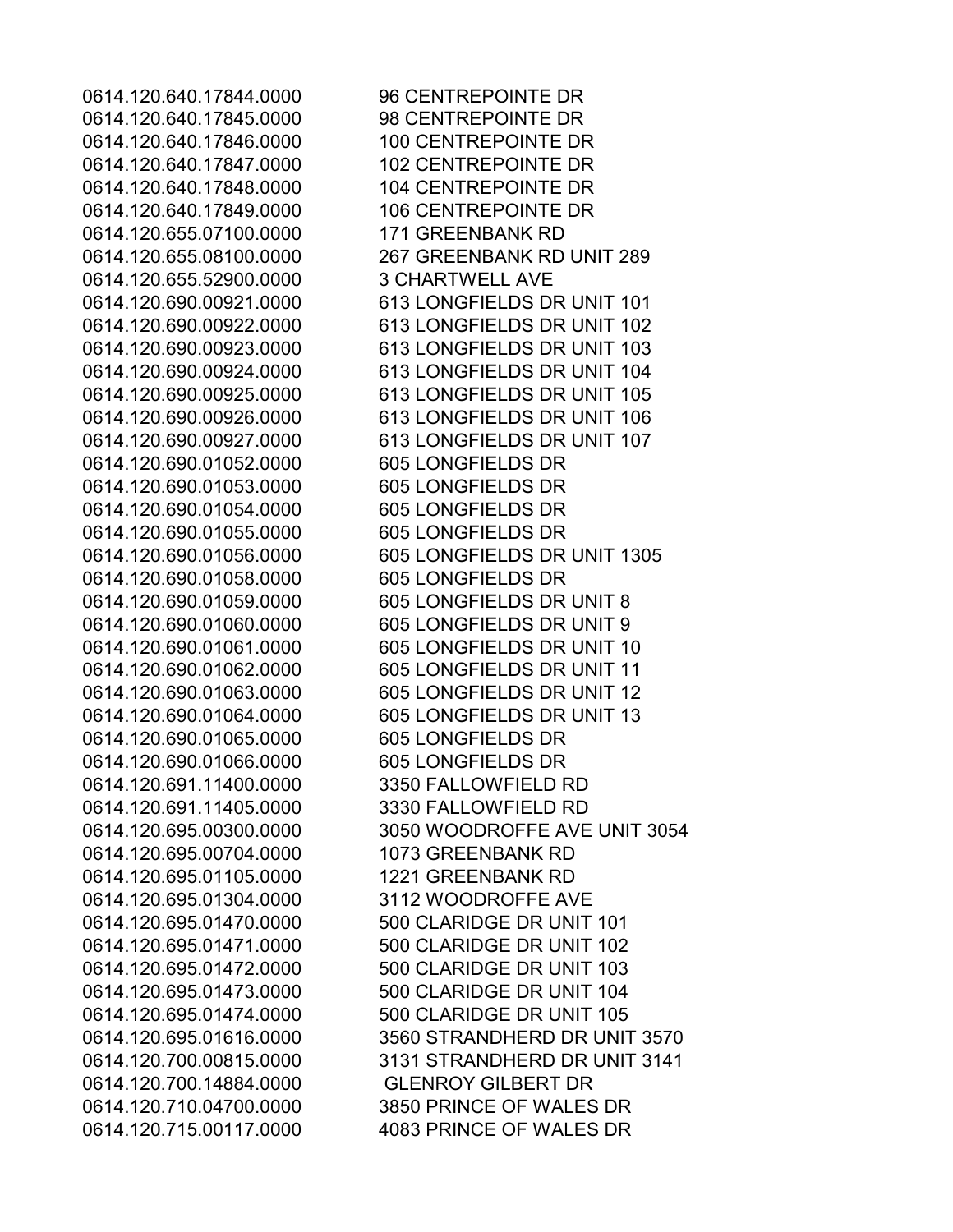0614.120.734.01200.0000 2940 BASELINE RD 0614.120.735.13300.0000 33 BANNER RD 0614.120.765.24500.0000 3780 FALLOWFIELD RD 0614.120.765.24800.0000 806 GREENBANK RD 0614.120.765.24900.0000 808 GREENBANK RD 0614.120.765.24901.0000 810 GREENBANK RD 0614.120.765.24903.0000 35 LARKIN DR 0614.120.766.72900.0000 2201 JOCKVALE RD 0614.120.767.01000.0000 3023 CEDARVIEW RD 0614.120.768.14350.0000 1 TARTAN DR 0614.120.770.03101.0000 3160 GREENBANK RD 0614.120.770.04300.0000 3232 JOCKVALE RD 0614.120.770.08199.0000 505 EGRET WAY 0614.120.775.13000.0000 4 FOOTHILLS DR 0614.120.775.13300.0000 28 NORTHSIDE RD 0614.120.780.12500.0000 48 NORTHSIDE RD 0614.120.780.12600.0000 44 NORTHSIDE RD 0614.120.780.13300.0000 42 NORTHSIDE RD 0614.120.780.13400.0000 30 THORNCLIFF PL 0614.120.780.13500.0000 28 THORNCLIFF PL 0614.120.785.00301.0000 1902 ROBERTSON RD

0614.120.760.00311.0000 194 GREENBANK RD UNIT 200 0614.120.768.09500.0000 3001 JOCKVALE RD UNIT 3013 0614.120.775.13100.0000 18 NORTHSIDE RD UNIT 26 0614.120.785.00502.0000 1956 ROBERTSON RD UNIT 101 0614.120.785.00503.0000 1956 ROBERTSON RD UNIT 102 0614.120.785.00504.0000 3730 RICHMOND RD UNIT 103 0614.120.785.00505.0000 1956 ROBERTSON RD UNIT 104 0614.120.785.00506.0000 3730 RICHMOND RD UNIT 105 0614.120.785.00507.0000 3730 RICHMOND RD UNIT 106 0614.120.785.00508.0000 3730 RICHMOND RD UNIT 107 0614.120.785.00509.0000 3730 RICHMOND RD UNIT 108 0614.120.785.00510.0000 1956 ROBERTSON RD UNIT 109 0614.120.785.00511.0000 1956 ROBERTSON RD UNIT 201 0614.120.785.00512.0000 1956 ROBERTSON RD UNIT 202 0614.120.785.00513.0000 3730 RICHMOND RD UNIT 203 0614.120.785.00514.0000 3730 RICHMOND RD UNIT 204 0614.120.785.00515.0000 3730 RICHMOND RD UNIT 205 0614.120.785.00516.0000 3730 RICHMOND RD UNIT 206 0614.120.785.00517.0000 3730 RICHMOND RD UNIT 207 0614.120.785.00518.0000 3730 RICHMOND RD UNIT 208 0614.120.785.00519.0000 1956 ROBERTSON RD UNIT 209 0614.120.785.00520.0000 3730 RICHMOND RD UNIT 210 0614.120.785.00521.0000 3730 RICHMOND RD UNIT 211 0614.120.785.00522.0000 3730 RICHMOND RD UNIT 212 0614.120.785.00523.0000 3730 RICHMOND RD UNIT 213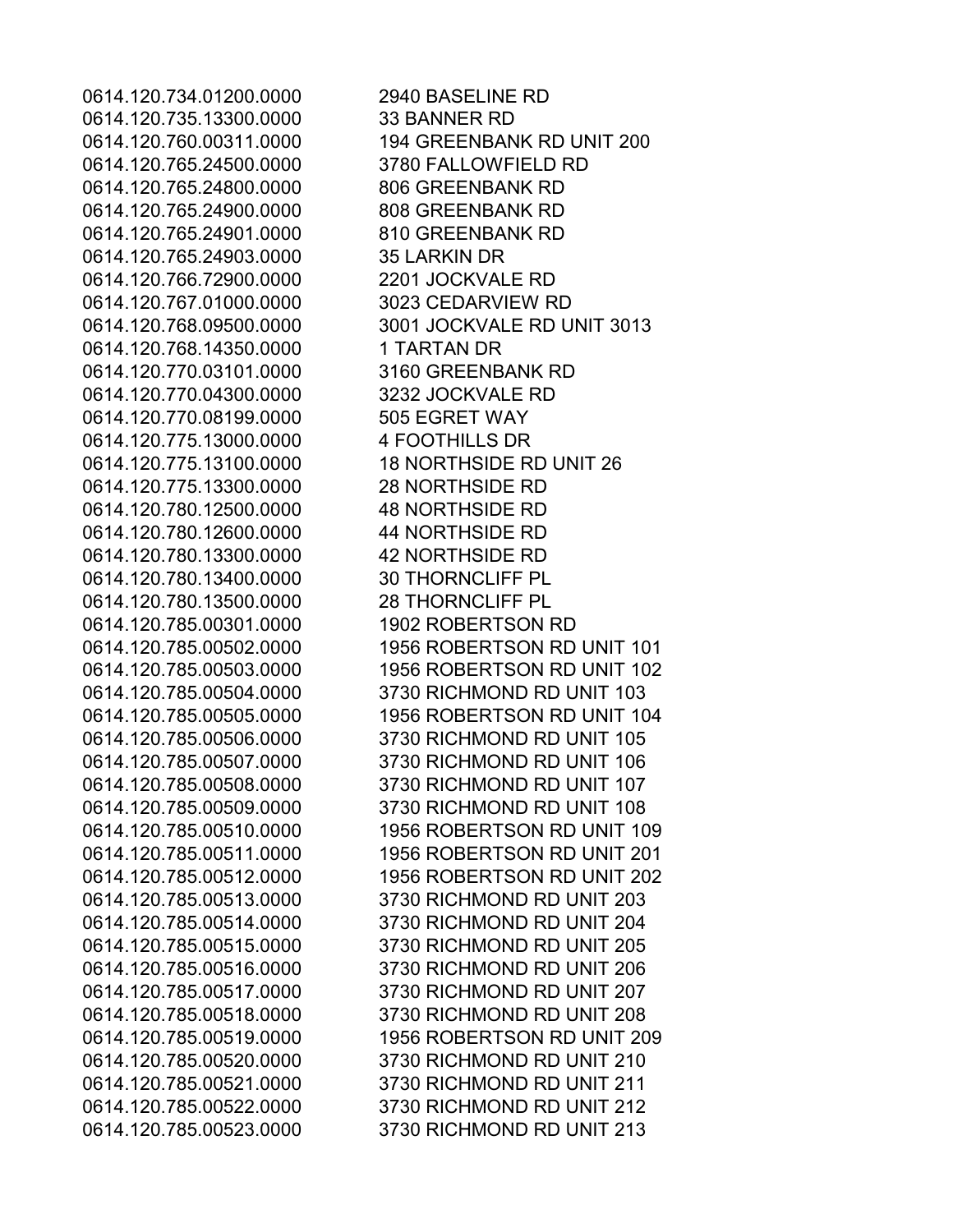0614.120.785.00536.0000 1956 ROBERTSON RD 0614.120.785.00600.0000 1946 ROBERTSON RD 0614.120.785.01001.0000 1980 ROBERTSON RD 0614.120.785.02400.0000 2028 ROBERTSON RD 0614.120.785.02900.0000 2060 ROBERTSON RD 0614.120.785.03100.0000 2090 ROBERTSON RD 0614.120.785.05100.0000 1912 ROBERTSON RD 0614.120.825.01000.0000 24 LYTLE AVE 0614.120.825.04000.0000 822 CEDARVIEW RD 0614.120.825.07801.0000 1035 MOODIE DR 0614.120.825.07804.0000 101 DIBBLEE RD 0614.120.825.20300.0000 4217 BARNSDALE RD 0614.120.830.00100.0000 418 MOODIE DR 0614.120.830.00300.0000 2120 ROBERTSON RD 0614.120.830.00301.0000 2126 ROBERTSON RD 0614.120.830.00500.0000 2130 ROBERTSON RD 0614.120.830.00900.0000 2134 ROBERTSON RD 0614.120.830.02701.0000 2188 ROBERTSON RD 0614.120.850.00702.0000 5400 OLD RICHMOND RD 0614.120.850.02305.0000 994 MOODIE DR 0614.120.850.09707.0000 92 ALTI PL 0614.120.850.09709.0000 51 ALTI PL 0614.120.850.12703.0000 2760 MOODIE DR 0614.120.850.24501.0000 4961 CAMBRIAN RD W 0614.120.850.24700.0000 3570 TWIN ELM RD 0614.120.860.03400.0000 5361 OLD RICHMOND RD 0614.181.810.00600.0000 7778 MERLYN WILSON RD 0614.181.810.04105.0000 3194 DONNELLY DR 0614.181.815.08901.0000 3921 DONNELLY DR 0614.181.820.08601.0000 6651 MALAKOFF RD 0614.181.830.13503.0000 2736 GOODSTOWN RD

0614.120.785.00524.0000 3730 RICHMOND RD UNIT 214 0614.120.785.00525.0000 3730 RICHMOND RD UNIT 215 0614.120.785.00526.0000 3730 RICHMOND RD UNIT 216 0614.120.785.00527.0000 3730 RICHMOND RD UNIT 217 0614.120.785.00528.0000 3730 RICHMOND RD UNIT 218 0614.120.785.00529.0000 3730 RICHMOND RD UNIT 219 0614.120.785.00530.0000 3730 RICHMOND RD UNIT 220 0614.120.785.00531.0000 3730 RICHMOND RD UNIT 221 0614.120.785.00532.0000 3730 RICHMOND RD UNIT 222 0614.120.785.00533.0000 3730 RICHMOND RD UNIT 223 0614.120.785.00534.0000 3730 RICHMOND RD UNIT 224 0614.120.785.00535.0000 3730 RICHMOND RD UNIT 225 0614.120.785.02500.0000 2036 ROBERTSON RD UNIT 2038 0614.120.785.02700.0000 2044 ROBERTSON RD UNIT 2050 0614.181.830.08502.0000 2637 POLLOCK RD UNIT 2639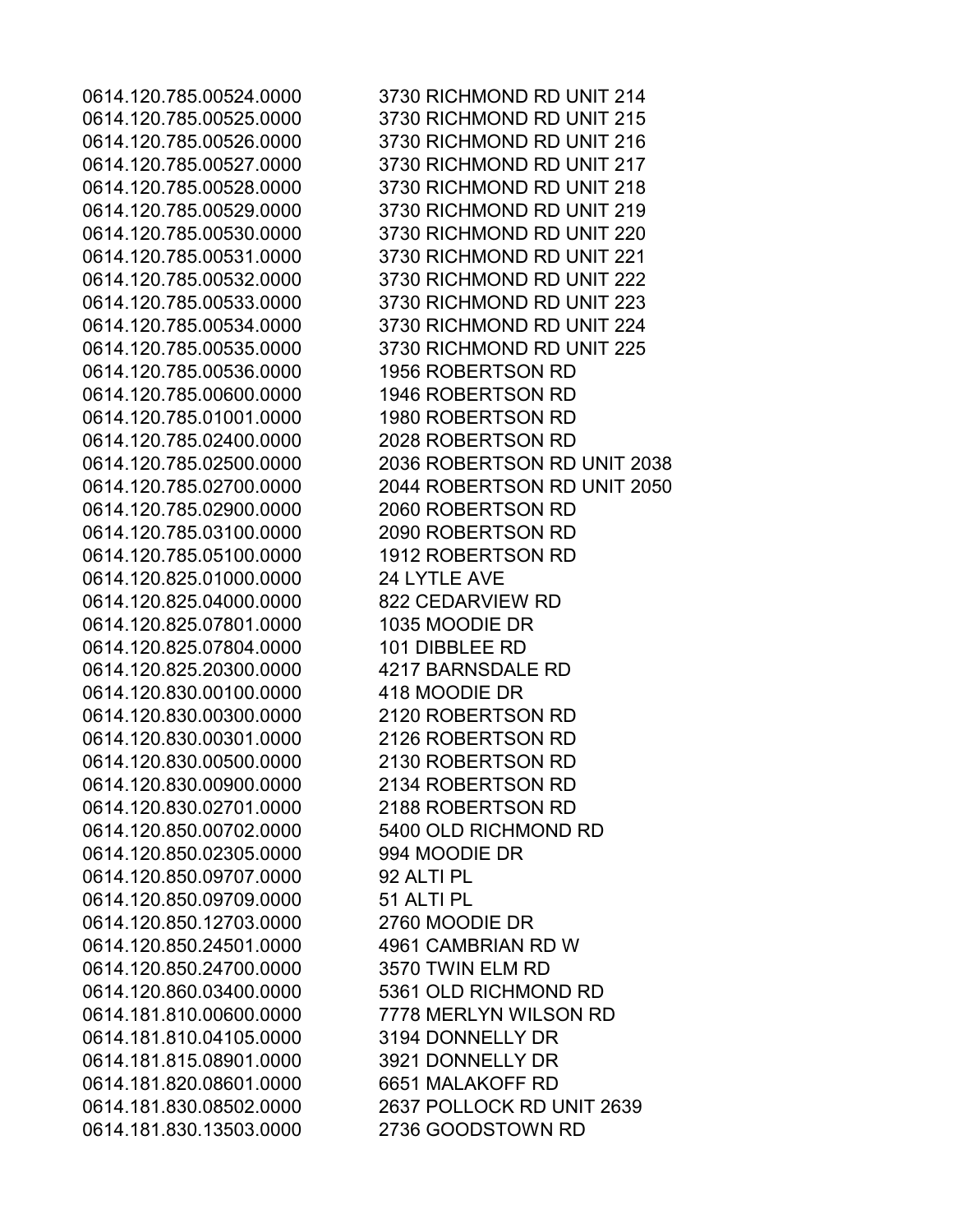0614.181.845.09700.0000 6679 FOURTH LINE RD 0614.181.845.10300.0000 6635 FOURTH LINE RD 0614.181.845.11400.0000 6609 FOURTH LINE RD 0614.181.845.13500.0000 6601 FOURTH LINE RD 0614.181.845.14100.0000 2315 ANDREW ST 0614.181.845.15101.0000 2321 ANDREW ST 0614.181.845.17800.0000 2333 CHURCH ST 0614.181.845.18300.0000 6606 FOURTH LINE RD 0614.181.845.21000.0000 6594 FOURTH LINE RD 0614.181.845.21501.0000 6576 FOURTH LINE RD 0614.181.845.22300.0000 6563 FOURTH LINE RD 0614.181.845.25100.0000 6750 FOURTH LINE RD 0614.182.820.00500.0000 RIDEAU VALLEY DR 0614.182.825.02903.0000 1476 CENTURY RD E 0614.182.825.06001.0000 6204 FIRST LINE RD 0614.182.825.10401.0000 1424 COMMODORE LANE 0614.182.835.04100.0000 1925 CARSONBY RD W 0614.182.835.07402.0000 1998 PHELAN RD W 0614.182.835.07420.0000 6330 SECOND LINE RD 0614.182.840.07202.0000 6645 FOURTH LINE RD 0614.182.840.07225.0000 2319 COMMUNITY WAY 0614.182.840.07900.0000 6781 FOURTH LINE RD 0614.182.840.10300.0000 2097 DILWORTH RD 0614.183.810.00100.0000 5511 MANOTICK MAIN ST 0614.183.810.01300.0000 5510 DICKINSON ST 0614.183.810.01900.0000 5517 MANOTICK MAIN ST 0614.183.810.02400.0000 5524 MANOTICK MAIN ST 0614.183.810.02600.0000 1142 CLAPP LANE 0614.183.810.02700.0000 1138 CLAPP LANE 0614.183.810.02800.0000 1136 CLAPP LANE 0614.183.810.02900.0000 1134 CLAPP LANE 0614.183.810.03100.0000 1128 CLAPP LANE 0614.183.810.03400.0000 1131 MILL ST

0614.181.845.08300.0000 6635 FOURTH LINE RD 0614.181.845.11901.0000 2307 ROGER STEVENS DR 0614.181.845.16200.0000 2383 CHURCH ST UNIT 2385 0614.181.845.23610.0000 2364 ROGER STEVENS DR 0614.182.820.00400.0000 6053 RIDEAU VALLEY DR N 0614.182.825.12300.0000 6732 RIDEAU VALLEY DR S 0614.182.825.12400.0000 6738 RIDEAU VALLEY DR S 0614.182.825.13500.0000 6717 RIDEAU VALLEY DR S 0614.182.825.13700.0000 6725 RIDEAU VALLEY DR S 0614.182.835.02900.0000 5905 PRINCE OF WALES DR 0614.182.835.02901.0000 5921 PRINCE OF WALES DR 0614.182.835.03400.0000 5923 PRINCE OF WALES DR 0614.182.835.04401.0000 6044 PRINCE OF WALES DR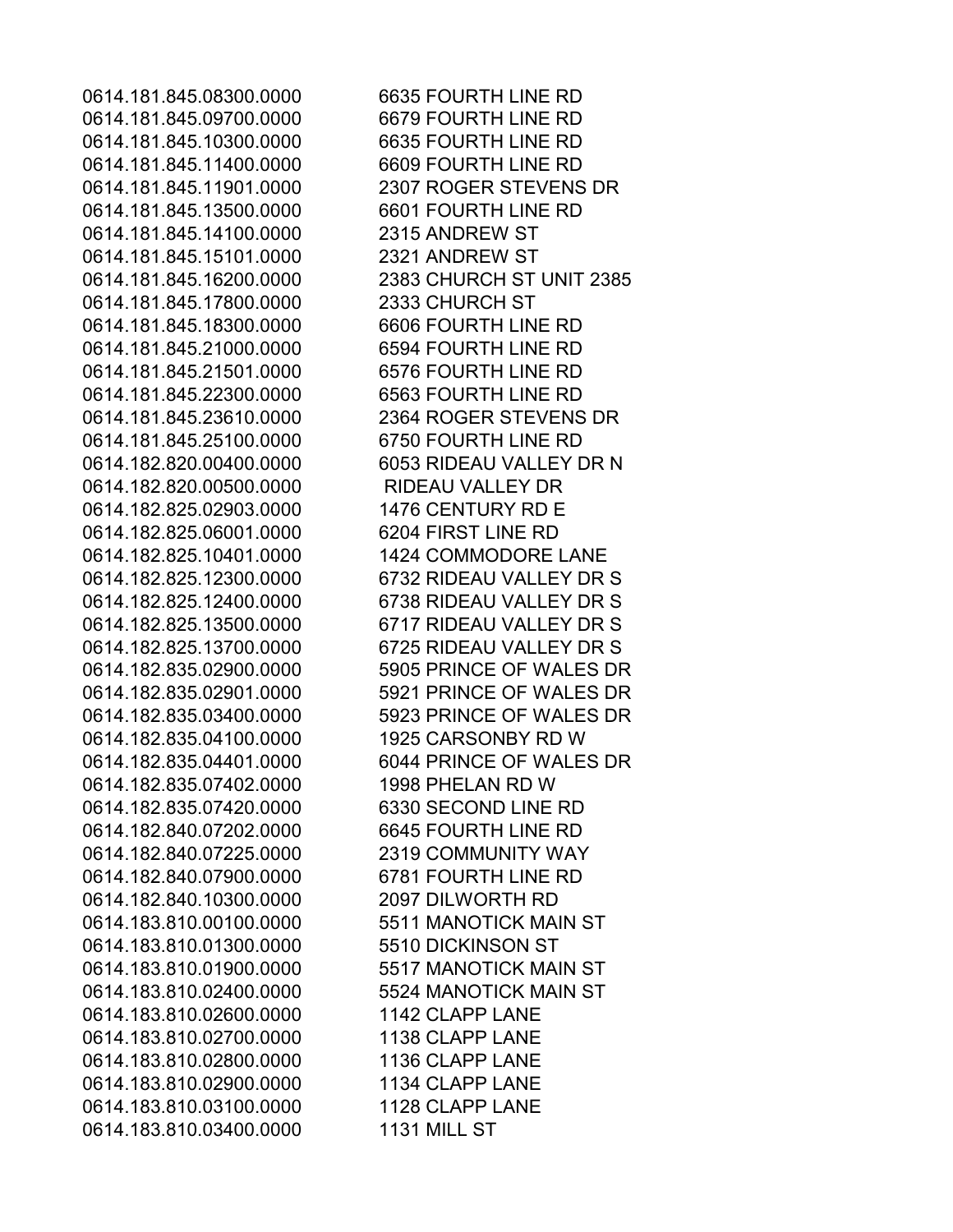0614.183.810.03500.0000 1135 MILL ST 0614.183.810.03800.0000 1143 MILL ST 0614.183.810.03801.0000 1145 MILL ST 0614.183.810.03900.0000 5539 MANOTICK MAIN ST 0614.183.810.04000.0000 1143 TIGHE ST 0614.183.810.04200.0000 1136 MILL ST 0614.183.810.04300.0000 1134 MILL ST 0614.183.810.05100.0000 1131 TIGHE ST 0614.183.810.05700.0000 1134 TIGHE ST 0614.183.810.05800.0000 1136 TIGHE ST 0614.183.810.06000.0000 1140 TIGHE ST 0614.183.810.06100.0000 5541 MANOTICK MAIN ST 0614.183.810.06200.0000 5545 MANOTICK MAIN ST 0614.183.810.06400.0000 5526 MANOTICK MAIN ST 0614.183.810.06500.0000 5528 MANOTICK MAIN ST 0614.183.810.06600.0000 5531 MANOTICK MAIN ST 0614.183.810.06700.0000 5532 MANOTICK MAIN ST 0614.183.810.06800.0000 5536 MANOTICK MAIN ST 0614.183.810.06900.0000 5538 MANOTICK MAIN ST UNIT 5540 0614.183.810.07400.0000 5542 MANOTICK MAIN ST 0614.183.810.07500.0000 5544 MANOTICK MAIN ST 0614.183.810.07800.0000 5550 MANOTICK MAIN ST 0614.183.810.07900.0000 5548 MANOTICK MAIN ST 0614.183.810.07902.0000 5546 MANOTICK MAIN ST 0614.183.810.08100.0000 5552 MANOTICK MAIN ST 0614.183.810.08200.0000 5558 MANOTICK MAIN ST 0614.183.810.08300.0000 5562 MANOTICK MAIN ST 0614.183.810.08301.0000 5560 MANOTICK MAIN ST 0614.183.810.10000.0000 5551 MANOTICK MAIN ST 0614.183.810.10200.0000 5559 MANOTICK MAIN ST 0614.183.810.10300.0000 5561 MANOTICK MAIN ST 0614.183.810.11800.0000 5582 MANOTICK MAIN ST 0614.183.810.13600.0000 5542 ANN ST 0614.183.810.13700.0000 5536 ANN ST 0614.183.810.13800.0000 5528 ANN ST 0614.183.810.14100.0000 5547 SCHARFIELD RD 0614.183.815.13410.0000 5494 MANOTICK MAIN ST 0614.183.815.13600.0000 5482 MANOTICK MAIN ST 0614.183.815.14200.0000 5500 MANOTICK MAIN ST 0614.183.815.14500.0000 5506 MANOTICK MAIN ST 0614.183.815.15200.0000 5510 MANOTICK MAIN ST 0614.183.815.19300.0000 5630 MANOTICK MAIN ST 0614.183.815.19600.0000 5636 MANOTICK MAIN ST 0614.183.815.19800.0000 5646 MANOTICK MAIN ST 0614.183.815.20908.0000 108 MORETTO CRT 0614.184.010.00200.0000 1096 BRIDGE ST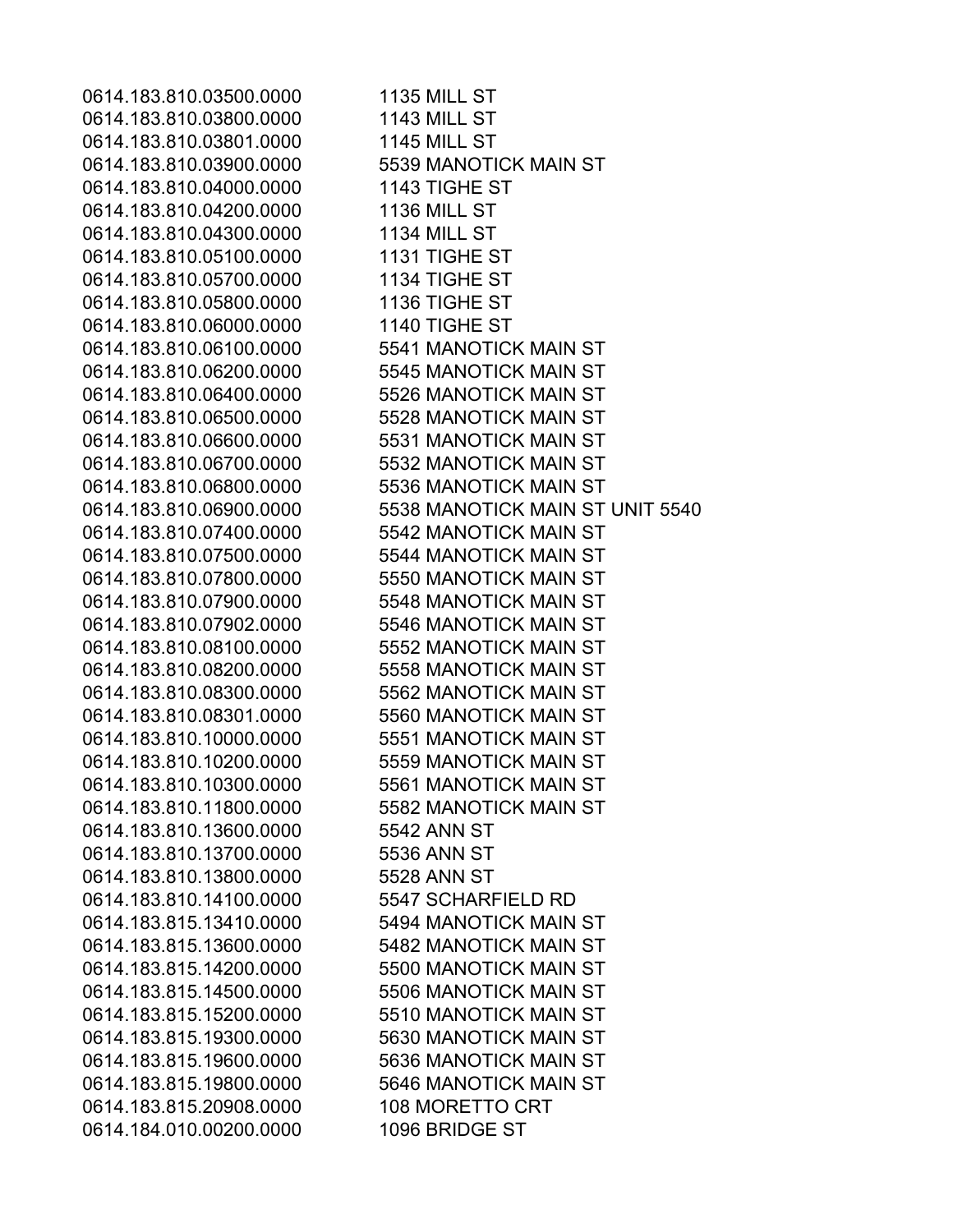0614.184.010.00400.0000 1088 BRIDGE ST 0614.271.810.07204.0000 3440 EAGLESON RD 0614.271.815.16100.0000 3420 CONLEY RD 0614.271.815.18601.0000 2876 MUNSTER RD 0614.271.815.19000.0000 2871 MUNSTER RD 0614.271.815.20400.0000 0 CONLEY RD 0614.271.815.24834.0000 2858 MUNSTER RD 0614.271.820.03701.0000 MANSFIELD RD 0614.271.820.10300.0000 8981 FLEWELLYN RD 0614.271.820.15113.0000 7715 FLEWELLYN RD 0614.271.820.17500.0000 1535 ASHTON STATION RD 0614.271.820.19800.0000 7265 FERNBANK RD 0614.271.820.26100.0000 1991 SPEEDWAY RD 0614.271.825.02200.0000 2735 HUNTLEY RD 0614.271.825.03905.0000 6945 MANSFIELD RD 0614.271.825.05300.0000 6368 FALLOWFIELD RD 0614.271.825.05500.0000 6336 FALLOWFIELD RD 0614.271.825.05700.0000 2487 HUNTLEY RD 0614.271.825.05900.0000 2461 HUNTLEY RD 0614.271.825.08605.0000 FALLOWFIELD RD 0614.271.825.12506.0000 5200 FLEWELLYN RD 0614.271.825.20600.0000 6591 FERNBANK RD 0614.271.830.00900.0000 6640 HAZELDEAN RD 0614.271.830.02100.0000 5986 HAZELDEAN RD 0614.271.830.02501.0000 5912 HAZELDEAN RD 0614.271.830.03000.0000 5906 HAZELDEAN RD 0614.271.830.03100.0000 5900 HAZELDEAN RD 0614.271.830.05300.0000 2 SAVAGE DR 0614.271.830.05400.0000 5862 HAZELDEAN RD 0614.271.830.05700.0000 5816 HAZELDEAN RD 0614.271.830.05802.0000 8 SWEETNAM DR 0614.271.830.05813.0000 7 SWEETNAM DR 0614.271.830.06059.0000 44 IBER RD 0614.271.830.06065.0000 57 IBER RD 0614.271.830.06067.0000 59 IBER RD 0614.271.830.06069.0000 66 IBER RD 0614.271.830.06070.0000 67 IBER RD UNIT 69 0614.271.830.06075.0000 54 IBER RD 0614.271.830.06076.0000 83 IBER RD 0614.271.830.06079.0000 119 IBER RD 0614.271.830.06082.0000 165 IBER RD 0614.271.830.06086.0000 135 IBER RD 0614.271.830.06088.0000 126 IBER RD 0614.271.830.06089.0000 150 IBER RD UNIT 154 0614.271.830.06097.0000 109 IBER RD 0614.271.830.06099.0000 86 HARRY DOUGLAS DR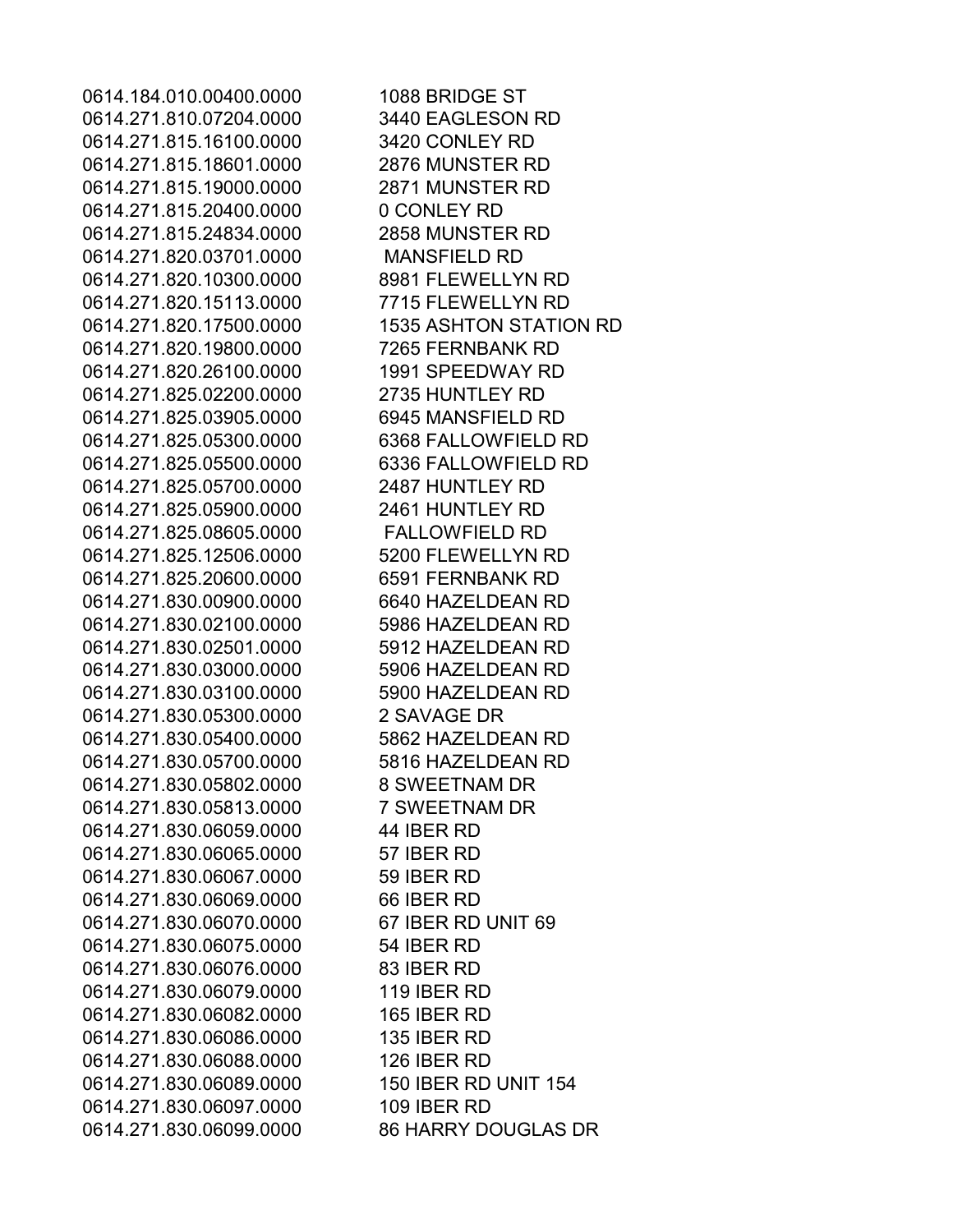0614.271.830.06110.0000 118 IBER RD 0614.271.830.06200.0000 5654 HAZELDEAN RD 0614.271.830.10000.0000 6776 ROTHBOURNE RD 0614.271.830.11901.0000 1054 CARP RD 0614.271.830.12200.0000 1145 CARP RD 0614.271.830.12400.0000 1133 CARP RD 0614.271.830.12500.0000 1127 CARP RD 0614.271.830.12601.0000 1115 CARP RD 0614.271.830.12700.0000 1107 CARP RD 0614.271.830.12800.0000 1099 CARP RD 0614.271.830.12900.0000 1087 CARP RD 0614.271.830.13000.0000 1057 CARP RD 0614.271.830.13100.0000 1065 CARP RD 0614.271.830.13200.0000 1017 CARP RD 0614.271.830.13300.0000 1016 CARP RD 0614.271.830.13403.0000 1079 CARP RD 0614.271.830.13404.0000 1083 CARP RD 0614.271.830.13406.0000 1027 CARP RD 0614.271.830.13407.0000 1053 CARP RD 0614.271.830.14002.0000 5933 HAZELDEAN RD 0614.271.830.16200.0000 5923 HAZELDEAN RD 0614.271.830.17100.0000 5903 HAZELDEAN RD 0614.271.830.17300.0000 5891 HAZELDEAN RD 0614.271.830.18002.0000 12 CEDAROW CRT 0614.271.830.18004.0000 10 CEDAROW CRT 0614.271.830.18006.0000 8 CEDAROW CRT 0614.271.830.18016.0000 3 CEDAROW CRT 0614.271.830.18018.0000 5 CEDAROW CRT 0614.271.830.18315.0000 5705 HAZELDEAN RD 0614.271.830.18400.0000 15 HUNTMAR DR 0614.271.830.18470.0000 0 HAZELDEAN RD 0614.271.830.46900.0000 6400 HAZELDEAN RD 0614.272.810.21000.0000 1615 STITTSVILLE MAIN ST 0614.272.810.21100.0000 1609 STITTSVILLE MAIN ST 0614.272.810.21402.0000 1589 STITTSVILLE MAIN ST 0614.272.810.21800.0000 1573 STITTSVILLE MAIN ST 0614.272.810.22200.0000 1553 STITTSVILLE MAIN ST 0614.272.810.22300.0000 1549 STITTSVILLE MAIN ST 0614.272.810.22401.0000 1547 STITTSVILLE MAIN ST 0614.272.810.22601.0000 1519 STITTSVILLE MAIN ST 0614.272.810.23000.0000 1521 STITTSVILLE MAIN ST UNIT 1525 0614.272.815.22200.0000 1644 STITTSVILLE MAIN ST 0614.272.815.22203.0000 1648 STITTSVILLE MAIN ST 0614.272.815.22400.0000 1634 STITTSVILLE MAIN ST 0614.272.815.22600.0000 1626 STITTSVILLE MAIN ST 0614.272.815.22800.0000 1610 STITTSVILLE MAIN ST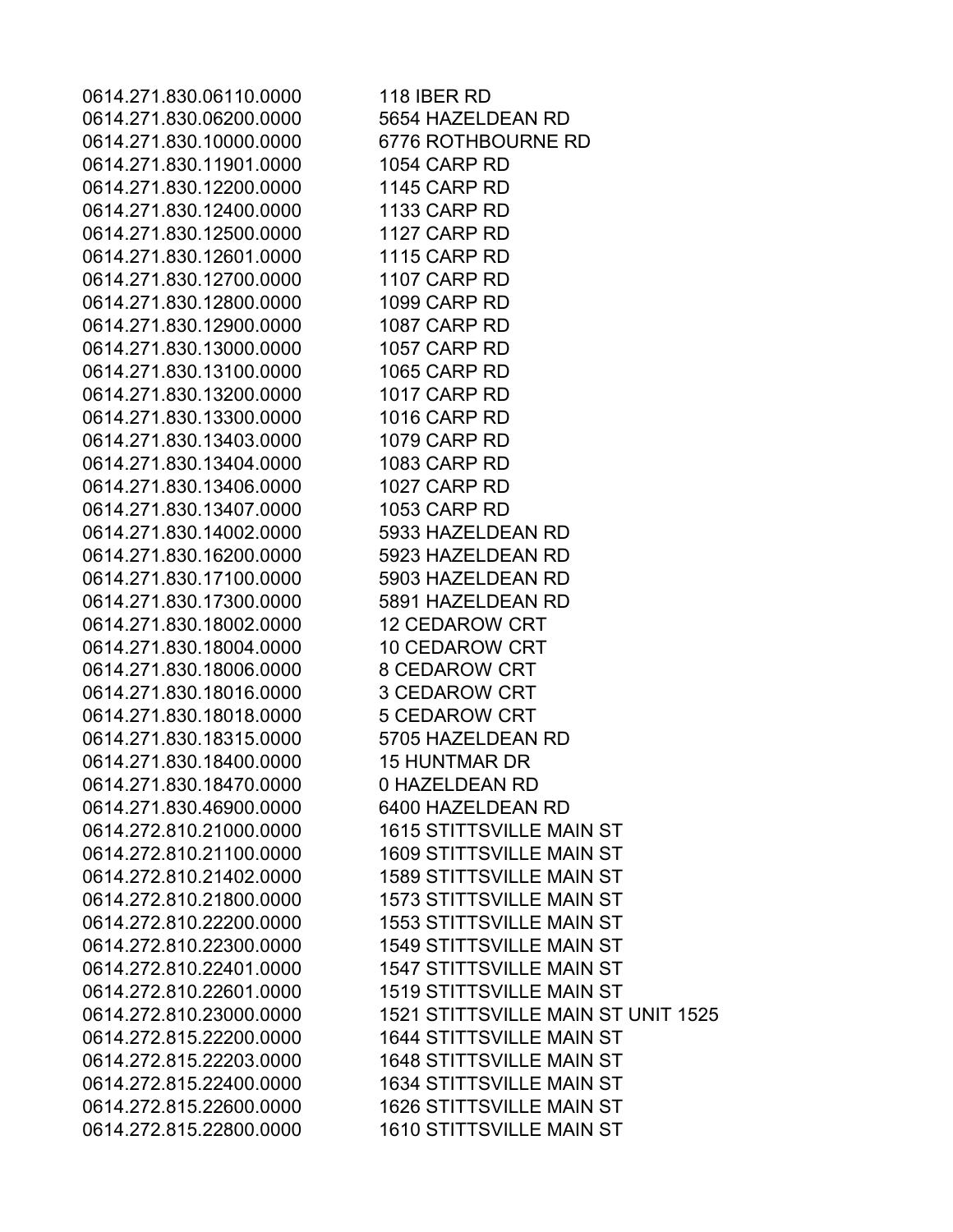0614.272.815.23200.0000 1572 STITTSVILLE MAIN ST 0614.272.815.23400.0000 1564 STITTSVILLE MAIN ST 0614.272.815.23800.0000 1538 STITTSVILLE MAIN ST 0614.272.815.23900.0000 1536 STITTSVILLE MAIN ST 0614.272.815.24100.0000 1530 STITTSVILLE MAIN ST 0614.272.815.24200.0000 1528 STITTSVILLE MAIN ST 0614.272.820.00100.0000 2 HOBIN ST 0614.272.820.00200.0000 1 HOBIN ST 0614.272.820.05800.0000 1 MULKINS ST 0614.272.820.06600.0000 1510 STITTSVILLE MAIN ST 0614.272.820.08200.0000 1502 STITTSVILLE MAIN ST 0614.272.820.08300.0000 1498 STITTSVILLE MAIN ST 0614.272.820.08400.0000 1494 STITTSVILLE MAIN ST 0614.272.820.08500.0000 10 MANCHESTER ST 0614.272.820.10000.0000 1476 STITTSVILLE MAIN ST 0614.272.820.10300.0000 1464 STITTSVILLE MAIN ST 0614.272.820.10500.0000 1456 STITTSVILLE MAIN ST 0614.272.820.11000.0000 1408 STITTSVILLE MAIN ST 0614.272.820.11200.0000 2 BEVERLY ST 0614.272.820.11300.0000 1374 STITTSVILLE MAIN ST 0614.272.820.12600.0000 1174 CARP RD 0614.272.820.12900.0000 1189 CARP RD 0614.272.820.14301.0000 69 NEIL AVE UNIT 71 0614.272.820.14500.0000 6176 HAZELDEAN RD 0614.272.820.16702.0000 1347 STITTSVILLE MAIN ST 0614.272.820.16900.0000 1445 STITTSVILLE MAIN ST 0614.272.820.17000.0000 1441 STITTSVILLE MAIN ST 0614.272.820.17300.0000 1469 STITTSVILLE MAIN ST 0614.272.820.17400.0000 1473 STITTSVILLE MAIN ST 0614.272.820.17700.0000 1495 STITTSVILLE MAIN ST 0614.273.810.06800.0000 5967 PERTH ST 0614.273.810.08400.0000 6045 PERTH ST 0614.273.810.08501.0000 6047 PERTH ST UNIT 6051 0614.273.810.10200.0000 5944 PERTH ST UNIT 5948 0614.273.810.18000.0000 5935 OTTAWA ST 0614.273.810.18002.0000 5949 OTTAWA ST 0614.273.810.18701.0000 6048 OTTAWA ST 0614.273.810.19703.0000 3825 MCBEAN ST UNIT 1 0614.273.810.19704.0000 3825 MCBEAN ST UNIT 2 0614.273.810.19705.0000 3825 MCBEAN ST 0614.273.810.19706.0000 3825 MCBEAN ST 0614.273.810.19707.0000 3825 MCBEAN ST UNIT 5 0614.273.810.19711.0000 MCBEAN ST

0614.272.815.23100.0000 1582 STITTSVILLE MAIN ST 0614.272.820.09800.0000 1480 STITTSVILLE MAIN ST UNIT 1488 0614.272.820.16703.0000 1339 STITTSVILLE MAIN ST UNIT 4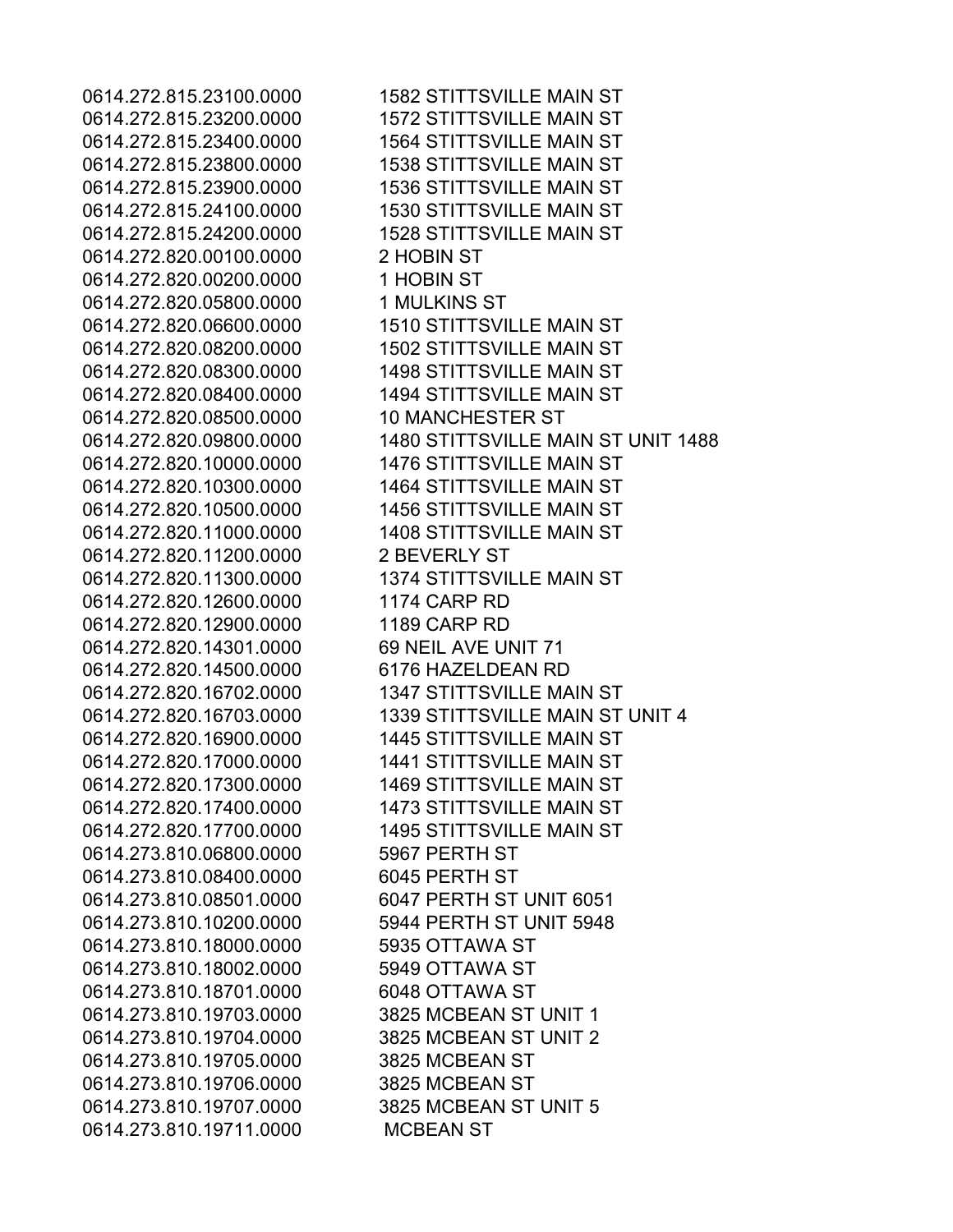0614.273.810.19800.0000 3837 MCBEAN ST UNIT 3839 0614.273.810.19900.0000 3855 MCBEAN ST 0614.273.810.23201.0000 6054 PERTH ST 0614.273.810.29200.0000 6092 PERTH ST 0614.273.810.29201.0000 8 COLONEL MURRAY ST 0614.273.810.35600.0000 3439 MCBEAN ST UNIT 3443 0614.273.810.36100.0000 3463 MCBEAN ST 0614.273.810.37200.0000 3515 MCBEAN ST 0614.273.810.37300.0000 3517 MCBEAN ST 0614.273.815.00100.0000 6127 PERTH ST 0614.273.815.00405.0000 6137 PERTH ST 0614.273.815.00500.0000 6159 PERTH ST 0614.273.815.01120.0000 6179 PERTH ST 0614.273.815.01478.0000 0 PERTH ST 0614.273.815.02350.0000 6379 PERTH ST 0614.273.815.02900.0000 6138 PERTH ST 0614.273.815.03100.0000 3444 MCBEAN ST 0614.273.815.03800.0000 3480 MCBEAN ST 0614.273.815.05000.0000 3518 MCBEAN ST 0614.273.815.05700.0000 3550 MCBEAN ST 0614.273.815.08600.0000 6146 PERTH ST 0614.273.815.08601.0000 6152 PERTH ST 0614.273.815.08602.0000 6 LENNOX ST 0614.273.815.09700.0000 91 MARTIN ST 0614.273.815.15202.0000 6174 PERTH ST 0614.273.815.21600.0000 6212 PERTH ST 0614.273.815.31501.0000 6270 PERTH ST 0614.300.810.03503.0000 200 KATIMAVIK RD 0614.300.810.04230.0000 100 DIDSBURY RD 0614.300.810.04604.0000 488 TERRY FOX DR 0614.300.810.09702.0000 48 STEACIE DR UNIT 50 0614.300.810.09810.0000 1047 CANADIAN SHIELD AVE 0614.300.810.11107.0000 150 KATIMAVIK RD 0614.300.810.11108.0000 150 KATIMAVIK RD 0614.300.810.11109.0000 150 KATIMAVIK RD 0614.300.810.11110.0000 150 KATIMAVIK RD 0614.300.810.11111.0000 150 KATIMAVIK RD 0614.300.810.11112.0000 150 KATIMAVIK RD 0614.300.810.11113.0000 150 KATIMAVIK RD 0614.300.810.11114.0000 150 KATIMAVIK RD 0614.300.810.11115.0000 150 KATIMAVIK RD 0614.300.810.11116.0000 150 KATIMAVIK RD 0614.300.810.11117.0000 150 KATIMAVIK RD 0614.300.810.11118.0000 150 KATIMAVIK RD 0614.300.810.11119.0000 150 KATIMAVIK RD 0614.300.810.11120.0000 150 KATIMAVIK RD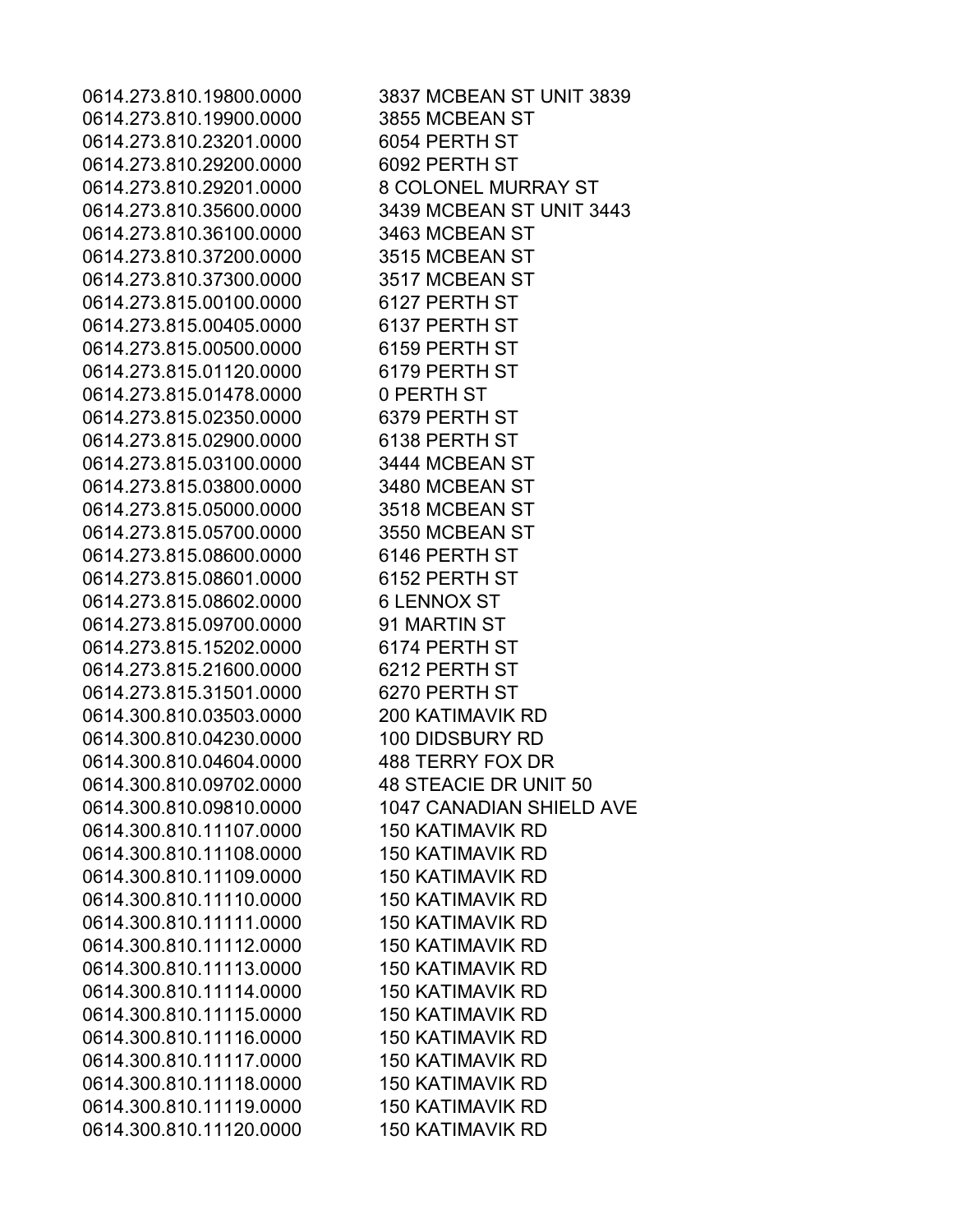0614.300.810.11121.0000 150 KATIMAVIK RD 0614.300.810.11122.0000 150 KATIMAVIK RD 0614.300.810.11123.0000 150 KATIMAVIK RD 0614.300.810.11124.0000 150 KATIMAVIK RD 0614.300.810.11125.0000 150 KATIMAVIK RD 0614.300.810.11126.0000 150 KATIMAVIK RD 0614.300.810.11127.0000 150 KATIMAVIK RD 0614.300.810.11128.0000 150 KATIMAVIK RD 0614.300.810.11129.0000 150 KATIMAVIK RD 0614.300.810.11130.0000 150 KATIMAVIK RD UNIT 24 0614.300.810.11131.0000 150 KATIMAVIK RD UNIT 25 0614.300.810.11132.0000 150 KATIMAVIK RD 0614.300.810.11133.0000 150 KATIMAVIK RD 0614.300.810.11134.0000 150 KATIMAVIK RD 0614.300.810.11135.0000 150 KATIMAVIK RD 0614.300.810.11136.0000 150 KATIMAVIK RD 0614.300.810.11137.0000 150 KATIMAVIK RD 0614.300.810.11138.0000 150 KATIMAVIK RD 0614.300.810.11139.0000 150 KATIMAVIK RD UNIT 33 0614.300.810.11140.0000 150 KATIMAVIK RD 0614.300.810.11141.0000 150 KATIMAVIK RD 0614.300.810.11142.0000 150 KATIMAVIK RD 0614.300.810.11143.0000 150 KATIMAVIK RD 0614.300.810.11144.0000 150 KATIMAVIK RD 0614.300.810.11145.0000 150 KATIMAVIK RD 0614.300.810.11146.0000 150 KATIMAVIK RD 0614.300.810.11147.0000 150 KATIMAVIK RD 0614.300.810.11148.0000 150 KATIMAVIK RD 0614.300.810.11149.0000 150 KATIMAVIK RD 0614.300.810.11150.0000 150 KATIMAVIK RD 0614.300.810.11151.0000 150 KATIMAVIK RD 0614.300.810.11152.0000 150 KATIMAVIK RD UNIT 46 0614.300.810.11153.0000 150 KATIMAVIK RD UNIT 47 0614.300.810.11154.0000 150 KATIMAVIK RD UNIT 48 0614.300.810.11155.0000 150 KATIMAVIK RD UNIT 49 0614.300.810.11156.0000 150 KATIMAVIK RD UNIT 50 0614.300.810.11157.0000 150 KATIMAVIK RD UNIT 51 0614.300.810.11158.0000 150 KATIMAVIK RD 0614.300.810.11159.0000 150 KATIMAVIK RD 0614.300.810.11160.0000 150 KATIMAVIK RD 0614.300.810.11161.0000 150 KATIMAVIK RD UNIT 55 0614.300.810.11162.0000 150 KATIMAVIK RD UNIT 56 0614.300.810.11163.0000 150 KATIMAVIK RD 0614.300.810.11164.0000 150 KATIMAVIK RD 0614.300.810.11165.0000 150 KATIMAVIK RD 0614.300.810.11166.0000 150 KATIMAVIK RD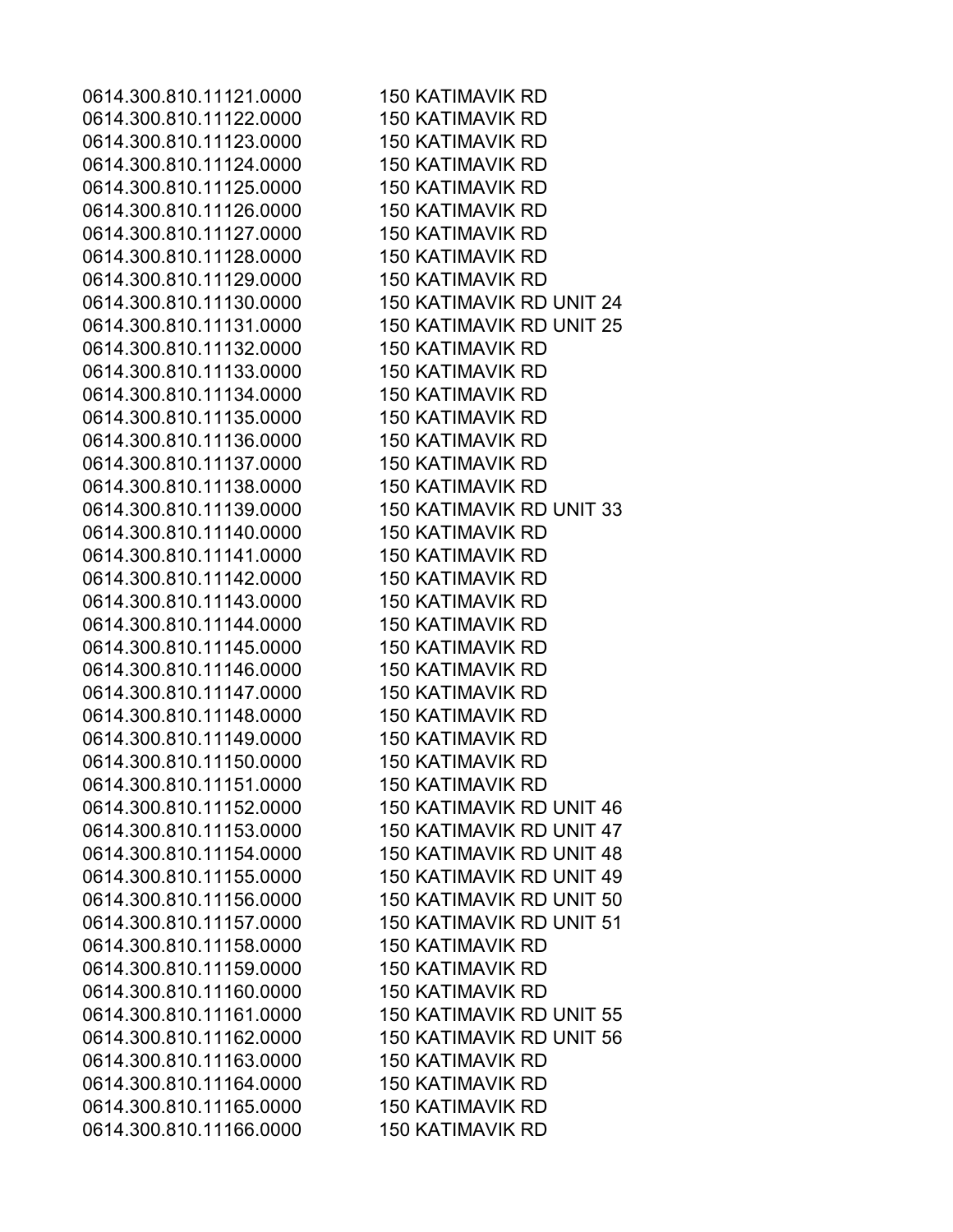0614.300.810.11167.0000 150 KATIMAVIK RD 0614.300.810.11168.0000 150 KATIMAVIK RD 0614.300.810.11169.0000 150 KATIMAVIK RD 0614.300.810.11170.0000 150 KATIMAVIK RD 0614.300.810.11171.0000 150 KATIMAVIK RD UNIT 201 0614.300.810.11172.0000 150 KATIMAVIK RD UNIT 202 0614.300.810.11173.0000 150 KATIMAVIK RD UNIT 203 0614.300.810.11174.0000 150 KATIMAVIK RD UNIT 204 0614.300.810.11175.0000 150 KATIMAVIK RD 0614.300.810.11176.0000 150 KATIMAVIK RD 0614.300.810.11177.0000 150 KATIMAVIK RD 0614.300.810.11178.0000 150 KATIMAVIK RD 0614.300.810.11179.0000 150 KATIMAVIK RD 0614.300.810.11180.0000 150 KATIMAVIK RD 0614.300.810.11181.0000 150 KATIMAVIK RD 0614.300.810.11182.0000 150 KATIMAVIK RD 0614.300.810.11183.0000 150 KATIMAVIK RD 0614.300.810.11184.0000 150 KATIMAVIK RD UNIT 214 0614.300.810.11185.0000 150 KATIMAVIK RD UNIT 215 0614.300.810.11186.0000 150 KATIMAVIK RD UNIT 216 0614.300.810.11187.0000 150 KATIMAVIK RD 0614.300.810.11188.0000 150 KATIMAVIK RD 0614.300.810.11189.0000 150 KATIMAVIK RD 0614.300.810.11190.0000 150 KATIMAVIK RD 0614.300.810.11191.0000 150 KATIMAVIK RD 0614.300.810.11192.0000 150 KATIMAVIK RD 0614.300.810.11193.0000 150 KATIMAVIK RD 0614.300.810.11194.0000 150 KATIMAVIK RD 0614.300.810.11195.0000 150 KATIMAVIK RD 0614.300.810.11196.0000 150 KATIMAVIK RD 0614.300.810.11197.0000 150 KATIMAVIK RD 0614.300.810.11198.0000 150 KATIMAVIK RD 0614.300.810.11199.0000 150 KATIMAVIK RD 0614.300.810.11200.0000 150 KATIMAVIK RD 0614.300.810.11201.0000 150 KATIMAVIK RD 0614.300.810.11202.0000 150 KATIMAVIK RD 0614.300.810.11203.0000 150 KATIMAVIK RD 0614.300.810.11204.0000 150 KATIMAVIK RD 0614.300.810.11205.0000 150 KATIMAVIK RD 0614.300.810.11206.0000 150 KATIMAVIK RD 0614.300.810.11207.0000 150 KATIMAVIK RD 0614.300.810.11208.0000 150 KATIMAVIK RD 0614.300.810.11209.0000 150 KATIMAVIK RD 0614.300.810.11210.0000 150 KATIMAVIK RD 0614.300.810.11211.0000 150 KATIMAVIK RD 0614.300.810.11212.0000 150 KATIMAVIK RD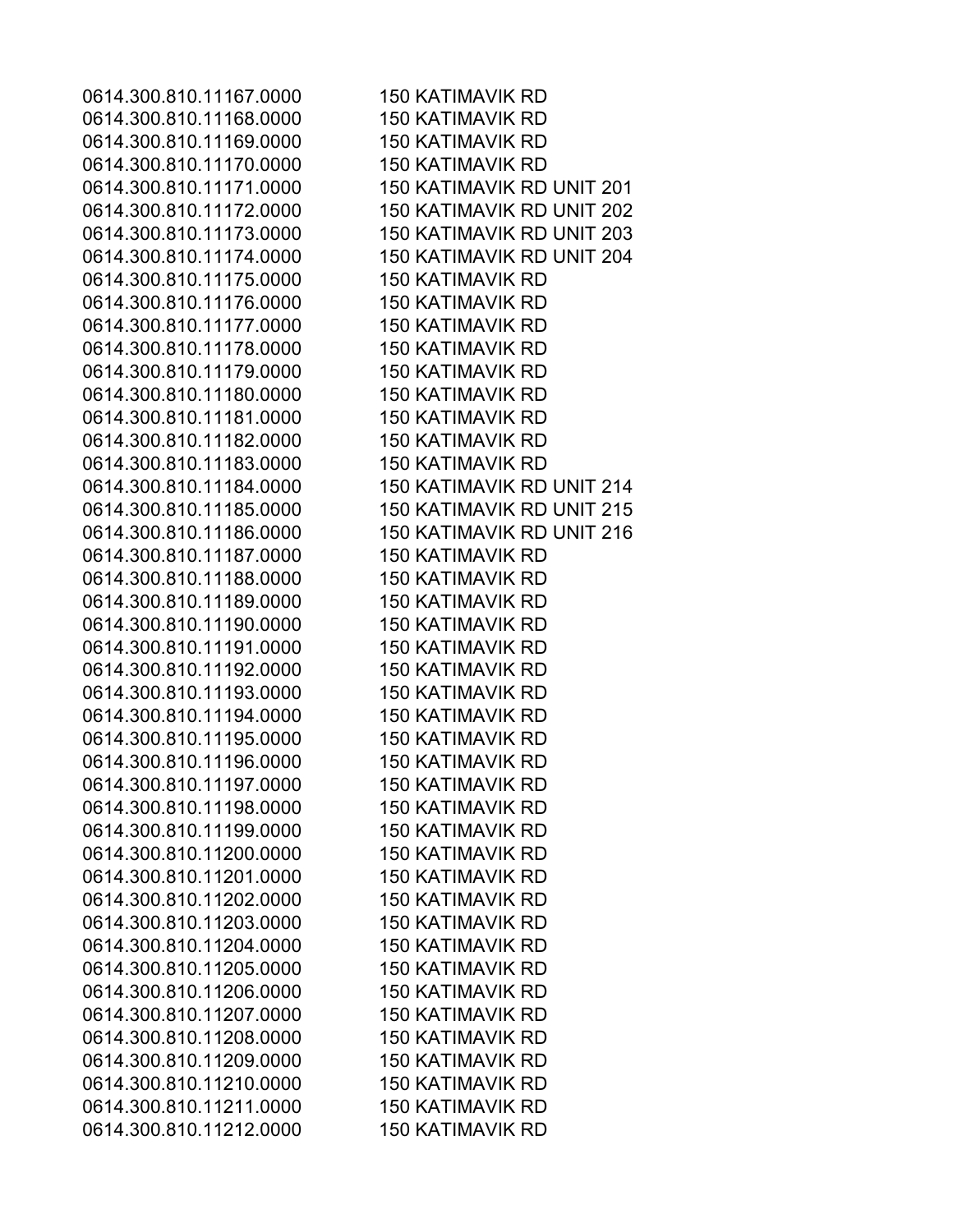0614.300.810.11213.0000 150 KATIMAVIK RD 0614.300.810.11214.0000 150 KATIMAVIK RD 0614.300.810.11215.0000 150 KATIMAVIK RD 0614.300.810.11216.0000 150 KATIMAVIK RD 0614.300.810.11217.0000 150 KATIMAVIK RD 0614.300.810.11218.0000 150 KATIMAVIK RD 0614.300.810.11220.0000 150 KATIMAVIK RD 0614.300.810.11221.0000 150 KATIMAVIK RD UNIT 222 0614.300.810.11222.0000 150 KATIMAVIK RD 0614.300.810.11240.0000 150 KATIMAVIK RD 0614.300.810.11241.0000 150 KATIMAVIK RD 0614.300.810.18000.0000 1023 TERON RD UNIT 1031 0614.300.811.40800.0000 35 BEAUFORT DR UNIT 47 0614.300.813.05850.0000 2 GOLDRIDGE DR 0614.300.813.06816.0000 58 COULSON CRT 0614.300.815.08400.0000 1935 DUNROBIN RD 0614.300.815.11600.0000 2741 DUNROBIN RD 0614.300.815.16501.0000 1940 DUNROBIN RD 0614.300.815.20800.0000 2692 DUNROBIN RD 0614.300.816.00201.0000 1625 MAPLE GROVE RD 0614.300.816.00352.0000 767 SILVER SEVEN RD 0614.300.816.00354.0000 767 SILVER SEVEN RD 0614.300.816.00355.0000 767 SILVER SEVEN RD 0614.300.816.00358.0000 767 SILVER SEVEN RD 0614.300.816.00359.0000 767 SILVER SEVEN RD 0614.300.816.00360.0000 767 SILVER SEVEN RD 0614.300.816.00361.0000 767 SILVER SEVEN RD 0614.300.816.00363.0000 767 SILVER SEVEN RD 0614.300.816.03863.0000 100 CAMPEAU DR UNIT 112 0614.300.816.04249.0000 100 GRAND MANAN CIR

0614.300.810.34400.0000 50 COLCHESTER SQ UNIT 60 0614.300.816.00282.0000 737 SILVER SEVEN RD UNIT 1 0614.300.816.00283.0000 737 SILVER SEVEN RD UNIT 2 0614.300.816.00284.0000 737 SILVER SEVEN RD UNIT 3 0614.300.816.00285.0000 737 SILVER SEVEN RD UNIT 4 0614.300.816.00286.0000 737 SILVER SEVEN RD UNIT 5 0614.300.816.00287.0000 737 SILVER SEVEN RD UNIT 6 0614.300.816.00288.0000 737 SILVER SEVEN RD UNIT 7 0614.300.816.00289.0000 737 SILVER SEVEN RD UNIT 8 0614.300.816.00290.0000 737 SILVER SEVEN RD UNIT 9 0614.300.816.00291.0000 737 SILVER SEVEN RD UNIT 10 0614.300.816.00292.0000 737 SILVER SEVEN RD UNIT 11 0614.300.816.00293.0000 737 SILVER SEVEN RD UNIT 12 0614.300.816.00294.0000 737 SILVER SEVEN RD UNIT 13 0614.300.816.00353.0000 767 SILVER SEVEN RD UNIT 16 0614.300.816.00364.0000 767 SILVER SEVEN RD UNIT 27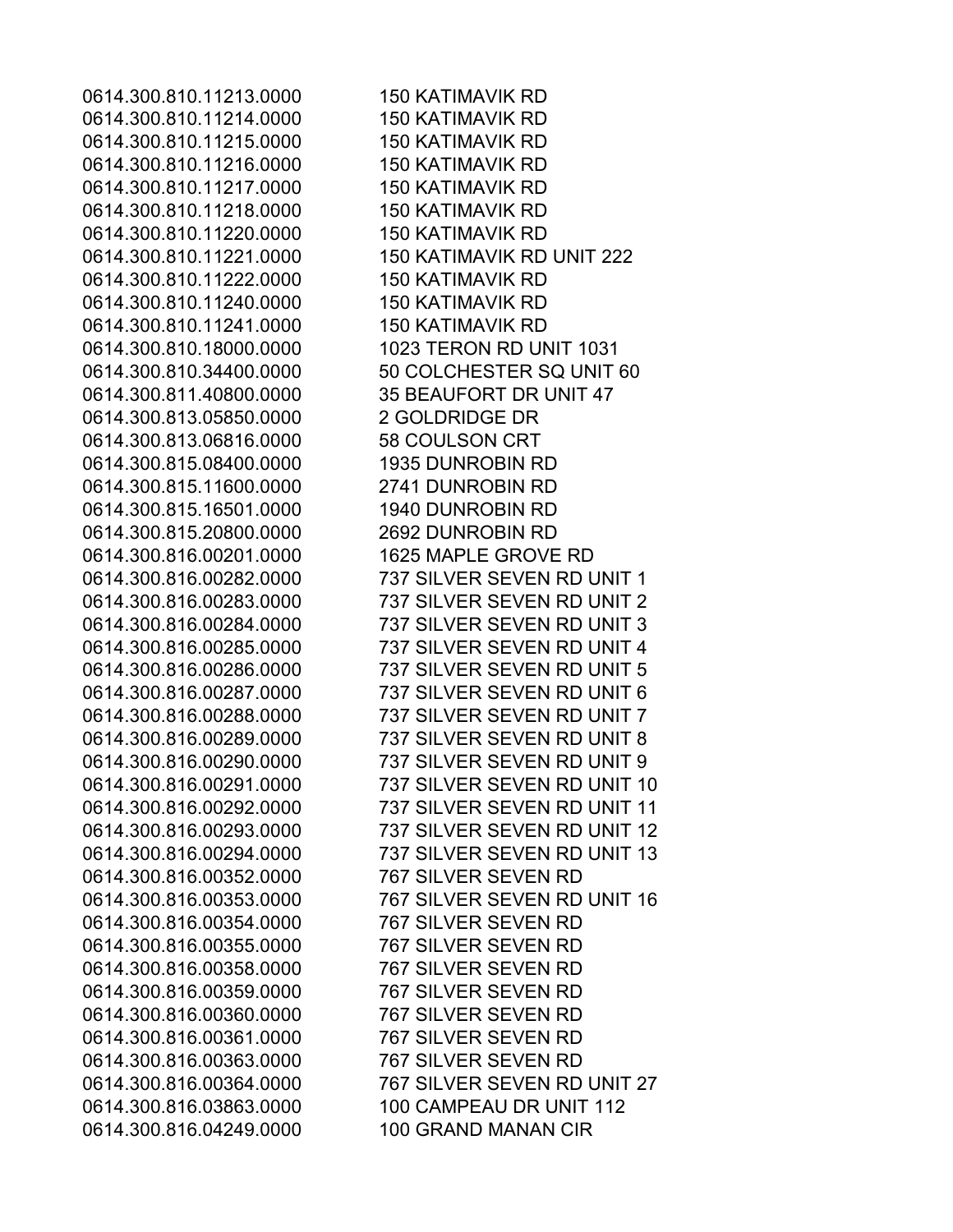0614.300.816.09500.0000 40 STATION RD 0614.300.816.09903.0000 70 HINES RD 0614.300.816.10401.0000 88 HINES RD 0614.300.816.10500.0000 525 MARCH RD 0614.300.816.10700.0000 591 MARCH RD 0614.300.816.11500.0000 160 FLAMBOROUGH WAY 0614.300.816.11900.0000 807 MARCH RD 0614.300.816.14100.0000 895 MARCH RD 0614.300.816.14902.0000 1310 OLD SECOND LINE RD 0614.300.816.19000.0000 4009 CARLING AVE 0614.300.816.19500.0000 4055 CARLING AVE UNIT 4059 0614.300.816.19600.0000 4049 CARLING AVE 0614.300.816.20301.0000 101 SCHNEIDER RD 0614.300.816.20305.0000 300 LEGGET DR 0614.300.816.20310.0000 104 SCHNEIDER RD 0614.300.816.20311.0000 106 SCHNEIDER RD 0614.300.816.20312.0000 306 LEGGET DR 0614.300.816.20317.0000 230 HERZBERG RD 0614.300.816.20400.0000 4019 CARLING AVE 0614.300.816.20975.0000 311 LEGGET DR 0614.300.816.20986.0000 300 TERRY FOX DR UNIT 100 0614.300.816.20987.0000 300 TERRY FOX DR UNIT 200 0614.300.816.20988.0000 300 TERRY FOX DR UNIT 300 0614.300.816.20989.0000 300 TERRY FOX DR UNIT 400 0614.300.816.20990.0000 300 TERRY FOX DR UNIT 500 0614.300.816.20991.0000 300 TERRY FOX DR UNIT 600 0614.300.816.20992.0000 300 TERRY FOX DR UNIT 700 0614.300.816.20993.0000 300 TERRY FOX DR UNIT 800 0614.300.816.20994.0000 300 TERRY FOX DR UNIT 900 0614.300.816.20995.0000 300 TERRY FOX DR UNIT 1000 0614.300.816.21837.0000 100 HELMSDALE DR 0614.300.816.22608.0000 1056 KLONDIKE RD 0614.300.816.23103.0000 806 MARCH RD 0614.300.816.23501.0000 886 MARCH RD 0614.300.816.24176.0000 1112 MARCH RD 0614.300.816.24182.0000 1120 MARCH RD 0614.300.816.24203.0000 1148 MARCH RD 0614.300.816.24900.0000 15 CAMPBELL REID CRT 0614.300.825.14100.0000 1003 BEAVERBROOK RD 0614.301.820.08200.0000 415 HAZELDEAN RD UNIT 417 0614.301.820.19100.0000 501 HAZELDEAN RD 0614.301.820.19904.0000 33 EDGEWATER ST 0614.301.820.19905.0000 6 EDGEWATER ST 0614.301.820.20001.0000 20 EDGEWATER ST 0614.301.820.20002.0000 24 EDGEWATER ST 0614.301.820.20004.0000 25 EDGEWATER ST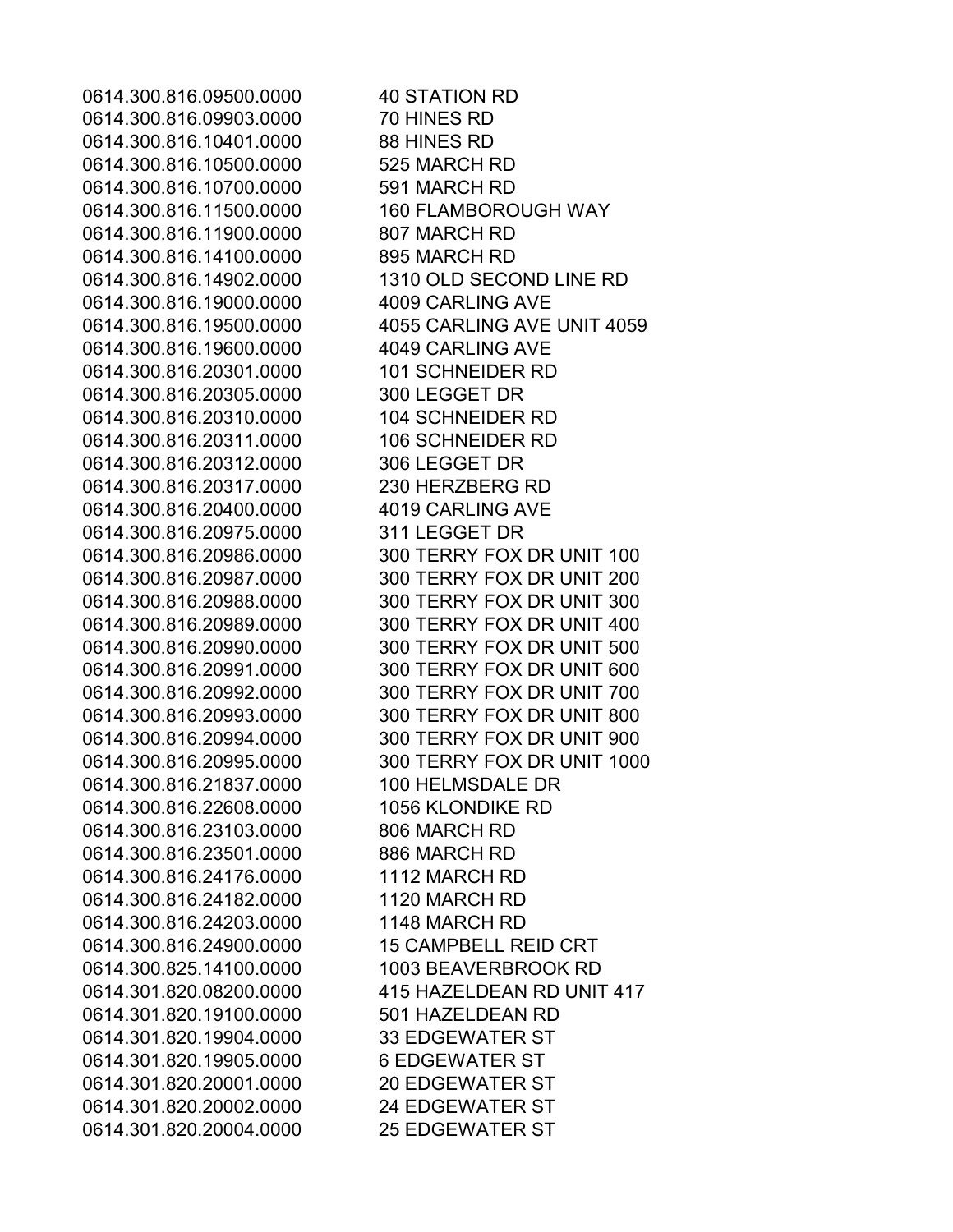0614.301.820.20007.0000 37 EDGEWATER ST 0614.301.820.20008.0000 29 EDGEWATER ST 0614.301.820.20094.0000 36 EDGEWATER ST 0614.301.820.20096.0000 34 EDGEWATER ST 0614.301.820.21400.0000 455 HAZELDEAN RD 0614.301.820.78600.0000 7 KAKULU RD UNIT 13 0614.301.825.00020.0000 160 TERENCE MATTHEWS CR UNIT A1 0614.301.825.00022.0000 160 TERENCE MATTHEWS CR UNIT C1 0614.301.825.00023.0000 160 TERENCE MATTHEWS CR UNIT D1 0614.301.825.00024.0000 160 TERENCE MATTHEWS CR UNIT 5 0614.301.825.00025.0000 160 TERENCE MATTHEWS CR UNIT F1 0614.301.825.00026.0000 160 TERENCE MATTHEWS CR UNIT G1 0614.301.825.00027.0000 150 TERENCE MATTHEWS CR UNIT A1 0614.301.825.00028.0000 150 TERENCE MATTHEWS CR UNIT B1 0614.301.825.00029.0000 150 TERENCE MATTHEWS CR UNIT C1 0614.301.825.00030.0000 150 TERENCE MATTHEWS CR UNIT D1 0614.301.825.00031.0000 150 TERENCE MATTHEWS CR UNIT E1 0614.301.825.00032.0000 150 TERENCE MATTHEWS CR UNIT F1 0614.301.825.00033.0000 150 TERENCE MATTHEWS CR UNIT G1 0614.301.825.00034.0000 160 TERENCE MATTHEWS CR UNIT E2 0614.301.825.00035.0000 160 TERENCE MATTHEWS CR UNIT F2 0614.301.825.00036.0000 160 TERENCE MATTHEWS CR UNIT G2 0614.301.825.00037.0000 150 TERENCE MATTHEWS CR UNIT D2 0614.301.825.00038.0000 150 TERENCE MATTHEWS CR UNIT F2 0614.301.825.00039.0000 150 TERENCE MATTHEWS CR UNIT G2 0614.301.825.23500.0000 600 EAGLESON RD 0614.301.825.23708.0000 650 EAGLESON RD 0614.301.825.23808.0000 160 MICHAEL COWPLAND DR 0614.301.825.23838.0000 335 MICHAEL COWPLAND DR 0614.301.825.23868.0000 240 TERENCE MATTHEWS CR 0614.301.825.23870.0000 220 TERENCE MATTHEWS CR 0614.301.825.23882.0000 100 TERENCE MATTHEWS CR 0614.301.825.23884.0000 80 TERENCE MATTHEWS CR 0614.301.825.23888.0000 85 DENZIL DOYLE CRT 0614.301.825.23918.0000 215 TERENCE MATTHEWS CR UNIT 1 0614.301.825.23931.0000 155 TERENCE MATTHEWS CR UNIT 1 0614.301.825.23932.0000 155 TERENCE MATTHEWS CR UNIT 2 0614.301.825.23933.0000 155 TERENCE MATTHEWS CR UNIT 3 0614.301.825.23934.0000 155 TERENCE MATTHEWS CR UNIT 4 0614.301.825.23935.0000 155 TERENCE MATTHEWS CR UNIT 5 0614.301.825.23936.0000 155 TERENCE MATTHEWS CR UNIT 6 0614.301.825.23937.0000 155 TERENCE MATTHEWS CR UNIT 7 0614.301.825.23938.0000 155 TERENCE MATTHEWS CR UNIT 8 0614.301.825.24550.0000 130 TERENCE MATTHEWS CRE UNIT A1 0614.301.825.24551.0000 130 TERENCE MATTHEWS CRE UNIT A2 0614.301.825.24552.0000 130 TERENCE MATTHEWS CRE UNIT B1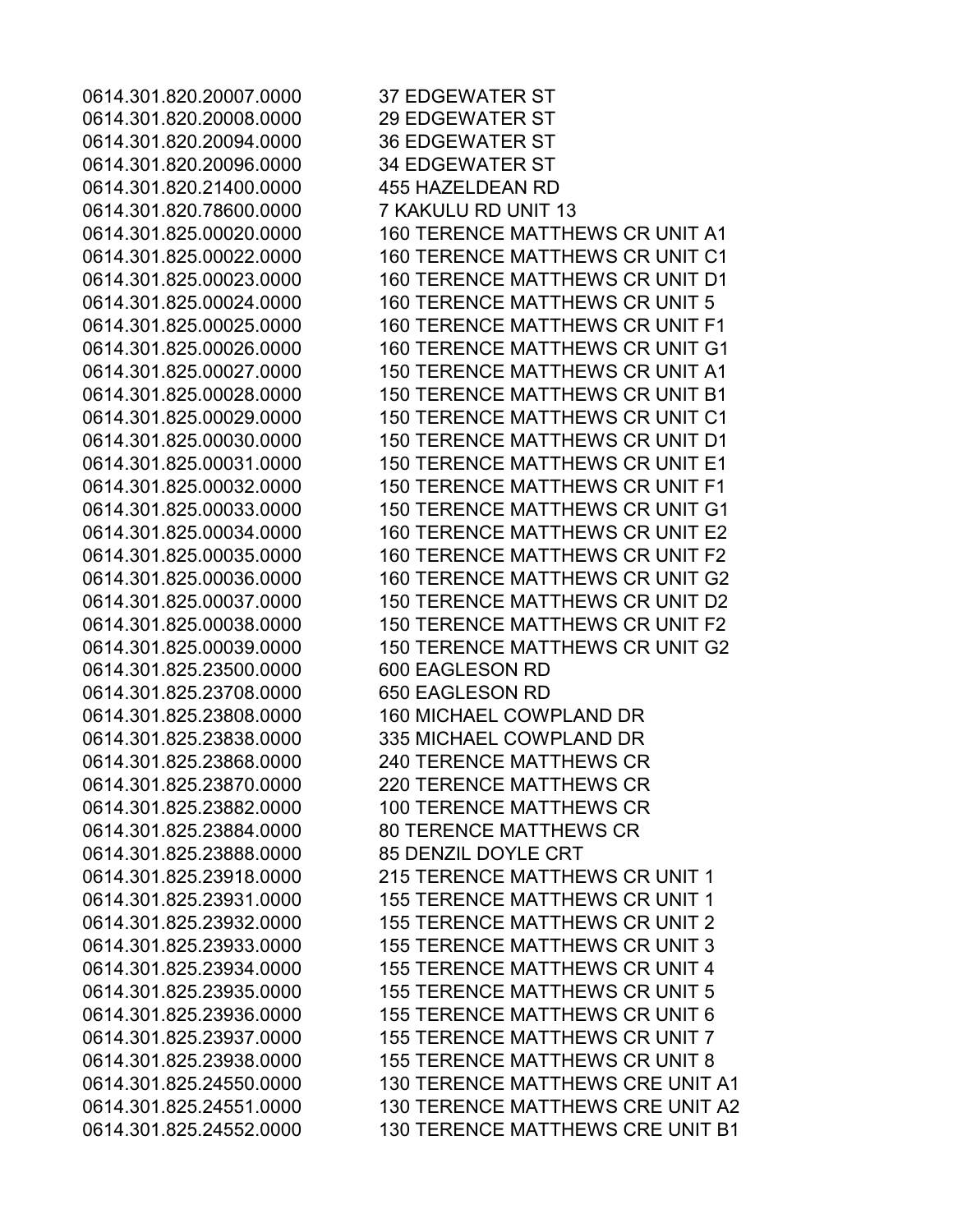0614.301.829.40205.0000 100 CASTLEFRANK RD 0614.301.830.06600.0000 560 HAZELDEAN RD 0614.301.830.07600.0000 26 CASTLEFRANK RD 0614.301.830.07800.0000 444 HAZELDEAN RD 0614.302.860.00702.0000 701 EAGLESON RD 0614.302.860.07425.0000 34 SUMMITVIEW DR 0614.302.860.28910.0000 67 SOLARIS DR 0614.304.835.02700.0000 161 BANNING RD 0614.304.840.02000.0000 462 HAZELDEAN RD 0614.304.840.02001.0000 462 HAZELDEAN RD 0614.304.840.02102.0000 442 HAZELDEAN RD 0614.304.840.02104.0000 440 HAZELDEAN RD 0614.304.840.02302.0000 400 HAZELDEAN RD 0614.421.815.04600.0000 3806 WOODKILTON RD 0614.421.815.08900.0000 4700 WOODKILTON RD 0614.421.815.19900.0000 3162 DUNROBIN RD 0614.421.815.21606.0000 3730 DUNROBIN RD 0614.421.815.21900.0000 3796 DUNROBIN RD 0614.421.825.18700.0000 655 BAYVIEW DR 0614.421.830.06200.0000 346 BAYVIEW DR 0614.421.835.30900.0000 179 CONSTANCE BAY RD

0614.301.825.24553.0000 130 TERENCE MATTHEWS CRE UNIT B2 0614.301.825.24554.0000 130 TERENCE MATTHEWS CRE UNIT C1 0614.301.825.24555.0000 130 TERENCE MATTHEWS CRE UNIT C2 0614.301.825.24556.0000 130 TERENCE MATTHEWS CRE UNIT D1 0614.301.825.24558.0000 130 TERENCE MATTHEWS CRE UNIT E1 0614.301.825.24559.0000 130 TERENCE MATTHEWS CRE UNIT E2 0614.301.825.24560.0000 130 TERENCE MATTHEWS CRE UNIT F1 0614.301.825.24561.0000 130 TERENCE MATTHEWS CRE UNIT F2 0614.301.825.24566.0000 130 TERENCE MATTHEWS CRE UNIT I1 0614.301.825.24567.0000 130 TERENCE MATTHEWS CRE UNIT I2 0614.301.825.24568.0000 120 TERENCE MATTHEWS CRE UNIT A1 0614.301.825.24569.0000 120 TERENCE MATTHEWS CRE UNIT A2 0614.301.825.24570.0000 120 TERENCE MATTHEWS CRE 0614.301.825.24571.0000 120 TERENCE MATTHEWS CRE UNIT 82 0614.301.825.24572.0000 120 TERENCE MATTHEWS CRE 0614.301.825.24573.0000 120 TERENCE MATTHEWS CRE 0614.301.825.24574.0000 120 TERENCE MATTHEWS CRE 0614.301.825.24575.0000 120 TERENCE MATTHEWS CRE 0614.301.825.24576.0000 120 TERENCE MATTHEWS CRE UNIT E1 0614.301.825.24577.0000 120 TERENCE MATTHEWS CRE UNIT E2 0614.301.825.24578.0000 120 TERENCE MATTHEWS CRE UNIT F1 0614.301.825.24579.0000 120 TERENCE MATTHEWS CRE 0614.301.825.24580.0000 120 TERENCE MATTHEWS CRE UNIT G1 0614.301.825.24581.0000 120 TERENCE MATTHEWS CRE UNIT 16 0614.421.815.21700.0000 3738 DUNROBIN RD UNIT 3742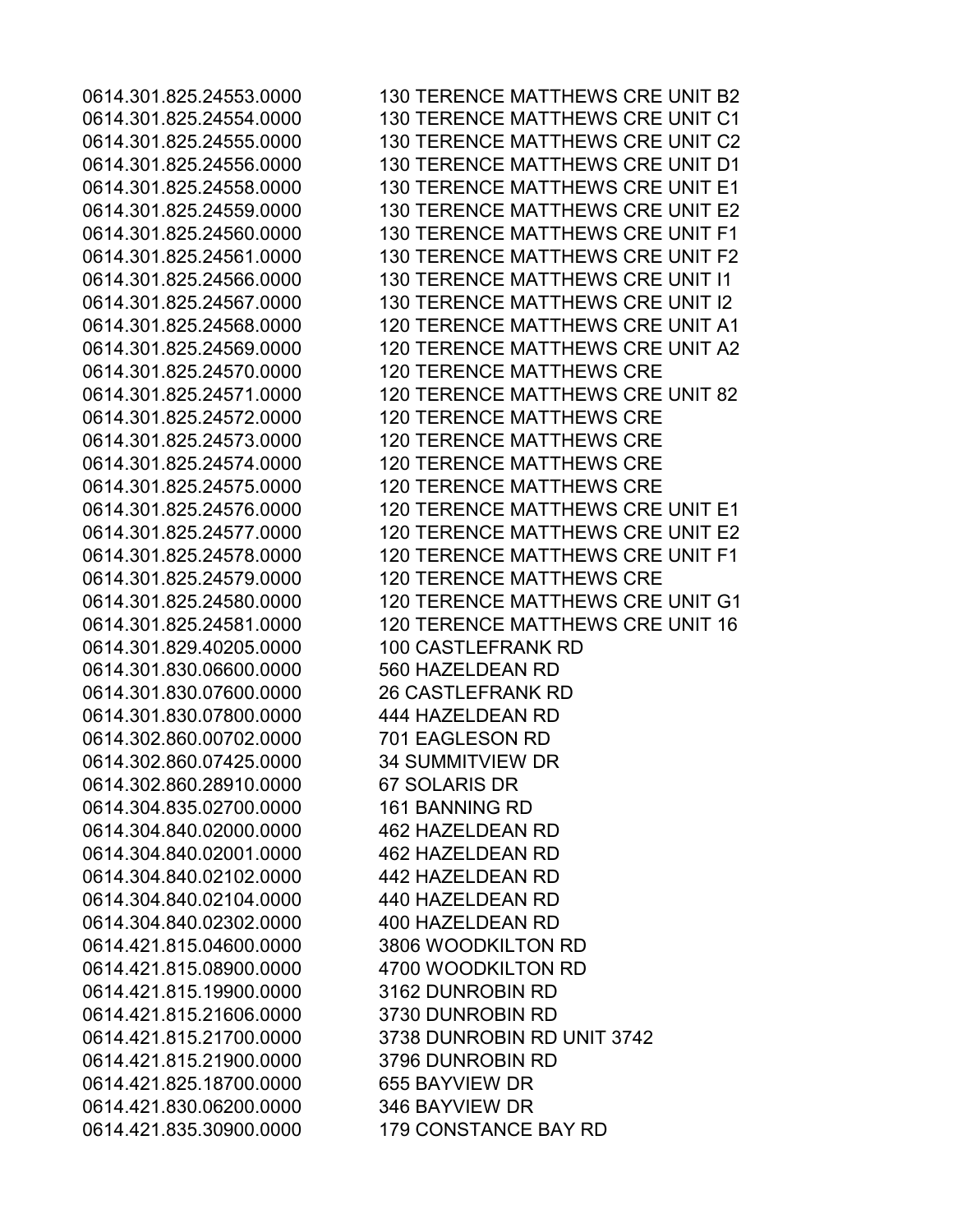0614.421.835.32300.0000 115 CONSTANCE BAY RD 0614.421.835.34100.0000 117 CONSTANCE BAY RD 0614.421.835.34300.0000 131 CONSTANCE BAY RD 0614.421.840.35900.0000 213 VANCES SIDE RD 0614.421.840.39106.0000 0614.422.810.12500.0000 3636 HIGHWAY 17 0614.422.810.14300.0000 3695 KINBURN SIDE RD 0614.422.815.06502.0000 0 UPPER DWYER HILL RD 0614.422.815.09803.0000 264 HERRICK DR 0614.422.815.15600.0000 HIGHWAY 17 0614.422.815.16601.0000 482 KEATLEY RD 0614.422.815.16800.0000 5445 MADAWASKA BLVD 0614.422.820.00500.0000 4536 HIGHWAY 17 0614.422.820.00701.0000 4680 HIGHWAY 17 0614.422.820.06500.0000 3348 GALETTA SIDE RD 0614.422.820.14302.0000 4785 LOGGERS WAY 0614.422.820.14350.0000 4789 LOGGERS WAY 0614.422.825.08100.0000 3765 LOGGERS WAY 0614.422.825.12500.0000 3135 KINBURN SIDE RD 0614.422.825.19103.0000 3792 LOGGERS WAY 0614.422.825.19500.0000 3948 LOGGERS WAY 0614.422.830.02300.0000 3321 DIAMONDVIEW RD 0614.422.830.13001.0000 2120 KINBURN SIDE RD 0614.422.830.14100.0000 2977 STONECREST RD 0614.422.835.09600.0000 2322 GALETTA SIDE RD 0614.422.835.09801.0000 6686 CARP RD 0614.422.835.10300.0000 6614 HARBOUR ST 0614.422.840.03700.0000 2391 FITZROY ST 0614.422.840.18300.0000 6830 HARBOUR ST 0614.422.840.23100.0000 6814 HARBOUR ST 0614.423.810.00102.0000 1849 MAPLE GROVE RD 0614.423.810.01136.0000 3280 PALLADIUM DR 0614.423.810.03503.0000 2002 CARP RD 0614.423.810.03600.0000 2006 CARP RD 0614.423.810.03700.0000 2010 CARP RD 0614.423.810.03900.0000 2022 CARP RD 0614.423.810.04200.0000 2034 CARP RD 0614.423.810.04500.0000 2046 CARP RD 0614.423.810.04600.0000 2060 CARP RD

0614.422.810.14800.0000 3976 HIGHWAY 17 UNIT 3980 0614.422.815.06400.0000 4407 UPPER DWYER HILL RD UNIT 4419 0614.422.820.01900.0000 5102 HIGHWAY 17 UNIT 5132 0614.422.825.09200.0000 3152 DONALD B. MUNRO DR 0614.422.825.18400.0000 2952 DONALD B. MUNRO DR 0614.422.840.19000.0000 6804 HARBOUR ST UNIT 6806 0614.423.810.01602.0000 1905 RICHARDSON SIDE RD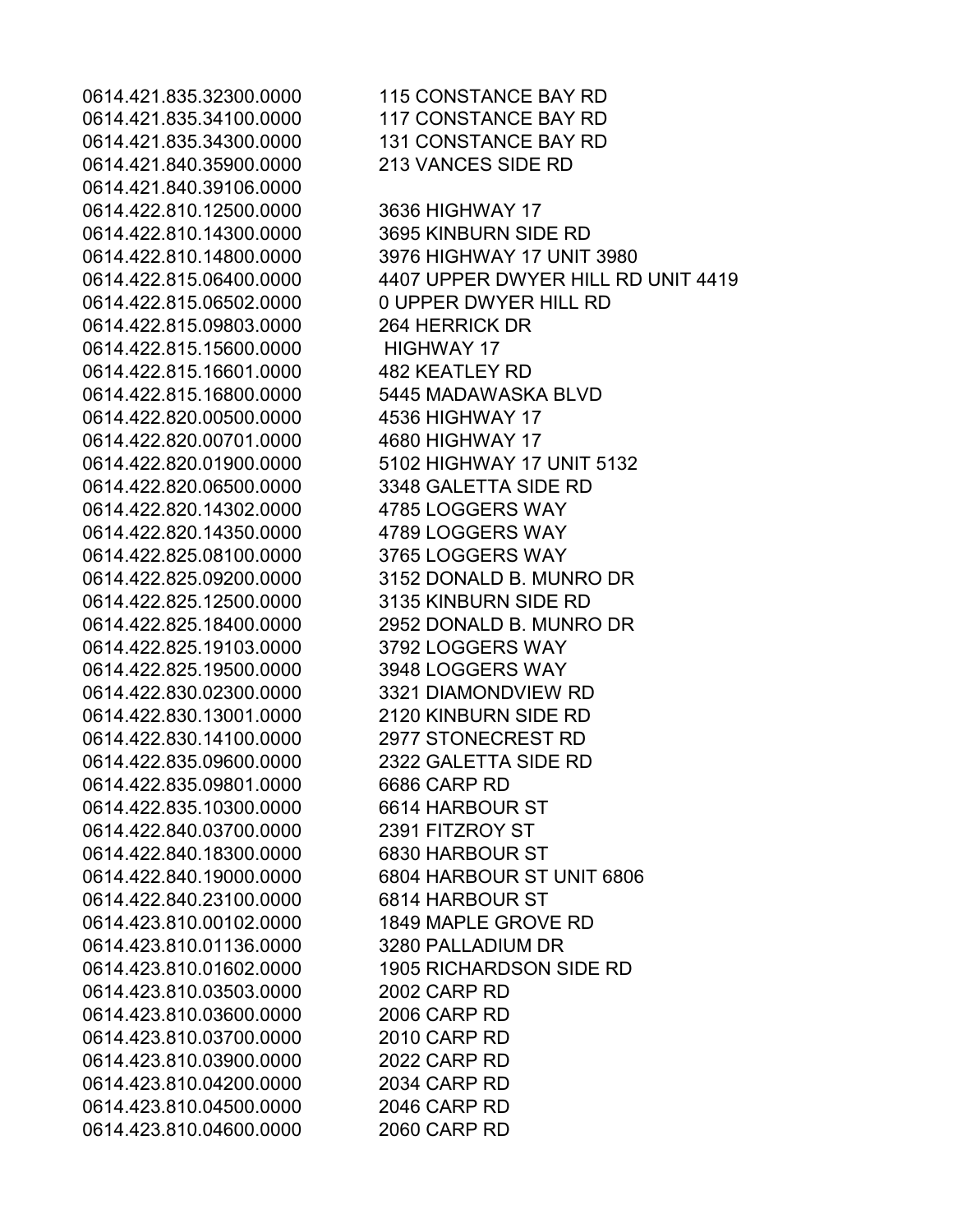0614.423.810.04800.0000 2076 CARP RD 0614.423.810.05805.0000 2326 CARP RD 0614.423.810.06005.0000 2394 CARP RD 0614.423.810.06290.0000 2586 CARP RD 0614.423.810.06301.0000 2568 CARP RD 0614.423.810.06302.0000 2558 CARP RD 0614.423.810.06503.0000 103 WESTHUNT RD 0614.423.810.06506.0000 102 WESTHUNT RD 0614.423.810.06545.0000 110 WESTHUNT RD 0614.423.810.06600.0000 2193 RICHARDSON SIDE RD 0614.423.810.07400.0000 2688 CARP RD 0614.423.810.07401.0000 2650 CARP RD 0614.423.810.07903.0000 2726 CARP RD 0614,423,810,07905,0000 128 REIS RD 0614.423.810.07910.0000 122 REIS RD 0614.423.810.07912.0000 156 REIS RD 0614,423,810,07916,0000 148 REIS RD 0614.423.810.07917.0000 152 REIS RD 0614.423.810.07922.0000 172 REIS RD 0614.423.810.07927.0000 163 TANSLEY DR 0614.423.810.07928.0000 159 TANSLEY DR 0614.423.810.07930.0000 151 TANSLEY DR 0614.423.810.07931.0000 147 TANSLEY DR 0614.423.810.07935.0000 129 TANSLEY DR 0614.423.810.07943.0000 139 REIS RD 0614.423.810.07945.0000 106 TANSLEY DR 0614.423.810.07947.0000 124 TANSLEY DR 0614.423.810.07975.0000 124 REIS RD 0614.423.810.08000.0000 2848 CARP RD 0614.423.810.08002.0000 2838 CARP RD 0614.423.810.08700.0000 2966 CARP RD 0614.423.810.08800.0000 2962 CARP RD 0614.423.810.09200.0000 112 JOHN CAVANAUGH DR 0614.423.810.09202.0000 3038 CARP RD 0614.423.810.09210.0000 129 JOHN CAVANAUGH DR 0614.423.810.09230.0000 2171 MCGEE SIDE RD 0614.423.810.09600.0000 3096 CARP RD 0614.423.810.09801.0000 3140 CARP RD 0614.423.810.10110.0000 2017 CARP RD 0614.423.810.10700.0000 2079 CARP RD 0614.423.810.10800.0000 2099 CARP RD 0614.423.810.11220.0000 129 WILLOWLEA RD 0614.423.810.11311.0000 124 WILLOWLEA RD 0614.423.810.11312.0000 114 WILLOWLEA RD 0614.423.810.11313.0000 112 WILLOWLEA RD 0614.423.810.11314.0000 110 WILLOWLEA RD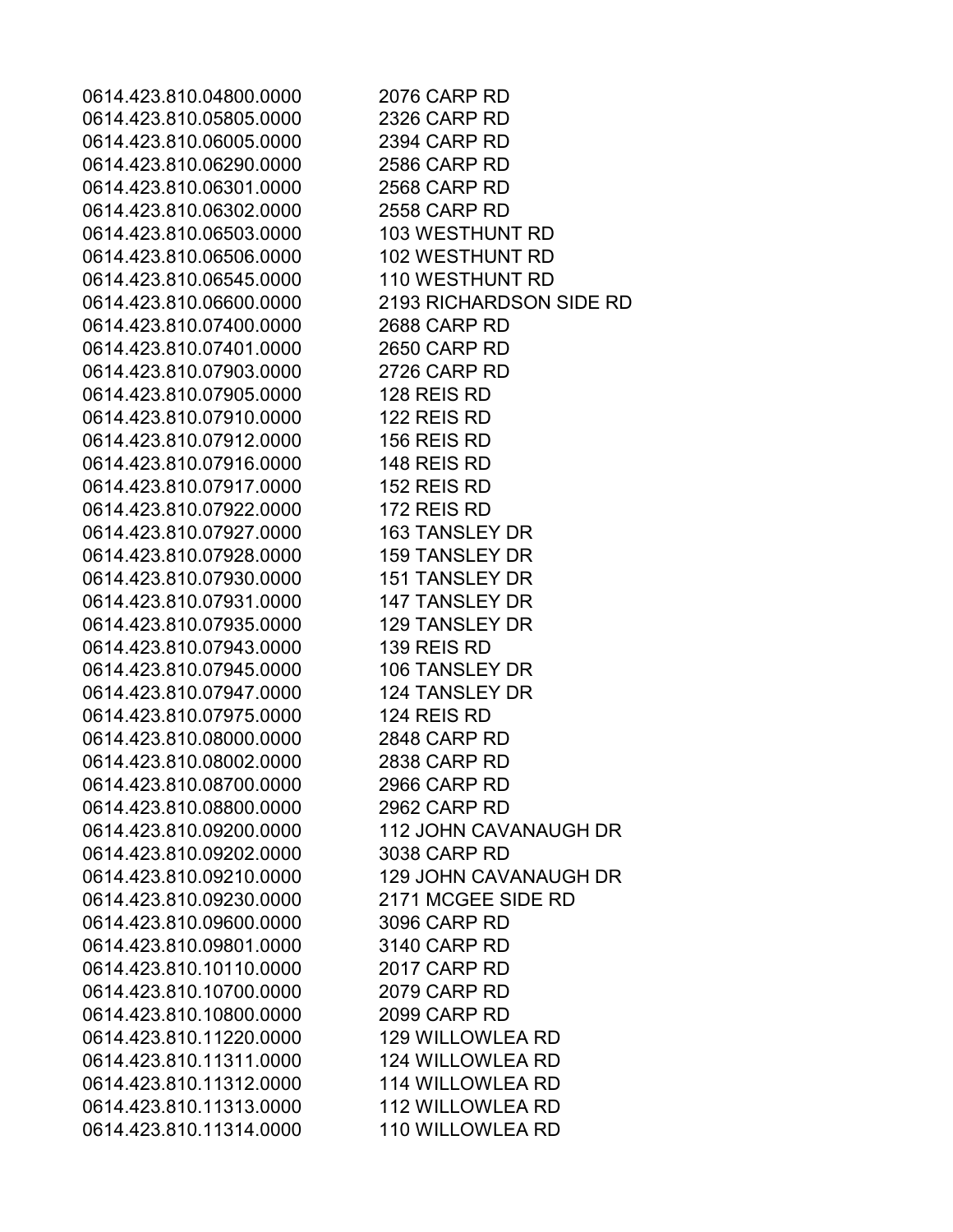0614.423.810.11315.0000 132 WILLOWLEA RD 0614.423.810.11319.0000 108 WILLOWLEA RD 0614.423.810.11320.0000 262 WESTBROOK RD 0614.423.810.11321.0000 125 WILLOWLEA RD 0614.423.810.11323.0000 244 WESTBROOK RD 0614.423.810.11324.0000 246 WESTBROOK RD 0614.423.810.11326.0000 102 WALGREEN RD 0614.423.810.11329.0000 105 WILLOWLEA RD 0614.423.810.11330.0000 145 WALGREEN RD 0614.423.810.11332.0000 135 WILLOWLEA RD 0614.423.810.11334.0000 248 WESTBROOK RD 0614.423.810.11336.0000 236 WESTBROOK RD 0614.423.810.11340.0000 143 WALGREEN RD 0614.423.810.11341.0000 103 WALGREEN RD 0614.423.810.11342.0000 105 WALGREEN RD 0614.423.810.11348.0000 115 WALGREEN RD 0614.423.810.11349.0000 117 WALGREEN RD 0614.423.810.11350.0000 195 WESTBROOK RD 0614.423.810.11351.0000 119 WALGREEN RD 0614.423.810.11352.0000 121 WALGREEN RD 0614.423.810.11356.0000 104 WALGREEN RD 0614.423.810.11359.0000 128 WALGREEN RD 0614.423.810.11360.0000 106 WALGREEN RD 0614.423.810.11361.0000 157 WALGREEN RD 0614.423.810.11366.0000 130 WALGREEN RD 0614.423.810.11368.0000 171 WALGREEN RD 0614.423.810.11369.0000 231 WESTBROOK RD 0614.423.810.11373.0000 129 WALGREEN RD 0614.423.810.11378.0000 126 WALGREEN RD 0614.423.810.11380.0000 163 WALGREEN RD 0614.423.810.11383.0000 245 WESTBROOK RD 0614.423.810.11384.0000 243 WESTBROOK RD 0614.423.810.11385.0000 239 WESTBROOK RD 0614.423.810.11389.0000 247 WESTBROOK RD 0614.423.810.11394.0000 242 WESTBROOK RD 0614.423.810.11396.0000 135 WALGREEN RD 0614.423.810.11700.0000 2133 CARP RD 0614.423.810.13400.0000 2491 CARP RD 0614.423.810.13810.0000 164 CARDEVCO RD 0614.423.810.13811.0000 196 CARDEVCO RD 0614.423.810.13817.0000 158 CARDEVCO RD 0614.423.810.13820.0000 100 CARDEVCO RD 0614.423.810.13821.0000 132 CARDEVCO RD 0614.423.810.13822.0000 142 CARDEVCO RD 0614.423.810.13831.0000 121 CARDEVCO RD 0614.423.810.13832.0000 107 WESCAR LANE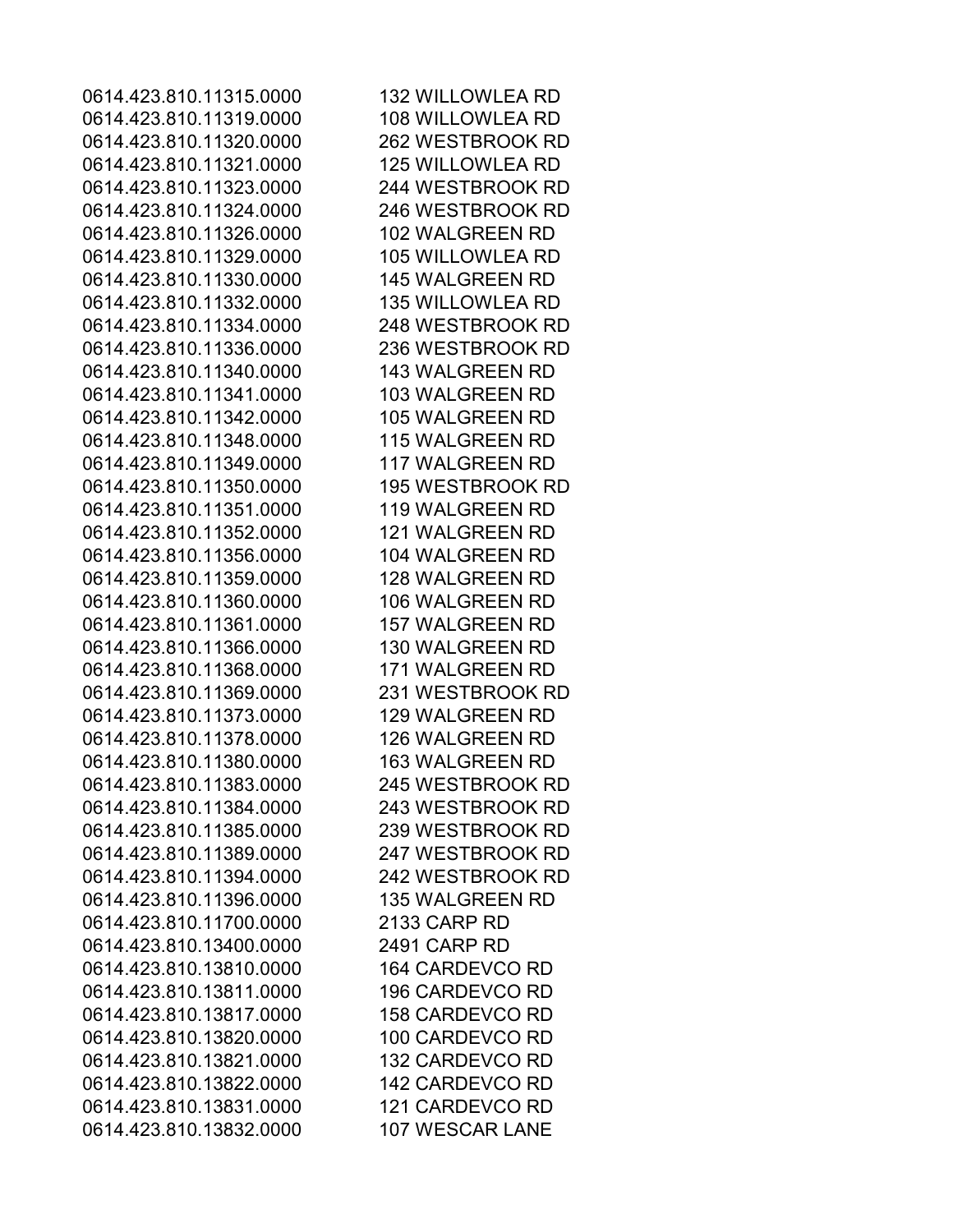0614.423.810.13833.0000 117 WESCAR LANE 0614.423.810.13834.0000 123 WESCAR LANE 0614.423.810.13838.0000 131 WESCAR LANE 0614.423.810.13839.0000 141 WESCAR LANE 0614.423.810.13841.0000 2210 CAVANMORE RD 0614.423.810.13844.0000 217 CARDEVCO RD 0614.423.810.13845.0000 189 CARDEVCO RD 0614.423.810.13846.0000 197 CARDEVCO RD 0614.423.810.13851.0000 149 CARDEVCO RD 0614.423.810.13854.0000 163 CARDEVCO RD 0614.423.810.13855.0000 123 CARDEVCO RD 0614.423.810.13858.0000 135 CARDEVCO RD 0614.423.810.13870.0000 180 WESCAR LANE 0614.423.810.13875.0000 168 WESCAR LANE 0614.423.810.13880.0000 162 WESCAR LANE 0614.423.810.13890.0000 144 WESCAR LANE 0614.423.810.13902.0000 2283 RICHARDSON SIDE RD 0614.423.810.14300.0000 2591 CARP RD 0614.423.810.14900.0000 2727 CARP RD 0614.423.810.15001.0000 2739 CARP RD 0614.423.810.15101.0000 2755 CARP RD 0614.423.810.15105.0000 2765 CARP RD 0614.423.810.15200.0000 2783 CARP RD 0614.423.810.15300.0000 2793 CARP RD 0614.423.810.15400.0000 CARP RD 0614.423.810.15500.0000 2775 CARP RD 0614.423.810.15710.0000 2825 CARP RD 0614.423.810.17400.0000 1186 WILLIAM MOONEY RD 0614,423,810,17958,0000 161 REIS RD 0614,423,810,17959,0000 155 REIS RD 0614.423.810.18600.0000 590 DAVID MANCHESTER RD 0614.423.810.24401.0000 2998 RICHARDSON SIDE RD 0614.423.810.26555.0000 117 COVEREDBRIDGE WAY 0614.423.815.00240.0000 739 MEADOWRIDGE CIR 0614.423.815.02500.0000 1861 MARCH RD 0614.423.815.15500.0000 3962 CARP RD 0614.423.815.17507.0000 2336 CRAIG'S SIDE RD 0614.423.815.18500.0000 2384 CRAIG'S SIDE RD 0614.423.815.27210.0000 2710 MARCH RD 0614.423.815.37201.0000 2121 SHANNA RD 0614.423.820.10700.0000 421 DONALD B. MUNRO DR 0614.423.820.10800.0000 415 DONALD B. MUNRO DR 0614.423.820.11000.0000 413 DONALD B. MUNRO DR 0614.423.820.11100.0000 411 DONALD B. MUNRO DR 0614.423.820.11200.0000 405 DONALD B. MUNRO DR 0614.423.820.11300.0000 405 DONALD B MUNRO DR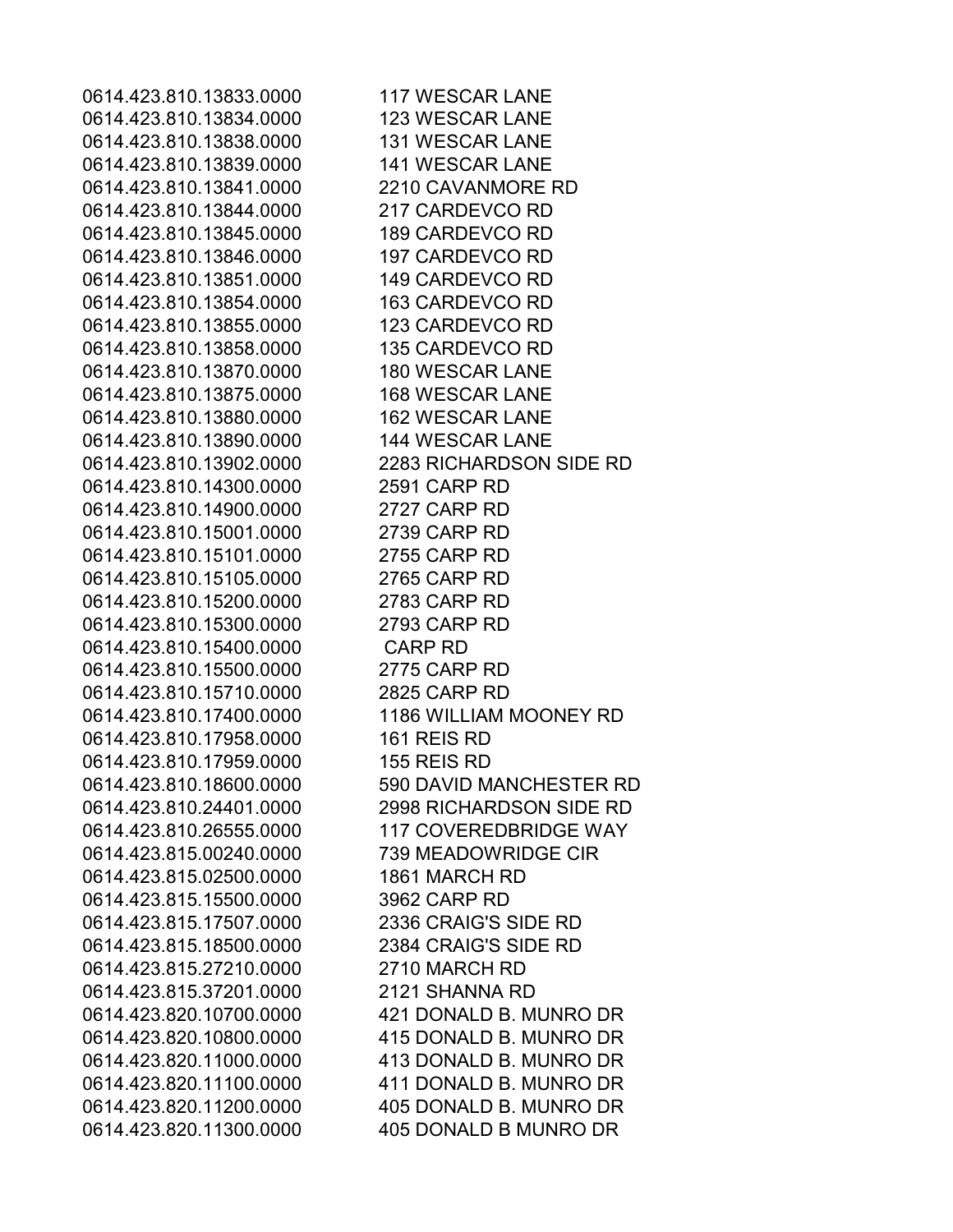0614.423.820.12900.0000 3710 CARP RD 0614.423.820.13500.0000 3740 CARP RD 0614.423.820.14100.0000 422 DONALD B. MUNRO DR 0614.423.820.14400.0000 416 DONALD B. MUNRO DR 0614.423.820.14700.0000 410 DONALD B. MUNRO DR 0614.423.820.15200.0000 112 FALLDOWN LANE 0614.423.820.16600.0000 469 DONALD B. MUNRO DR 0614.423.820.16800.0000 461 DONALD B. MUNRO DR 0614.423.820.17000.0000 449 DONALD B. MUNRO DR 0614.423.820.17400.0000 433 DONALD B. MUNRO DR 0614.423.820.19000.0000 108 FALLDOWN LANE 0614.423.820.19600.0000 439 DONALD B. MUNRO DR 0614.423.820.20101.0000 3763 CARP RD 0614.423.820.21706.0000 545 DONALD B. MUNRO DR 0614.423.820.22200.0000 3807 CARP RD 0614.423.825.03901.0000 2285 PETER ROBINSON RD 0614.423.825.06004.0000 1848 CARROL SIDE RD 0614.423.830.13501.0000 3904 MARCH RD 0614.423.830.14202.0000 305 UPPER DWYER HILL RD 0614.500.101.00100.0000 2492 CANAAN RD 0614.500.101.01901.0000 3636 CANAAN RD 0614.500.101.04401.0000 5050 CANAAN RD 0614.500.101.27100.0000 2743 DUNNING RD 0614.500.101.31700.0000 4565 DUNNING RD 0614.500.201.17502.0000 2156 COLONIAL RD 0614.500.201.17602.0000 2210 COLONIAL RD 0614.500.201.20619.0000 5040 HERBERT DR 0614.500.201.20620.0000 5013 MCNEELY RD 0614.500.201.20626.0000 5049 MCNEELY RD 0614.500.201.20640.0000 5001 HERBERT DR 0614.500.201.22900.0000 5729 ROCKDALE RD 0614.500.201.23300.0000 1899 DEVINE RD 0614.500.201.24500.0000 1801 RUSSLAND RD 0614.500.201.24550.0000 1831 RUSSLAND RD 0614.500.201.28300.0000 2375 FRANK KENNY RD 0614.500.201.29901.0000 1708 COLONIAL RD 0614.500.201.32307.0000 8015 RUSSELL RD 0614.500.201.32500.0000 4979 FRANK KENNY RD 0614.500.201.35900.0000 6126 ROCKDALE RD 0614.500.201.36102.0000 121 ST PIERRE RD 0614.500.201.40800.0000 3450 FRANK KENNY RD 0614.500.201.47708.0000 141 TRAIL SIDE CIR 0614.500.301.01705.0000 1830 TRIM RD 0614.500.301.02300.0000 1970 TRIM RD 0614.500.301.04101.0000 2448 TRIM RD 0614.500.301.04500.0000 2770 TRIM RD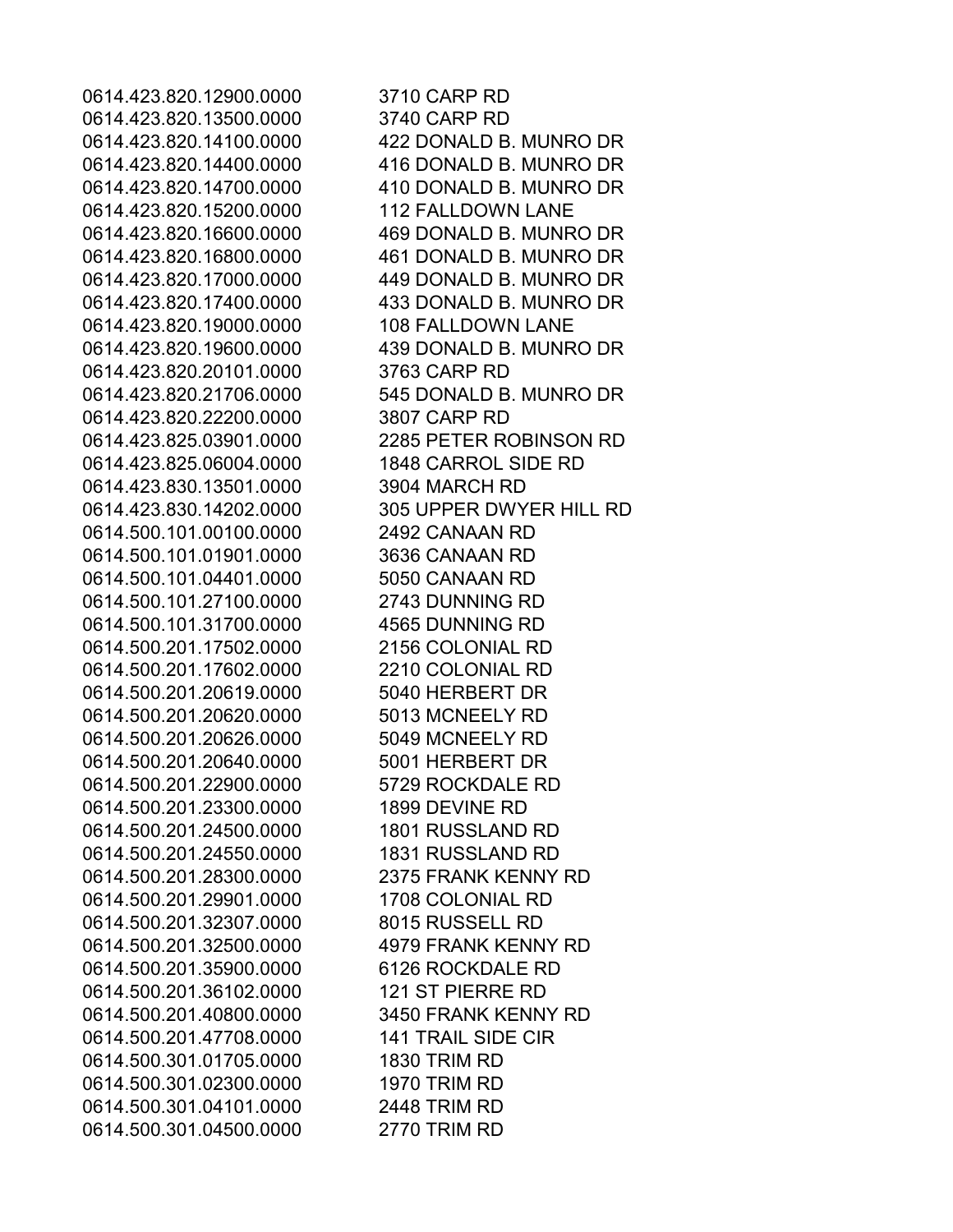0614.500.301.17301.0000 2385 TENTH LINE RD 0614.500.301.22000.0000 4369 NAVAN RD 0614.500.301.22300.0000 4397 NAVAN RD UNIT 4399 0614.500.301.23600.0000 4402 NAVAN RD 0614.500.301.24800.0000 4228 NAVAN RD 0614.500.301.24900.0000 4218 NAVAN RD 0614.500.301.25100.0000 0 TENTH LINE RD 0614.500.301.27201.0000 3814 MILTON RD 0614.500.301.32800.0000 1670 TENTH LINE RD 0614.500.301.34100.0000 4405 INNES RD 0614.500.301.34800.0000 4301 INNES RD 0614.500.301.36404.0000 236 VANGUARD DR 0614.500.301.36419.0000 240 VANGUARD DR 0614.500.301.36422.0000 180 VANGUARD DR 0614.500.301.36423.0000 180 VANGUARD DR 0614.500.301.36424.0000 200 VANGUARD DR UNIT 1 0614.500.301.36425.0000 200 VANGUARD DR UNIT 2 0614.500.301.36426.0000 200 VANGUARD DR UNIT 3 0614.500.301.36427.0000 200 VANGUARD DR UNIT 4 0614.500.301.36428.0000 200 VANGUARD DR UNIT 5 0614.500.301.36429.0000 200 VANGUARD DR UNIT 6 0614.500.301.36430.0000 200 VANGUARD DR UNIT 7 0614.500.301.36431.0000 200 VANGUARD DR UNIT 8 0614.500.301.36432.0000 200 VANGUARD DR UNIT 9 0614.500.301.36512.0000 330 VANTAGE DR 0614.500.301.36513.0000 2035 LANTHIER DR 0614.500.301.36514.0000 2040 LANTHIER DR 0614.500.301.36515.0000 2026 LANTHIER DR 0614.500.301.36519.0000 2030 LANTHIER DR 0614.500.301.36521.0000 385 VANTAGE DR 0614.500.301.36525.0000 420 VANTAGE DR

0614.500.301.13200.0000 470 CHARLEMAGNE BLVD 0614.500.301.27901.0000 4130 MILTON RD UNIT 4132 0614.500.301.36433.0000 200 VANGUARD DR UNIT 10 0614.500.301.36434.0000 200 VANGUARD DR UNIT 11 0614.500.301.36435.0000 200 VANGUARD DR UNIT 12 0614.500.301.36436.0000 200 VANGUARD DR UNIT 13 0614.500.301.36437.0000 200 VANGUARD DR UNIT 14 0614.500.301.36438.0000 200 VANGUARD DR UNIT 15 0614.500.301.36439.0000 200 VANGUARD DR UNIT 16 0614.500.301.36440.0000 200 VANGUARD DR UNIT 17 0614.500.301.36441.0000 200 VANGUARD DR UNIT 18 0614.500.301.36442.0000 200 VANGUARD DR UNIT 19 0614.500.301.36443.0000 200 VANGUARD DR UNIT 20 0614.500.301.36444.0000 200 VANGUARD DR UNIT 21 0614.500.301.36445.0000 200 VANGUARD DR UNIT 22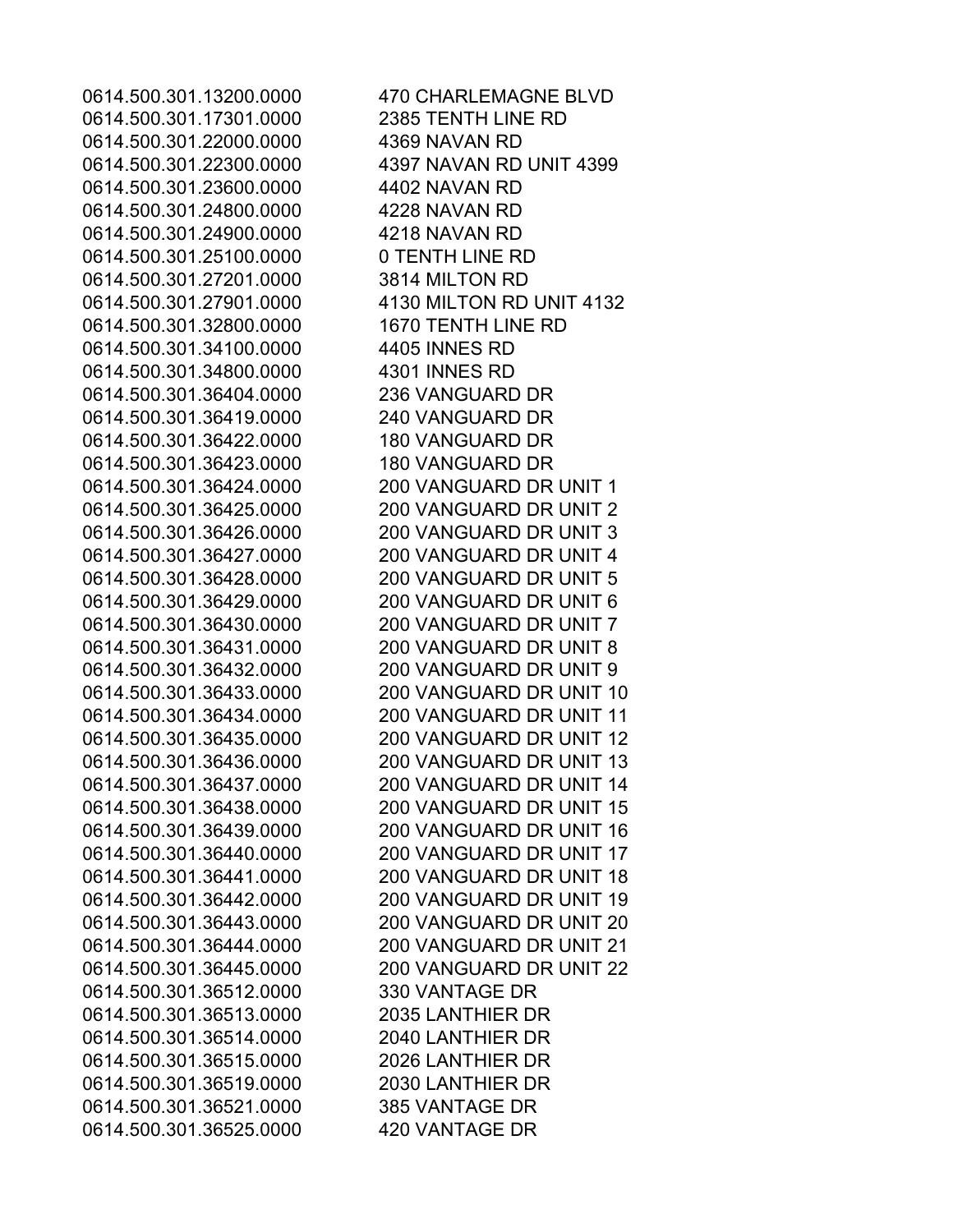0614.500.301.36529.0000 373 VANTAGE DR 0614.500.301.36533.0000 361 VANTAGE DR 0614.500.301.36543.0000 4416 INNES RD 0614.500.301.36544.0000 4366 INNES RD 0614.500.301.36550.0000 4380 INNES RD 0614.500.301.36700.0000 2127 MER BLEUE RD 0614.500.301.37403.0000 2179 MER BLEUE RD 0614.500.301.38100.0000 2319 MER BLEUE RD 0614.500.301.39109.0000 100 SWEETVALLEY DR 0614.500.301.41301.0000 3006 TENTH LINE RD 0614.500.301.42600.0000 4125 NAVAN RD 0614.500.301.43400.0000 3971 NAVAN RD 0614.500.301.49601.0000 285 HEPATICA WAY UNIT 293 0614.500.301.52600.0000 6521 RUSSELL RD UNIT 6525 0614.500.301.52900.0000 6501 RUSSELL RD UNIT 6503 0614.500.301.53400.0000 6500 RUSSELL RD 0614.500.301.56305.0000 5455 BOUNDARY RD 0614.500.301.56401.0000 5425 BOUNDARY RD 0614.500.301.56405.0000 5371 BOUNDARY RD 0614.500.301.56702.0000 5495 BOUNDARY RD 0614.500.301.56713.0000 120 INDCUM RD 0614.500.301.56730.0000 145 ENTREPRENEUR CRES 0614.500.301.56741.0000 336 ENTREPRENEUR CRES 0614.500.301.57000.0000 5575 BOUNDARY RD 0614.500.301.66000.0000 150 INDCUM RD 0614.500.301.66100.0000 140 INDCUM RD 0614.500.302.08600.0000 385 TOMPKINS AVE 0614.500.303.95861.0000 911 WATTERS RD 0614.500.401.09200.0000 3006 ST JOSEPH BLVD 0614.500.401.48300.0000 3007 ST JOSEPH BLVD 0614.500.401.48400.0000 3009 ST JOSEPH BLVD 0614.500.401.48600.0000 3017 ST JOSEPH BLVD 0614.500.401.48801.0000 3002 ST JOSEPH BLVD 0614.500.401.48900.0000 3010 ST JOSEPH BLVD 0614.500.401.50300.0000 3211 ST JOSEPH BLVD 0614.500.401.53200.0000 3403 ST JOSEPH BLVD 0614.500.401.54300.0000 3459 ST JOSEPH BLVD 0614.500.401.55500.0000 3555 ST JOSEPH BLVD 0614.500.401.55502.0000 3551 ST JOSEPH BLVD 0614.500.401.57200.0000 3719 ST JOSEPH BLVD 0614.500.401.57401.0000 3751 ST JOSEPH BLVD 0614.500.401.57454.0000 865 TAYLOR CREEK DR 0614.500.401.57460.0000 885 TAYLOR CREEK DR 0614.500.401.57476.0000 860 TAYLOR CREEK DR

0614.500.307.02569.0000 1958 PORTOBELLO BLVD UNIT 1968 0614.500.401.49200.0000 3016 ST JOSEPH BLVD UNIT 3022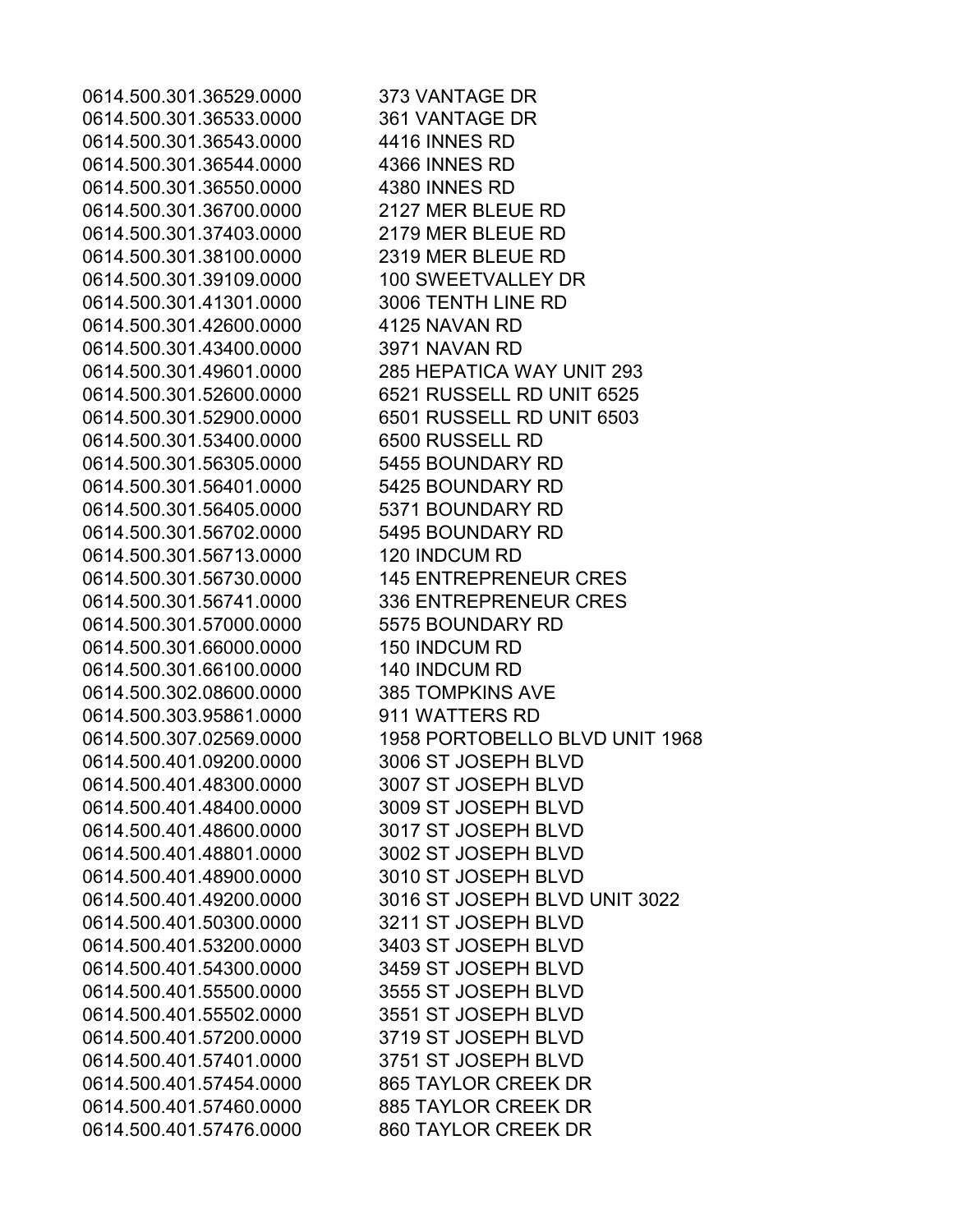0614.500.401.57494.0000 1660 VIMONT CRT 0614.500.401.57502.0000 790 TAYLOR CREEK DR 0614.500.401.57506.0000 571 LACOLLE WAY 0614.500.401.57520.0000 511 LACOLLE WAY 0614.500.401.57522.0000 1671 VIMONT CRT 0614.500.401.57528.0000 1670 VIMONT CRT 0614.500.401.57543.0000 775 TAYLOR CREEK DR 0614.500.401.57548.0000 701 TAYLOR CREEK DR 0614.500.401.57554.0000 550 LACOLLE WAY 0614.500.401.57555.0000 570 LACOLLE WAY 0614.500.401.57556.0000 540 LACOLLE WAY 0614.500.401.57558.0000 530 LACOLLE WAY 0614.500.401.57564.0000 520 LACOLLE WAY 0614.500.401.57566.0000 510 LACOLLE WAY 0614.500.401.57576.0000 3735 ST JOSEPH BLVD 0614.500.401.57578.0000 3735 ST JOSEPH BLVD 0614.500.401.57580.0000 3735 ST JOSEPH BLVD 0614.500.401.57581.0000 3735 ST JOSEPH BLVD 0614.500.401.57582.0000 3735 ST JOSEPH BLVD 0614.500.401.57583.0000 3735 ST JOSEPH BLVD 0614.500.401.57584.0000 3735 ST JOSEPH BLVD 0614.500.401.57585.0000 3735 ST JOSEPH BLVD 0614.500.401.57586.0000 3735 ST JOSEPH BLVD 0614.500.401.57587.0000 3735 ST JOSEPH BLVD 0614.500.401.58000.0000 3809 ST JOSEPH BLVD 0614.500.401.58001.0000 1290 TRIM RD 0614.500.401.58200.0000 1280 TRIM RD 0614.500.402.19614.0000 8154 JEANNE D'ARC BLVD 0614.500.403.32900.0000 375 DES EPINETTES AVE 0614.500.501.12500.0000 1375 TRIM RD 0614.500.501.15420.0000 1020 REGIONAL RD 174 0614.500.501.17301.0000 417 FAMILLE-LAPORTE AVE 0614.500.601.03500.0000 1490 DUNNING RD 0614.500.601.09100.0000 2510 OLD MONTREAL RD 0614.500.601.19200.0000 2607 OLD MONTREAL RD 0614.500.601.21700.0000 979 CAMERON ST 0614.500.701.00801.0000 3445 TRIM RD UNIT 3447 0614.500.701.00803.0000 3417 TRIM RD 0614.500.701.00805.0000 3425 TRIM RD 0614.500.701.01100.0000 1208 COLONIAL RD 0614.500.701.03200.0000 1265 COLONIAL RD

0614.500.501.14300.0000 992 OLD MONTREAL RD UNIT 996 0614.500.601.07800.0000 2570 OLD MONTREAL RD UNIT 2572 0614.500.601.18500.0000 2563 OLD MONTREAL RD UNIT 2565 0614.500.701.00800.0000 1200 COLONIAL RD UNIT 1202 0614.500.701.01200.0000 1220 COLONIAL RD UNIT 1222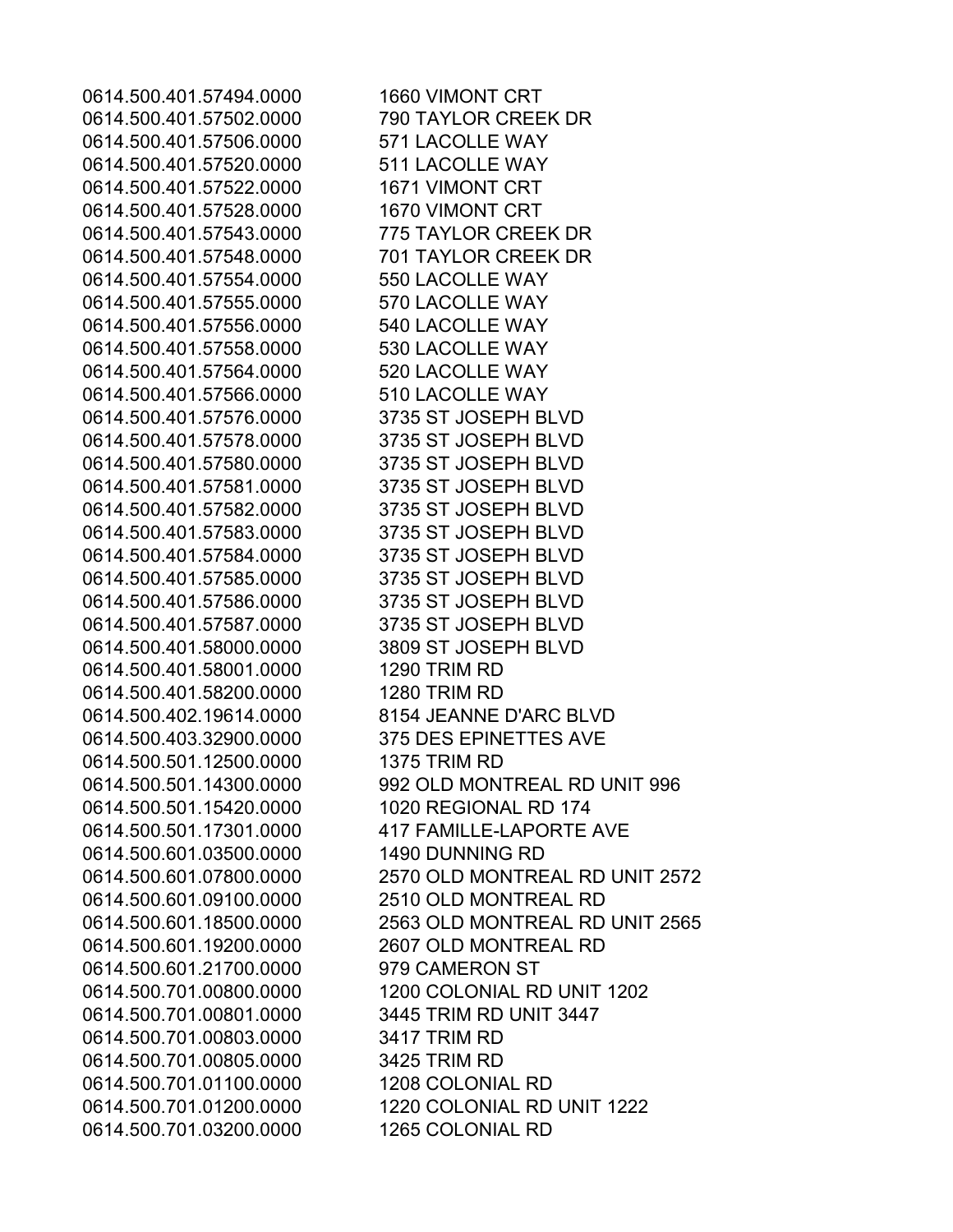0614.500.701.03400.0000 1241 COLONIAL RD 0614.500.701.03700.0000 1223 COLONIAL RD 0614.500.701.04000.0000 1211 COLONIAL RD 0614.500.701.04300.0000 3495 TRIM RD 0614.500.701.04500.0000 1220 FAIRGREEN AVE 0614.500.701.07572.0000 3620 TRIM RD 0614.500.801.05100.0000 2950 COLONIAL RD UNIT 2958 0614.500.801.06200.0000 3555 SARSFIELD RD 0614.500.801.06503.0000 3635 SARSFIELD RD 0614.500.801.07801.0000 2781 COLONIAL RD 0614.500.801.08100.0000 2835 COLONIAL RD 0614.500.801.08200.0000 2811 COLONIAL RD 0614.500.901.06702.0000 5832 ROCKDALE RD 0614.500.901.08600.0000 5873 BUCKLAND RD 0614.600.020.11700.0000 815 RIVER RD 0614.600.020.15055.0000 5270 SPRATT RD 0614.600.020.16000.0000 989 RIVER RD 0614.600.020.16127.0000 990 RIVER RD 0614.600.025.03700.0000 300 RIVER RD 0614.600.025.09100.0000 336 RIVER RD 0614.600.025.45100.0000 4184 SPRATT RD UNIT 4188 0614.600.026.29000.0000 655 EARL ARMSTRONG RD UNIT 665 0614.600.050.07301.0000 2640 MAC ST UNIT 2642 0614.600.050.07400.0000 2636 MAC ST UNIT 2638 0614.600.050.08982.0000 3615 UPLANDS DR 0614.600.050.08983.0000 3615 UPLANDS DR 0614.600.050.08984.0000 3615 UPLANDS DR 0614.600.050.19800.0000 3844 ALBION RD 0614.600.050.23100.0000 2440 LEITRIM RD 0614.600.050.23200.0000 2460 LEITRIM RD 0614.600.050.23201.0000 2446 LEITRIM RD 0614.600.050.23300.0000 2474 LEITRIM RD 0614.600.050.23400.0000 2514 LEITRIM RD 0614.600.050.23405.0000 4500 GILLIGAN RD 0614.600.050.23500.0000 2538 LEITRIM RD 0614.600.050.23503.0000 2526 LEITRIM RD 0614.600.050.24305.0000 2644 LEITRIM RD 0614.600.050.24400.0000 4084 ALBION RD 0614.600.050.24700.0000 4100 ALBION RD UNIT 4108 0614.600.050.27502.0000 2615 DEL ZOTTO AVE 0614.600.050.27504.0000 2575 DEL ZOTTO AVE 0614.600.050.27505.0000 2565 DEL ZOTTO AVE 0614.600.050.27509.0000 2501 DEL ZOTTO AVE 0614.600.050.27510.0000 2495 DEL ZOTTO AVE 0614.600.050.27511.0000 2489 DEL ZOTTO AVE 0614.600.050.27512.0000 2479 DEL ZOTTO AVE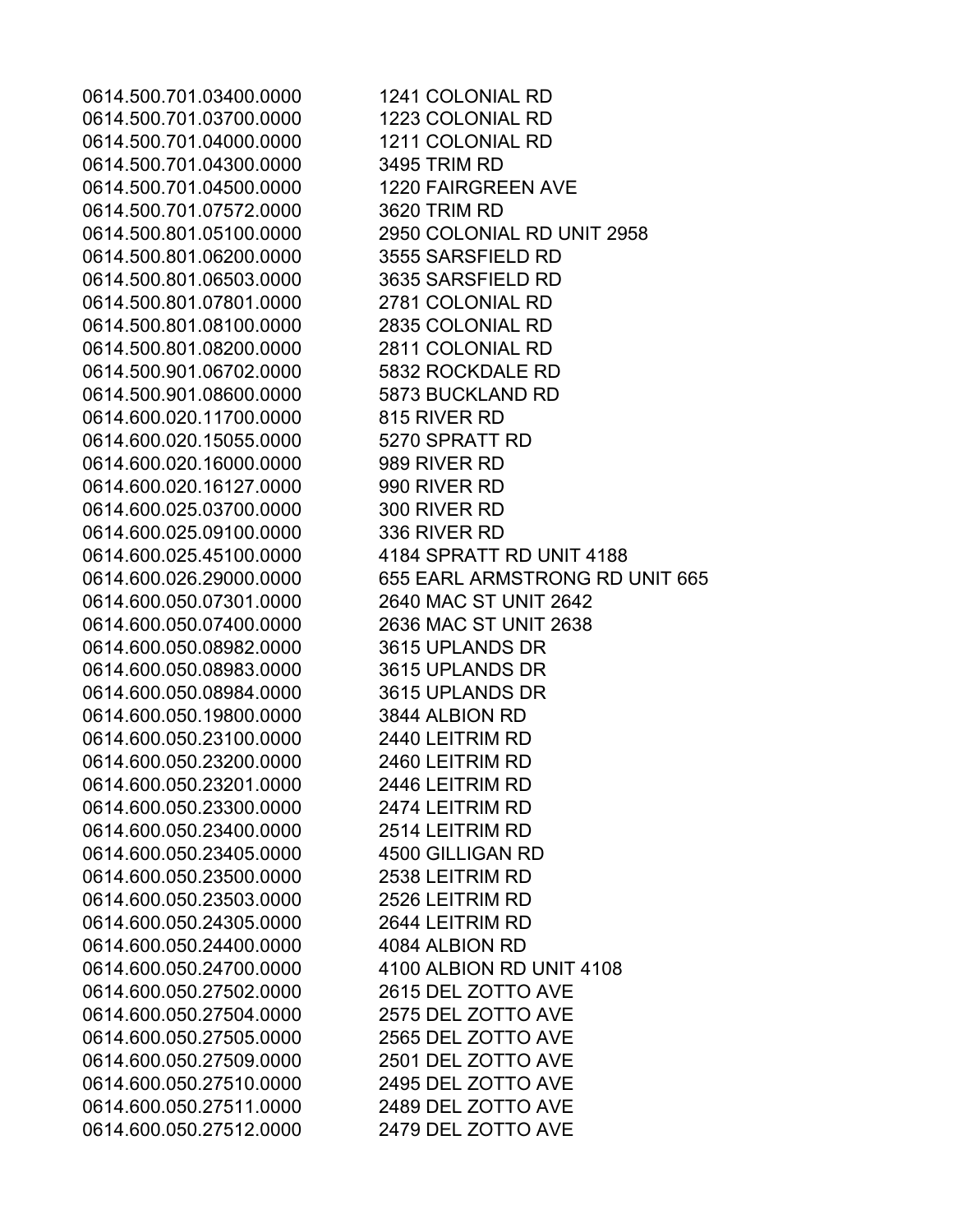0614.600.050.27520.0000 4210 ALBION RD 0614.600.050.27600.0000 2610 DEL ZOTTO AVE 0614.600.050.27602.0000 2580 DEL ZOTTO AVE 0614.600.050.27604.0000 2562 DEL ZOTTO AVE 0614.600.050.27606.0000 2532 DEL ZOTTO AVE 0614.600.050.27607.0000 2518 DEL ZOTTO AVE 0614.600.050.27608.0000 2506 DEL ZOTTO AVE 0614.600.050.27609.0000 2508 DEL ZOTTO AVE 0614.600.050.27610.0000 2510 DEL ZOTTO AVE 0614.600.050.27612.0000 2440 DEL ZOTTO AVE 0614.600.050.27613.0000 2430 DEL ZOTTO AVE 0614.600.050.40400.0000 2710 SARATOGA PL 0614.600.050.41400.0000 4000 BRIDLE PATH DR 0614.600.055.01000.0000 1493 SIEVERIGHT AVE 0614.600.055.01500.0000 1517 SIEVERIGHT AVE 0614.600.055.02000.0000 1521 SIEVERIGHT AVE 0614.600.055.02100.0000 1525 SIEVERIGHT AVE 0614.600.055.03000.0000 2554 BANK ST UNIT 2560 0614.600.055.03200.0000 2544 BANK ST 0614.600.055.04000.0000 3581 ALBION RD 0614.600.055.05100.0000 2679 BANK ST 0614.600.055.05200.0000 2677 BANK ST 0614.600.055.05300.0000 2701 BANK ST 0614.600.060.00110.0000 3867 ALBION RD S 0614.600.060.08600.0000 2904 BANK ST 0614.600.060.09000.0000 2920 BANK ST 0614.600.060.09400.0000 2928 BANK ST 0614.600.060.09800.0000 2895 BANK ST 0614.600.060.09900.0000 2901 BANK ST 0614.600.060.10000.0000 2919 BANK ST 0614.600.062.00500.0000 2951 BANK ST 0614.600.062.00501.0000 0 QUEENSDALE AVE 0614.600.062.00800.0000 1768 QUEENSDALE AVE 0614.600.062.00900.0000 1780 QUEENSDALE AVE 0614.600.062.02200.0000 2951 BANK ST UNIT 2963 0614.600.065.30700.0000 4500 BANK ST 0614.600.070.00100.0000 2684 FENTON RD 0614.600.070.00105.0000 2724 FENTON RD 0614.600.070.00106.0000 2730 FENTON RD 0614.600.070.00111.0000 2760 FENTON RD 0614.600.070.00115.0000 2784 FENTON RD 0614.600.070.00117.0000 2790 FENTON RD 0614.600.070.00121.0000 2609 FENTON RD 0614.600.070.00127.0000 2713 FENTON RD

0614.600.050.27601.0000 2574 DEL ZOTTO AVE UNIT 2588 0614.600.050.27605.0000 2540 DEL ZOTTO AVE UNIT 2550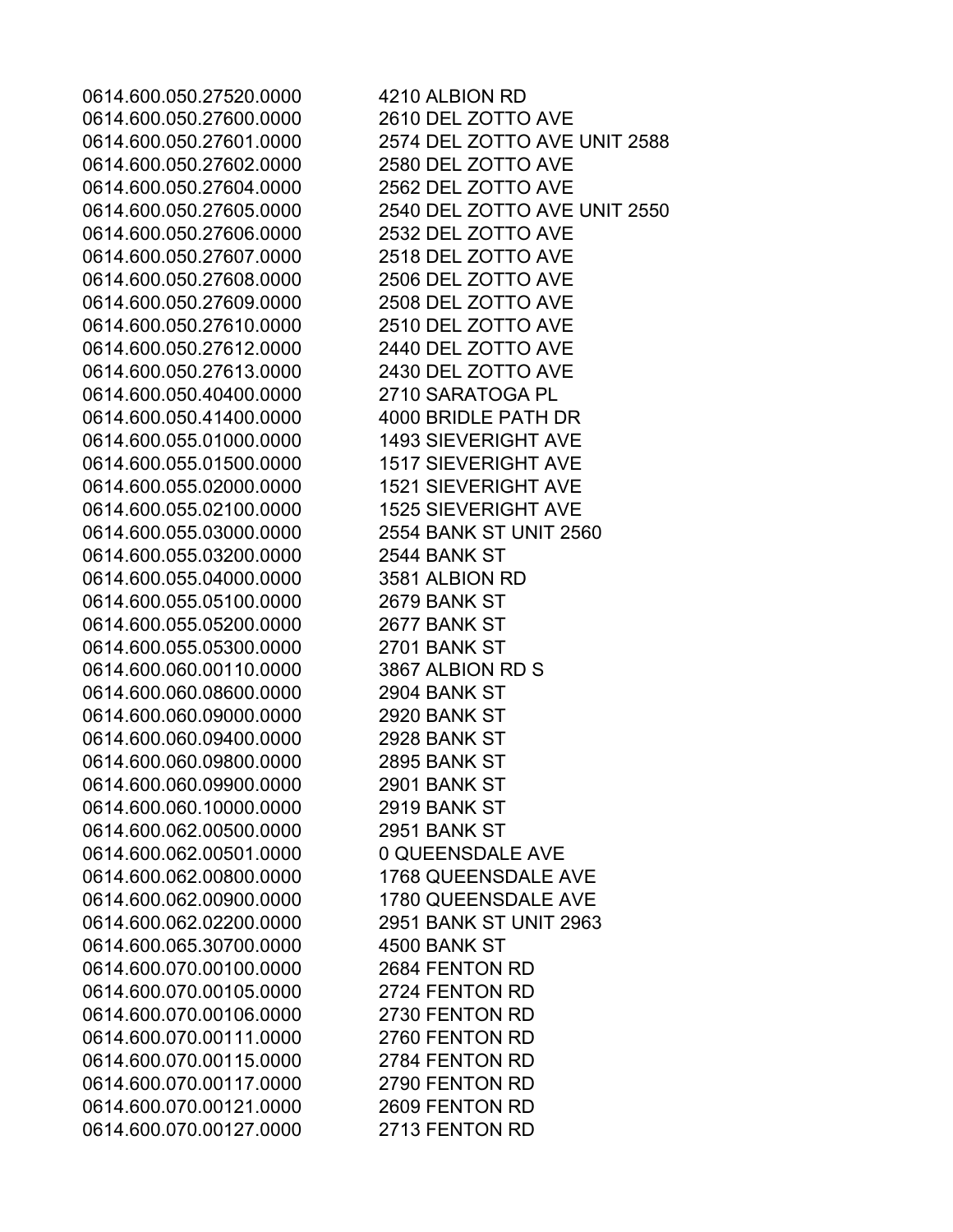0614.600.070.00129.0000 2723 FENTON RD 0614.600.070.00131.0000 2753 FENTON RD 0614.600.070.00135.0000 2773 FENTON RD 0614.600.070.00137.0000 2783 FENTON RD 0614.600.070.00141.0000 4542 SOUTHCLARK PL 0614.600.070.00145.0000 4549 SOUTHCLARK PL 0614.600.070.00147.0000 4543 SOUTHCLARK PL 0614.600.070.00153.0000 4521 SOUTHCLARK PL 0614.600.070.00160.0000 2757 FENTON RD UNIT 1 0614.600.070.00161.0000 2757 FENTON RD UNIT 2 0614.600.070.00162.0000 2757 FENTON RD UNIT 3 0614.600.070.00163.0000 2757 FENTON RD UNIT 4 0614.600.070.00164.0000 2757 FENTON RD UNIT 5 0614.600.070.00165.0000 2757 FENTON RD UNIT 6 0614.600.070.00166.0000 2757 FENTON RD UNIT 7 0614.600.070.00167.0000 2757 FENTON RD UNIT 8 0614.600.070.00168.0000 2757 FENTON RD UNIT 9 0614.600.070.00169.0000 2759 FENTON RD UNIT 10 0614.600.070.00170.0000 2759 FENTON RD UNIT 11 0614.600.070.00171.0000 2759 FENTON RD UNIT 12 0614.600.070.00172.0000 2759 FENTON RD UNIT 13 0614.600.070.00173.0000 2759 FENTON RD UNIT 14 0614.600.070.00174.0000 2759 FENTON RD UNIT 15 0614.600.070.00175.0000 2759 FENTON RD UNIT 16 0614.600.070.00176.0000 2759 FENTON RD UNIT 17 0614.600.070.00177.0000 2759 FENTON RD UNIT 18 0614.600.070.00205.0000 4590 BANK ST 0614.600.070.01900.0000 4806 BANK ST 0614.600.070.02401.0000 4633 ALBION RD 0614.600.070.02501.0000 4649 ALBION RD UNIT 4659 0614.600.070.03100.0000 4852 BANK ST 0614.600.070.03200.0000 4856 BANK ST 0614.600.070.03500.0000 4836 BANK ST 0614.600.070.03700.0000 4870 BANK ST 0614.600.070.04200.0000 4884 BANK ST 0614.600.070.05900.0000 2610 RIDEAU RD 0614.600.070.07700.0000 5100 BANK ST 0614.600.070.07900.0000 5116 BANK ST 0614.600.070.08598.0000 5151 ALBION RD 0614.600.070.10000.0000 5352 BANK ST 0614.600.070.10300.0000 5360 BANK ST UNIT 5362 0614.600.070.10600.0000 5370 BANK ST 0614.600.070.10700.0000 5380 BANK ST 0614.600.070.11300.0000 5438 BANK ST 0614.600.070.12402.0000 5545 ALBION RD 0614.600.075.18800.0000 4733 BANK ST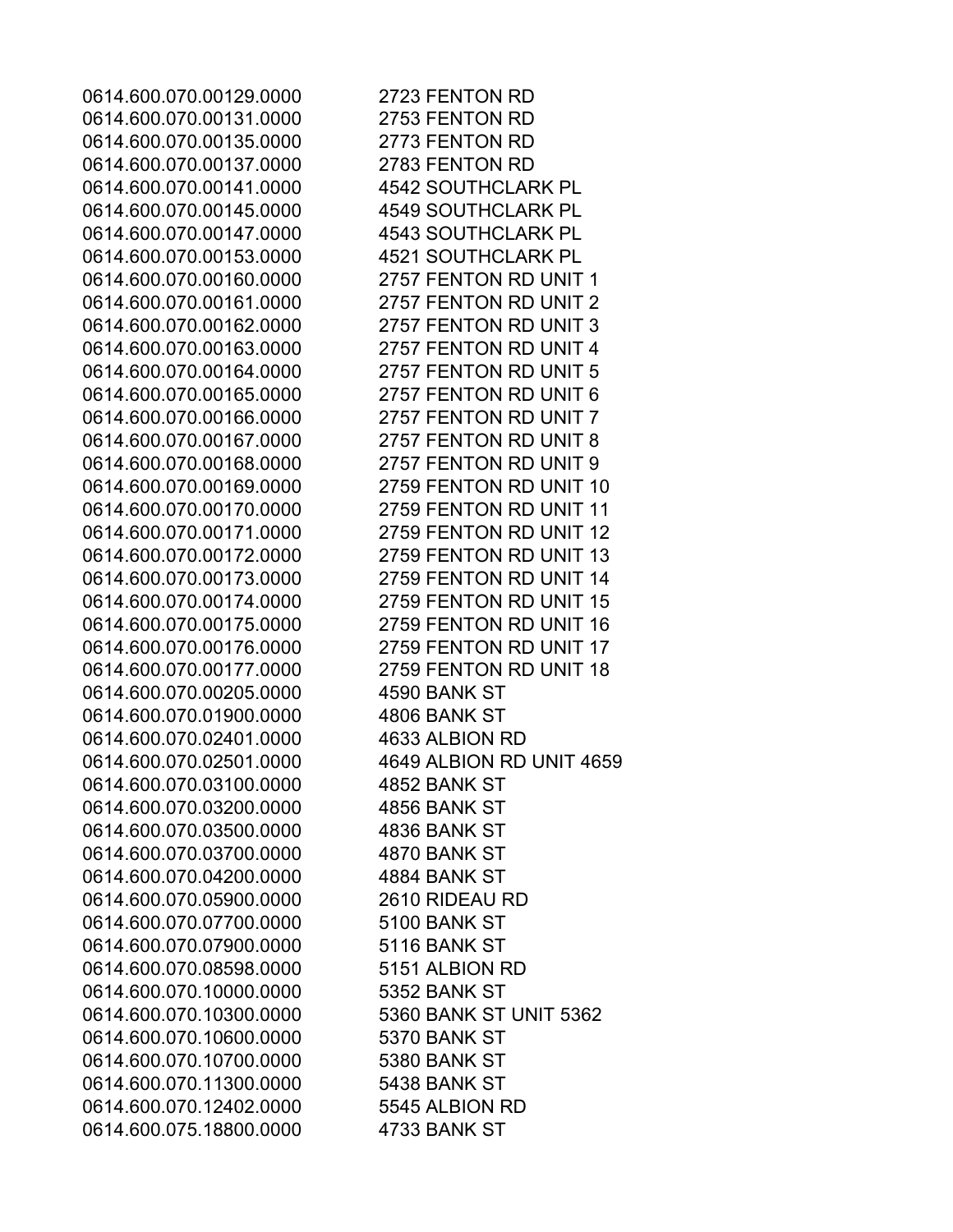0614.600.075.22400.0000 4775 BANK ST 0614.600.075.22505.0000 0 BANK ST 0614.600.075.23001.0000 4815 BANK ST 0614.600.075.23100.0000 3236 BLAIS RD 0614.600.075.23200.0000 3250 BLAIS RD 0614.600.075.23900.0000 4861 BANK ST 0614.600.075.24200.0000 4863 BANK ST 0614.600.075.24300.0000 4869 BANK ST 0614.600.075.24650.0000 4871 BANK ST 0614.600.075.25222.0000 100 SHUTTLEWORTH DR 0614.600.075.25263.0000 0 SHUTTLEWORTH DR 0614.600.075.26400.0000 5003 BANK ST 0614.600.075.26700.0000 5029 BANK ST UNIT 5033 0614.600.075.27100.0000 3200 RIDEAU RD 0614.600.075.27200.0000 3300 RIDEAU RD 0614.600.075.27220.0000 3300 RIDEAU RD 0614.600.075.27500.0000 3436 RIDEAU RD 0614.600.075.27603.0000 5602 DONCASTER RD 0614.600.075.27604.0000 5622 DONCASTER RD 0614.600.075.27605.0000 5630 DONCASTER RD 0614.600.075.27607.0000 5654 DONCASTER RD 0614.600.075.27608.0000 5660 DONCASTER RD 0614.600.075.27609.0000 5674 DONCASTER RD 0614.600.075.27614.0000 3436 RIDEAU RD 0614.600.075.27617.0000 5548 POWER RD 0614.600.075.27618.0000 5564 POWER RD 0614.600.075.27621.0000 5614 POWER RD 0614.600.075.27623.0000 5638 POWER RD 0614.600.075.27625.0000 5658 POWER RD 0614.600.075.27627.0000 5678 POWER RD 0614.600.075.27629.0000 5555 POWER RD 0614.600.075.27630.0000 5573 POWER RD 0614.600.075.27631.0000 5597 POWER RD 0614.600.075.27633.0000 5609 POWER RD 0614.600.075.27636.0000 5659 POWER RD UNIT 5661 0614.600.075.27639.0000 5689 POWER RD 0614.600.075.27650.0000 5649 POWER RD UNIT 1 0614.600.075.27651.0000 5649 POWER RD UNIT 2 0614.600.075.27652.0000 5649 POWER RD UNIT 3 0614.600.075.27653.0000 5649 POWER RD UNIT 4 0614.600.075.27700.0000 3500 RIDEAU RD 0614.600.075.28000.0000 5217 BANK ST 0614.600.075.28301.0000 0 BANK ST 0614.600.075.31700.0000 5305 BANK ST 0614.600.075.33200.0000 5375 BANK ST 0614.600.075.33400.0000 5389 BANK ST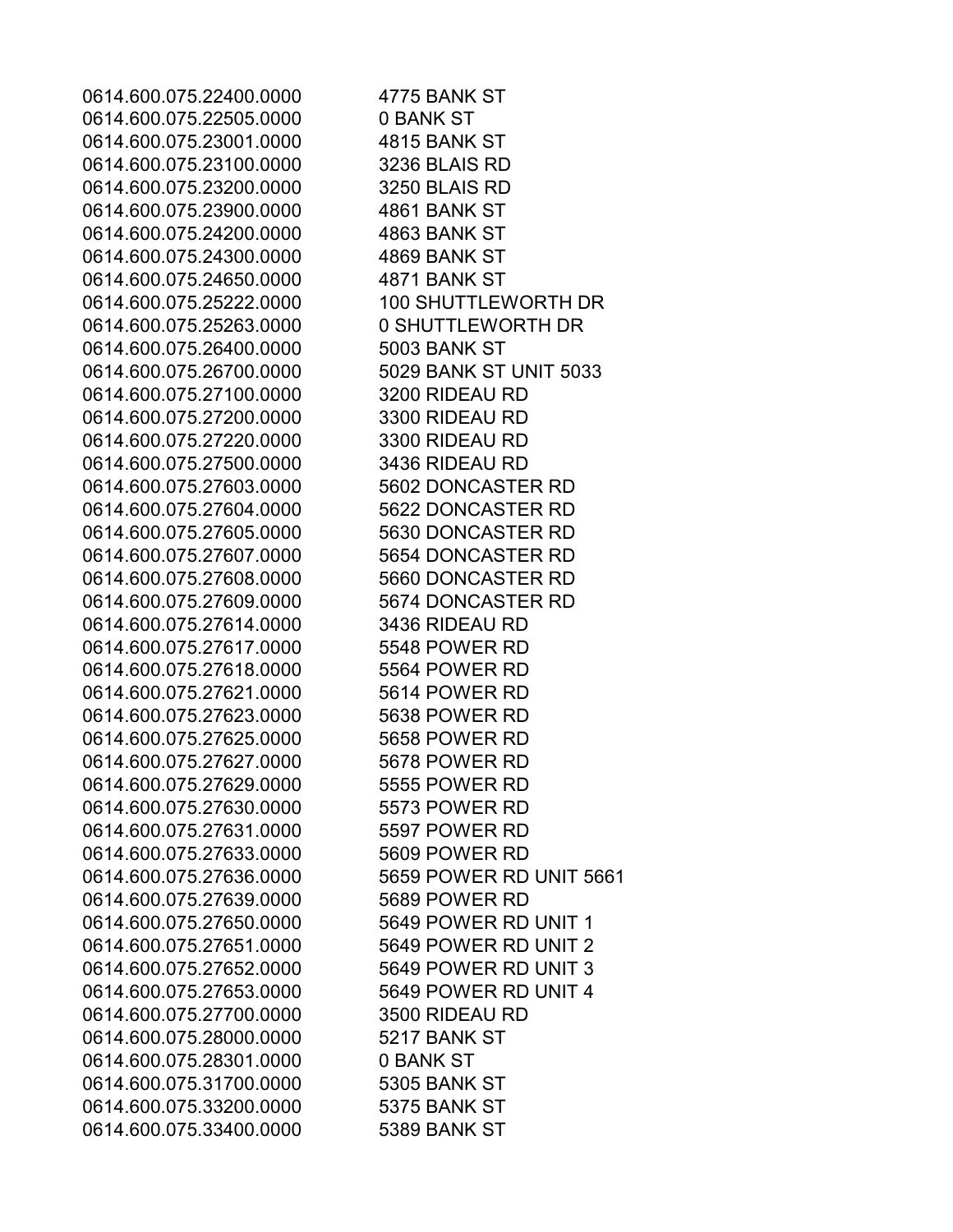0614.600.075.34900.0000 5469 BANK ST 0614.600.080.02410.0000 2644 GLENFIELD DR 0614.600.080.02426.0000 2705 STEVENAGE DR 0614.600.080.02450.0000 2680 OVERTON DR 0614.600.080.02500.0000 3830 RUSSELL RD 0614.600.080.02800.0000 3900 RUSSELL RD 0614.600.080.03100.0000 3970 RUSSELL RD 0614.600.080.03510.0000 4120 BELGREEN DR 0614.600.080.03515.0000 4110 BELGREEN DR 0614.600.080.03520.0000 4100 BELGREEN DR 0614.600.080.03535.0000 4070 BELGREEN DR 0614.600.080.03605.0000 4107 BELGREEN DR 0614.600.080.03607.0000 4117 BELGREEN DR 0614.600.080.03608.0000 4119 BELGREEN DR 0614.600.080.03610.0000 4123 BELGREEN DR 0614.600.080.03615.0000 4129 BELGREEN DR 0614.600.080.03620.0000 4139 BELGREEN DR

0614.600.080.02428.0000 2709 STEVENAGE DR UNIT 1 0614.600.080.03539.0000 4090 BELGREEN DR UNIT 2 0614.600.080.03541.0000 4090 BELGREEN DR UNIT 1 0614.600.080.03542.0000 4090 BELGREEN DR UNIT 21 0614.600.080.03543.0000 4090 BELGREEN DR UNIT 3 0614.600.080.03544.0000 4090 BELGREEN DR UNIT 4 0614.600.080.03545.0000 4090 BELGREEN DR UNIT 5 0614.600.080.03546.0000 4090 BELGREEN DR UNIT 6 0614.600.080.03547.0000 4090 BELGREEN DR UNIT 7 0614.600.080.03548.0000 4090 BELGREEN DR UNIT 8 0614.600.080.03549.0000 4090 BELGREEN DR UNIT 9 0614.600.080.03550.0000 4090 BELGREEN DR UNIT 10 0614.600.080.03551.0000 4090 BELGREEN DR UNIT 11 0614.600.080.03552.0000 4090 BELGREEN DR UNIT 12 0614.600.080.03553.0000 4090 BELGREEN DR UNIT 13 0614.600.080.03554.0000 4090 BELGREEN DR UNIT 14 0614.600.080.03555.0000 4090 BELGREEN DR UNIT 15 0614.600.080.03556.0000 4090 BELGREEN DR UNIT 16 0614.600.080.03557.0000 4090 BELGREEN DR UNIT 17 0614.600.080.03558.0000 4090 BELGREEN DR UNIT 18 0614.600.080.03711.0000 4095 BELGREEN DR UNIT 1 0614.600.080.03712.0000 4095 BELGREEN DR UNIT 2 0614.600.080.03713.0000 4095 BELGREEN DR UNIT 3 0614.600.080.03714.0000 4095 BELGREEN DR UNIT 4 0614.600.080.03715.0000 4095 BELGREEN DR UNIT 5 0614.600.080.03716.0000 4095 BELGREEN DR UNIT 6 0614.600.080.03717.0000 4095 BELGREEN DR UNIT 7 0614.600.080.03718.0000 4095 BELGREEN DR UNIT 8 0614.600.080.03719.0000 4095 BELGREEN DR UNIT 9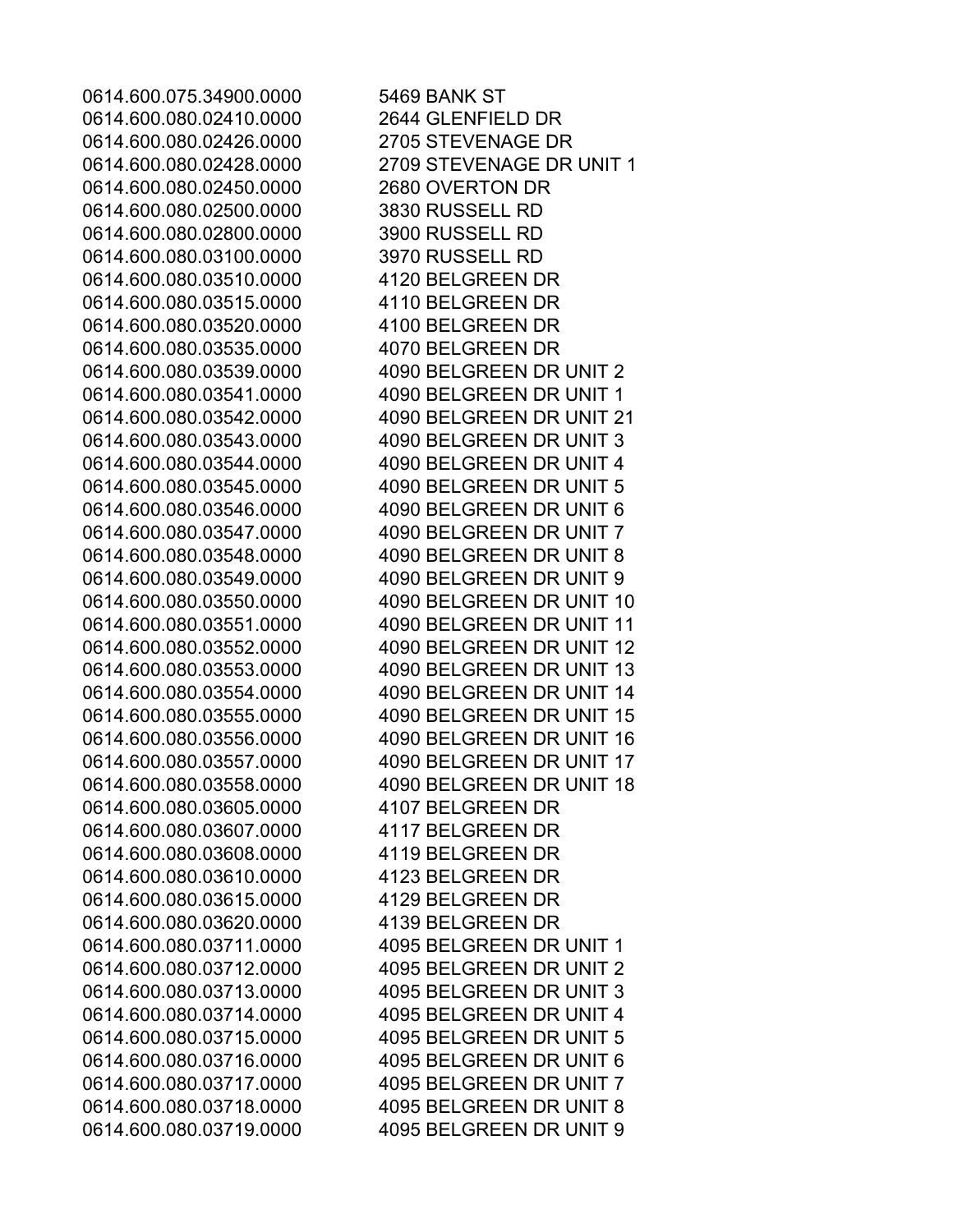0614.600.080.03735.0000 2729 STEVENAGE DR 0614.600.080.06200.0000 3419 HAWTHORNE RD 0614.600.080.19300.0000 4088 RAMSAYVILLE RD 0614.600.080.20500.0000 4020 LEITRIM RD 0614.600.080.20800.0000 4024 LEITRIM RD 0614.600.080.22306.0000 3800 LEITRIM RD 0614.600.080.22500.0000 3860 LEITRIM RD 0614.600.080.25300.0000 4320 RAMSAYVILLE RD 0614.600.080.26400.0000 4521 HAWTHORNE RD 0614.600.085.01200.0000 2895 ST JOSEPH BLVD 0614.600.085.02000.0000 2831 ST JOSEPH BLVD 0614.600.085.02100.0000 2821 ST JOSEPH BLVD 0614.600.085.02800.0000 2795 ST JOSEPH BLVD 0614.600.085.03200.0000 2643 ST JOSEPH BLVD 0614.600.085.03225.0000 2651 ST JOSEPH BLVD 0614.600.085.03250.0000 2701 ST JOSEPH BLVD 0614.600.085.04600.0000 1115 ST PIERRE ST 0614.600.085.04900.0000 1145 ST PIERRE ST 0614.600.085.08100.0000 2980 ST JOSEPH BLVD 0614.600.085.08102.0000 2978 ST JOSEPH BLVD 0614.600.085.08600.0000 2908 ST JOSEPH BLVD 0614.600.085.08900.0000 2888 ST JOSEPH BLVD 0614.600.085.09100.0000 2866 ST JOSEPH BLVD 0614.600.085.09600.0000 2854 ST JOSEPH BLVD 0614.600.085.11500.0000 2790 ST JOSEPH BLVD 0614.600.085.11600.0000 2788 ST JOSEPH BLVD 0614.600.085.12000.0000 2754 ST JOSEPH BLVD 0614.600.085.12700.0000 2712 ST JOSEPH BLVD 0614.600.085.13400.0000 2656 ST JOSEPH BLVD 0614.600.085.14000.0000 2543 ST JOSEPH BLVD 0614.600.085.14200.0000 2523 ST JOSEPH BLVD

0614.600.080.03730.0000 2739 STEVENAGE DR 0614.600.080.03751.0000 2750 STEVENAGE DR UNIT 1 0614.600.080.03752.0000 2750 STEVENAGE DR UNIT 2 0614.600.080.03753.0000 2750 STEVENAGE DR UNIT 3 0614.600.080.03754.0000 2750 STEVENAGE DR UNIT 4 0614.600.080.03755.0000 2750 STEVENAGE DR UNIT 5 0614.600.080.03756.0000 2750 STEVENAGE DR UNIT 6 0614.600.085.01800.0000 2837 ST JOSEPH BLVD UNIT 2839 0614.600.085.02400.0000 2803 ST JOSEPH BLVD UNIT 2817 0614.600.085.07300.0000 1190 PLACE D'ORLEANS DR 0614.600.085.07400.0000 1180 PLACE D'ORLEANS DR 0614.600.085.07450.0000 1170 PLACE D'ORLEANS DR 0614.600.085.09500.0000 2862 ST JOSEPH BLVD UNIT 2864 0614.600.085.14300.0000 2507 ST JOSEPH BLVD UNIT 2513 0614.600.085.14500.0000 2493 ST JOSEPH BLVD UNIT 2495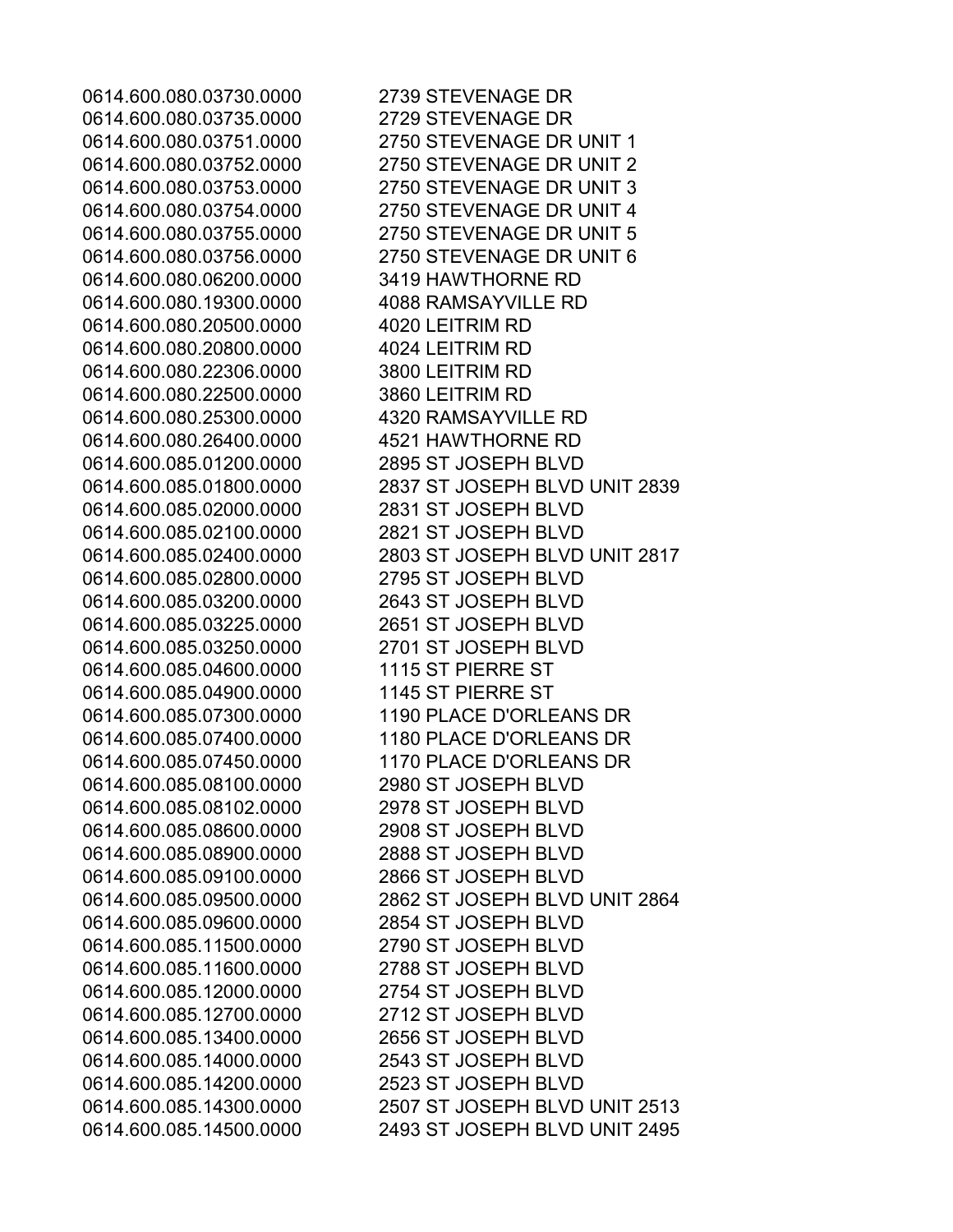0614.600.085.15500.0000 2586 ST JOSEPH BLVD 0614.600.085.16590.0000 2520 ST JOSEPH BLVD 0614.600.085.16596.0000 2530 ST JOSEPH BLVD 0614.600.085.16597.0000 2530 ST JOSEPH BLVD 0614.600.085.16598.0000 2530 ST JOSEPH BLVD 0614.600.085.16900.0000 2484 ST JOSEPH BLVD 0614.600.085.17900.0000 2422 ST JOSEPH BLVD 0614.600.085.18000.0000 2404 ST JOSEPH BLVD 0614.600.090.05000.0000 2395 ST JOSEPH BLVD 0614.600.090.05400.0000 1339 COUSINEAU ST 0614.600.090.06600.0000 2297 ST JOSEPH BLVD 0614.600.090.07000.0000 2211 ST JOSEPH BLVD 0614.600.090.07200.0000 2193 ST JOSEPH BLVD 0614.600.090.07901.0000 2316 ST JOSEPH BLVD 0614.600.090.08300.0000 2266 ST JOSEPH BLVD 0614.600.090.08500.0000 2208 ST JOSEPH BLVD 0614.600.100.01770.0000 2181 ST JOSEPH BLVD 0614.600.100.01900.0000 2141 ST JOSEPH BLVD 0614.600.100.01901.0000 2127 ST JOSEPH BLVD 0614.600.100.01902.0000 2131 ST JOSEPH BLVD 0614.600.100.02200.0000 2099 ST JOSEPH BLVD 0614.600.100.02500.0000 2160 ST JOSEPH BLVD 0614.600.100.02600.0000 2122 ST JOSEPH BLVD 0614.600.100.03200.0000 2080 ST JOSEPH BLVD 0614.600.100.03300.0000 2062 ST JOSEPH BLVD 0614.600.100.03400.0000 2054 ST JOSEPH BLVD 0614.600.100.03401.0000 2052 ST JOSEPH BLVD 0614.600.100.03500.0000 2034 ST JOSEPH BLVD 0614.600.100.03700.0000 2006 ST JOSEPH BLVD 0614.600.100.12900.0000 2003 ST JOSEPH BLVD 0614.600.100.13600.0000 1951 ST JOSEPH BLVD 0614.600.100.13700.0000 1943 ST JOSEPH BLVD

0614.600.085.14600.0000 2491 ST JOSEPH BLVD 0614.600.085.15800.0000 2564 ST JOSEPH BLVD UNIT 2580 0614.600.085.16591.0000 2530 ST JOSEPH BLVD UNIT 2 0614.600.085.16592.0000 2530 ST JOSEPH BLVD UNIT 3 0614.600.085.16593.0000 2530 ST JOSEPH BLVD UNIT 4 0614.600.085.16594.0000 2530 ST JOSEPH BLVD UNIT 5 0614.600.085.16595.0000 2530 ST JOSEPH BLVD UNIT 6 0614.600.085.17400.0000 2432 ST JOSEPH BLVD UNIT 2454 0614.600.085.19800.0000 1241 COUSINEAU ST UNIT 1253 0614.600.090.00900.0000 1220 PLACE D'ORLEANS DR UNIT 1224 0614.600.090.06400.0000 2311 ST JOSEPH BLVD UNIT 2315 0614.600.090.08100.0000 2288 ST JOSEPH BLVD UNIT 2290 0614.600.100.02700.0000 2128 ST JOSEPH BLVD UNIT 2158 0614.600.100.03000.0000 2096 ST JOSEPH BLVD UNIT 2098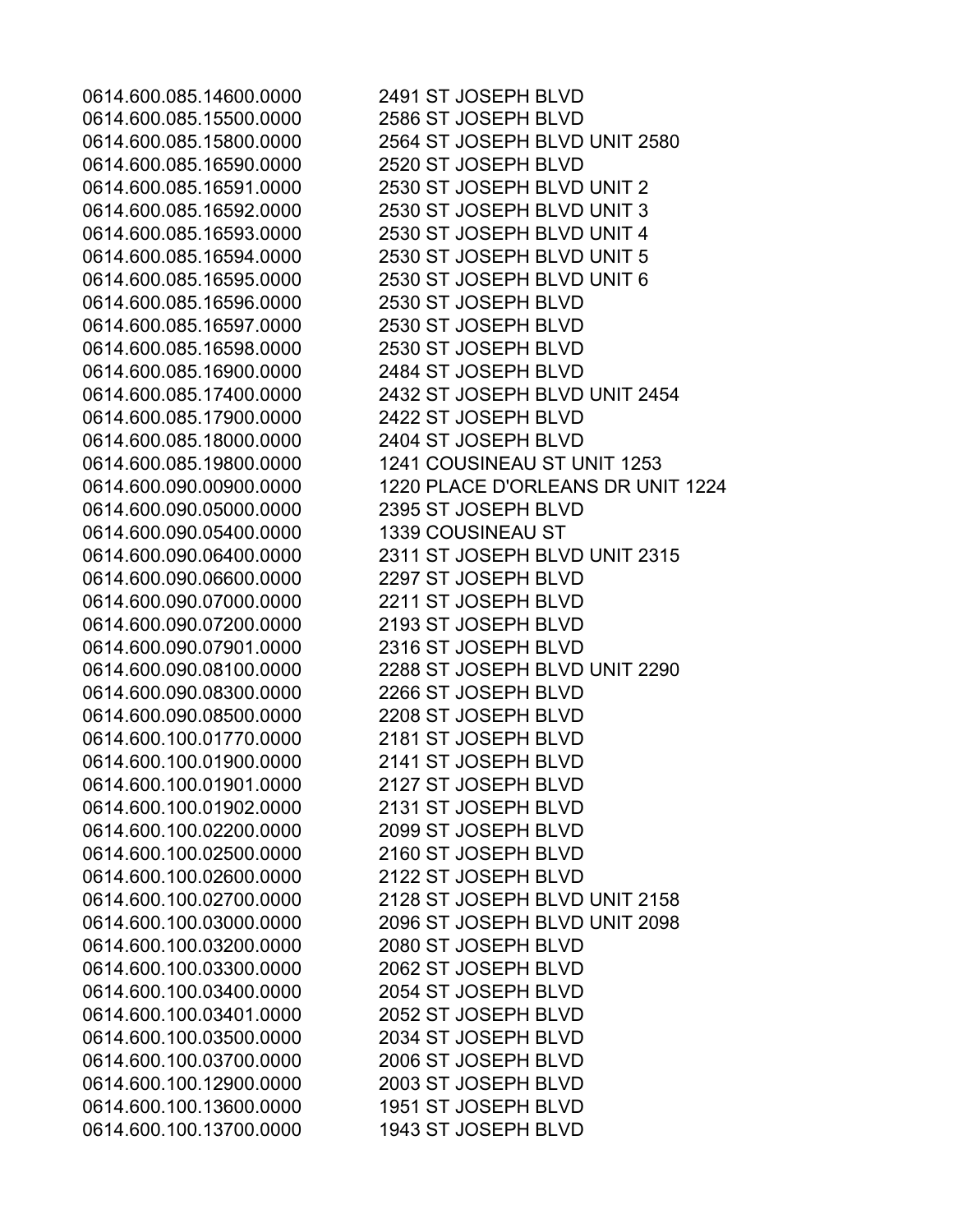0614.600.100.14400.0000 1939 ST JOSEPH BLVD 0614.600.100.14600.0000 1980 ST JOSEPH BLVD 0614.600.100.14700.0000 1934 ST JOSEPH BLVD 0614.600.100.14901.0000 1439 YOUVILLE DR UNIT 1 0614.600.100.14902.0000 1439 YOUVILLE DR UNIT 2 0614.600.100.14903.0000 1439 YOUVILLE DR UNIT 3 0614.600.100.14904.0000 1439 YOUVILLE DR UNIT 4 0614.600.100.14905.0000 1439 YOUVILLE DR UNIT 5 0614.600.100.14906.0000 1439 YOUVILLE DR UNIT 6 0614.600.100.14907.0000 1439 YOUVILLE DR UNIT 7 0614.600.100.14908.0000 1439 YOUVILLE DR UNIT 8 0614.600.100.14909.0000 1439 YOUVILLE DR UNIT 9 0614.600.100.14910.0000 1439 YOUVILLE DR UNIT 10 0614.600.100.14911.0000 1439 YOUVILLE DR UNIT 11 0614.600.100.14912.0000 1439 YOUVILLE DR UNIT 12 0614.600.100.14913.0000 1439 YOUVILLE DR UNIT 13 0614.600.100.14914.0000 1439 YOUVILLE DR UNIT 14 0614.600.100.14915.0000 1439 YOUVILLE DR UNIT 15 0614.600.100.14916.0000 1439 YOUVILLE DR UNIT 16 0614.600.100.14917.0000 1439 YOUVILLE DR UNIT 17 0614.600.100.14918.0000 1439 YOUVILLE DR UNIT 18 0614.600.100.14919.0000 1439 YOUVILLE DR UNIT 19 0614.600.100.14920.0000 1439 YOUVILLE DR UNIT 20 0614.600.100.14921.0000 1439 YOUVILLE DR UNIT 21 0614.600.100.14922.0000 1439 YOUVILLE DR UNIT 22 0614.600.100.14987.0000 1400 YOUVILLE DR 0614.600.100.14988.0000 1390 YOUVILLE DR 0614.600.100.15082.0000 1479 YOUVILLE DR

0614.600.100.14502.0000 2000 ST JOSEPH BLVD UNIT 2002 0614.600.100.15072.0000 5945 JEANNE D'ARC BLVD UNIT 5959 0614.600.100.15081.0000 1485 YOUVILLE DR UNIT 1489 0614.600.100.15089.0000 1445 YOUVILLE DR UNIT 1449 0614.600.100.15300.0000 1803 ST JOSEPH BLVD UNIT 101 0614.600.100.15301.0000 1803 ST JOSEPH BLVD UNIT 101 0614.600.100.15302.0000 1803 ST JOSEPH BLVD UNIT 102 0614.600.100.15304.0000 1803 ST JOSEPH BLVD UNIT 102 0614.600.100.15305.0000 1803 ST JOSEPH BLVD UNIT 103 0614.600.100.15306.0000 1803 ST JOSEPH BLVD UNIT 103 0614.600.100.15307.0000 1803 ST JOSEPH BLVD UNIT 104 0614.600.100.15308.0000 1803 ST JOSEPH BLVD UNIT 104 0614.600.100.15310.0000 1803 ST JOSEPH BLVD UNIT 105 0614.600.100.15311.0000 1803 ST JOSEPH BLVD UNIT 105 0614.600.100.15312.0000 1803 ST JOSEPH BLVD UNIT 106 0614.600.100.15313.0000 1803 ST JOSEPH BLVD UNIT 106 0614.600.100.15314.0000 1803 ST JOSEPH BLVD UNIT 107 0614.600.100.15315.0000 1803 ST JOSEPH BLVD UNIT 107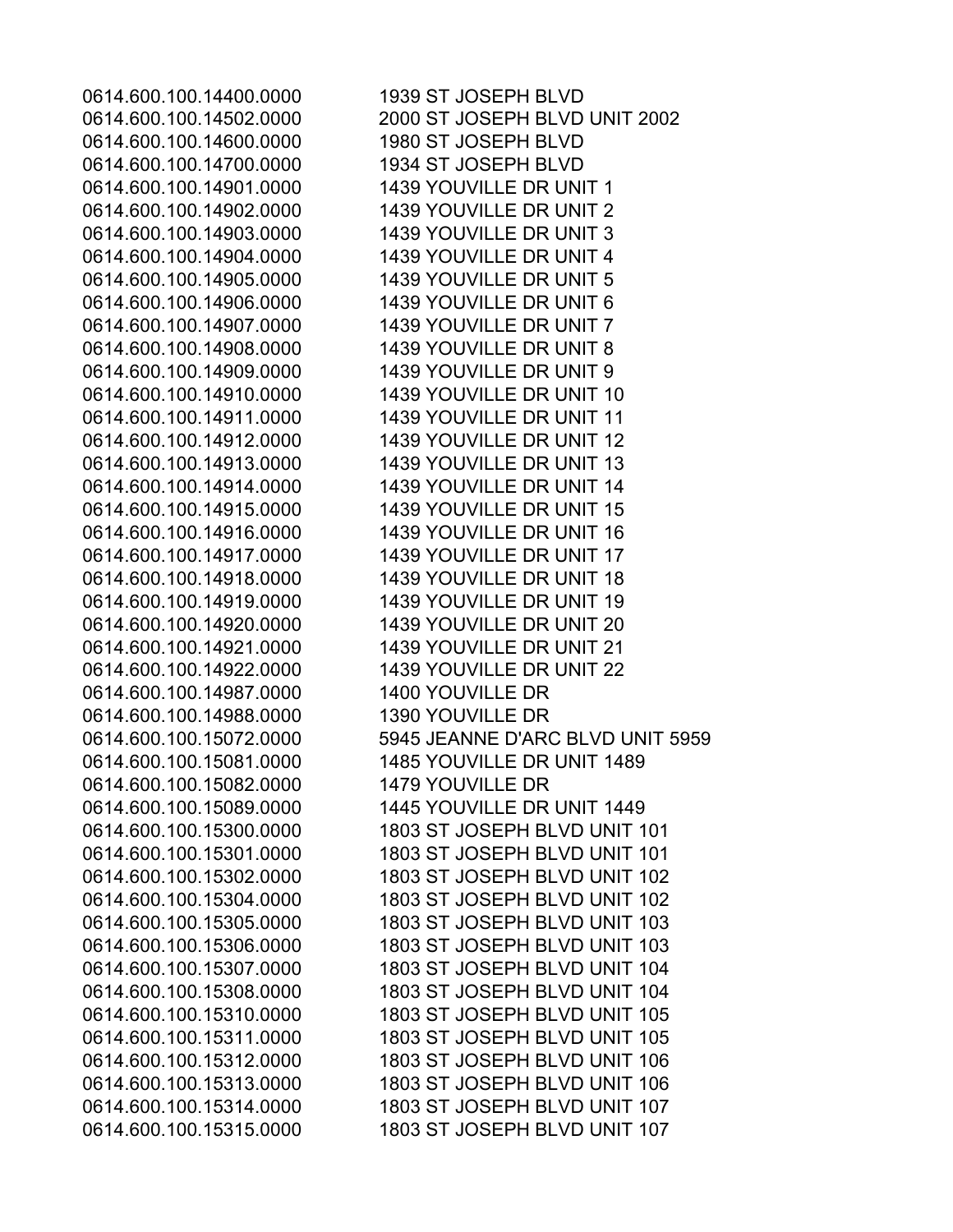0614.600.100.15401.0000 1420 YOUVILLE DR UNIT 1 0614.600.100.15402.0000 1420 YOUVILLE DR UNIT 2 0614.600.100.15403.0000 1420 YOUVILLE DR UNIT 3 0614.600.100.15404.0000 1420 YOUVILLE DR UNIT 4 0614.600.100.15405.0000 1420 YOUVILLE DR UNIT 5 0614.600.100.15406.0000 1420 YOUVILLE DR UNIT 6 0614.600.100.15407.0000 1420 YOUVILLE DR UNIT 7 0614.600.100.15408.0000 1420 YOUVILLE DR UNIT 8 0614.600.100.15409.0000 1420 YOUVILLE DR UNIT 9 0614.600.100.17701.0000 1367 ST JOSEPH BLVD 0614.600.100.22450.0000 5330 CANOTEK RD UNIT 2 0614.600.100.22451.0000 5330 CANOTEK RD UNIT 1 0614.600.100.22452.0000 5330 CANOTEK RD UNIT 3 0614.600.100.22453.0000 5330 CANOTEK RD UNIT 4 0614.600.100.22454.0000 5330 CANOTEK RD UNIT 5 0614.600.100.22455.0000 5330 CANOTEK RD UNIT 6 0614.600.100.22456.0000 5330 CANOTEK RD UNIT 7 0614.600.100.22457.0000 5330 CANOTEK RD UNIT 8 0614.600.100.22458.0000 5330 CANOTEK RD UNIT 9 0614.600.100.22459.0000 5330 CANOTEK RD UNIT 10

0614.600.100.15316.0000 1803 ST JOSEPH BLVD UNIT 108 0614.600.100.15317.0000 1803 ST JOSEPH BLVD UNIT 108 0614.600.100.15318.0000 1803 ST JOSEPH BLVD UNIT 109 0614.600.100.15319.0000 1803 ST JOSEPH BLVD UNIT 118 0614.600.100.15320.0000 1803 ST JOSEPH BLVD UNIT 111 0614.600.100.15326.0000 1803 ST JOSEPH BLVD UNIT 113 0614.600.100.15328.0000 1803 ST JOSEPH BLVD UNIT 114 0614.600.100.15330.0000 1803 ST JOSEPH BLVD UNIT 115 0614.600.100.15332.0000 1803 ST JOSEPH BLVD UNIT 116 0614.600.100.15334.0000 1803 ST JOSEPH BLVD UNIT 117 0614.600.100.15336.0000 1803 ST JOSEPH BLVD UNIT 118 0614.600.100.15338.0000 1803 ST JOSEPH BLVD UNIT 19 0614.600.100.15410.0000 1420 YOUVILLE DR UNIT 10 0614.600.100.15411.0000 1420 YOUVILLE DR UNIT 11 0614.600.100.15412.0000 1420 YOUVILLE DR UNIT 12 0614.600.100.15413.0000 1420 YOUVILLE DR UNIT 13 0614.600.100.15414.0000 1420 YOUVILLE DR UNIT 14 0614.600.100.15415.0000 1420 YOUVILLE DR UNIT 15 0614.600.100.15416.0000 1420 YOUVILLE DR UNIT 16 0614.600.100.15501.0000 1807 ST JOSEPH BLVD UNIT 301 0614.600.100.15502.0000 1807 ST JOSEPH BLVD UNIT 302 0614.600.100.15503.0000 1807 ST JOSEPH BLVD UNIT 303 0614.600.100.15504.0000 1807 ST JOSEPH BLVD UNIT 304 0614.600.100.15505.0000 1807 ST JOSEPH BLVD UNIT 305 0614.600.100.15506.0000 1807 ST JOSEPH BLVD UNIT 306 0614.600.100.15509.0000 1807 ST JOSEPH BLVD UNIT 309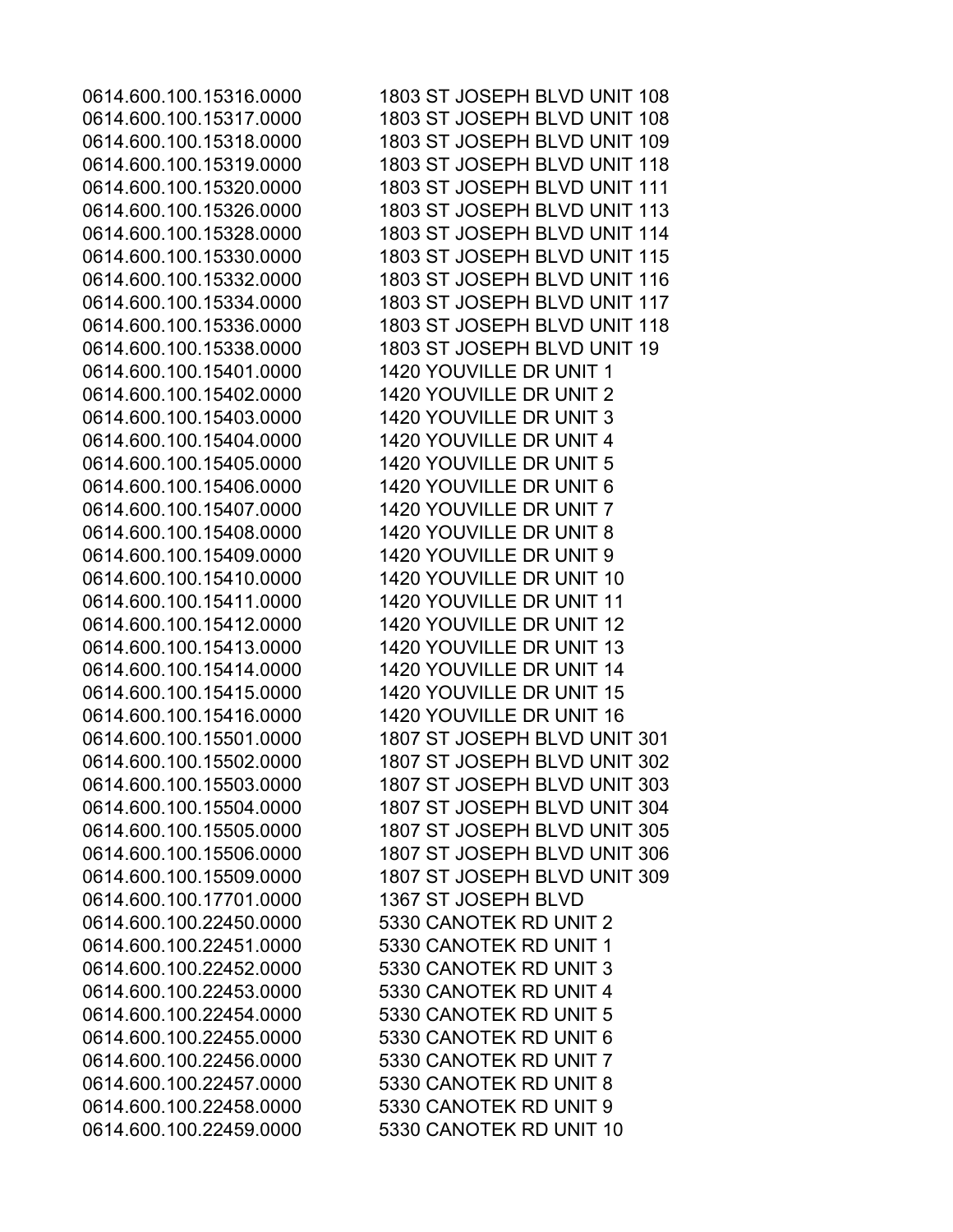0614.600.100.22551.0000 5340 CANOTEK RD UNIT 1 0614.600.100.22552.0000 5340 CANOTEK RD UNIT 2 0614.600.100.22553.0000 5340 CANOTEK RD UNIT 3 0614.600.100.22554.0000 5340 CANOTEK RD UNIT 4 0614.600.100.22555.0000 5340 CANOTEK RD UNIT 5 0614.600.100.22556.0000 5340 CANOTEK RD UNIT 6 0614.600.100.22557.0000 5340 CANOTEK RD UNIT 7 0614.600.100.22558.0000 5340 CANOTEK RD UNIT 8 0614.600.100.22559.0000 5340 CANOTEK RD UNIT 9

0614.600.100.22460.0000 5330 CANOTEK RD UNIT 11 0614.600.100.22461.0000 5330 CANOTEK RD UNIT 12 0614.600.100.22462.0000 5330 CANOTEK RD UNIT 13 0614.600.100.22463.0000 5330 CANOTEK RD UNIT 14 0614.600.100.22464.0000 5330 CANOTEK RD UNIT 15 0614.600.100.22465.0000 5330 CANOTEK RD UNIT 16 0614.600.100.22466.0000 5330 CANOTEK RD UNIT 17 0614.600.100.22467.0000 5330 CANOTEK RD UNIT 18 0614.600.100.22468.0000 5330 CANOTEK RD UNIT 19 0614.600.100.22469.0000 5330 CANOTEK RD UNIT 20 0614.600.100.22470.0000 5330 CANOTEK RD UNIT 21 0614.600.100.22471.0000 5330 CANOTEK RD UNIT 22 0614.600.100.22472.0000 5330 CANOTEK RD UNIT 23 0614.600.100.22473.0000 5330 CANOTEK RD UNIT 24 0614.600.100.22474.0000 5330 CANOTEK RD UNIT 25 0614.600.100.22475.0000 5330 CANOTEK RD UNIT 26 0614.600.100.22476.0000 5330 CANOTEK RD UNIT 27 0614.600.100.22477.0000 5330 CANOTEK RD UNIT 28 0614.600.100.22478.0000 5330 CANOTEK RD UNIT 29 0614.600.100.22479.0000 5330 CANOTEK RD UNIT 30 0614.600.100.22480.0000 5330 CANOTEK RD UNIT 31 0614.600.100.22481.0000 5330 CANOTEK RD UNIT 32 0614.600.100.22482.0000 5330 CANOTEK RD UNIT 34 0614.600.100.22483.0000 5330 CANOTEK RD UNIT 33 0614.600.100.22484.0000 5330 CANOTEK RD UNIT 35 0614.600.100.22485.0000 5330 CANOTEK RD UNIT 36 0614.600.100.22486.0000 5330 CANOTEK RD UNIT 37 0614.600.100.22487.0000 5330 CANOTEK RD UNIT 38 0614.600.100.22488.0000 5330 CANOTEK RD UNIT 39 0614.600.100.22489.0000 5330 CANOTEK RD UNIT 40 0614.600.100.22490.0000 5330 CANOTEK RD UNIT 41 0614.600.100.22491.0000 5330 CANOTEK RD UNIT 42 0614.600.100.22492.0000 5320 CANOTEK RD UNIT 43 0614.600.100.22493.0000 5320 CANOTEK RD UNIT 44 0614.600.100.22494.0000 5320 CANOTEK RD UNIT 45 0614.600.100.22560.0000 5340 CANOTEK RD UNIT 10 0614.600.100.22561.0000 5340 CANOTEK RD UNIT 12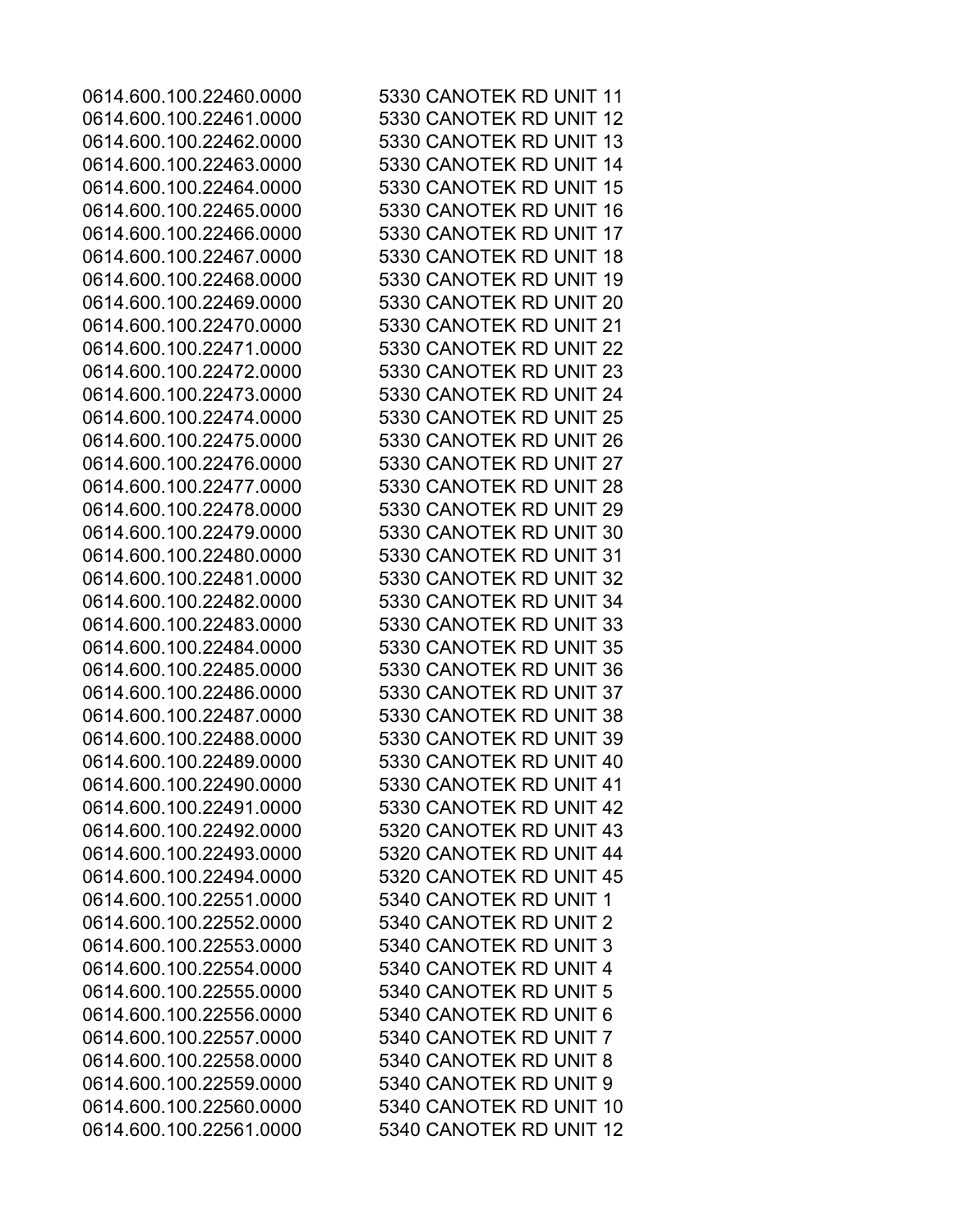0614.600.100.22574.0000 5340 CANOTEK RD 0614.600.100.22577.0000 5340 CANOTEK RD 0614.600.100.22601.0000 5360 CANOTEK RD UNIT 1 0614.600.100.22602.0000 5360 CANOTEK RD UNIT 3 0614.600.100.22603.0000 5360 CANOTEK RD UNIT 3 0614.600.100.22604.0000 5360 CANOTEK RD UNIT 1 0614.600.100.22605.0000 5360 CANOTEK RD UNIT 5 0614.600.100.22606.0000 5360 CANOTEK RD UNIT 6 0614.600.100.22607.0000 5360 CANOTEK RD 0614.600.100.22608.0000 5360 CANOTEK RD UNIT 8 0614.600.100.22609.0000 5360 CANOTEK RD UNIT 9

0614.600.100.22562.0000 5340 CANOTEK RD UNIT 11 0614.600.100.22563.0000 5340 CANOTEK RD UNIT 13 0614.600.100.22564.0000 5340 CANOTEK RD UNIT 14 0614.600.100.22565.0000 5340 CANOTEK RD UNIT 15 0614.600.100.22566.0000 5340 CANOTEK RD UNIT 16 0614.600.100.22567.0000 5340 CANOTEK RD UNIT 17 0614.600.100.22568.0000 5340 CANOTEK RD UNIT 18 0614.600.100.22569.0000 5340 CANOTEK RD UNIT 19 0614.600.100.22570.0000 5340 CANOTEK RD UNIT 20 0614.600.100.22571.0000 5340 CANOTEK RD UNIT 21 0614.600.100.22572.0000 5340 CANOTEK RD UNIT 22 0614.600.100.22575.0000 5340 CANOTEK RD UNIT 25 0614.600.100.22576.0000 5340 CANOTEK RD UNIT 26 0614.600.100.22610.0000 5360 CANOTEK RD UNIT 10 0614.600.100.22611.0000 5360 CANOTEK RD UNIT 11 0614.600.100.22612.0000 5360 CANOTEK RD UNIT 12 0614.600.100.22613.0000 5360 CANOTEK RD UNIT 13 0614.600.100.22614.0000 5360 CANOTEK RD UNIT 14 0614.600.100.22615.0000 5360 CANOTEK RD UNIT 15 0614.600.100.22616.0000 5360 CANOTEK RD UNIT 16 0614.600.100.22617.0000 5360 CANOTEK RD UNIT 17 0614.600.100.22618.0000 5360 CANOTEK RD UNIT 18 0614.600.100.22619.0000 5360 CANOTEK RD UNIT 19 0614.600.100.22620.0000 5360 CANOTEK RD UNIT 20 0614.600.100.22621.0000 5360 CANOTEK RD UNIT 21 0614.600.100.22622.0000 5360 CANOTEK RD UNIT 22 0614.600.100.22623.0000 5360 CANOTEK RD UNIT 23 0614.600.100.22624.0000 5350 CANOTEK RD UNIT 24 0614.600.100.22625.0000 5350 CANOTEK RD UNIT 25 0614.600.100.22626.0000 5350 CANOTEK RD UNIT 26 0614.600.100.22627.0000 5350 CANOTEK RD UNIT 27 0614.600.100.22628.0000 5350 CANOTEK RD UNIT 28 0614.600.100.22629.0000 5350 CANOTEK RD UNIT 29 0614.600.100.22630.0000 5350 CANOTEK RD UNIT 21 0614.600.100.22631.0000 5350 CANOTEK RD UNIT 31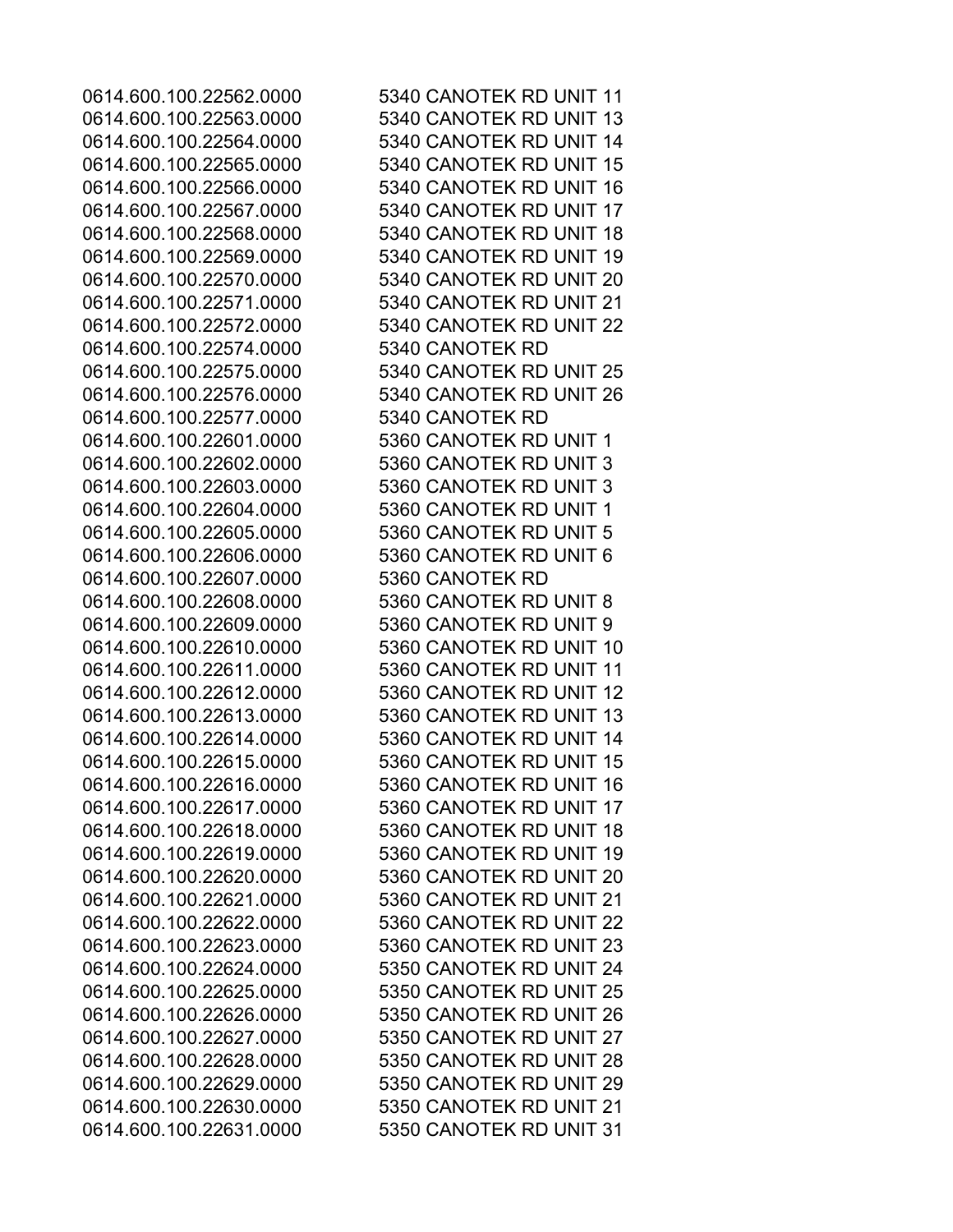0614.600.100.22643.0000 5350 CANOTEK RD 0614.600.100.22644.0000 5350 CANOTEK RD 0614.600.100.22890.0000 5369 CANOTEK RD 0614.600.100.22900.0000 1167 RAINBOW ST 0614.600.100.22901.0000 1010 POLYTEK ST UNIT 1 0614.600.100.22902.0000 1010 POLYTEK ST UNIT 2 0614.600.100.22903.0000 1010 POLYTEK ST UNIT 3 0614.600.100.22904.0000 1010 POLYTEK ST UNIT 4 0614.600.100.22905.0000 1010 POLYTEK ST UNIT 5 0614.600.100.22906.0000 1010 POLYTEK ST UNIT 6 0614.600.100.22907.0000 1010 POLYTEK ST UNIT 7 0614.600.100.22908.0000 1010 POLYTEK ST UNIT 8 0614.600.100.22909.0000 1010 POLYTEK ST UNIT 9

0614.600.100.22632.0000 5350 CANOTEK RD UNIT 32 0614.600.100.22633.0000 5350 CANOTEK RD UNIT 17A B 0614.600.100.22634.0000 5350 CANOTEK RD UNIT 18 0614.600.100.22635.0000 5350 CANOTEK RD UNIT 16 0614.600.100.22636.0000 5350 CANOTEK RD UNIT 15 0614.600.100.22637.0000 5350 CANOTEK RD UNIT 13 0614.600.100.22638.0000 5350 CANOTEK RD UNIT 13 0614.600.100.22639.0000 5350 CANOTEK RD UNIT 39 0614.600.100.22640.0000 5350 CANOTEK RD UNIT 40 0614.600.100.22641.0000 5350 CANOTEK RD UNIT 41 0614.600.100.22642.0000 5350 CANOTEK RD UNIT 42 0614.600.100.22645.0000 5350 CANOTEK RD UNIT 45 0614.600.100.22646.0000 5350 CANOTEK RD UNIT 46 0614.600.100.22647.0000 5350 CANOTEK RD UNIT 47 0614.600.100.22648.0000 5350 CANOTEK RD UNIT 48 0614.600.100.22649.0000 5350 CANOTEK RD UNIT 49 0614.600.100.22690.0000 5420 CANOTEK RD UNIT 5424 0614.600.100.22800.0000 5489 CANOTEK RD UNIT 5495 0614.600.100.22910.0000 1010 POLYTEK ST UNIT 10 0614.600.100.22911.0000 1010 POLYTEK ST UNIT 11 0614.600.100.22912.0000 1010 POLYTEK ST UNIT 12 0614.600.100.22913.0000 1010 POLYTEK ST UNIT 13 0614.600.100.22914.0000 1010 POLYTEK ST UNIT 14 0614.600.100.22915.0000 1010 POLYTEK ST UNIT 15 0614.600.100.22916.0000 1010 POLYTEK ST UNIT 16 0614.600.100.22917.0000 1010 POLYTEK ST UNIT 17 0614.600.100.22918.0000 1010 POLYTEK ST UNIT 18 0614.600.100.22919.0000 1010 POLYTEK ST UNIT 19 0614.600.100.22920.0000 1010 POLYTEK ST UNIT 20 0614.600.100.22921.0000 1010 POLYTEK ST UNIT 21 0614.600.100.22922.0000 1010 POLYTEK ST UNIT 22 0614.600.100.22923.0000 1010 POLYTEK ST UNIT 23 0614.600.100.22924.0000 1010 POLYTEK ST UNIT 24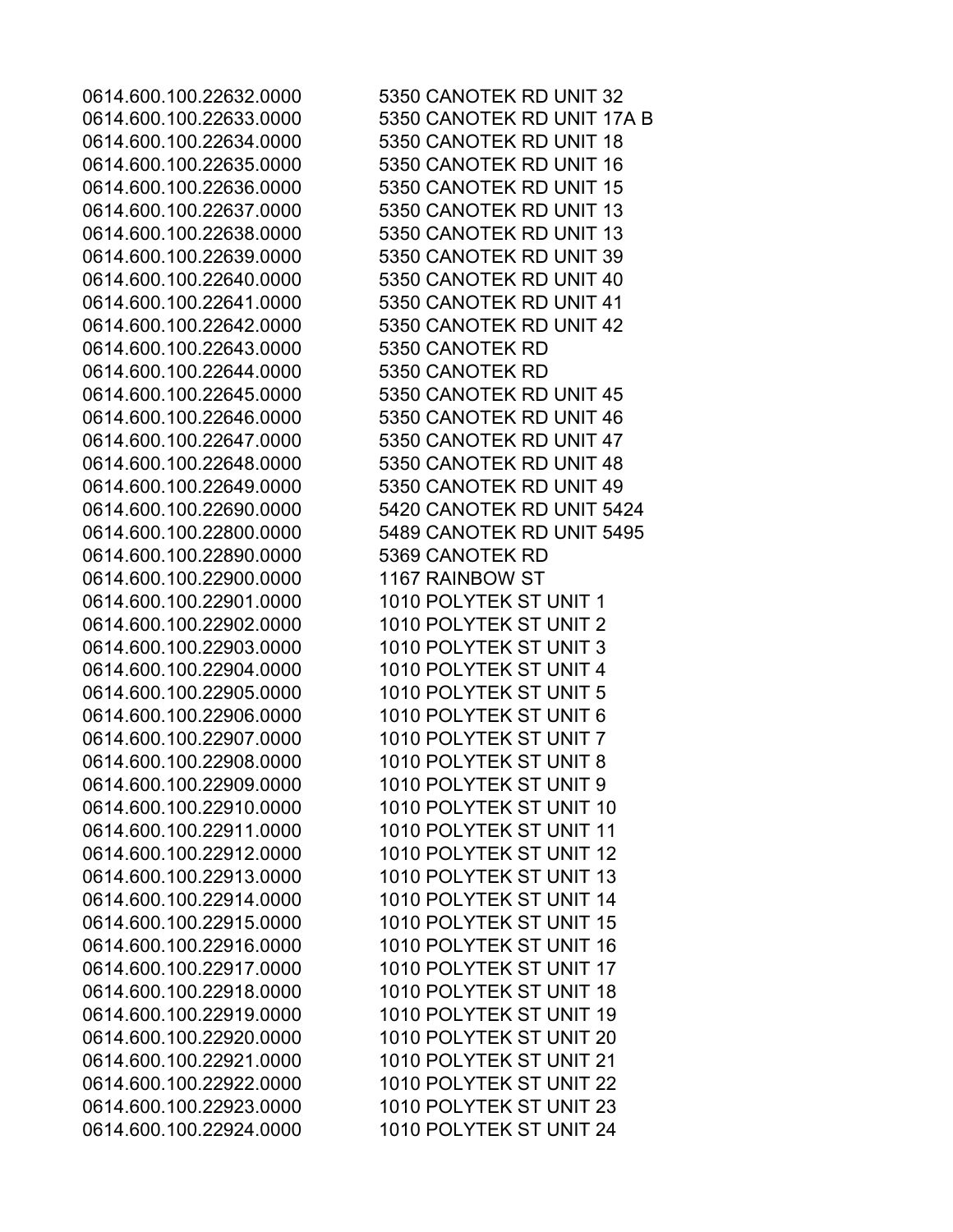0614.600.100.25001.0000 5480 CANOTEK RD UNIT 1 0614.600.100.25002.0000 5480 CANOTEK RD UNIT 2 0614.600.100.25003.0000 5480 CANOTEK RD UNIT 3 0614.600.100.25004.0000 5480 CANOTEK RD UNIT 4 0614.600.100.25005.0000 5480 CANOTEK RD UNIT 5 0614.600.100.25006.0000 5480 CANOTEK RD UNIT 6 0614.600.100.25007.0000 5480 CANOTEK RD UNIT 7 0614.600.100.25008.0000 5480 CANOTEK RD UNIT 8 0614.600.100.25009.0000 5480 CANOTEK RD UNIT 9 0614.600.100.25025.0000 5470 CANOTEK RD UNIT 25

0614.600.100.22925.0000 1010 POLYTEK ST UNIT 25 0614.600.100.22926.0000 1010 POLYTEK ST UNIT 26 0614.600.100.22927.0000 1010 POLYTEK ST UNIT 27 0614.600.100.22928.0000 1010 POLYTEK ST UNIT 28 0614.600.100.22929.0000 1010 POLYTEK ST UNIT 29 0614.600.100.22930.0000 1010 POLYTEK ST UNIT 30 0614.600.100.22931.0000 1010 POLYTEK ST UNIT 31 0614.600.100.22932.0000 1010 POLYTEK ST UNIT 32 0614.600.100.22933.0000 1010 POLYTEK ST UNIT 33 0614.600.100.22934.0000 1010 POLYTEK ST UNIT 34 0614.600.100.22935.0000 1010 POLYTEK ST UNIT 35 0614.600.100.22936.0000 1010 POLYTEK ST UNIT 36 0614.600.100.22937.0000 1010 POLYTEK ST UNIT 37 0614.600.100.22938.0000 1010 POLYTEK ST UNIT 38 0614.600.100.22939.0000 1010 POLYTEK ST UNIT 39 0614.600.100.22940.0000 1010 POLYTEK ST UNIT 40 0614.600.100.22941.0000 1010 POLYTEK ST UNIT 41 0614.600.100.22942.0000 1010 POLYTEK ST UNIT 42 0614.600.100.22943.0000 1010 POLYTEK ST UNIT 43 0614.600.100.22944.0000 1010 POLYTEK ST UNIT 44 0614.600.100.22945.0000 1010 POLYTEK ST UNIT 45 0614.600.100.25010.0000 5480 CANOTEK RD UNIT 10 0614.600.100.25011.0000 5480 CANOTEK RD UNIT 11 0614.600.100.25012.0000 5480 CANOTEK RD UNIT 12 0614.600.100.25013.0000 5480 CANOTEK RD UNIT 13 0614.600.100.25014.0000 5480 CANOTEK RD UNIT 14 0614.600.100.25015.0000 5480 CANOTEK RD UNIT 15 0614.600.100.25016.0000 5480 CANOTEK RD UNIT 16 0614.600.100.25017.0000 5480 CANOTEK RD UNIT 17 0614.600.100.25018.0000 5480 CANOTEK RD UNIT 18 0614.600.100.25019.0000 5480 CANOTEK RD UNIT 19 0614.600.100.25020.0000 5480 CANOTEK RD UNIT 20 0614.600.100.25021.0000 5480 CANOTEK RD UNIT 21 0614.600.100.25022.0000 5480 CANOTEK RD UNIT 22 0614.600.100.25023.0000 5470 CANOTEK RD UNIT 23 0614.600.100.25024.0000 5470 CANOTEK RD UNIT 24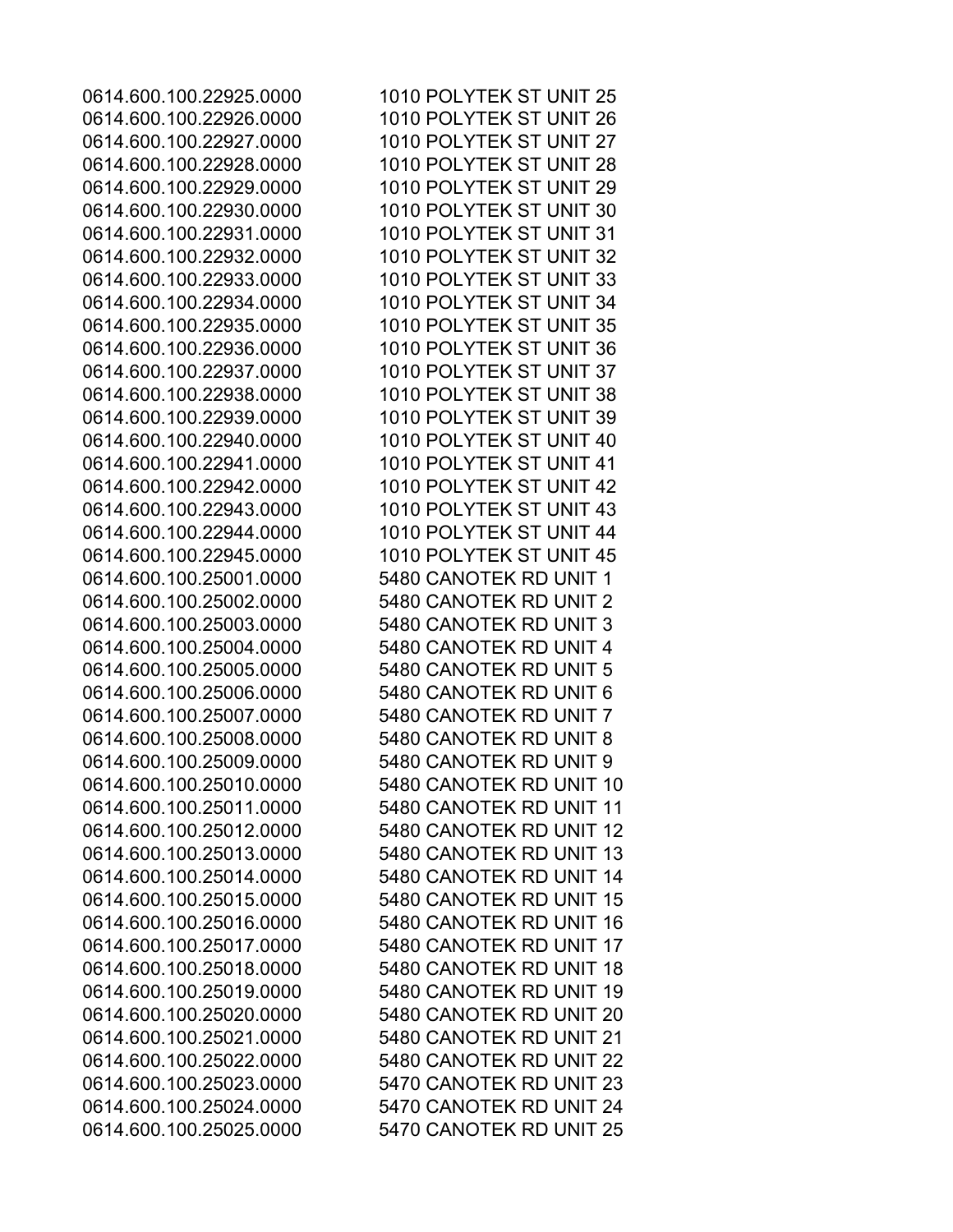0614.600.100.25026.0000 5470 CANOTEK RD UNIT 26 0614.600.100.25027.0000 5470 CANOTEK RD UNIT 27 0614.600.100.25028.0000 5470 CANOTEK RD UNIT 28 0614.600.100.25029.0000 5470 CANOTEK RD UNIT 29 0614.600.100.25030.0000 5470 CANOTEK RD UNIT 30 0614.600.100.25031.0000 5470 CANOTEK RD UNIT 31 0614.600.100.25032.0000 5470 CANOTEK RD UNIT 32 0614.600.100.25033.0000 5470 CANOTEK RD UNIT 33 0614.600.100.25034.0000 5470 CANOTEK RD UNIT 34 0614.600.100.25035.0000 5470 CANOTEK RD UNIT 35 0614.600.100.25036.0000 5470 CANOTEK RD UNIT 36 0614.600.100.25037.0000 5470 CANOTEK RD UNIT 37 0614.600.100.25038.0000 5470 CANOTEK RD UNIT 38 0614.600.100.25039.0000 5470 CANOTEK RD UNIT 39 0614.600.100.25040.0000 5470 CANOTEK RD UNIT 40 0614.600.100.25041.0000 5450 CANOTEK RD UNIT 41 0614.600.100.25042.0000 5450 CANOTEK RD UNIT 42 0614.600.100.25043.0000 5450 CANOTEK RD UNIT 43 0614.600.100.25044.0000 5450 CANOTEK RD UNIT 44 0614.600.100.25045.0000 5450 CANOTEK RD UNIT 45 0614.600.100.25046.0000 5450 CANOTEK RD UNIT 46 0614.600.100.25047.0000 5450 CANOTEK RD UNIT 47 0614.600.100.25048.0000 5450 CANOTEK RD UNIT 48 0614.600.100.25049.0000 5450 CANOTEK RD UNIT 49 0614.600.100.25050.0000 5450 CANOTEK RD UNIT 50 0614.600.100.25051.0000 5450 CANOTEK RD UNIT 51 0614.600.100.25052.0000 5450 CANOTEK RD UNIT 52 0614.600.100.25053.0000 5450 CANOTEK RD UNIT 53 0614.600.100.25054.0000 5450 CANOTEK RD UNIT 54 0614.600.100.25055.0000 5450 CANOTEK RD UNIT 55 0614.600.100.25056.0000 5450 CANOTEK RD UNIT 56 0614.600.100.25057.0000 5450 CANOTEK RD UNIT 57 0614.600.100.25058.0000 5450 CANOTEK RD UNIT 58 0614.600.100.25059.0000 5450 CANOTEK RD UNIT 59 0614.600.100.25060.0000 5450 CANOTEK RD UNIT 60 0614.600.100.25061.0000 5450 CANOTEK RD UNIT 61 0614.600.100.25062.0000 5450 CANOTEK RD UNIT 62 0614.600.100.25063.0000 5450 CANOTEK RD UNIT 63 0614.600.100.25064.0000 5450 CANOTEK RD UNIT 64 0614.600.100.25065.0000 5450 CANOTEK RD UNIT 65 0614.600.100.25066.0000 5450 CANOTEK RD UNIT 66 0614.600.100.25067.0000 5450 CANOTEK RD UNIT 67 0614.600.100.25068.0000 5450 CANOTEK RD UNIT 68 0614.600.100.25069.0000 5450 CANOTEK RD UNIT 69 0614.600.100.25070.0000 5450 CANOTEK RD UNIT 70 0614.600.100.25071.0000 5450 CANOTEK RD UNIT 71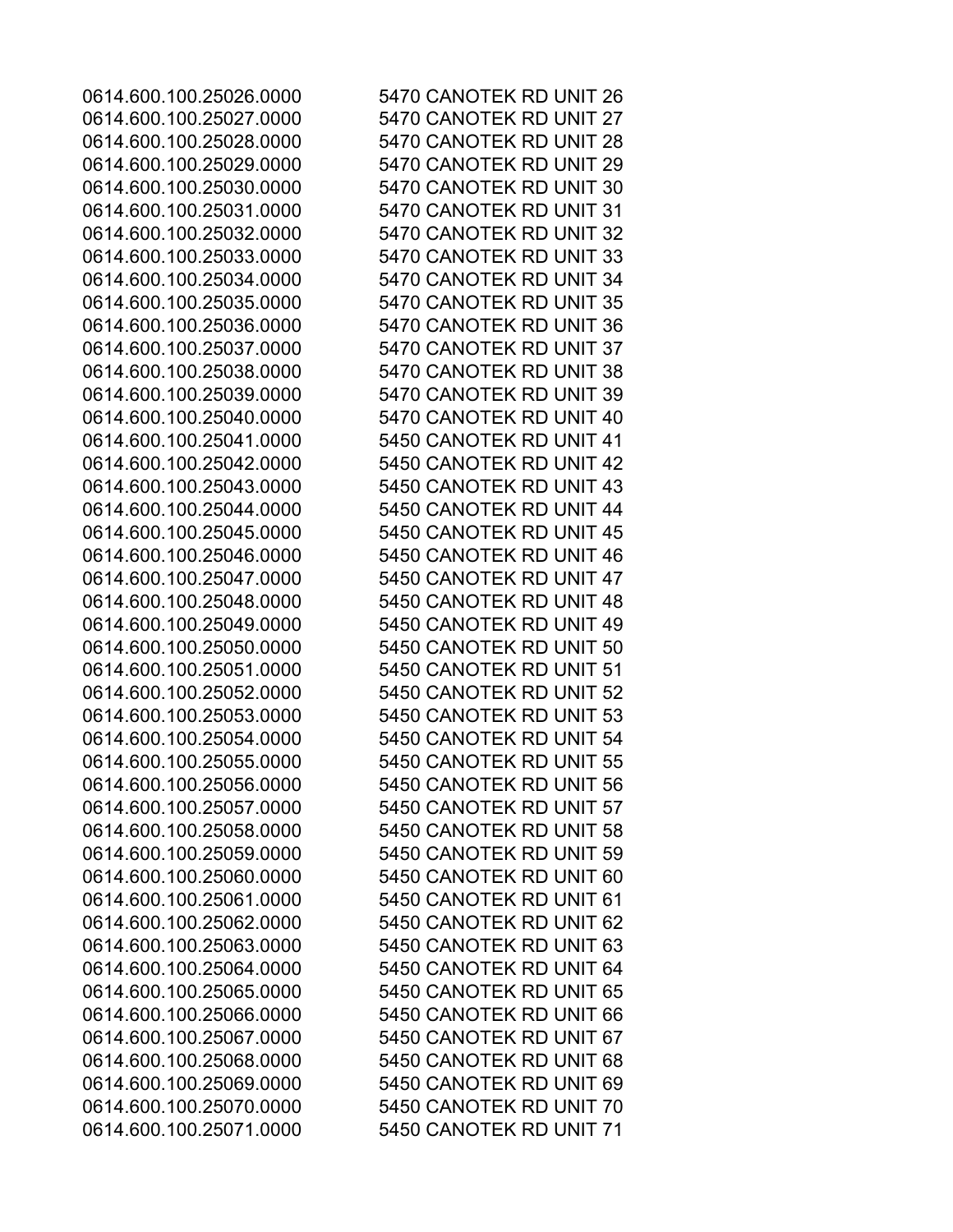0614.600.100.25072.0000 5450 CANOTEK RD UNIT 72 0614.600.100.25073.0000 5450 CANOTEK RD UNIT 73 0614.600.100.25074.0000 5450 CANOTEK RD UNIT 74 0614.600.100.25075.0000 5450 CANOTEK RD UNIT 75 0614.600.100.25076.0000 5450 CANOTEK RD UNIT 76 0614.600.100.25077.0000 5450 CANOTEK RD UNIT 77 0614.600.100.25078.0000 5450 CANOTEK RD UNIT 78 0614.600.100.25079.0000 5450 CANOTEK RD UNIT 79 0614.600.100.25080.0000 5450 CANOTEK RD UNIT 80 0614.600.100.25081.0000 5450 CANOTEK RD UNIT 81 0614.600.100.25082.0000 5450 CANOTEK RD UNIT 82 0614.600.100.25083.0000 5460 CANOTEK RD UNIT 83 0614.600.100.25084.0000 5460 CANOTEK RD UNIT 84 0614.600.100.25085.0000 5460 CANOTEK RD UNIT 85 0614.600.100.25086.0000 5460 CANOTEK RD UNIT 86 0614.600.100.25087.0000 5460 CANOTEK RD UNIT 87 0614.600.100.25088.0000 5460 CANOTEK RD UNIT 88 0614.600.100.25089.0000 5460 CANOTEK RD UNIT 89 0614.600.100.25090.0000 5460 CANOTEK RD UNIT 90 0614.600.100.25091.0000 5460 CANOTEK RD UNIT 91 0614.600.100.25092.0000 5460 CANOTEK RD UNIT 92 0614.600.100.25093.0000 5460 CANOTEK RD UNIT 93 0614.600.100.25094.0000 5460 CANOTEK RD UNIT 94 0614.600.100.25095.0000 5460 CANOTEK RD UNIT 95 0614.600.100.25096.0000 5460 CANOTEK RD UNIT 96 0614.600.100.25097.0000 5460 CANOTEK RD UNIT 97 0614.600.100.25098.0000 5460 CANOTEK RD UNIT 98 0614.600.100.25099.0000 5460 CANOTEK RD UNIT 99 0614.600.100.25100.0000 5460 CANOTEK RD UNIT 100 0614.600.100.25101.0000 5460 CANOTEK RD UNIT 101 0614.600.100.25102.0000 5460 CANOTEK RD UNIT 102 0614.600.100.25103.0000 5460 CANOTEK RD UNIT 103 0614.600.100.25104.0000 5460 CANOTEK RD UNIT 104 0614.600.100.25105.0000 5460 CANOTEK RD UNIT 105 0614.600.100.25107.0000 5460 CANOTEK RD UNIT 107 0614.600.100.25108.0000 5460 CANOTEK RD UNIT 108 0614.600.100.25109.0000 5460 CANOTEK RD UNIT 109 0614.600.100.25110.0000 5460 CANOTEK RD UNIT 110 0614.600.100.25111.0000 5460 CANOTEK RD UNIT 111 0614.600.100.25112.0000 5460 CANOTEK RD UNIT 112 0614.600.100.26000.0000 5509 CANOTEK RD UNIT 16 0614.600.100.26002.0000 5509 CANOTEK RD UNIT 20 0614.600.100.26003.0000 5509 CANOTEK RD UNIT 15 0614.600.100.26004.0000 5509 CANOTEK RD UNIT 19 0614.600.100.26005.0000 5509 CANOTEK RD UNIT 14 0614.600.100.26006.0000 5509 CANOTEK RD UNIT 18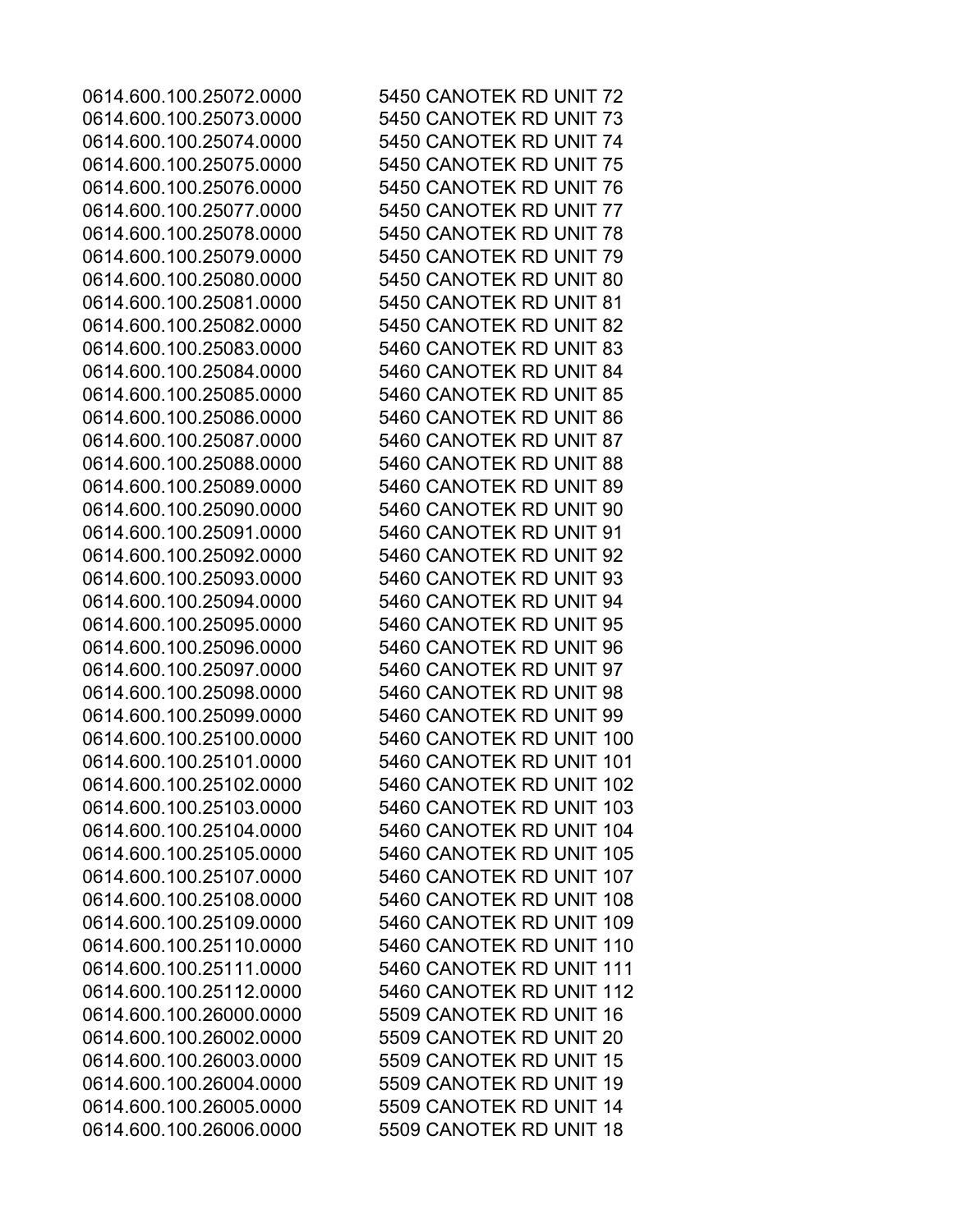0614.600.100.26010.0000 5509 CANOTEK RD UNIT 1 0614.600.100.26011.0000 5509 CANOTEK RD UNIT 2 0614.600.100.26012.0000 5509 CANOTEK RD UNIT 3 0614.600.100.26013.0000 5509 CANOTEK RD UNIT 4 0614.600.100.26014.0000 5509 CANOTEK RD UNIT 9 0614.600.100.26015.0000 5509 CANOTEK RD UNIT 5 0614.600.100.26016.0000 5509 CANOTEK RD UNIT 8 0614.600.100.26017.0000 5509 CANOTEK RD UNIT 6 0614.600.100.26018.0000 5509 CANOTEK RD UNIT 7 0614.600.100.26019.0000 5515 CANOTEK RD UNIT 7 0614.600.100.26020.0000 5515 CANOTEK RD UNIT 5 0614.600.100.26021.0000 5515 CANOTEK RD UNIT 8 0614.600.100.26022.0000 5515 CANOTEK RD UNIT 4 0614.600.100.26023.0000 5515 CANOTEK RD UNIT 9 0614.600.100.26024.0000 5515 CANOTEK RD UNIT 3 0614.600.100.26025.0000 5515 CANOTEK RD UNIT 2 0614.600.100.26026.0000 5515 CANOTEK RD UNIT 1 0614.600.100.26027.0000 5515 CANOTEK RD UNIT 6 0614.600.100.27800.0000 1215 RAINBOW ST 0614.600.100.28600.0000 1160 RAINBOW ST 0614.600.100.28800.0000 1172 RAINBOW ST 0614.600.100.29400.0000 1200 RAINBOW ST 0614.600.100.29405.0000 1202 RAINBOW ST 0614.600.100.29410.0000 1204 RAINBOW ST 0614.600.100.30100.0000 2200 MONTREAL RD 0614.600.101.12301.0000 6384 FORTUNE DR UNIT 1 0614.600.101.12302.0000 6384 FORTUNE DR UNIT 2 0614.600.101.12303.0000 6384 FORTUNE DR UNIT 3 0614.600.101.71100.0000 6035 VOYAGEUR DR 0614.600.105.01500.0000 2134 MONTREAL RD 0614.600.105.01550.0000 2120 MONTREAL RD 0614.600.105.01551.0000 2122 MONTREAL RD

0614.600.100.26007.0000 5509 CANOTEK RD UNIT 13 0614.600.100.26008.0000 5509 CANOTEK RD UNIT 17 0614.600.100.26009.0000 5509 CANOTEK RD UNIT 12 0614.600.100.26028.0000 5515 CANOTEK RD UNIT 12 0614.600.100.26029.0000 5515 CANOTEK RD UNIT 13 0614.600.100.26030.0000 5515 CANOTEK RD UNIT 17 0614.600.100.26031.0000 5515 CANOTEK RD UNIT 14 0614.600.100.26032.0000 5515 CANOTEK RD UNIT 18 0614.600.100.26033.0000 5515 CANOTEK RD UNIT 15 0614.600.100.26034.0000 5515 CANOTEK RD UNIT 19 0614.600.100.26035.0000 5515 CANOTEK RD UNIT 16 0614.600.100.26036.0000 5515 CANOTEK RD UNIT 20 0614.600.101.78501.0000 6000 VOYAGEUR DR UNIT 6008 0614.600.102.38010.0000 7766 JEANNE D'ARC BLVD UNIT 7788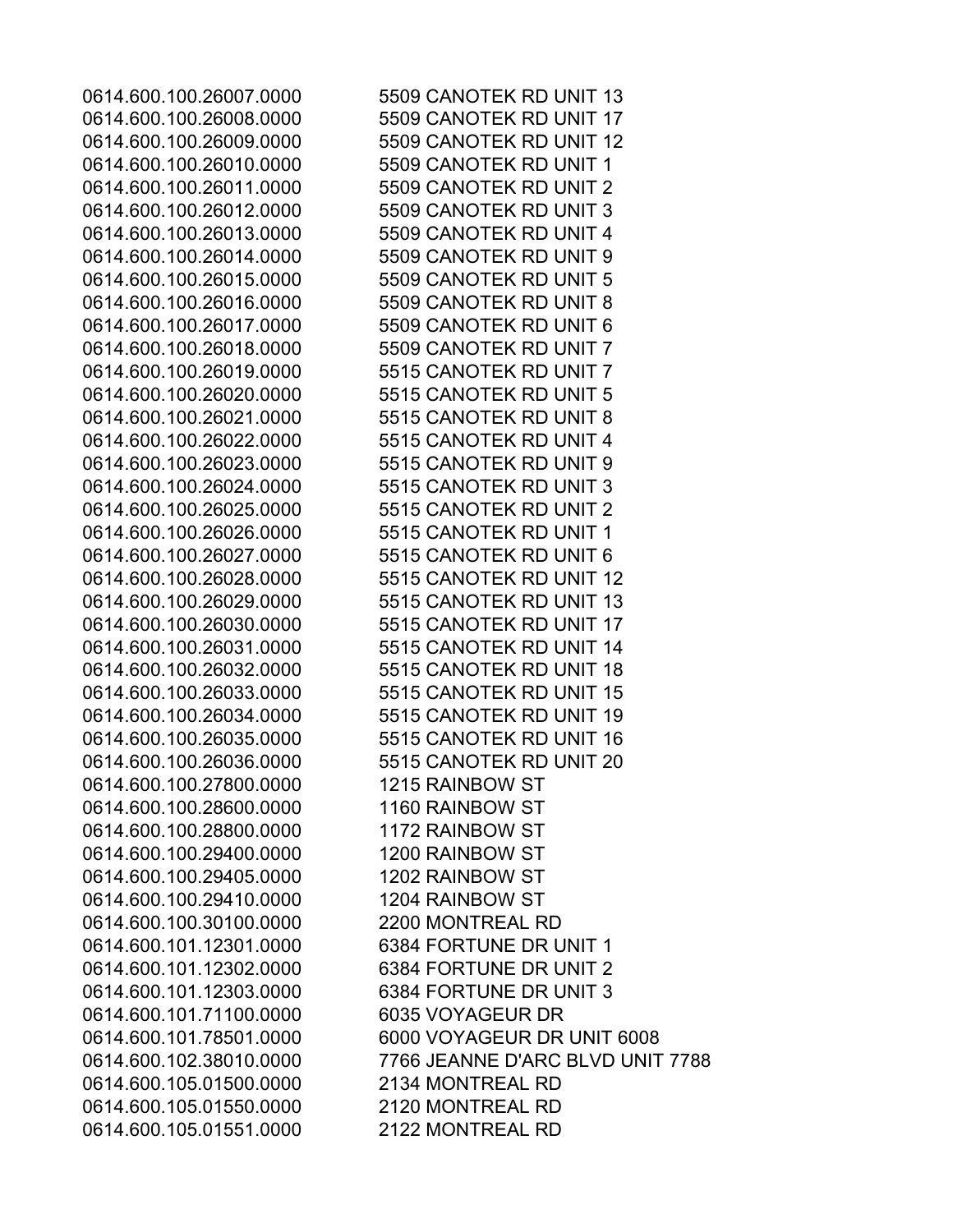0614.600.105.01552.0000 2124 MONTREAL RD 0614.600.105.01553.0000 2126 MONTREAL RD 0614.600.105.01554.0000 2128 MONTREAL RD 0614.600.105.01555.0000 2130 MONTREAL RD 0614.600.105.01556.0000 2132 MONTREAL RD 0614.600.105.01557.0000 2134 MONTREAL RD 0614.600.105.01700.0000 2160 MONTREAL RD UNIT 2170 0614.600.105.03300.0000 2108 MONTREAL RD 0614.600.105.03500.0000 2098 MONTREAL RD 0614.600.105.03501.0000 2094 MONTREAL RD 0614.600.105.05800.0000 2084 MONTREAL RD 0614.600.105.09000.0000 2050 MONTREAL RD 0614.600.105.09100.0000 2000 MONTREAL RD 0614.600.110.00102.0000 2087 MONTREAL RD 0614.600.110.00108.0000 900 SHEFFORD RD UNIT 906 0614.600.140.23400.0000 1743 MONTREAL RD UNIT 1745 0614.600.145.04000.0000 1649 MONTREAL RD 0614.600.145.04100.0000 1651 MONTREAL RD UNIT 1657 0614.600.145.13900.0000 1661 MONTREAL RD 0614.600.145.19500.0000 1687 MONTREAL RD 0614.600.150.00100.0000 1700 MONTREAL RD 0614.600.150.00400.0000 1716 MONTREAL RD UNIT 1720 0614.600.150.00500.0000 1722 MONTREAL RD UNIT 1724 0614.600.150.00800.0000 1730 MONTREAL RD UNIT 1756 0614.600.150.01000.0000 1668 MONTREAL RD 0614.600.150.01200.0000 1690 MONTREAL RD 0614.600.150.01300.0000 1696 MONTREAL RD 0614.600.155.00600.0000 925 BLAIR RD 0614.600.159.00500.0000 1459 OGILVIE RD 0614.600.159.00600.0000 1437 OGILVIE RD UNIT 1441 0614.600.159.34850.0000 1105 CADBORO RD 0614.600.159.35300.0000 1108 CADBORO RD 0614.600.159.35500.0000 1128 CADBORO RD UNIT 1150 0614.600.160.03700.0000 1172 CUMMINGS AVE 0614.600.160.07300.0000 1137 OGILVIE RD 0614.600.160.07400.0000 1151 OGILVIE RD 0614.600.160.08300.0000 969 CUMMINGS AVE 0614.600.160.09300.0000 1146 SNOW ST 0614.600.160.12700.0000 1050 CYRVILLE RD 0614.600.161.20512.0000 1916 DES EPINETTES AVE 0614.600.165.00900.0000 2283 FRANK BENDER ST UNIT 2285 0614.600.165.12710.0000 3681 INNES RD 0614.600.165.15100.0000 3615 INNES RD UNIT 3621 0614.600.165.34300.0000 3591 INNES RD 0614.600.165.39900.0000 3469 INNES RD 0614.600.170.04994.0000 1600 FOREST VALLEY DR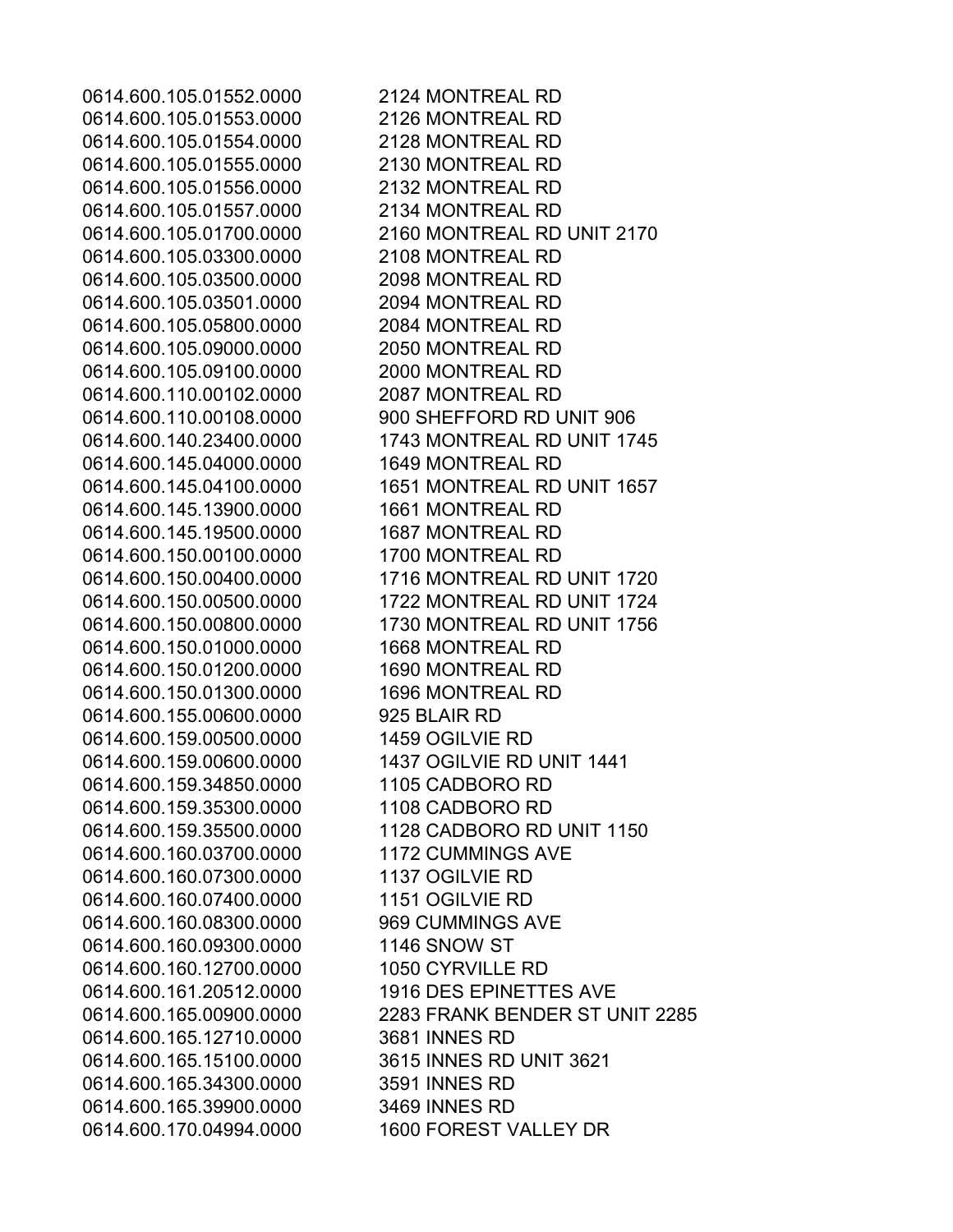0614.600.175.00100.0000 2919 INNES RD 0614.600.175.04200.0000 2663 INNES RD 0614.600.175.05400.0000 110 BEARBROOK RD 0614.600.195.04500.0000 1873 INNES RD UNIT 1875 0614.600.195.17200.0000 1702 CYRVILLE RD 0614.600.195.18401.0000 1638 CYRVILLE RD 0614.600.195.18901.0000 1579 CYRVILLE RD 0614.600.195.19358.0000 10 CITY PARK DR 0614.600.195.20000.0000 1583 STAR TOP RD 0614.600.195.20200.0000 1571 STAR TOP RD 0614.600.195.20201.0000 1451 STAR TOP RD 0614.600.195.20605.0000 1419 STAR TOP RD 0614.600.195.20701.0000 1541 STAR TOP RD UNIT 1 0614.600.195.20702.0000 1541 STAR TOP RD UNIT 2 0614.600.195.20703.0000 1541 STAR TOP RD UNIT 3 0614.600.195.20704.0000 1541 STAR TOP RD UNIT 4 0614.600.195.20705.0000 1541 STAR TOP RD UNIT 5 0614.600.195.20706.0000 1541 STAR TOP RD UNIT 6 0614.600.195.20707.0000 1541 STAR TOP RD UNIT 7 0614.600.195.20708.0000 1541 STAR TOP RD UNIT 8 0614.600.195.20709.0000 1541 STAR TOP RD UNIT 9 0614.600.195.21700.0000 1575 CYRVILLE RD 0614.600.195.22300.0000 1506 CYRVILLE RD 0614.600.195.22500.0000 1494 CYRVILLE RD 0614.600.195.25499.0000 1379 CYRVILLE RD 0614.600.195.25609.0000 1305 ALGOMA RD 0614.600.195.25620.0000 1380 CYRVILLE RD 0614.600.195.26205.0000 1460 CYRVILLE RD 0614.600.195.26206.0000 1400 CYRVILLE RD 0614.600.195.26400.0000 1323 LABRIE AVE 0614.600.195.27100.0000 1351 LABRIE AVE 0614.600.195.27300.0000 1359 LABRIE AVE

0614.600.195.03400.0000 2041 MEADOWBROOK RD UNIT 2065 0614.600.195.18300.0000 1594 CYRVILLE RD UNIT 1598 0614.600.195.20204.0000 1535 STAR TOP RD UNIT 1537 0614.600.195.20710.0000 1541 STAR TOP RD UNIT 10 0614.600.195.20711.0000 1541 STAR TOP RD UNIT 11 0614.600.195.20712.0000 1541 STAR TOP RD UNIT 12 0614.600.195.20713.0000 1541 STAR TOP RD UNIT 13 0614.600.195.22400.0000 1498 CYRVILLE RD UNIT 1502 0614.600.195.22700.0000 1474 CYRVILLE RD UNIT 1478 0614.600.195.23000.0000 1466 CYRVILLE RD UNIT 1470 0614.600.195.23400.0000 1487 CYRVILLE RD UNIT 1493 0614.600.195.25610.0000 1641 COMSTOCK RD UNIT 1651 0614.600.195.25612.0000 1490 STAR TOP RD UNIT 1492 0614.600.195.27400.0000 1367 LABRIE AVE UNIT A & B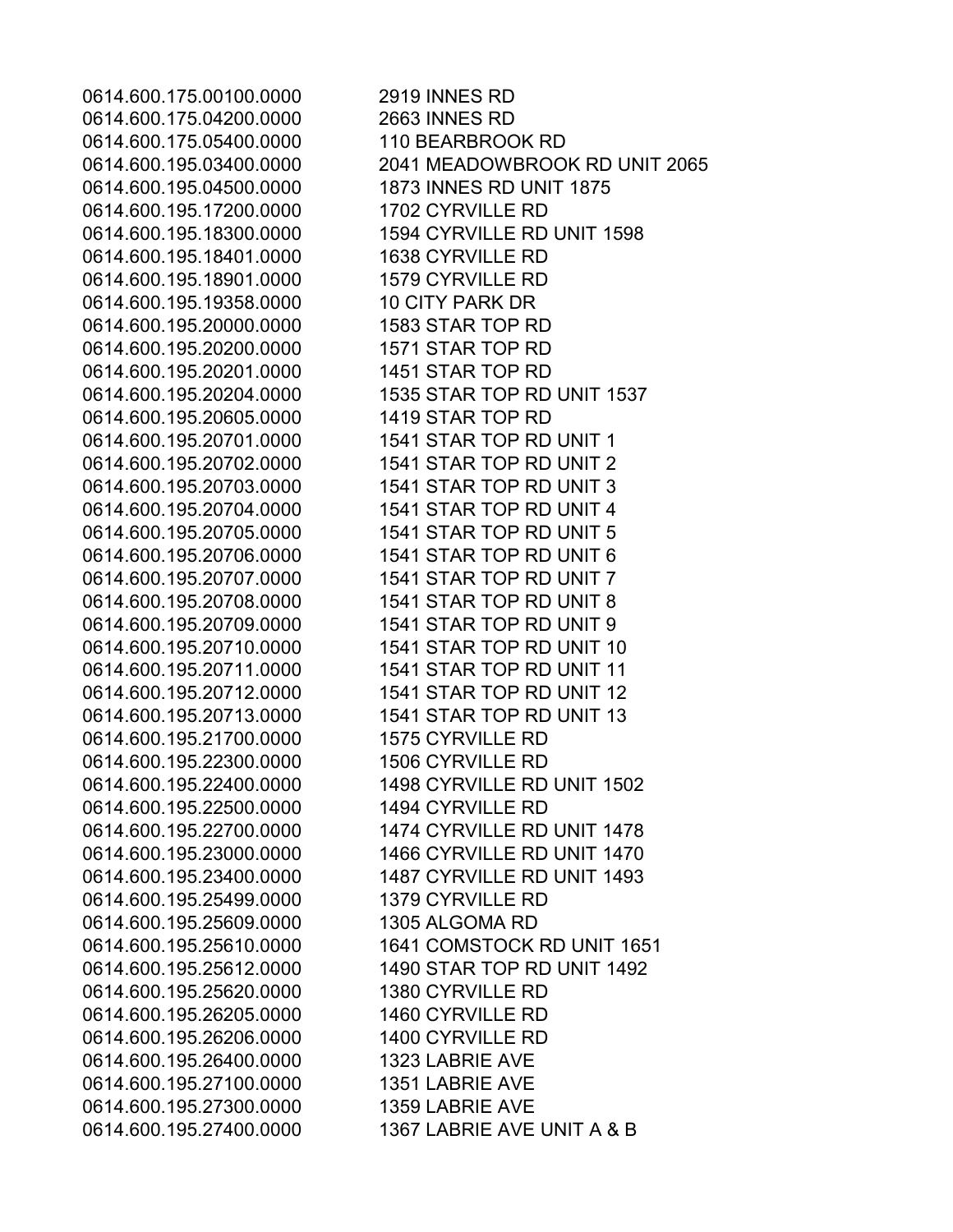0614.600.195.27800.0000 1368 LABRIE AVE 0614.600.195.28200.0000 1352 LABRIE AVE 0614.600.195.28300.0000 1348 LABRIE AVE 0614.600.195.28400.0000 1344 LABRIE AVE 0614.600.195.28900.0000 1349 CYRVILLE RD 0614.600.200.00300.0000 1220 OGILVIE RD 0614.600.200.01000.0000 1162 OGILVIE RD 0614.600.200.01100.0000 1150 OGILVIE RD UNIT 1160 0614.600.200.09000.0000 1109 CYRVILLE RD 0614.600.200.09500.0000 1077 CYRVILLE RD UNIT 1081 0614.600.200.10000.0000 1076 OGILVIE RD 0614.600.200.10100.0000 1060 OGILVIE RD 0614.600.200.10400.0000 1126 CYRVILLE RD 0614.600.200.10505.0000 1195 MICHAEL ST N 0614.600.200.14703.0000 1211 LEMIEUX ST 0614.600.200.16101.0000 1328 MICHAEL ST 0614.600.200.17800.0000 1303 MICHAEL ST 0614.600.205.00100.0000 4042 INNES RD 0614.600.205.00205.0000 2220 MER BLEUE RD 0614.600.205.01400.0000 3698 INNES RD 0614.600.205.02299.0000 3604 INNES RD 0614.600.205.02900.0000 3484 INNES RD 0614.600.205.03001.0000 3544 INNES RD 0614.600.205.03900.0000 2405 PAGE RD 0614.600.205.11300.0000 2824 PAGE RD 0614.600.205.11700.0000 3000 NAVAN RD 0614.600.205.16400.0000 2820 NAVAN RD 0614.600.210.00110.0000 5131 RENAUD RD 0614.600.210.22300.0000 1400 WINDMILL LANE 0614.600.210.22301.0000 1410 WINDMILL LANE 0614.600.212.12000.0000 2514 INNES RD UNIT 2520 0614.600.212.12300.0000 2506 INNES RD 0614.600.215.04300.0000 3718 NAVAN RD 0614.600.215.04301.0000 2916 MER BLEUE RD 0614.600.215.04600.0000 3708 NAVAN RD 0614.600.215.05000.0000 3689 NAVAN RD 0614.600.215.05800.0000 3628 NAVAN RD 0614.600.215.06700.0000 3612 NAVAN RD 0614.600.215.09300.0000 3463 NAVAN RD 0614.600.215.11800.0000 3320 NAVAN RD 0614.600.215.14250.0000 3143 NAVAN RD 0614.600.215.14702.0000 6024 RENAUD RD 0614.600.220.21100.0000 5841 LEITRIM RD 0614.600.220.22400.0000 5779 RUSSELL RD 0614.600.220.22900.0000 5647 RUSSELL RD 0614.600.225.02507.0000 6443 RUSSELL RD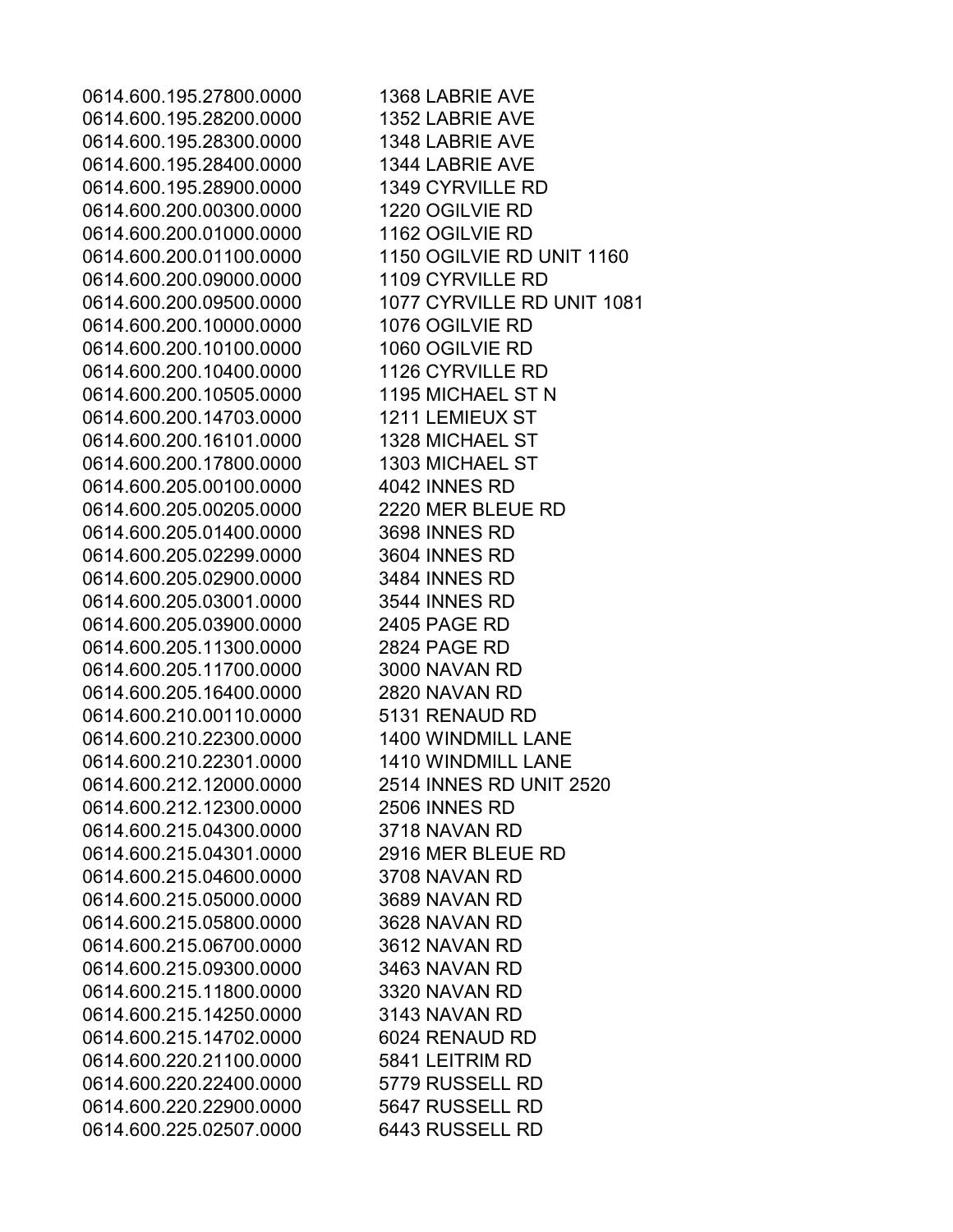0614.600.225.06200.0000 0 RUSSELL RD 0614.600.225.06900.0000 4028 WAY ST 0614.600.225.08400.0000 5849 PIPERVILLE RD 0614.600.225.10200.0000 6031 RUSSELL RD 0614.600.225.16000.0000 4355 FARMERS WAY 0614.600.225.22000.0000 4296 ANDERSON RD 0614.600.225.22200.0000 4490 ANDERSON RD 0614.600.225.23800.0000 4085 RAMSAYVILLE RD 0614.600.230.12220.0000 5348 BOUNDARY RD 0614.600.230.19000.0000 8651 MITCH OWENS RD 0614.700.010.26400.0000 5452 MITCH OWENS RD 0614.700.010.26900.0000 5252 MITCH OWENS RD 0614.700.010.27301.0000 1019 RIVER RD 0614.700.015.00595.0000 2730 RIVER RD 0614.700.015.00600.0000 2726 RIVER RD 0614.700.015.05300.0000 1976 RIVER RD UNIT 1980 0614.700.015.15500.0000 5488 WOODEDEN DR 0614.700.020.07600.0000 5641 OSGOODE MAIN ST 0614.700.020.09300.0000 5543 OSGOODE MAIN ST 0614.700.020.10200.0000 5515 OSGOODE MAIN ST 0614.700.020.11101.0000 5488 OSGOODE MAIN ST 0614.700.020.11800.0000 5514 OSGOODE MAIN ST 0614.700.020.12000.0000 5516 OSGOODE MAIN ST 0614.700.020.13200.0000 5566 OSGOODE MAIN ST 0614.700.020.25605.0000 5721 MAIN ST 0614.700.020.25607.0000 5657 OSGOODE MAIN ST 0614.700.020.25608.0000 3207 VANCE ST 0614.700.025.01100.0000 3256 RIVER RD 0614.700.025.11700.0000 5474 OSGOODE MAIN ST 0614.700.030.09000.0000 MANOTICK STATION 0614.700.030.19687.0000 6346 DEERMEADOW DR 0614.700.030.25170.0000 2605 STAGECOACH RD 0614.700.030.25228.0000 2599 STAGECOACH RD 0614.700.035.04402.0000 4070 STAGECOACH RD 0614.700.035.07201.0000 2878 STAGECOACH RD 0614.700.040.06301.0000 6969 MCKEOWN DR 0614.700.040.06302.0000 6961 MCKEOWN DR 0614.700.040.06303.0000 6953 MCKEOWN DR 0614.700.040.06304.0000 6945 MCKEOWN DR 0614.700.040.06306.0000 6933 MCKEOWN DR

0614.700.025.14000.0000 5438 CUDDY ST UNIT 5450 0614.700.025.18100.0000 3820 GORDON MURDOCK RD 0614.700.030.05801.0000 1770 MANOTICK STATION RD 0614.700.030.23402.0000 2371 MANOTICK STATION RD 0614.700.030.25416.0000 5700 LONGSHADOW ST UNIT 5710 0614.700.040.06200.0000 6719 PARKWAY RD UNIT 6749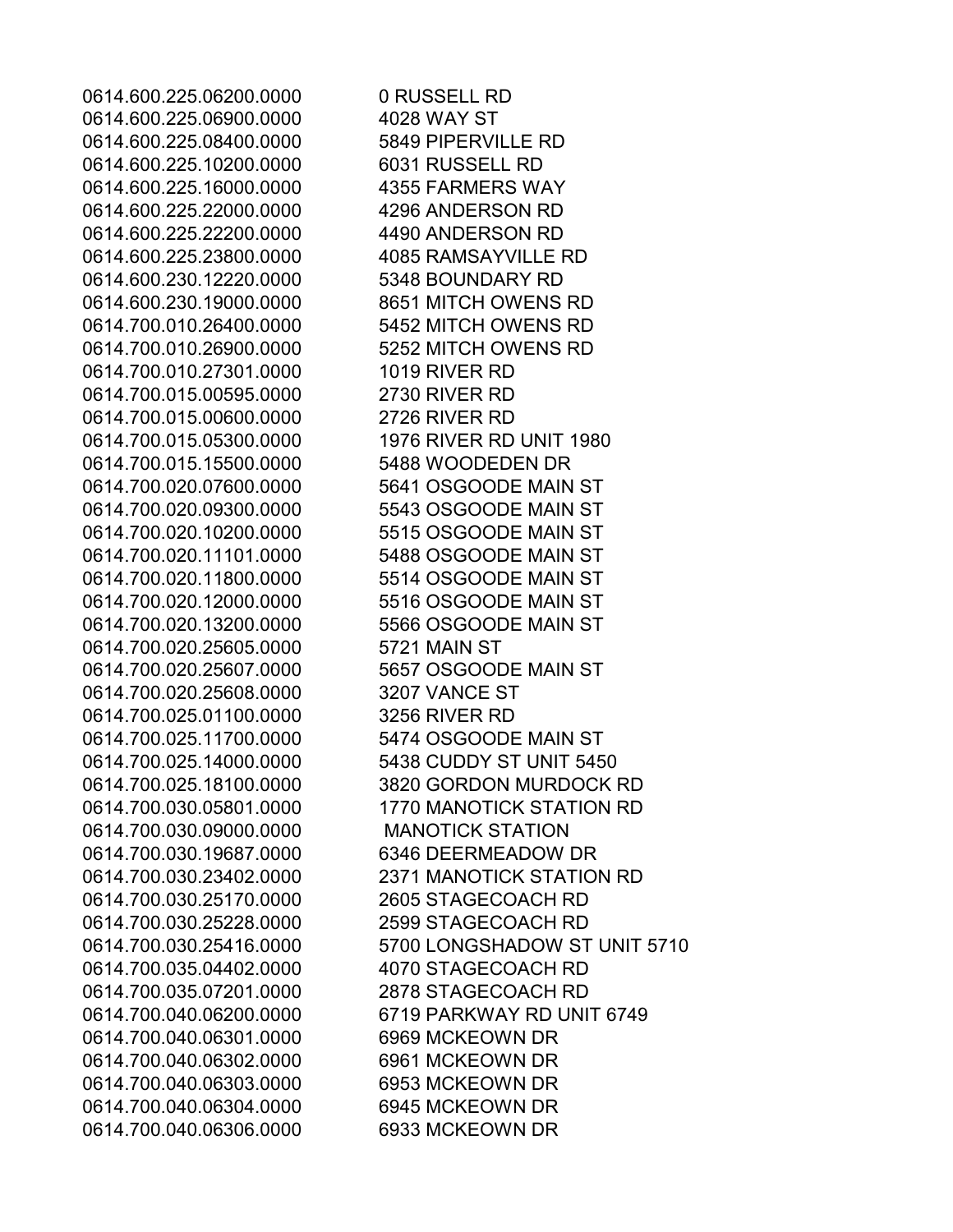0614.700.040.06310.0000 6921 MCKEOWN DR 0614.700.040.06316.0000 6876 MCKEOWN DR 0614.700.040.06317.0000 6866 MCKEOWN DR 0614.700.040.06320.0000 1331 COKER ST 0614.700.040.06321.0000 1341 COKER ST 0614.700.040.06322.0000 1347 COKER ST 0614.700.040.06324.0000 1359 COKER ST 0614.700.040.06325.0000 1358 COKER ST 0614.700.040.06327.0000 1346 COKER ST 0614.700.040.06328.0000 1340 COKER ST 0614.700.040.06330.0000 6865 HIRAM DR 0614.700.040.06351.0000 6820 MCKEOWN DR 0614.700.040.06358.0000 6808 HIRAM DR 0614.700.040.06359.0000 6834 HIRAM DR 0614.700.040.06363.0000 1357 BARFIELD RD 0614.700.040.06365.0000 1362 BARFIELD RD 0614.700.040.06368.0000 1344 BARFIELD RD 0614.700.040.06370.0000 6916 MCKEOWN DR 0614.700.040.06372.0000 1368 GREELY LANE 0614.700.040.06373.0000 1380 GREELY WEST DR 0614.700.040.06374.0000 1386 GREELY WEST DR 0614.700.040.06376.0000 6906 MCKEOWN DR 0614.700.040.06382.0000 1369 GREELY LANE 0614.700.040.06385.0000 1387 GREELY LANE 0614.700.040.06389.0000 6954 MCKEOWN DR 0614.700.040.15700.0000 5669 BANK ST 0614.700.040.15900.0000 5683 BANK ST 0614.700.040.19310.0000 5770 BANK ST 0614.700.040.20102.0000 5832 BANK ST 0614.700.040.21002.0000 1341 MEADOW DR 0614.700.040.22400.0000 7163 PARKWAY RD 0614.700.045.01300.0000 6652 PARKWAY RD 0614.700.045.11000.0000 7172 PARKWAY RD 0614.700.045.11600.0000 1434 MEADOW DR 0614.700.045.13700.0000 6154 BANK ST 0614.700.045.15100.0000 6209 BANK ST 0614.700.045.18700.0000 6380 BANK ST UNIT 6386 0614.700.050.68100.0000 6363 BANK ST 0614.700.050.68602.0000 1180 8TH LINE RD 0614.700.050.73101.0000 1237 8TH LINE RD 0614.700.050.74900.0000 1751 8TH LINE RD 0614.700.055.00101.0000 6431 BANK ST 0614.700.055.00102.0000 1869 MAYORS WAY 0614.700.055.00103.0000 6485 BANK ST 0614.700.055.00104.0000 1877 MAYORS WAY 0614.700.055.01000.0000 6574 BANK ST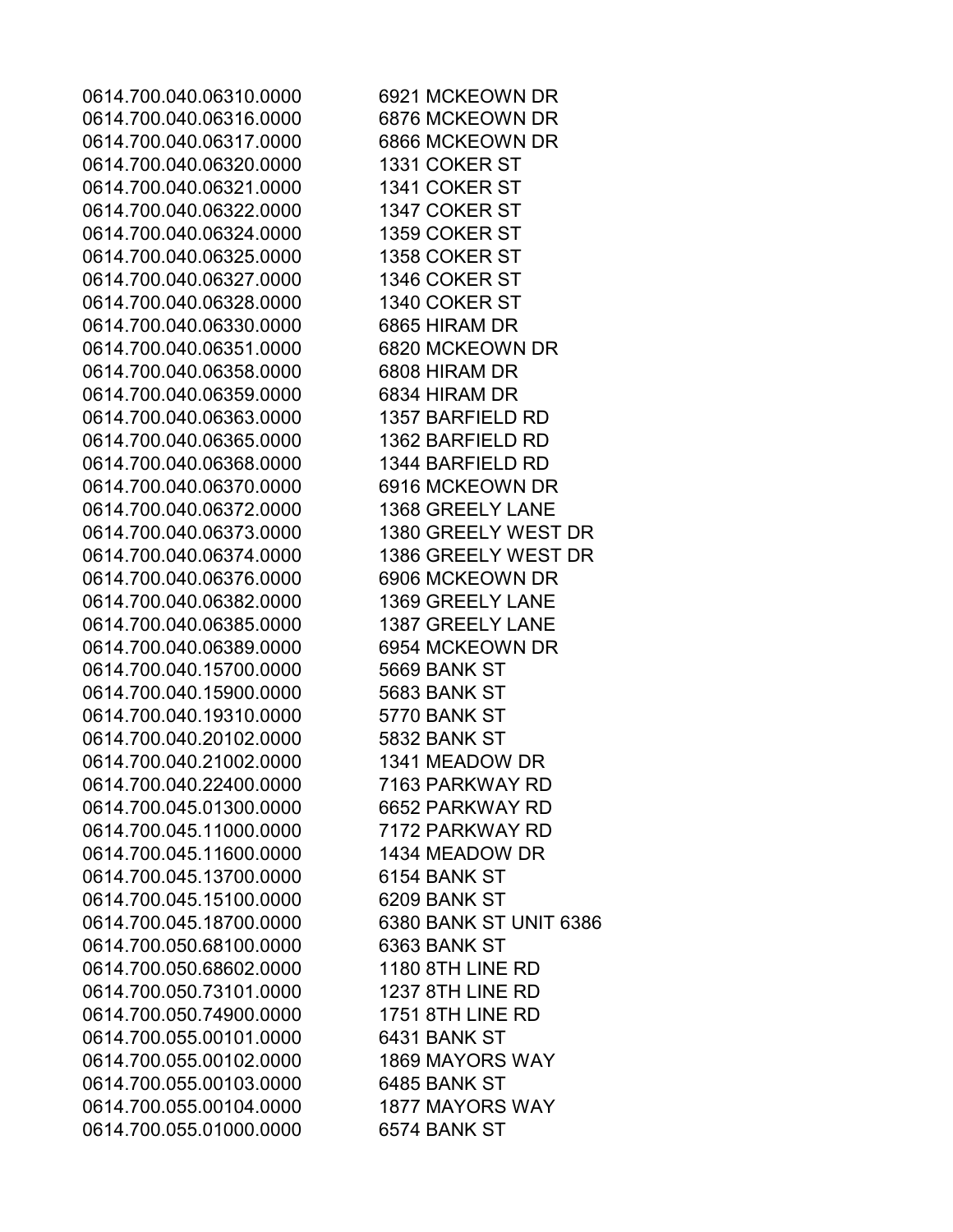0614.700.055.01100.0000 6559 BANK ST 0614.700.055.01103.0000 6537 BANK ST 0614.700.055.01400.0000 6571 BANK ST 0614.700.055.01701.0000 6585 BANK ST 0614.700.055.01702.0000 6631 BANK ST 0614.700.055.01715.0000 6650 BANK ST 0614.700.055.02001.0000 6653 BANK ST 0614.700.055.02500.0000 6662 BANK ST 0614.700.055.02600.0000 6682 BANK ST 0614.700.055.02900.0000 6716 BANK ST 0614.700.055.03701.0000 6785 BANK ST 0614.700.055.08001.0000 2449 SCRIVENS DR 0614.700.055.08102.0000 6979 BANK ST 0614.700.055.08700.0000 7783 SNAKE ISLAND RD 0614.700.055.08801.0000 7168 BANK ST 0614.700.055.08805.0000 7174 BANK ST 0614.700.055.08806.0000 7184 BANK ST 0614.700.055.09801.0000 2046 8TH LINE RD 0614.700.055.11601.0000 7905 VICTORIA ST 0614.700.055.11602.0000 7867 VICTORIA ST 0614.700.055.11603.0000 7881 VICTORIA ST 0614.700.055.11608.0000 7893 VICTORIA ST 0614.700.055.12900.0000 8065 VICTORIA ST 0614.700.055.15101.0000 2067 8TH LINE RD 0614.700.055.19401.0000 8999 VICTORIA ST 0614.700.055.19600.0000 8779 VICTORIA ST UNIT 8785 0614.700.060.00300.0000 8206 VICTORIA ST UNIT 8208 0614.700.060.00400.0000 8202 VICTORIA ST 0614.700.060.00600.0000 8196 VICTORIA ST 0614.700.060.00700.0000 8188 VICTORIA ST 0614.700.060.01900.0000 8133 VICTORIA ST 0614.700.060.02400.0000 8169 VICTORIA ST 0614.700.060.03500.0000 8209 VICTORIA ST 0614.700.060.03700.0000 8227 VICTORIA ST UNIT 8229 0614.700.060.05301.0000 8358 VICTORIA ST 0614.700.060.06400.0000 8270 VICTORIA ST 0614.700.060.07100.0000 8244 VICTORIA ST 0614.700.060.07500.0000 8228 VICTORIA ST 0614.700.060.09100.0000 2666 8TH LINE RD 0614.700.060.11200.0000 2665 8TH LINE RD 0614.700.065.00101.0000 7770 SNAKE ISLAND RD 0614.700.065.00200.0000 7248 BANK ST 0614.700.065.02800.0000 7944 BANK ST UNIT 7948 0614.700.065.05203.0000 8028 VICTORIA ST 0614.700.065.10104.0000 7873 SPRINGHILL RD 0614.700.065.22705.0000 0 YORKS CORNERS RD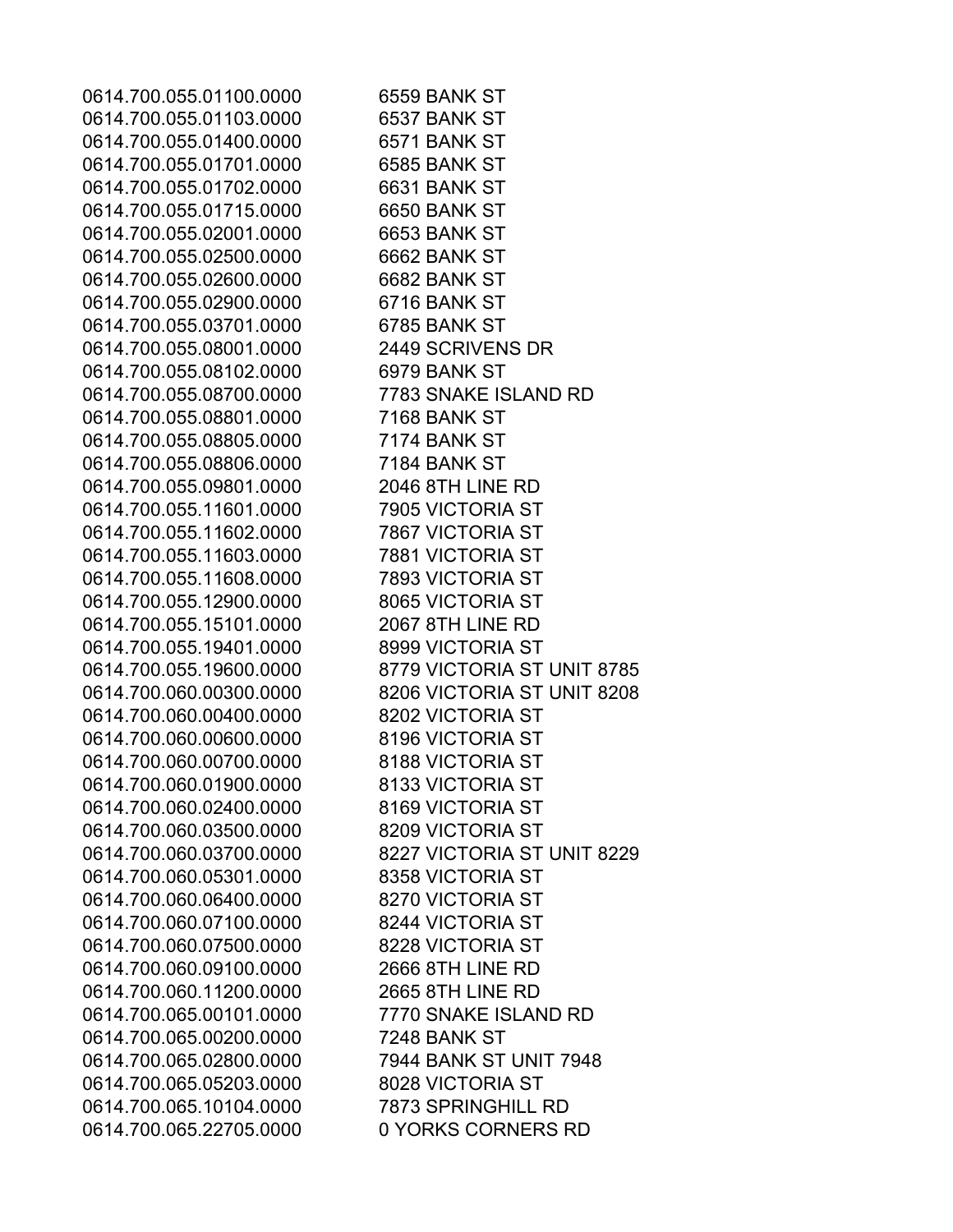0614.700.070.00702.0000 8634 BANK ST 0614.700.070.00800.0000 8624 BANK ST UNIT 8626 0614.700.070.13900.0000 8759 BANK ST 0614.700.070.15100.0000 9190 BANK ST 0614.700.070.17200.0000 4384 9TH LINE RD 0614.700.070.24301.0000 9236 CASTOR RD 0614.900.101.06300.0000 366 MARGUERITE AVE 0614.900.101.07800.0000 22 MCARTHUR AVE 0614.900.101.08000.0000 30 MCARTHUR AVE 0614.900.101.08100.0000 34 MCARTHUR AVE 0614.900.101.08200.0000 38 MCARTHUR AVE 0614.900.101.08400.0000 52 MCARTHUR AVE 0614.900.101.08800.0000 181 MCARTHUR AVE 0614.900.101.08900.0000 175 MCARTHUR AVE 0614.900.101.12000.0000 328 GARDNER ST 0614.900.101.13600.0000 319 PALACE ST UNIT 321 0614.900.101.14300.0000 287 PALACE ST 0614.900.101.15700.0000 337 MONTGOMERY ST 0614.900.101.16100.0000 299 MONTGOMERY ST 0614.900.101.17700.0000 303 KENDALL AVE 0614.900.101.22000.0000 94 MONTREAL RD 0614.900.101.22100.0000 90 MONTREAL RD UNIT 92 0614.900.101.22200.0000 70 MONTREAL RD 0614.900.101.22300.0000 80 MONTREAL RD 0614.900.101.22400.0000 42 MONTREAL RD UNIT 56 0614.900.101.23000.0000 25 MONTREAL RD 0614.900.101.23100.0000 29 MONTREAL RD UNIT 31 0614.900.101.23300.0000 55 MONTREAL RD UNIT 71 0614.900.101.23400.0000 75 MONTREAL RD 0614.900.101.23500.0000 77 MONTREAL RD UNIT 79 0614.900.101.23700.0000 85 MONTREAL RD UNIT 87 0614.900.101.23800.0000 89 MONTREAL RD UNIT 91 0614.900.101.24000.0000 99 MONTREAL RD 0614.900.101.24100.0000 115 MONTREAL RD 0614.900.101.24800.0000 159 MONTREAL RD 0614.900.101.25500.0000 199 MONTREAL RD 0614.900.101.34500.0000 162 DESCHAMPS AVE 0614.900.101.37800.0000 175 DESCHAMPS AVE 0614.900.101.51400.0000 169 ETHEL ST 0614.900.101.57821.0000 40 LANDRY ST UNIT 114

0614.700.065.24700.0000 3269 YORKS CORNERS RD UNIT 3271 0614.900.101.24900.0000 161 MONTREAL RD UNIT 165 0614.900.101.25200.0000 181 MONTREAL RD UNIT 183 0614.900.101.25300.0000 185 MONTREAL RD UNIT 187 0614.900.101.25800.0000 209 MONTREAL RD UNIT 211 0614.900.101.25900.0000 213 MONTREAL RD UNIT 221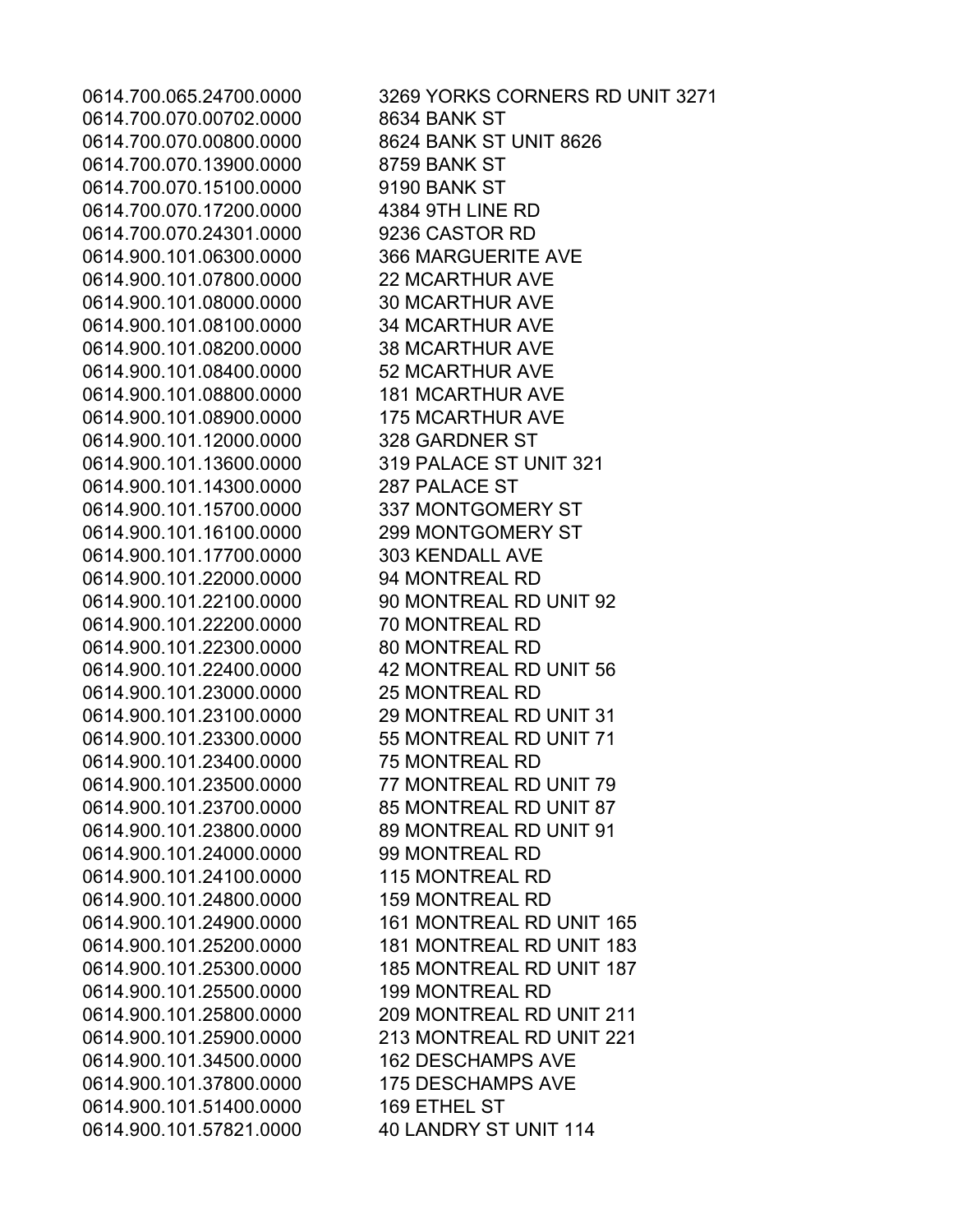0614.900.101.58900.0000 134 ST PAUL ST 0614.900.101.59000.0000 140 ST PAUL ST 0614.900.101.60400.0000 200 DUROCHER ST 0614.900.101.61300.0000 268 DUROCHER ST UNIT 270 0614.900.101.65800.0000 228 HANNAH ST UNIT 230 0614.900.101.67000.0000 263 HANNAH ST 0614.900.101.68000.0000 209 HANNAH ST 0614.900.101.71400.0000 270 MARIER AVE 0614.900.201.00446.0000 158 MCARTHUR AVE 0614.900.201.00447.0000 158 MCARTHUR AVE 0614.900.201.00448.0000 158 MCARTHUR AVE 0614.900.201.00449.0000 158 MCARTHUR AVE 0614.900.201.00640.0000 178 MCARTHUR AVE 0614.900.201.00642.0000 182 MCARTHUR AVE 0614.900.201.00800.0000 198 MCARTHUR AVE 0614.900.201.01000.0000 212 MCARTHUR AVE 0614.900.201.01800.0000 248 MCARTHUR AVE 0614.900.201.02200.0000 272 MCARTHUR AVE 0614.900.201.02300.0000 276 MCARTHUR AVE 0614.900.201.02400.0000 280 MCARTHUR AVE 0614.900.201.02500.0000 292 MCARTHUR AVE 0614.900.201.02600.0000 294 MCARTHUR AVE UNIT 306 0614.900.201.04800.0000 375 MCARTHUR AVE 0614.900.201.04900.0000 377 MCARTHUR AVE 0614.900.201.05000.0000 379 MCARTHUR AVE 0614.900.201.05100.0000 381 MCARTHUR AVE 0614.900.201.05200.0000 383 MCARTHUR AVE 0614.900.201.05300.0000 385 MCARTHUR AVE 0614.900.201.05400.0000 387 MCARTHUR AVE UNIT 391 0614.900.201.05700.0000 371 MCARTHUR AVE 0614.900.201.06600.0000 313 MCARTHUR AVE 0614.900.201.07000.0000 295 MCARTHUR AVE UNIT 301 0614.900.201.07500.0000 279 MCARTHUR AVE 0614.900.201.07700.0000 273 MCARTHUR AVE 0614.900.201.08100.0000 261 MCARTHUR AVE 0614.900.201.09100.0000 183 MCARTHUR AVE UNIT 187 0614.900.201.12900.0000 352 CRETE PL 0614.900.201.33800.0000 262 MONTREAL RD 0614.900.201.34000.0000 272 MONTREAL RD UNIT 274 0614.900.201.34600.0000 286 MONTREAL RD UNIT 288 0614.900.201.34700.0000 290 MONTREAL RD 0614.900.201.34800.0000 292 MONTREAL RD UNIT 294 0614.900.201.35000.0000 310 MONTREAL RD 0614.900.201.35151.0000 322 MONTREAL RD UNIT 338 0614.900.201.35152.0000 338 MONTREAL RD UNIT 342 0614.900.201.35153.0000 338 MONTREAL RD UNIT 342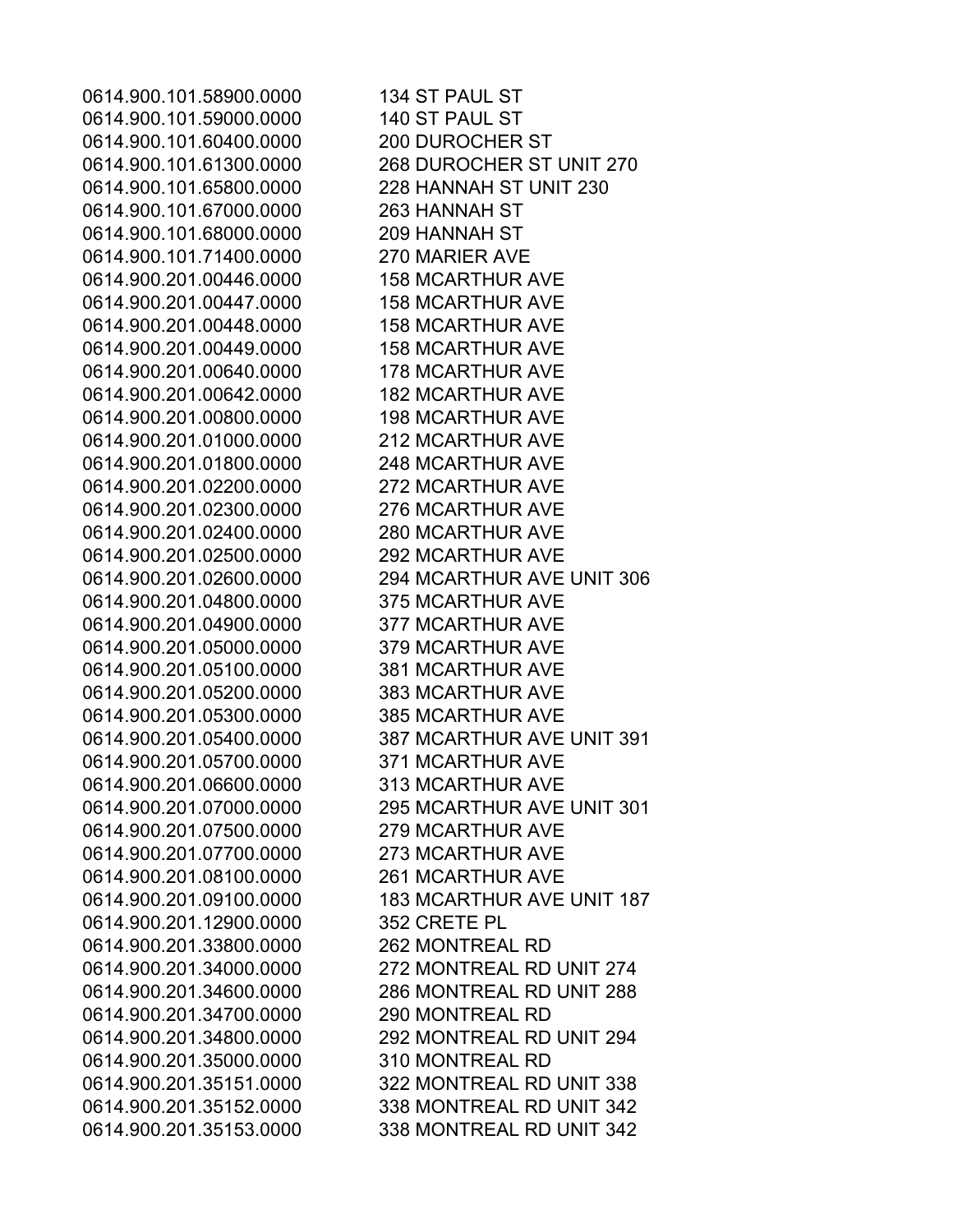0614.900.201.47900.0000 360 LACASSE AVE 0614.900.201.50000.0000 291 LAJOIE ST 0614.900.201.52700.0000 354 OLMSTEAD ST 0614.900.201.54100.0000 289 OLMSTEAD ST UNIT 291 0614.900.201.54400.0000 297 OLMSTEAD ST 0614.900.201.56000.0000 293 CODY AVE 0614.900.201.56200.0000 335 CODY AVE 0614.900.201.56500.0000 327 CYR AVE 0614.900.201.57700.0000 289 CYR AVE UNIT 291 0614.900.201.67000.0000 345 RICHELIEU AVE 0614.900.201.77100.0000 312 FRONTENAC ST 0614.900.301.00100.0000 253 MONTREAL RD 0614.900.301.00200.0000 255 MONTREAL RD 0614.900.301.00500.0000 265 MONTREAL RD 0614.900.301.00600.0000 267 MONTREAL RD 0614.900.301.00800.0000 275 MONTREAL RD UNIT 277 0614.900.301.00900.0000 279 MONTREAL RD 0614.900.301.01000.0000 281 MONTREAL RD UNIT 283 0614.900.301.01200.0000 287 MONTREAL RD 0614.900.301.01300.0000 289 MONTREAL RD UNIT 295 0614.900.301.01800.0000 313 MONTREAL RD 0614.900.301.01900.0000 315 MONTREAL RD 0614.900.301.02100.0000 323 MONTREAL RD 0614.900.301.02400.0000 339 MONTREAL RD 0614.900.301.02600.0000 347 MONTREAL RD UNIT 349 0614.900.301.02700.0000 277 GRANVILLE ST 0614.900.301.03200.0000 381 MONTREAL RD UNIT 383 0614.900.301.03300.0000 385 MONTREAL RD 0614.900.301.03500.0000 397 MONTREAL RD 0614.900.301.08800.0000 205 GRANVILLE ST 0614.900.301.25500.0000 261 MARIER AVE 0614.900.301.27100.0000 201 MARIER AVE 0614.900.301.32300.0000 306 MONTFORT ST 0614.900.301.37100.0000 271 MONTFORT ST UNIT 273 0614.900.301.37300.0000 267 MONTFORT ST UNIT 269 0614.900.301.40300.0000 308 SHAKESPEARE ST 0614.900.401.00100.0000 14 MARIER AVE 0614.900.401.00500.0000 30 MARIER AVE 0614.900.401.03901.0000 6 JOLLIET AVE 0614.900.401.03902.0000 4 JOLLIET AVE 0614.900.401.03903.0000 230 BEECHWOOD AVE 0614.900.401.03904.0000 228 BEECHWOOD AVE 0614.900.401.03905.0000 226 BEECHWOOD AVE 0614.900.401.03906.0000 224 BEECHWOOD AVE

0614.900.201.35154.0000 322 MONTREAL RD UNIT 338 0614.900.301.47100.0000 280 JOFFRE-BELANGER WAY